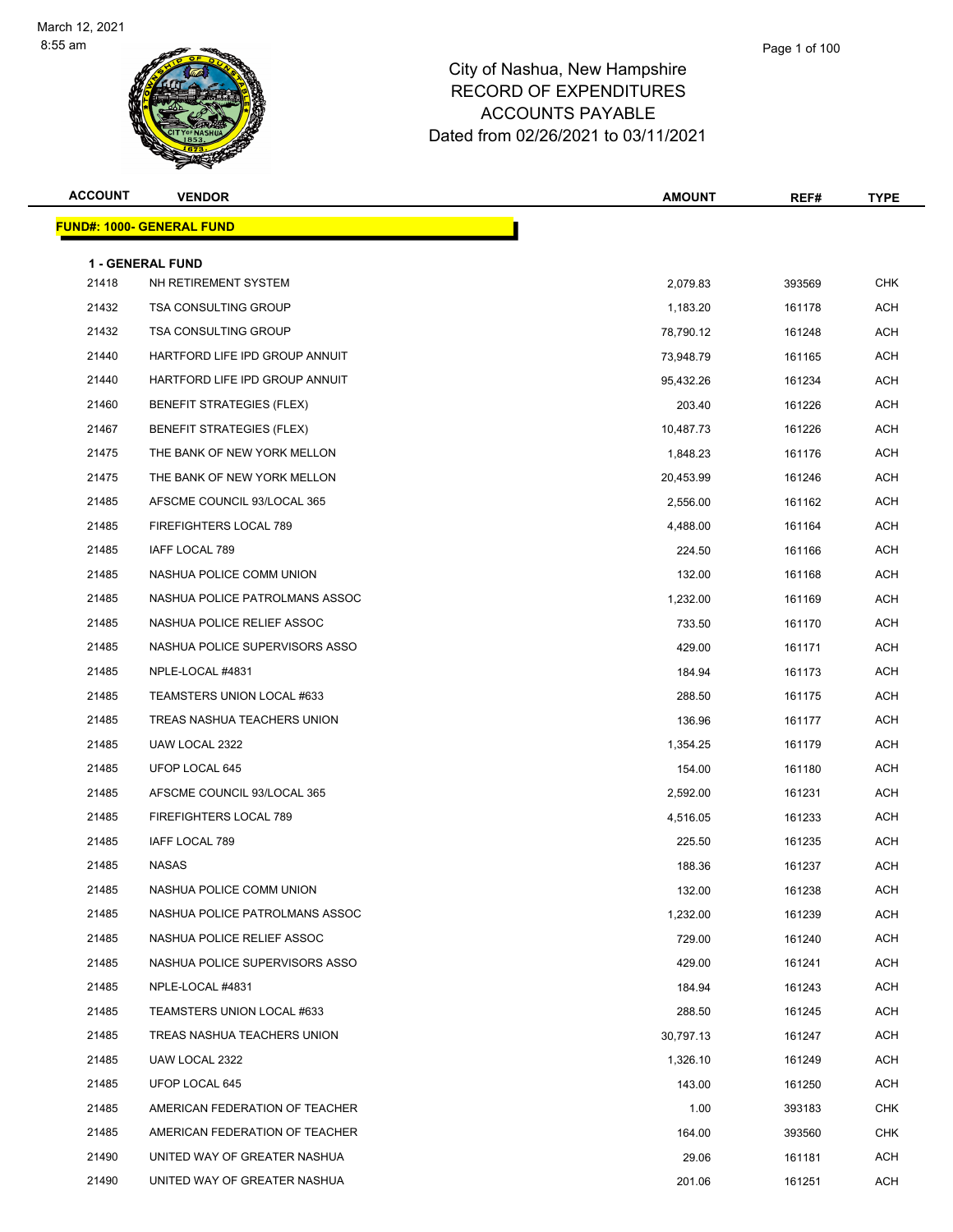

| <b>ACCOUNT</b> | <b>VENDOR</b>                    | <b>AMOUNT</b> | REF#   | <b>TYPE</b> |
|----------------|----------------------------------|---------------|--------|-------------|
|                | <b>FUND#: 1000- GENERAL FUND</b> |               |        |             |
|                | <b>1 - GENERAL FUND</b>          |               |        |             |
| 21495          | <b>WAGE ASSIGNMENT</b>           | 300.00        | 161167 | <b>ACH</b>  |
| 21495          | <b>WAGE ASSIGNMENT</b>           | 259.00        | 161174 | <b>ACH</b>  |
| 21495          | <b>WAGE ASSIGNMENT</b>           | 300.00        | 161236 | ACH         |
| 21495          | <b>WAGE ASSIGNMENT</b>           | 259.00        | 161244 | <b>ACH</b>  |
| 21495          | <b>WAGE ASSIGNMENT</b>           | 806.94        | 393184 | <b>CHK</b>  |
| 21495          | <b>WAGE ASSIGNMENT</b>           | 155.00        | 393185 | <b>CHK</b>  |
| 21495          | <b>WAGE ASSIGNMENT</b>           | 104.00        | 393186 | <b>CHK</b>  |
| 21495          | <b>WAGE ASSIGNMENT</b>           | 145.00        | 393187 | <b>CHK</b>  |
| 21495          | <b>WAGE ASSIGNMENT</b>           | 1,255.09      | 393188 | <b>CHK</b>  |
| 21495          | <b>WAGE ASSIGNMENT</b>           | 11.54         | 393189 | <b>CHK</b>  |
| 21495          | <b>WAGE ASSIGNMENT</b>           | 1,024.00      | 393561 | <b>CHK</b>  |
| 21495          | <b>WAGE ASSIGNMENT</b>           | 100.00        | 393562 | <b>CHK</b>  |
| 21495          | <b>WAGE ASSIGNMENT</b>           | 479.00        | 393563 | <b>CHK</b>  |
| 21495          | <b>WAGE ASSIGNMENT</b>           | 155.00        | 393564 | <b>CHK</b>  |
| 21495          | <b>WAGE ASSIGNMENT</b>           | 104.00        | 393565 | <b>CHK</b>  |
| 21495          | <b>WAGE ASSIGNMENT</b>           | 25.00         | 393566 | <b>CHK</b>  |
| 21495          | <b>WAGE ASSIGNMENT</b>           | 145.00        | 393567 | <b>CHK</b>  |
| 21495          | <b>WAGE ASSIGNMENT</b>           | 1,280.15      | 393568 | <b>CHK</b>  |
| 21495          | <b>WAGE ASSIGNMENT</b>           | 11.54         | 393570 | <b>CHK</b>  |
| 21538          | NASHUA TEACHERS UNION            | 32.14         | 161172 | ACH         |
| 21538          | NASHUA TEACHERS UNION            | 2,509.76      | 161242 | ACH         |
| 21780          | <b>ACCURATE TITLE</b>            | 2,553.62      | 393510 | <b>CHK</b>  |
| 21780          | <b>ACCURATE TITLE</b>            | 2,595.85      | 393511 | <b>CHK</b>  |
| 21780          | <b>ACCURATE TITLE</b>            | 3,294.11      | 393512 | <b>CHK</b>  |
| 21780          | <b>ACCURATE TITLE</b>            | 4,073.83      | 393513 | <b>CHK</b>  |
| 21780          | CARLOTTA CASALE                  | 2,771.80      | 393516 | CHK         |
| 21780          | COHEN CLOSING & TITLE, LLC       | 5,960.01      | 393517 | <b>CHK</b>  |
| 21780          | DIONNE, JUDITH A &               | 3,208.16      | 393519 | <b>CHK</b>  |
| 21780          | FORT SETTLEMENT SERVICES, LLC    | 2,574.59      | 393520 | <b>CHK</b>  |
| 21780          | FRASCA TITLE, LLC                | 2,110.23      | 393521 | <b>CHK</b>  |
| 21780          | FRASCA TITLE, LLC                | 4,638.04      | 393522 | <b>CHK</b>  |
| 21780          | FREIWIRTH, RAPHAEL &             | 2,489.10      | 393523 | <b>CHK</b>  |
| 21780          | GARALA, ALISH R &                | 3,046.28      | 393524 | <b>CHK</b>  |
| 21780          | <b>GOLD TITLE</b>                | 5,155.34      | 393525 | <b>CHK</b>  |
| 21780          | <b>GREEN REALTY LLC</b>          | 1,489.77      | 393526 | <b>CHK</b>  |
| 21780          | HICKEY, KEVIN E &                | 4,225.14      | 393527 | <b>CHK</b>  |
| 21780          | JYP NOMINEE TRUST                | 1,886.19      | 393528 | <b>CHK</b>  |
| 21780          | KHALIFA, IMARANKHAN &            | 1,607.01      | 393529 | <b>CHK</b>  |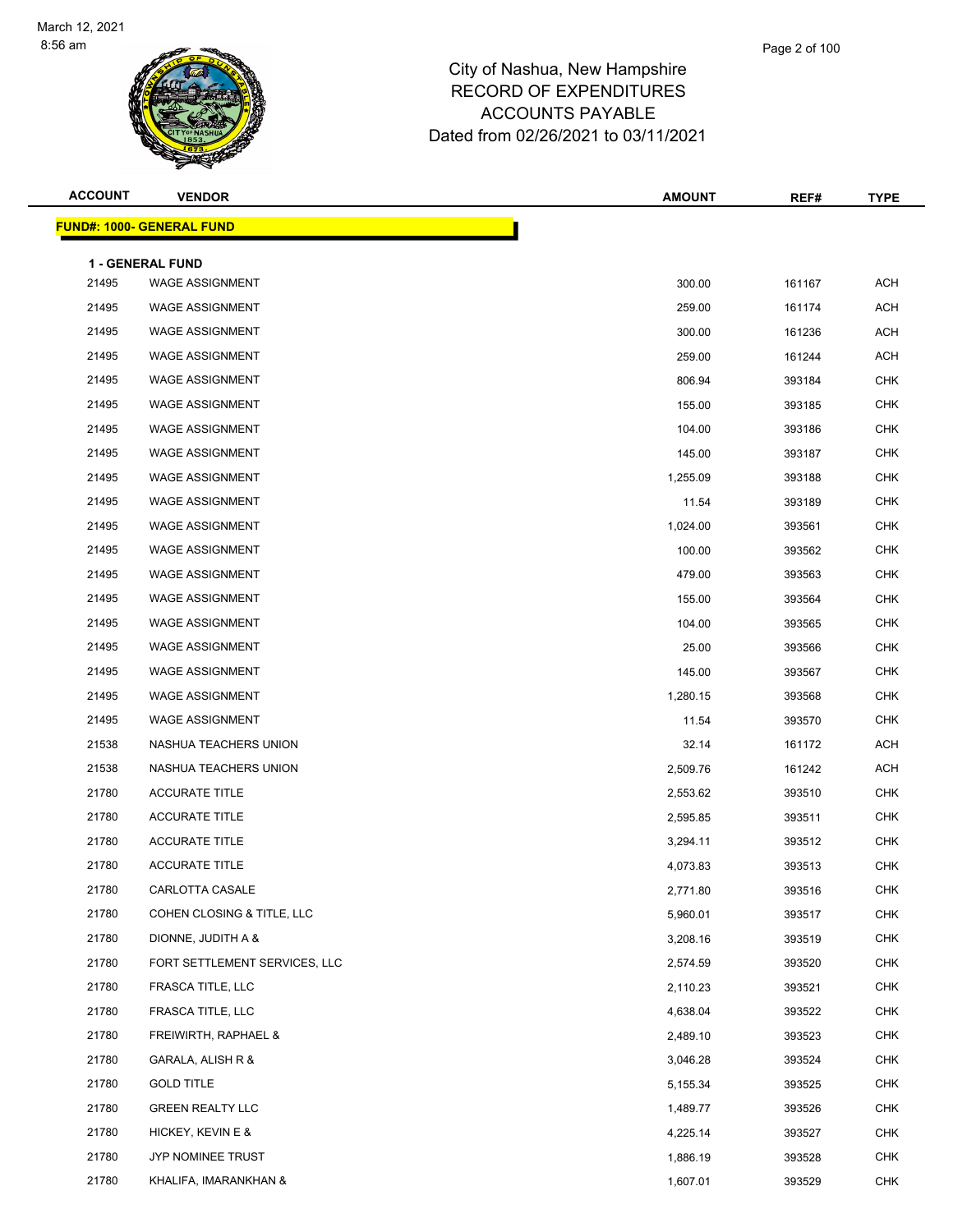

| <b>ACCOUNT</b> | <b>VENDOR</b>                    | <b>AMOUNT</b> | REF#   | <b>TYPE</b> |
|----------------|----------------------------------|---------------|--------|-------------|
|                | <b>FUND#: 1000- GENERAL FUND</b> |               |        |             |
|                | 1 - GENERAL FUND                 |               |        |             |
| 21780          | LENCSAK, ANDREW &                | 3,962.40      | 393531 | <b>CHK</b>  |
| 21780          | LIGHTHOUSE TITLE & CLOSING SE    | 3,914.63      | 393532 | <b>CHK</b>  |
| 21780          | <b>MARCO KAN</b>                 | 1,242.21      | 393533 | <b>CHK</b>  |
| 21780          | MCLOON, JILL A                   | 4,104.33      | 393534 | <b>CHK</b>  |
| 21780          | MURRAY, JULIA L                  | 622.86        | 393536 | <b>CHK</b>  |
| 21780          | <b>OLDE PATRIOT TITLE &amp;</b>  | 1,980.94      | 393537 | <b>CHK</b>  |
| 21780          | OTERO, JAIME &                   | 1,583.04      | 393538 | CHK         |
| 21780          | O'CONNOR, PATRICK                | 1,846.30      | 393539 | <b>CHK</b>  |
| 21780          | PADHYE, VIKAS V &                | 6,356.49      | 393540 | <b>CHK</b>  |
| 21780          | PATIL, ABHIJIT &                 | 1,480.32      | 393541 | <b>CHK</b>  |
| 21780          | PAVLOV, SERGEY &                 | 4,171.19      | 393543 | <b>CHK</b>  |
| 21780          | PHENIX TITLE SERVICES, LLC       | 3,009.92      | 393544 | CHK         |
| 21780          | PHENIX TITLE SERVICES, LLC       | 5,129.53      | 393545 | <b>CHK</b>  |
| 21780          | POLEWARCZYK, BRIAN D &           | 2,142.43      | 393546 | CHK         |
| 21780          | POULOSE, JACOB &                 | 5,091.99      | 393547 | <b>CHK</b>  |
| 21780          | RAK, STEVEN J & SUZANNE MARIE    | 4,389.36      | 393548 | <b>CHK</b>  |
| 21780          | RED DOOR TITLE, LLC              | 2,902.00      | 393550 | CHK         |
| 21780          | <b>RMS</b>                       | 2,539.55      | 393551 | <b>CHK</b>  |
| 21780          | <b>STEVEN MAYO</b>               | 2,909.04      | 393552 | <b>CHK</b>  |
| 21780          | SUMMIT TITLE SERVICES, LLC       | 3,015.78      | 393553 | <b>CHK</b>  |
| 21780          | SUMMIT TITLE SERVICES, LLC       | 3,579.31      | 393554 | <b>CHK</b>  |
| 21780          | SWEENEY TITLE SERVICES, LLC      | 2,514.91      | 393555 | CHK         |
| 21780          | SWEENEY TITLE SERVICES, LLC      | 4,690.83      | 393556 | <b>CHK</b>  |
| 21780          | THE TITLE TEAM, LLC              | 3,304.50      | 393557 | CHK         |
| 21921          | STATE OF NH-MV                   | 17,376.53     | 161153 | ACH         |
| 21921          | STATE OF NH-MV                   | 15,890.21     | 161154 | ACH         |
| 21921          | STATE OF NH-MV                   | 21,482.75     | 161155 | <b>ACH</b>  |
| 21921          | STATE OF NH-MV                   | 18,775.91     | 161159 | <b>ACH</b>  |
| 21921          | STATE OF NH-MV                   | 18,155.98     | 161183 | ACH         |
| 21921          | STATE OF NH-MV                   | 9,685.66      | 161224 | ACH         |
| 21921          | STATE OF NH-MV                   | 16,560.88     | 161225 | <b>ACH</b>  |
| 21921          | STATE OF NH-MV                   | 17,234.04     | 161227 | <b>ACH</b>  |
| 21921          | STATE OF NH-MV                   | 13,874.78     | 161228 | <b>ACH</b>  |
| 21921          | STATE OF NH-MV                   | 14,920.68     | 161252 | <b>ACH</b>  |

## **101 - MAYOR**

ed and the print of the property of the set of the set of the set of the set of the set of the set of the set of the set of the set of the set of the set of the set of the set of the set of the set of the set of the set of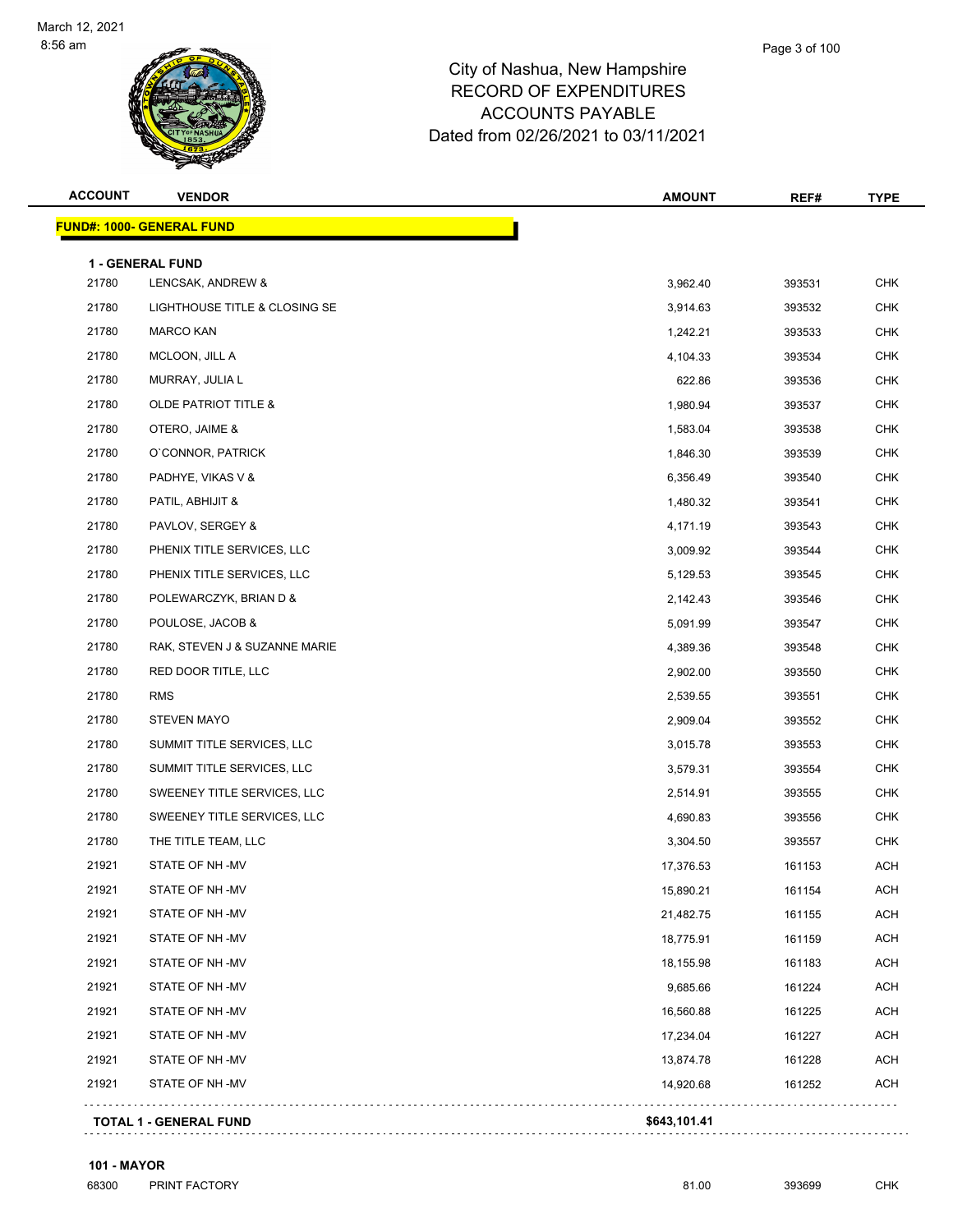

#### Page 4 of 100

|                    | <b>VENDOR</b>                                             |                                | <b>AMOUNT</b>  | REF#              | <b>TYPE</b>              |
|--------------------|-----------------------------------------------------------|--------------------------------|----------------|-------------------|--------------------------|
|                    | <u> FUND#: 1000- GENERAL FUND</u>                         |                                |                |                   |                          |
|                    | TOTAL 101 - MAYOR                                         |                                | \$81.00        |                   |                          |
|                    |                                                           |                                |                |                   |                          |
| <b>103 - LEGAL</b> |                                                           |                                |                |                   |                          |
| 55421              | CITIZENS BANK CREDIT CARD                                 | New Hampshire Bar Association  | 75.00          | 9202108           | <b>ACH</b>               |
| 55421              | CITIZENS BANK CREDIT CARD                                 | New Hampshire Bar Association  | 75.00          | 9202108           | <b>ACH</b>               |
| 55421              | CITIZENS BANK CREDIT CARD                                 | New Hampshire Bar Association  | 75.00          | 9202108           | <b>ACH</b><br><b>ACH</b> |
| 55421<br>55614     | CITIZENS BANK CREDIT CARD<br>HILLSBOROUGH COUNTY REGISTRY | New Hampshire Bar Association  | 75.00<br>36.00 | 9202108<br>393665 | <b>CHK</b>               |
|                    |                                                           |                                |                |                   |                          |
| 61100              | WB MASON CO INC                                           |                                | 62.15          | 393334            | <b>CHK</b>               |
| 61100              | WB MASON CO INC                                           |                                | 59.54          | 393724            | <b>CHK</b>               |
| 61807              | MATTHEW BENDER & CO INC                                   |                                | 97.08          | 393681            | <b>CHK</b>               |
| 61807              | CITIZENS BANK CREDIT CARD                                 | National Conference of State L | 110.00         | 9202108           | <b>ACH</b>               |
|                    | <b>TOTAL 103 - LEGAL</b>                                  |                                | \$664.77       |                   |                          |
|                    | <b>106 - ADMINISTRATIVE SERVICES</b>                      |                                |                |                   |                          |
| 61100              | WB MASON CO INC                                           |                                | 94.65          | 393724            | <b>CHK</b>               |
|                    | <b>TOTAL 106 - ADMINISTRATIVE SERVICES</b>                |                                | \$94.65        |                   |                          |
|                    | 107 - CITY CLERK                                          |                                |                |                   |                          |
| 44149              | TREASURER STATE OF NH                                     |                                | 13,885.00      | 393217            | <b>CHK</b>               |
| 44149              | TREASURER STATE OF NH                                     |                                | 4,981.00       | 393597            | <b>CHK</b>               |
| 55607              | UNITED PARCEL SERVICE                                     |                                | 14.42          | 393218            | CHK                      |
|                    | <b>TOTAL 107 - CITY CLERK</b>                             |                                | \$18,880.42    |                   |                          |
|                    |                                                           |                                |                |                   |                          |
| 55222              | <b>109 - CIVIC &amp; COMMUNITY ACTIVITIES</b>             |                                |                |                   |                          |
|                    | NATIONAL LEAGUE OF CITIES                                 |                                | 7,029.00       | 161281            | <b>ACH</b>               |
| 56207              | NASHUA COMMUNITY MUSIC SCHOOL                             |                                | 4,000.00       | 393298            | <b>CHK</b>               |
|                    | <b>TOTAL 109 - CIVIC &amp; COMMUNITY ACTIVITIES</b>       |                                | \$11,029.00    |                   |                          |
|                    |                                                           |                                |                |                   |                          |
| 55421              | <b>111 - HUMAN RESOURCES</b><br>ELIZABETH UX              |                                | 53.00          | 393201            | <b>CHK</b>               |
|                    |                                                           |                                |                |                   |                          |
| 61100              | WB MASON CO INC                                           |                                | 11.99          | 393724<br>.       | <b>CHK</b>               |
|                    | <b>TOTAL 111 - HUMAN RESOURCES</b>                        |                                | \$64.99        |                   |                          |
|                    | <b>120 - TELECOMMUNICATIONS</b>                           |                                |                |                   |                          |
| 55109              | CONSOLIDATED COMMUNICATIONS                               |                                | 577.54         | 393203            | CHK                      |
| 55109              | PACIFIC TELEMANAGEMENT SERVICE                            |                                | 75.00          | 393305            | <b>CHK</b>               |
|                    |                                                           |                                |                |                   |                          |
| 55118              | AT & T MOBILITY                                           |                                | 129.69         | 393577            | CHK                      |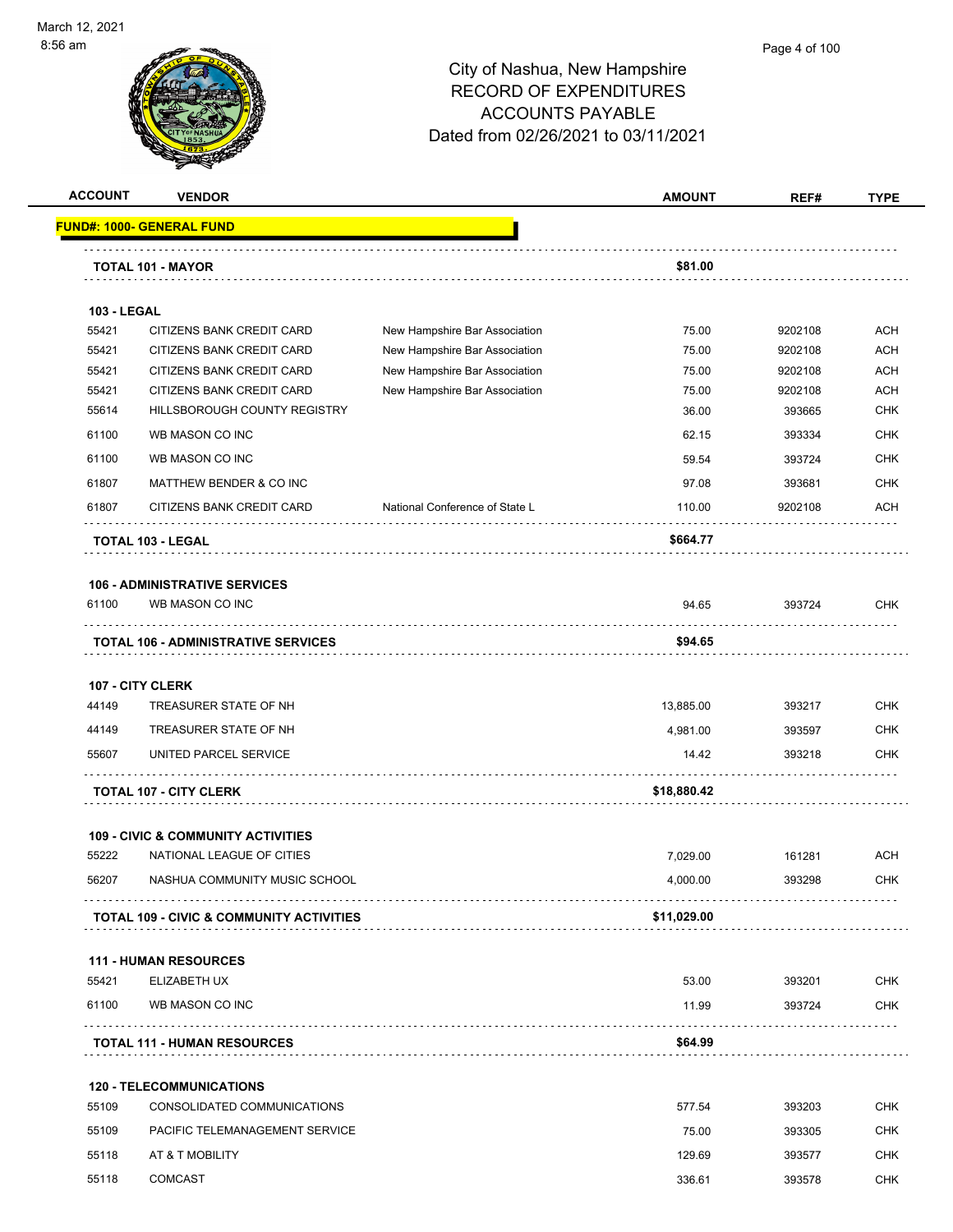

#### Page 5 of 100

## City of Nashua, New Hampshire RECORD OF EXPENDITURES ACCOUNTS PAYABLE Dated from 02/26/2021 to 03/11/2021

| <b>ACCOUNT</b> | <b>VENDOR</b>                             |                           | <b>AMOUNT</b> | REF#    | <b>TYPE</b> |
|----------------|-------------------------------------------|---------------------------|---------------|---------|-------------|
|                | <u> FUND#: 1000- GENERAL FUND</u>         |                           |               |         |             |
|                | TOTAL 120 - TELECOMMUNICATIONS            |                           | \$1,118.84    |         |             |
|                | <b>122 - INFORMATION TECHNOLOGY</b>       |                           |               |         |             |
| 54400          | CITIZENS BANK CREDIT CARD                 | ZOOM.US                   | 57.17         | 9202107 | <b>ACH</b>  |
| 54400          | <b>CITIZENS BANK CREDIT CARD</b>          | ZOOM.US                   | 90.00         | 9202107 | <b>ACH</b>  |
| 54407          | <b>CITIZENS BANK CREDIT CARD</b>          | PAYPAL *LEGISCAN          | 100.00        | 9202107 | <b>ACH</b>  |
| 54407          | <b>CITIZENS BANK CREDIT CARD</b>          | <b>MXTOOLBOX</b>          | 99.00         | 9202107 | <b>ACH</b>  |
| 54407          | <b>CITIZENS BANK CREDIT CARD</b>          | LOGMEIN*GOTOMEETING       | 55.00         | 9202107 | <b>ACH</b>  |
| 54407          | CITIZENS BANK CREDIT CARD                 | IN*PRIVACY DATASYSTEMS    | 499.50        | 9202108 | <b>ACH</b>  |
| 54407          | CITIZENS BANK CREDIT CARD                 | <b>MXTOOLBOX</b>          | 99.00         | 9202108 | <b>ACH</b>  |
| 54407          | CITIZENS BANK CREDIT CARD                 | LOGMEIN*GOTOMEETING       | 1,782.00      | 9202108 | <b>ACH</b>  |
| 54407          | CITIZENS BANK CREDIT CARD                 | LOGMEIN*GOTOMYPC          | 55.00         | 9202108 | <b>ACH</b>  |
| 54421          | CONWAY TECHNOLOGY GROUP                   |                           | 240.00        | 393253  | <b>CHK</b>  |
| 54428          | CITIZENS BANK CREDIT CARD                 | Zoom Video Communications | 50.00         | 9202107 | <b>ACH</b>  |
| 54428          | <b>CITIZENS BANK CREDIT CARD</b>          | Zoom                      | 29.98         | 9202107 | <b>ACH</b>  |
| 54428          | CITIZENS BANK CREDIT CARD                 | Zoom Video Communications | 105.96        | 9202108 | <b>ACH</b>  |
| 54428          | <b>CITIZENS BANK CREDIT CARD</b>          | Zoom Video Communications | 50.00         | 9202108 | <b>ACH</b>  |
| 54428          | CITIZENS BANK CREDIT CARD                 | Zoom                      | 29.98         | 9202108 | <b>ACH</b>  |
| 54828          | US BANK EQUIPMENT FINANCE                 |                           | 457.41        | 393333  | <b>CHK</b>  |
| 55118          | VERIZON WIRELESS-985557535                |                           | 120.03        | 393220  | <b>CHK</b>  |
| 55607          | CITIZENS BANK CREDIT CARD                 | THE UPS STORE             | 10.00         | 9202108 | <b>ACH</b>  |
| 71221          | <b>I.T. INSIDERS</b>                      |                           | 449.00        | 393277  | <b>CHK</b>  |
| 71221          | VERIZON WIRELESS-542088278                |                           | 1,059.98      | 393602  | <b>CHK</b>  |
| 71221          | CITIZENS BANK CREDIT CARD                 | BESTBUYCOM806389618192    | 404.97        | 9202107 | <b>ACH</b>  |
| 71221          | CITIZENS BANK CREDIT CARD                 | <b>STAPLES DIRECT</b>     | 524.95        | 9202107 | ACH         |
| 71221          | CITIZENS BANK CREDIT CARD                 | APPLE.COM/US              | 1,047.00      | 9202107 | <b>ACH</b>  |
| 71221          | CITIZENS BANK CREDIT CARD                 | APPLE.COM/US              | 387.00        | 9202107 | <b>ACH</b>  |
| 71221          | CITIZENS BANK CREDIT CARD                 | APPLE.COM/US              | 199.00        | 9202108 | <b>ACH</b>  |
| 71221          | CITIZENS BANK CREDIT CARD                 | APPLE.COM/US              | 129.00        | 9202108 | <b>ACH</b>  |
| 71221          | CITIZENS BANK CREDIT CARD                 | APPLE.COM/US              | 199.00        | 9202108 | <b>ACH</b>  |
| 71221          | CITIZENS BANK CREDIT CARD                 | APPLE.COM/US              | 999.00        | 9202108 | <b>ACH</b>  |
| 71221          | CITIZENS BANK CREDIT CARD                 | <b>BESTBUYCOM</b>         | 1,984.98      | 9202108 | ACH         |
| 71228          | CITIZENS BANK CREDIT CARD                 | MSFT*MSBILLINFO           | 5.00          | 9202107 | <b>ACH</b>  |
| 71228          | CITIZENS BANK CREDIT CARD                 | MSFT*MSBILLINFO           | 5.00          | 9202107 | <b>ACH</b>  |
| 71228          | CITIZENS BANK CREDIT CARD                 | MSFT*MSBILLINFO           | 5.00          | 9202108 | <b>ACH</b>  |
| 71228          | CITIZENS BANK CREDIT CARD                 | MSFT*MSBILLINFO           | 5.00          | 9202108 | ACH         |
|                | <b>TOTAL 122 - INFORMATION TECHNOLOGY</b> |                           | \$11,333.91   |         |             |

**126 - FINANCIAL SERVICES**

| 41307 | <b>HILLSBOROUGH COUNTY REGISTRY</b> | 16.51  | 393665 | <b>CHK</b> |
|-------|-------------------------------------|--------|--------|------------|
| 42200 | <b>MARK MONTENERO</b>               | 297.00 | 393296 | снк        |
| 42200 | JERMAINE WHITE                      | 31.80  | 393336 | CHK        |
| 42200 | KAREN ACEVEDO                       | 32.60  | 393611 | <b>CHK</b> |
| 42200 | AMC NH CHAPT PDDL GROUP             | 8.34   | 393618 | CHK        |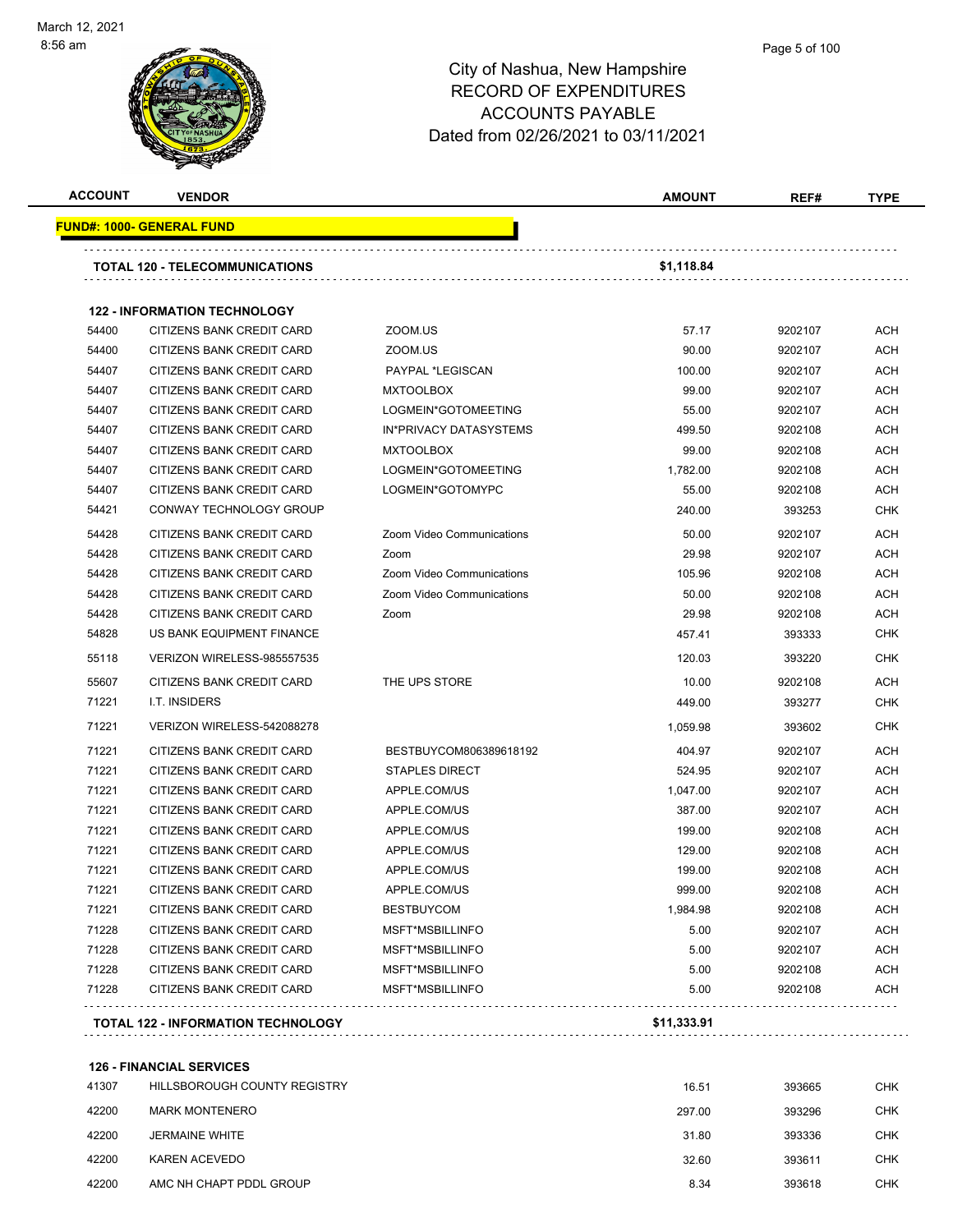

| <b>ACCOUNT</b> | <b>VENDOR</b>                                       |                            | <b>AMOUNT</b> | REF#    | <b>TYPE</b> |
|----------------|-----------------------------------------------------|----------------------------|---------------|---------|-------------|
|                | <b>FUND#: 1000- GENERAL FUND</b>                    |                            |               |         |             |
|                | <b>126 - FINANCIAL SERVICES</b>                     |                            |               |         |             |
| 42200          | JAMES M BURGOYNE JR                                 |                            | 238.00        | 393633  | <b>CHK</b>  |
| 42200          | <b>MEGAN E CARTER</b>                               |                            | 384.00        | 393636  | <b>CHK</b>  |
| 42200          | <b>MATTHEW CHIFFY</b>                               |                            | 19.80         | 393639  | <b>CHK</b>  |
| 42200          | <b>D &amp; R TOWING INC</b>                         |                            | 56.00         | 393645  | <b>CHK</b>  |
| 42200          | <b>FRANCISCO RODRIGUEZ</b>                          |                            | 90.00         | 393703  | <b>CHK</b>  |
| 42200          | UNITED PARCEL SERVICE                               |                            | 457.36        | 393720  | <b>CHK</b>  |
| 53114          | MELANSON                                            |                            | 12,400.00     | 393685  | <b>CHK</b>  |
| 53452          | <b>LEDDY GROUP</b>                                  |                            | 768.00        | 161201  | <b>ACH</b>  |
| 53452          | <b>LEDDY GROUP</b>                                  |                            | 960.00        | 161271  | <b>ACH</b>  |
| 55607          | <b>MAILINGS UNLIMITED</b>                           |                            | 2,120.00      | 161204  | <b>ACH</b>  |
| 55607          | UNITED PARCEL SERVICE                               |                            | 20.60         | 393218  | <b>CHK</b>  |
| 55699          | CITIZENS BANK CREDIT CARD                           | Zoom                       | 14.99         | 9202107 | <b>ACH</b>  |
| 55699          | CITIZENS BANK CREDIT CARD                           | <b>ZOOM</b>                | 14.99         | 9202108 | <b>ACH</b>  |
| 61100          | WB MASON CO INC                                     |                            | 383.14        | 393724  | <b>CHK</b>  |
| 61830          | CITIZENS BANK CREDIT CARD                           | <b>Wall Street Journal</b> | 116.97        | 9202107 | <b>ACH</b>  |
| 61830          | CITIZENS BANK CREDIT CARD                           | <b>Appointment Plus</b>    | 500.00        | 9202107 | <b>ACH</b>  |
| 61830          | CITIZENS BANK CREDIT CARD                           | <b>Appointment Plus</b>    | 299.00        | 9202107 | <b>ACH</b>  |
| 61830          | CITIZENS BANK CREDIT CARD                           | <b>Appointment Plus</b>    | 500.00        | 9202108 | <b>ACH</b>  |
| 61830          | CITIZENS BANK CREDIT CARD                           | <b>Appointment Plus</b>    | 299.00        | 9202108 | <b>ACH</b>  |
|                | <b>TOTAL 126 - FINANCIAL SERVICES</b>               |                            | \$20,028.10   |         |             |
|                | <b>129 - CITY BUILDINGS</b>                         |                            |               |         |             |
| 54100          | EVERSOUCE-POWER SUPPLY                              |                            | 5,816.89      | 393204  | <b>CHK</b>  |
| 54100          | <b>EVERSOURCE</b>                                   |                            | 3,904.92      | 393583  | <b>CHK</b>  |
| 54114          | SPRAGUE RESOURCES LP                                |                            | 4,247.88      | 393709  | <b>CHK</b>  |
| 54141          | PENNICHUCK WATER WORKS INC                          |                            | 1,025.49      | 393594  | <b>CHK</b>  |
| 54280          | J LAWRENCE HALL COMPANY LLC                         |                            | 338.22        | 161268  | ACH         |
| 54280          | M & M ELECTRICAL SUPPLY CO INC                      |                            | 31.50         | 161272  | <b>ACH</b>  |
| 54280          |                                                     |                            |               |         |             |
|                | HUFF & GAUTHIER INC                                 |                            | 1,377.84      | 393670  | <b>CHK</b>  |
| 54280          | MARVELL PLATE GLASS INC                             |                            | 438.08        | 393680  | CHK         |
| 71999          | AMAZON CAPITAL SERV (CITY ACH)                      |                            | 201.80        | 161185  | <b>ACH</b>  |
|                | <b>TOTAL 129 - CITY BUILDINGS</b>                   |                            | \$17,382.62   |         |             |
|                |                                                     |                            |               |         |             |
| 54842          | <b>130 - PURCHASING</b><br>QUADIENT LEASING USA INC |                            | 1,011.54      |         | <b>CHK</b>  |
|                |                                                     |                            |               | 393215  |             |
| 55500          | PLANETIZEN                                          |                            | 119.95        | 393309  | CHK         |
| 55500          | THE TELEGRAPH                                       |                            | 5,783.05      | 393714  | <b>CHK</b>  |
| 55500          | UNION LEADER CORPORATION                            |                            | 217.70        | 393719  | <b>CHK</b>  |
| 55500          | YOURMEMBERSHIP.COM INC                              |                            | 199.00        | 393726  | <b>CHK</b>  |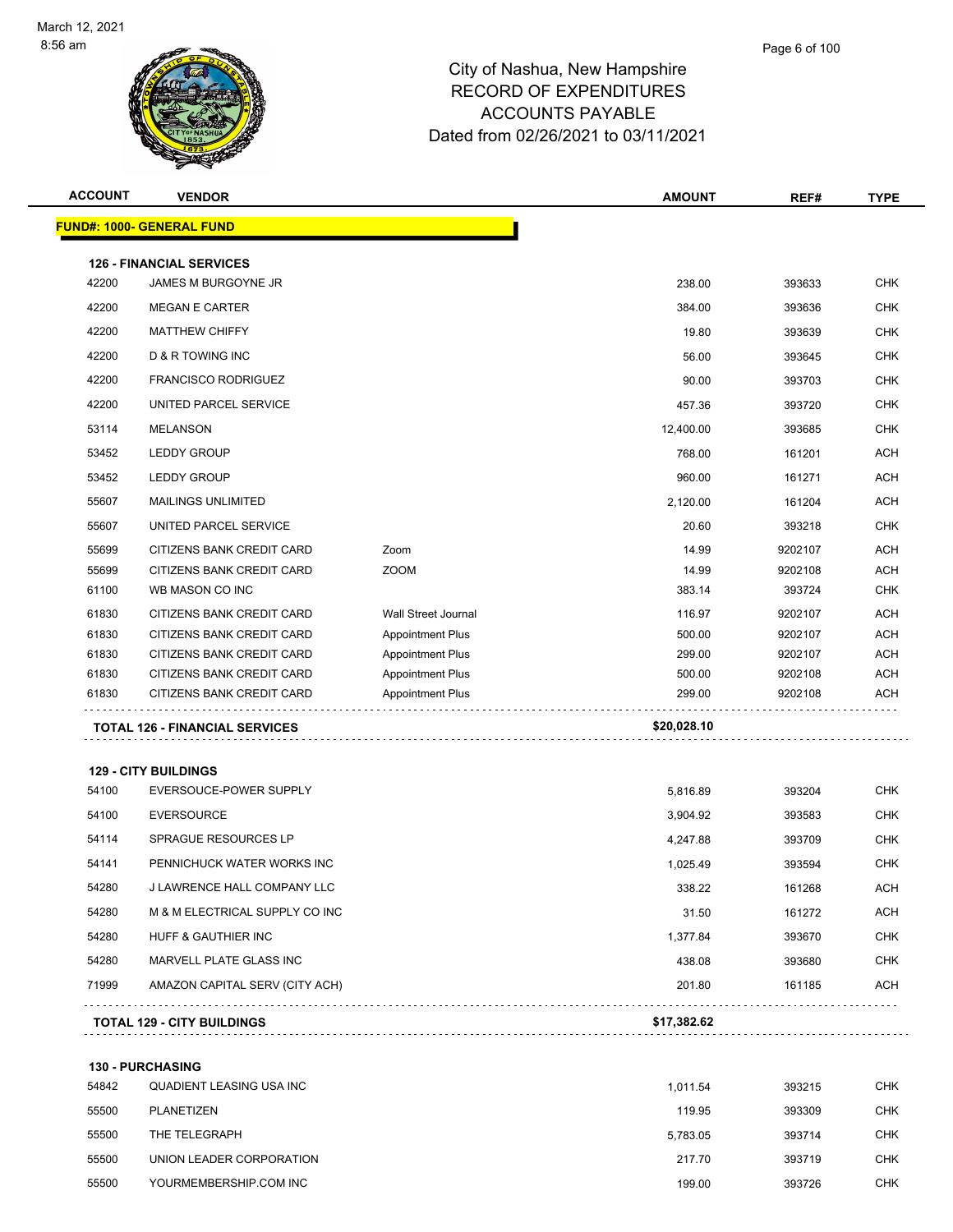. . . . . . . . . . . . . .

-

| 56 am              |                                                     |                     | Page 7 of 100<br>City of Nashua, New Hampshire<br><b>RECORD OF EXPENDITURES</b> |         |             |  |  |
|--------------------|-----------------------------------------------------|---------------------|---------------------------------------------------------------------------------|---------|-------------|--|--|
|                    |                                                     |                     | <b>ACCOUNTS PAYABLE</b>                                                         |         |             |  |  |
|                    |                                                     |                     | Dated from 02/26/2021 to 03/11/2021                                             |         |             |  |  |
|                    |                                                     |                     |                                                                                 |         |             |  |  |
| <b>ACCOUNT</b>     | <b>VENDOR</b>                                       |                     | <b>AMOUNT</b>                                                                   | REF#    | <b>TYPE</b> |  |  |
|                    | <b>FUND#: 1000- GENERAL FUND</b>                    |                     |                                                                                 |         |             |  |  |
|                    | 130 - PURCHASING                                    |                     |                                                                                 |         |             |  |  |
| 61100              | WB MASON CO INC                                     |                     | 192.44                                                                          | 393724  | CHK         |  |  |
|                    | .<br><b>TOTAL 130 - PURCHASING</b>                  |                     | \$7,523.68                                                                      |         |             |  |  |
|                    |                                                     |                     |                                                                                 |         |             |  |  |
| 53142              | 132 - ASSESSING<br><b>REX NORMAN CAE LLC</b>        |                     | 1,320.00                                                                        | 393317  | <b>CHK</b>  |  |  |
| 55100              | VERIZON WIRELESS-342053899-004                      |                     | 200.05                                                                          | 393607  | CHK         |  |  |
| 61830              | CITIZENS BANK CREDIT CARD                           | <b>NEREN MLS</b>    | 189.00                                                                          | 9202108 | ACH         |  |  |
| 61830              | CITIZENS BANK CREDIT CARD                           | <b>NEREN MLS</b>    | 18.90                                                                           | 9202108 | <b>ACH</b>  |  |  |
|                    | <b>TOTAL 132 - ASSESSING</b>                        | .                   | \$1,727.95                                                                      |         |             |  |  |
|                    |                                                     |                     |                                                                                 |         |             |  |  |
| 134 - GIS<br>61650 | WB MASON CO INC                                     |                     | 69.95                                                                           | 393724  | <b>CHK</b>  |  |  |
|                    | <b>TOTAL 134 - GIS</b>                              |                     | \$69.95                                                                         |         |             |  |  |
|                    |                                                     |                     |                                                                                 |         |             |  |  |
| 54100              | <b>142 - WOODLAWN CEMETERY</b><br><b>EVERSOURCE</b> |                     | 294.50                                                                          | 393583  | <b>CHK</b>  |  |  |
| 54107              | MCLAUGHLIN OIL CO                                   |                     | 384.01                                                                          | 393684  | CHK         |  |  |
| 54114              | LIBERTY UTILITIES - NH                              |                     | 507.07                                                                          | 393590  | <b>CHK</b>  |  |  |
| 54114              | <b>SPRAGUE RESOURCES LP</b>                         |                     | 641.28                                                                          | 393709  | <b>CHK</b>  |  |  |
| 54280              | HOME DEPOT CREDIT SERVICE 3065                      |                     | 184.85                                                                          | 393666  | <b>CHK</b>  |  |  |
| 54487              | UNITED AG & TURF NE                                 |                     | 70.02                                                                           | 393331  | <b>CHK</b>  |  |  |
| 61549              | <b>GRIFFIN GREENHOUSE SUPPLIES</b>                  |                     | 466.78                                                                          | 393663  | CHK         |  |  |
|                    | TOTAL 142 - WOODLAWN CEMETERY                       |                     | \$2,548.51                                                                      |         |             |  |  |
|                    | 144 - EDGEWOOD & SUBURBAN CEMETERIES                |                     |                                                                                 |         |             |  |  |
| 54100              | <b>EVERSOURCE</b>                                   |                     | 104.13                                                                          | 393583  | <b>CHK</b>  |  |  |
| 54487              | AMAZON CAPITAL SERV (CITY ACH)                      |                     | 32.49                                                                           | 161185  | ACH         |  |  |
| 54487              | DONOVAN EQUIPMENT CO INC                            |                     | 308.00                                                                          | 393649  | CHK         |  |  |
| 61300              | GLOBAL MONTELLO GROUP CORP                          |                     | 392.49                                                                          | 393660  | <b>CHK</b>  |  |  |
| 61428              | AMAZON CAPITAL SERV (CITY ACH)                      |                     | 28.00                                                                           | 161254  | <b>ACH</b>  |  |  |
| 61549              | J P BARTLETT CO INC                                 |                     | 1,909.60                                                                        | 393282  | <b>CHK</b>  |  |  |
| 61549              | CITIZENS BANK CREDIT CARD                           | <b>Harris Seeds</b> | 186.52                                                                          | 9202107 | <b>ACH</b>  |  |  |

**TOTAL 144 - EDGEWOOD & SUBURBAN CEMETERIES \$2,961.23**

#### **150 - POLICE**

| 45900 | NABIL IBRAHIM                 | 34.38  | 393672 | снк |
|-------|-------------------------------|--------|--------|-----|
| 53135 | DR NICOLE SAWYER PSYD PLLC    | 500.00 | 393326 | снк |
| 53149 | WESTFORD VETERINARY EMERGENCY | 754.68 | 393335 | снк |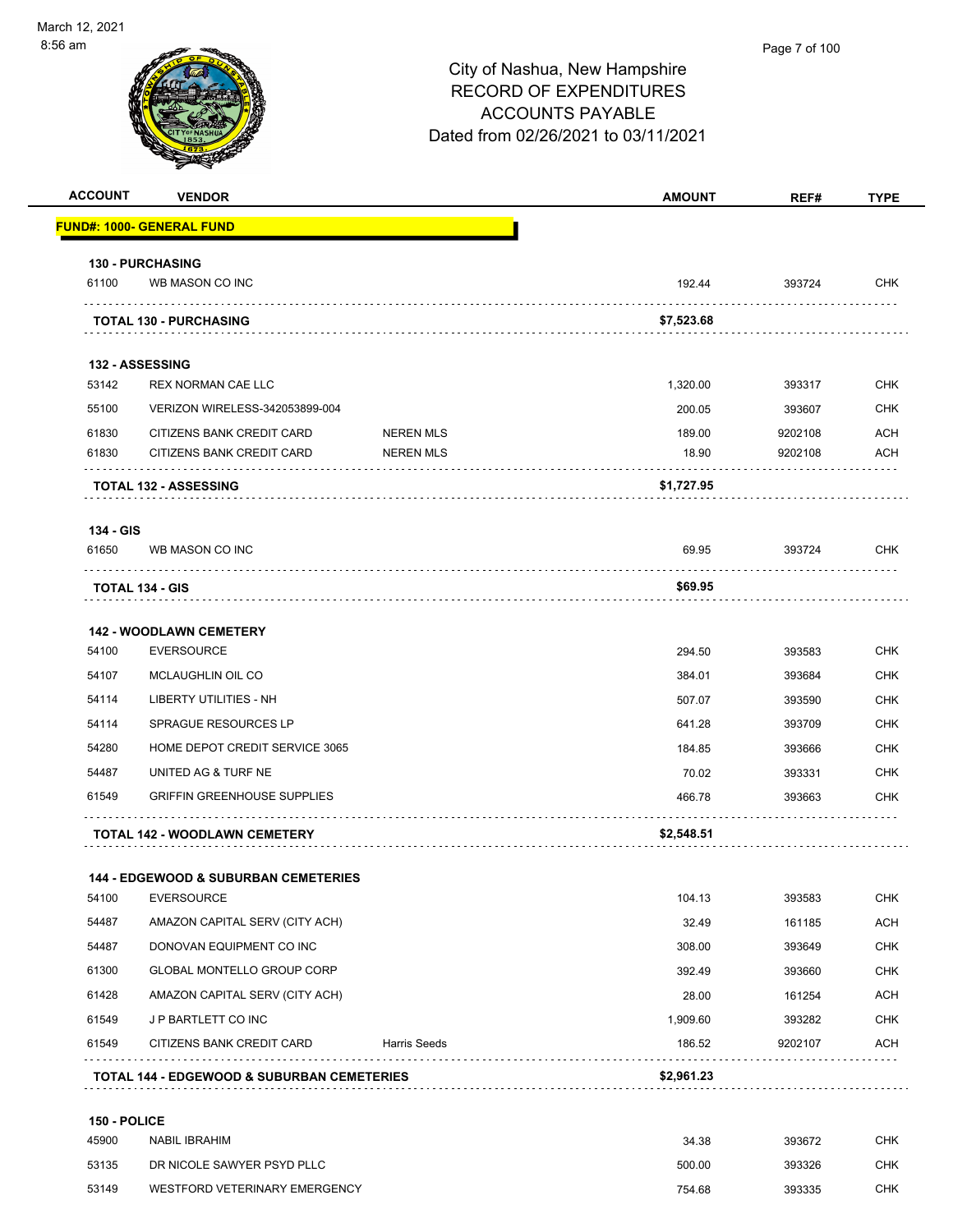

| <b>ACCOUNT</b> | <b>VENDOR</b>                                          |                                     | <b>AMOUNT</b>   | REF#               | <b>TYPE</b>       |
|----------------|--------------------------------------------------------|-------------------------------------|-----------------|--------------------|-------------------|
|                | <u> FUND#: 1000- GENERAL FUND</u>                      |                                     |                 |                    |                   |
|                |                                                        |                                     |                 |                    |                   |
| 150 - POLICE   |                                                        |                                     |                 |                    |                   |
| 53149          | ANIMAL MEDICAL CENTER OF NE                            |                                     | 1,295.74        | 393619             | <b>CHK</b>        |
| 53149          | <b>BROOKLINE ANIMAL HOSPITAL</b>                       |                                     | 1,280.98        | 393632             | <b>CHK</b>        |
| 53999          | AAA CREDIT SCREENING SERV LLC                          |                                     | 60.00           | 393229             | <b>CHK</b>        |
| 54100          | <b>EVERSOURCE</b>                                      |                                     | 455.39          | 393583             | <b>CHK</b>        |
| 54107          | SHATTUCK MALONE OIL CO                                 |                                     | 365.97          | 393327             | <b>CHK</b>        |
| 54114          | <b>LIBERTY UTILITIES - NH</b>                          |                                     | 88.81           | 393588             | <b>CHK</b>        |
| 54114          | LIBERTY UTILITIES - NH                                 |                                     | 98.11           | 393591             | <b>CHK</b>        |
| 54114          | SPRAGUE RESOURCES LP                                   |                                     | 4,402.81        | 393709             | <b>CHK</b>        |
| 54280          | F W WEBB COMPANY                                       |                                     | 178.11          | 393262             | <b>CHK</b>        |
| 54280          | FIMBEL GARAGE DOORS                                    |                                     | 668.00          | 393657             | <b>CHK</b>        |
| 54280          | <b>CITIZENS BANK CREDIT CARD</b>                       | <b>AMZN Mktp</b>                    | 36.50           | 9202107            | <b>ACH</b>        |
| 54407          | RELX INC DBA LEXISNEXIS                                |                                     | 172.00          | 393316             | <b>CHK</b>        |
| 54600          | MACMULKIN CHEVROLET INC                                |                                     | 130.00          | 393289             | <b>CHK</b>        |
| 54600          | <b>BEST FORD</b>                                       |                                     | 257.48          | 393627             | <b>CHK</b>        |
| 54600          | SULLIVAN TIRE COMPANY                                  |                                     | 42.00           | 393713             | <b>CHK</b>        |
| 54842          | PITNEY BOWES INC                                       |                                     | 153.00          | 393595             | <b>CHK</b>        |
| 54849          | <b>CAITLIN BOUCHER</b>                                 |                                     | 45.96           | 393191             | <b>CHK</b>        |
| 54849          | PETER CINFO                                            |                                     | 45.96           | 393192             | <b>CHK</b>        |
| 54849          | <b>JOSHUA ST ONGE</b>                                  |                                     | 45.96           | 393199             | <b>CHK</b>        |
| 54849          | <b>COMCAST</b>                                         |                                     | 184.85          | 393202             | <b>CHK</b>        |
| 54849          | CONSOLIDATED COMMUNICATIONS                            |                                     | 41.10           |                    | <b>CHK</b>        |
|                |                                                        |                                     |                 | 393203             |                   |
| 54849          | VERIZON WIRELESS-286546928                             |                                     | 1,095.00        | 393223             | <b>CHK</b>        |
| 55118          | VERIZON WIRELESS-581499451                             |                                     | 640.60          | 393221             | <b>CHK</b>        |
| 55400          | <b>COMMUNITY STRATEGIES UMLIMITED</b>                  |                                     | 279.90          | 393579             | <b>CHK</b>        |
| 55400          | CITIZENS BANK CREDIT CARD                              | Rupprechtdrones.com                 | 39.97           | 9202107            | ACH               |
| 55400<br>55400 | CITIZENS BANK CREDIT CARD<br>CITIZENS BANK CREDIT CARD | Rupprechtdrones.com<br>Blue to Gold | 39.97<br>149.00 | 9202107            | <b>ACH</b><br>ACH |
| 55400          | CITIZENS BANK CREDIT CARD                              | John E Reid and Assoc               | (2,100.00)      | 9202107<br>9202107 | <b>ACH</b>        |
| 55400          | CITIZENS BANK CREDIT CARD                              | Silver State Consultin              | 460.00          | 9202108            | <b>ACH</b>        |
| 55400          | CITIZENS BANK CREDIT CARD                              | FBI LEEDA Inc                       | 695.00          | 9202108            | <b>ACH</b>        |
| 55400          | CITIZENS BANK CREDIT CARD                              | FBI LEEDA Inc                       | 695.00          | 9202108            | ACH               |
| 55400          | CITIZENS BANK CREDIT CARD                              | FBI LEEDA Inc                       | 695.00          | 9202108            | <b>ACH</b>        |
| 55400          | CITIZENS BANK CREDIT CARD                              | FBI LEEDA Inc                       | 695.00          | 9202108            | <b>ACH</b>        |
| 55699          | <b>KEVIN DELANEY</b>                                   |                                     | 150.00          | 393194             | <b>CHK</b>        |
| 55699          | NASHUA MILLYARD ASSOC INC                              |                                     | 388.46          | 393299             | <b>CHK</b>        |
| 55699          | ABSOLUTE DATA DESTRUCTION                              |                                     | 185.50          | 393609             | <b>CHK</b>        |
| 55699          | CANAL ART & FRAMING                                    |                                     | 592.82          | 393634             | <b>CHK</b>        |
| 61100          | AMAZON CAPITAL SERV (CITY ACH)                         |                                     | 29.99           | 161185             | <b>ACH</b>        |
| 61100          | WB MASON CO INC                                        |                                     | 252.51          | 393334             | <b>CHK</b>        |
| 61100          | OWLSTAMP VISUAL SOLUTIONS                              |                                     | 57.90           | 393694             | <b>CHK</b>        |
|                |                                                        |                                     |                 |                    |                   |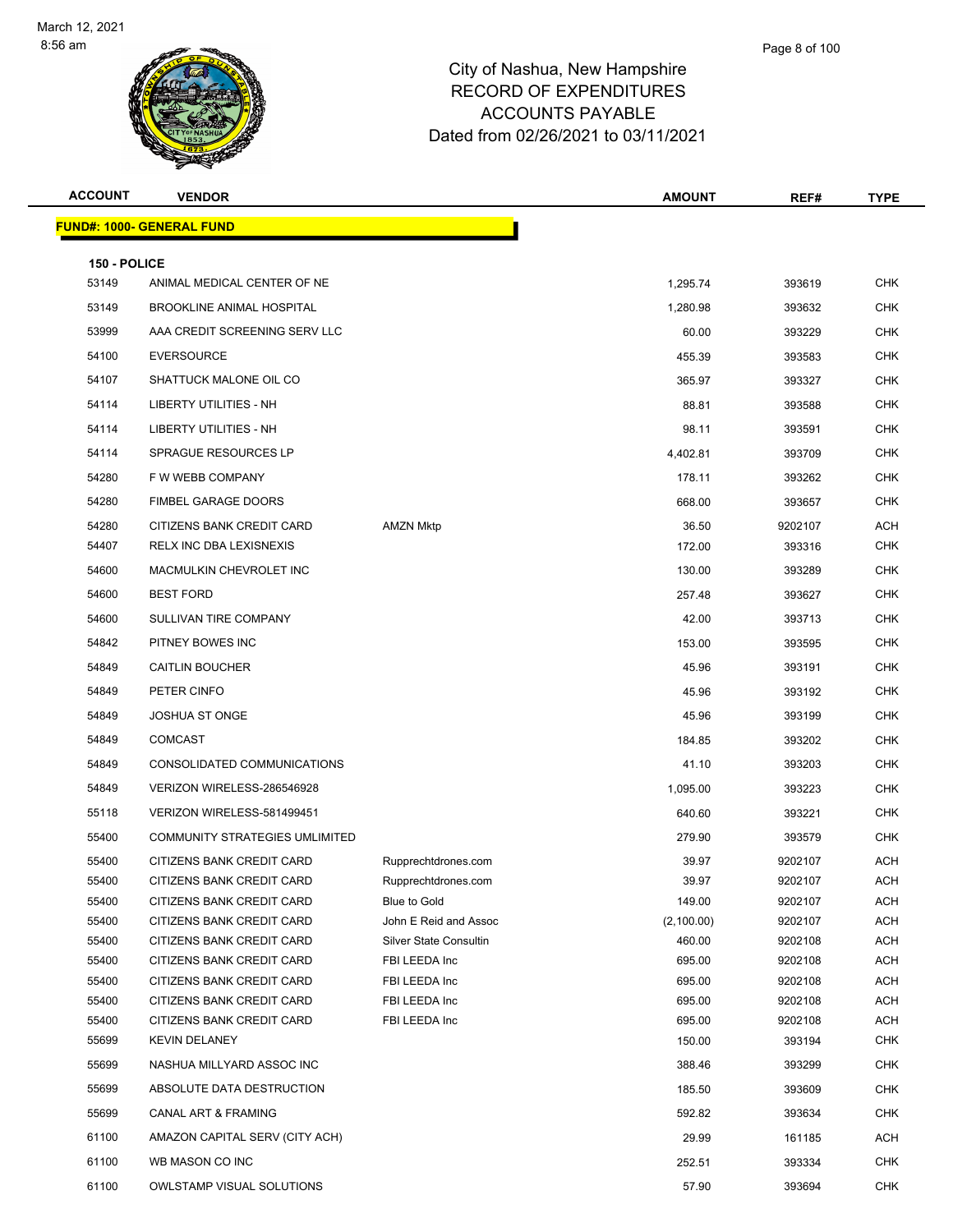

| <b>ACCOUNT</b> | <b>VENDOR</b>                          |                      | <b>AMOUNT</b> | REF#    | <b>TYPE</b> |
|----------------|----------------------------------------|----------------------|---------------|---------|-------------|
|                | <mark>FUND#: 1000- GENERAL FUND</mark> |                      |               |         |             |
| 150 - POLICE   |                                        |                      |               |         |             |
| 61100          | WB MASON CO INC                        |                      | 370.21        | 393724  | <b>CHK</b>  |
| 61100          | CITIZENS BANK CREDIT CARD              | <b>AMZN Mktp</b>     | 2,576.77      | 9202107 | ACH         |
| 61100          | CITIZENS BANK CREDIT CARD              | <b>AMZN Mktp</b>     | 32.97         | 9202107 | ACH         |
| 61100          | CITIZENS BANK CREDIT CARD              | <b>AMZN Mktp</b>     | 116.82        | 9202107 | ACH         |
| 61100          | CITIZENS BANK CREDIT CARD              | <b>AMZN Mktp</b>     | (368.11)      | 9202107 | ACH         |
| 61100          | CITIZENS BANK CREDIT CARD              | <b>AMZN Mktp</b>     | 309.11        | 9202108 | ACH         |
| 61107          | ALL SPORTS HEROES UNIFORMS             |                      | 142.84        | 393233  | <b>CHK</b>  |
| 61107          | <b>BEN'S UNIFORMS</b>                  |                      | 413.00        | 393240  | <b>CHK</b>  |
| 61107          | <b>BEN'S UNIFORMS</b>                  |                      | 152.00        | 393626  | <b>CHK</b>  |
| 61110          | <b>BEN'S UNIFORMS</b>                  |                      | 37.00         | 393240  | <b>CHK</b>  |
| 61110          | CITIZENS BANK CREDIT CARD              | <b>AMZN Mktp</b>     | 203.98        | 9202107 | ACH         |
| 61110          | CITIZENS BANK CREDIT CARD              | <b>AMZN Mktp</b>     | 99.99         | 9202107 | ACH         |
| 61121          | THE GUN SHOP                           |                      | 2,159.94      | 393269  | <b>CHK</b>  |
| 61121          | ATLANTIC TACTICAL INC                  |                      | 113.85        | 393621  | <b>CHK</b>  |
| 61299          | SAM'S CLUB DIRECT-0860                 |                      | 23.42         | 393319  | <b>CHK</b>  |
| 61299          | HOME DEPOT CREDIT SERVICE 3073         |                      | (59.00)       | 393667  | <b>CHK</b>  |
| 61299          | <b>MAXAM NORTH EAST</b>                |                      | 314.00        | 393683  | <b>CHK</b>  |
| 61299          | CITIZENS BANK CREDIT CARD              | <b>AMZN Mktp</b>     | 270.94        | 9202107 | ACH         |
| 61299          | CITIZENS BANK CREDIT CARD              | <b>AMZN Mktp</b>     | 66.77         | 9202107 | ACH         |
| 61299          | CITIZENS BANK CREDIT CARD              | Firehouse Technology | 255.97        | 9202108 | ACH         |
| 61428          | <b>IMPERIAL BAG &amp; PAPER CO LLC</b> |                      | 736.91        | 393279  | <b>CHK</b>  |
| 61428          | THE DURKIN CO INC                      |                      | 1,209.94      | 393652  | <b>CHK</b>  |
| 61428          | HOME DEPOT CREDIT SERVICE 3073         |                      | 96.41         | 393667  | <b>CHK</b>  |
| 61607          | AMAZON CAPITAL SERV (CITY ACH)         |                      | 25.98         | 161254  | ACH         |
| 61607          | <b>MUNISSION LLC</b>                   |                      | 468.95        | 161279  | ACH         |
| 61650          | WB MASON CO INC                        |                      | 378.60        | 393334  | <b>CHK</b>  |
| 61799          | <b>FACTORY MOTOR PARTS</b>             |                      | 370.44        | 161259  | ACH         |
| 61799          | <b>FASTENAL CO</b>                     |                      | 179.90        | 393263  | <b>CHK</b>  |
| 61799          | MACMULKIN CHEVROLET INC                |                      | 71.17         | 393289  | CHK         |
| 61799          | <b>QUIRK GM PARTS DEPOT</b>            |                      | 154.37        | 393312  | <b>CHK</b>  |
| 61799          | ADAMSON INDUSTRIES CORP                |                      | 79.90         | 393612  | <b>CHK</b>  |
| 61799          | <b>BEST FORD</b>                       |                      | 21.00         | 393627  | <b>CHK</b>  |
| 61799          | <b>QUIRK GM PARTS DEPOT</b>            |                      | 296.08        | 393700  | <b>CHK</b>  |
| 71221          | <b>GOVCONNECTION INC</b>               |                      | 776.25        | 161262  | ACH         |
| 71400          | CITIZENS BANK CREDIT CARD              | <b>AMZN Mktp</b>     | 897.40        | 9202107 | ACH         |
| 71407          | ATLANTIC TACTICAL INC                  |                      | 647.50        | 393238  | <b>CHK</b>  |
|                |                                        |                      |               |         |             |

**TOTAL 150 - POLICE \$30,022.68**

. . . . . . . . . . . . . . . . . . .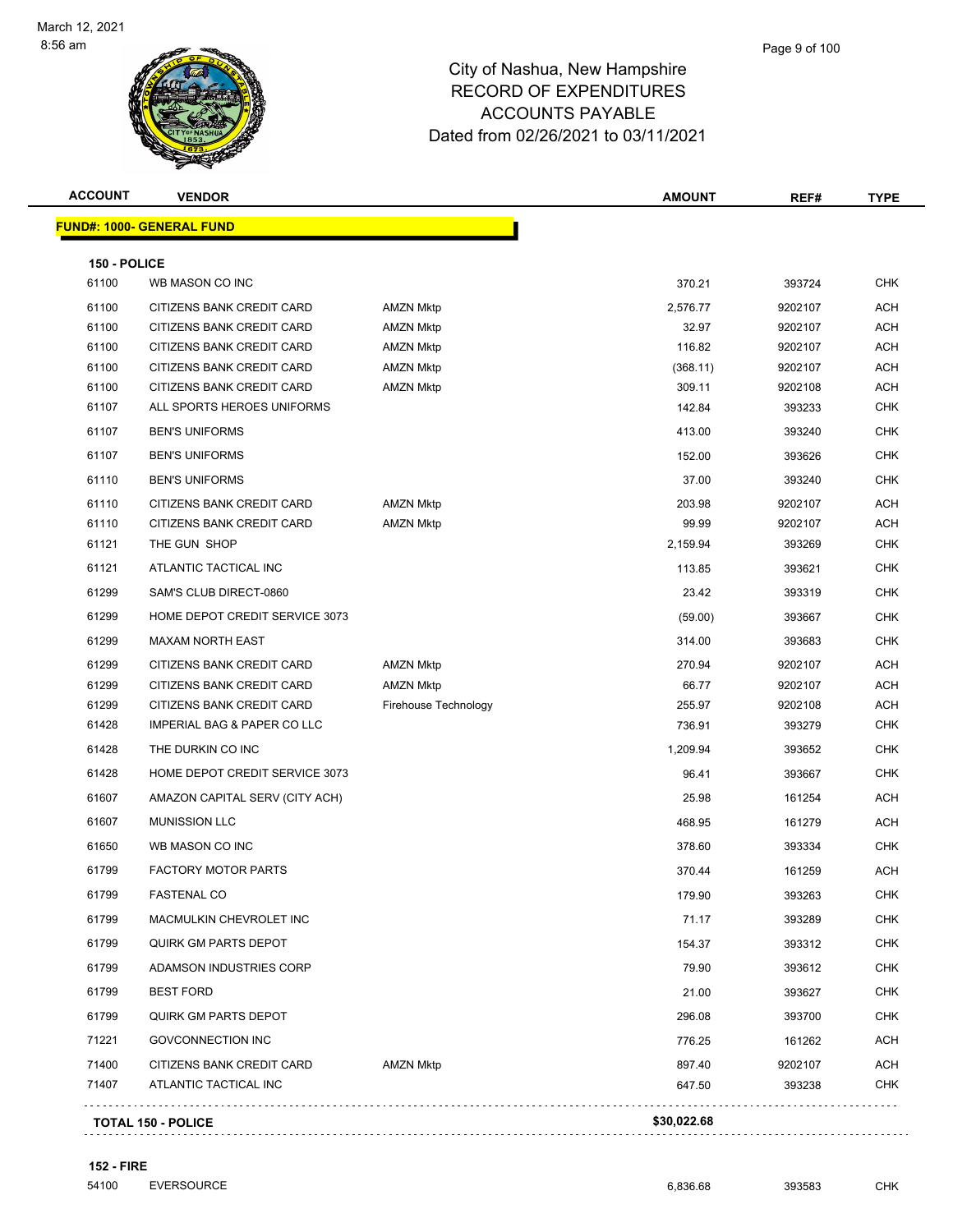| <b>ACCOUNT</b>    | <b>VENDOR</b>                             |                            | <b>AMOUNT</b> | REF#    | <b>TYPE</b> |
|-------------------|-------------------------------------------|----------------------------|---------------|---------|-------------|
|                   | <u> FUND#: 1000- GENERAL FUND</u>         |                            |               |         |             |
|                   |                                           |                            |               |         |             |
| <b>152 - FIRE</b> |                                           |                            |               |         |             |
| 54114             | LIBERTY UTILITIES - NH                    |                            | 1,254.08      | 393585  | <b>CHK</b>  |
| 54114             | LIBERTY UTILITIES - NH                    |                            | 619.71        | 393586  | <b>CHK</b>  |
| 54114             | LIBERTY UTILITIES - NH                    |                            | 333.87        | 393587  | <b>CHK</b>  |
| 54114             | LIBERTY UTILITIES - NH                    |                            | 482.89        | 393593  | <b>CHK</b>  |
| 54114             | <b>SPRAGUE RESOURCES LP</b>               |                            | 6,510.68      | 393709  | <b>CHK</b>  |
| 54141             | PENNICHUCK WATER WORKS INC                |                            | 790.20        | 393594  | CHK         |
| 54243             | AE MECHANICAL INC                         |                            | 789.65        | 393231  | <b>CHK</b>  |
| 54243             | AE MECHANICAL INC                         |                            | 449.78        | 393613  | <b>CHK</b>  |
| 54280             | M & M ELECTRICAL SUPPLY CO INC            |                            | 7.40          | 161202  | <b>ACH</b>  |
| 54280             | PETTY CASH                                |                            | 12.99         | 393572  | <b>CHK</b>  |
| 54487             | <b>KERRY FIRE PROTECTION INC</b>          |                            | 3,305.00      | 393286  | <b>CHK</b>  |
| 54487             | <b>BK SYSTEMS INC</b>                     |                            | 242.00        | 393628  | CHK         |
| 54600             | <b>FACTORY MOTOR PARTS</b>                |                            | 443.04        | 161192  | ACH         |
| 54600             | <b>FACTORY MOTOR PARTS</b>                |                            | 16.96         | 161259  | <b>ACH</b>  |
| 54600             | LIBERTY INTNL TRUCKS OF NH LLC            |                            | 861.45        | 393288  | <b>CHK</b>  |
| 54600             | SANEL NAPA                                |                            | 313.41        | 393324  | <b>CHK</b>  |
| 54600             | NORTHERN FOREIGN CAR PARTS INC            |                            | 57.95         | 393693  | <b>CHK</b>  |
| 55400             | CITIZENS BANK CREDIT CARD                 | APCO International         | 419.00        | 9202107 | <b>ACH</b>  |
| 55400             | CITIZENS BANK CREDIT CARD                 | APCO International         | 419.00        | 9202107 | <b>ACH</b>  |
| 55400             | CITIZENS BANK CREDIT CARD                 | APCO International         | 419.00        | 9202107 | <b>ACH</b>  |
| 55400             | CITIZENS BANK CREDIT CARD                 | APCO International         | 359.00        | 9202107 | <b>ACH</b>  |
| 55421             | LIFEGUARD SYSTEMS INC                     |                            | 4,900.00      | 393679  | <b>CHK</b>  |
| 55421             | CITIZENS BANK CREDIT CARD                 | National Registry Of EMT's | 1,520.00      | 9202107 | <b>ACH</b>  |
| 55607             | PETTY CASH                                |                            | 36.03         | 393572  | <b>CHK</b>  |
| 55699             | <b>E&amp;R LAUNDRY &amp; DRY CLEANERS</b> |                            | 715.85        | 393259  | <b>CHK</b>  |
| 55699             | DAVE'S QUALITY DRY CLEANING               |                            | 325.50        | 393648  | <b>CHK</b>  |
| 61100             | WB MASON CO INC                           |                            | 190.59        | 393334  | <b>CHK</b>  |
| 61100             | PETTY CASH                                |                            | 20.07         | 393572  | <b>CHK</b>  |
| 61107             | <b>J B SIMONS INC</b>                     |                            | 40.50         | 393281  | <b>CHK</b>  |
| 61142             | CITIZENS BANK CREDIT CARD                 | Clear Air / Envo Mask      | 390.00        | 9202107 | <b>ACH</b>  |
| 61307             | NEW ENGLAND KENWORTH                      |                            | 54.00         | 393300  | CHK         |
| 61428             | PETTY CASH                                |                            | 37.98         | 393572  | <b>CHK</b>  |
| 61428             | NEW ENGLAND PAPER & SUPPLY                |                            | 587.73        | 393689  | <b>CHK</b>  |
| 61499             | PETTY CASH                                |                            | 21.98         | 393572  | <b>CHK</b>  |
| 61699             | J HARLEN CO INC                           |                            | 250.17        | 393676  | <b>CHK</b>  |
| 61705             | MAYNARD & LESIEUR INC                     |                            | 80.00         | 393292  | CHK         |
| 61799             | THE HOPE GROUP                            |                            | 18.34         | 161264  | <b>ACH</b>  |
| 61799             | <b>CUMMINS NORTHEAST LLC</b>              |                            | 2,010.25      | 393254  | <b>CHK</b>  |
| 61799             | LIBERTY INTNL TRUCKS OF NH LLC            |                            | 694.44        | 393288  | CHK         |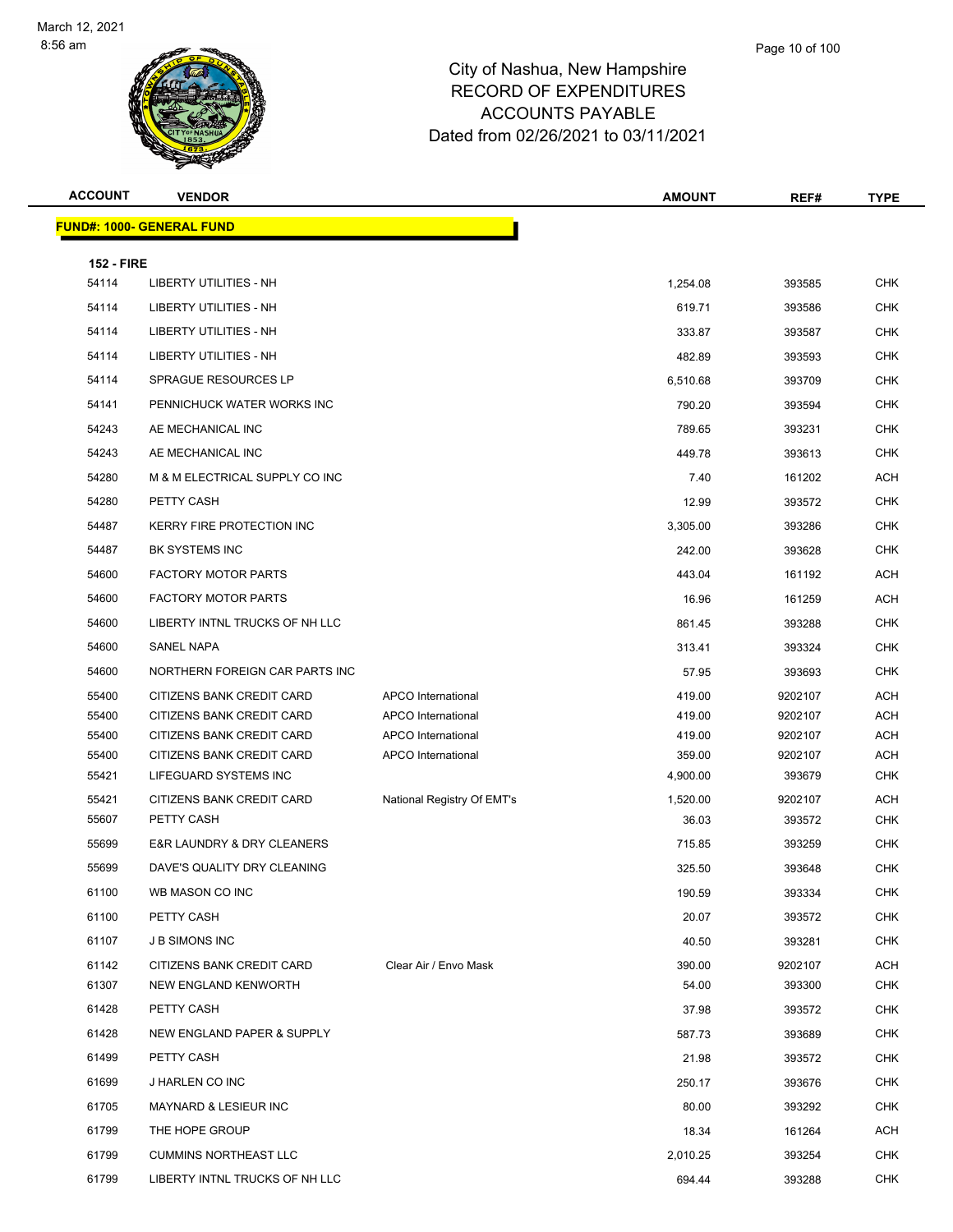

| <b>ACCOUNT</b>    | <b>VENDOR</b>                          |                       | <b>AMOUNT</b> | REF#    | <b>TYPE</b> |
|-------------------|----------------------------------------|-----------------------|---------------|---------|-------------|
|                   | <b>FUND#: 1000- GENERAL FUND</b>       |                       |               |         |             |
| <b>152 - FIRE</b> |                                        |                       |               |         |             |
| 61799             | NEW ENGLAND KENWORTH                   |                       | 17.92         | 393300  | <b>CHK</b>  |
| 61799             | PETTY CASH                             |                       | 8.00          | 393572  | <b>CHK</b>  |
| 61799             | LIBERTY INTNL TRUCKS OF NH LLC         |                       | 654.44        | 393678  | <b>CHK</b>  |
| 61830             | <b>FIRE ENGINEERING</b>                |                       | 44.95         | 393584  | <b>CHK</b>  |
| 61900             | <b>STEVE BUXTON</b>                    |                       | 54.32         | 161187  | <b>ACH</b>  |
| 68335             | CITIZENS BANK CREDIT CARD              | Technologies Sensopia | 899.97        | 9202108 | <b>ACH</b>  |
| 68335             | CITIZENS BANK CREDIT CARD              | Technologies Sensopia | 25.20         | 9202108 | <b>ACH</b>  |
| 71432             | CITIZENS BANK CREDIT CARD              | <b>TruTech Tools</b>  | 798.96        | 9202107 | <b>ACH</b>  |
| 71800             | PRECISION FITNESS EQUIPMENT            |                       | 235.00        | 393311  | <b>CHK</b>  |
| 71800             | CASCO FOOD EQUIP SERV                  |                       | 155.00        | 393637  | <b>CHK</b>  |
|                   | <b>TOTAL 152 - FIRE</b>                |                       | \$39,730.93   |         |             |
|                   | <b>153 - BUILDING INSPECTION</b>       |                       |               |         |             |
| 42321             | MR ROOTER PLUMBING                     |                       | 17.50         | 393297  | <b>CHK</b>  |
| 55307             | <b>RUSS MARCUM</b>                     |                       | 188.55        | 393196  | <b>CHK</b>  |
| 55307             | DAWN MICHAUD                           |                       | 204.40        | 393197  | <b>CHK</b>  |
|                   | <b>TOTAL 153 - BUILDING INSPECTION</b> |                       | \$410.45      |         |             |
|                   | <b>155 - CODE ENFORCEMENT</b>          |                       |               |         |             |
| 55100             | VERIZON WIRELESS 542313821-001         |                       | 120.03        | 393604  | <b>CHK</b>  |
| 55307             | <b>KYLE METCALF</b>                    |                       | 262.64        | 161208  | ACH         |
|                   | <b>TOTAL 155 - CODE ENFORCEMENT</b>    |                       | \$382.67      |         |             |
|                   | <b>156 - EMERGENCY MANAGEMENT</b>      |                       |               |         |             |
| 68325             | <b>JUSTIN KATES</b>                    |                       | 50.00         | 161199  | ACH         |
| 68325             | <b>JUSTIN KATES</b>                    |                       | 519.20        | 161270  | <b>ACH</b>  |
|                   | TOTAL 156 - EMERGENCY MANAGEMENT       |                       | \$569.20      |         |             |
|                   | <b>157 - CITYWIDE COMMUNICATIONS</b>   |                       |               |         |             |
| 54100             | <b>EVERSOURCE</b>                      |                       | 236.06        | 393205  | CHK         |
| 55118             | VERIZON WIRELESS-581499451             |                       | 120.03        | 393221  | <b>CHK</b>  |
| 55200             | CITIZENS BANK CREDIT CARD              | Motorola Trunked      | 85.00         | 9202107 | <b>ACH</b>  |
| 55200             | CITIZENS BANK CREDIT CARD              | Motorola Trunked      | 50.00         | 9202107 | <b>ACH</b>  |
| 55200             | CITIZENS BANK CREDIT CARD              | Motorola Trunked      | 50.00         | 9202107 | ACH         |
| 61107             | CITIZENS BANK CREDIT CARD              | 5.11 Inc              | 332.43        | 9202107 | ACH         |
| 61299             | CITIZENS BANK CREDIT CARD              | <b>AMZN Mktp</b>      | 11.03         | 9202107 | <b>ACH</b>  |
|                   | TOTAL 157 - CITYWIDE COMMUNICATIONS    |                       | \$884.55      |         |             |

**158 - PARKING ENFORCEMENT**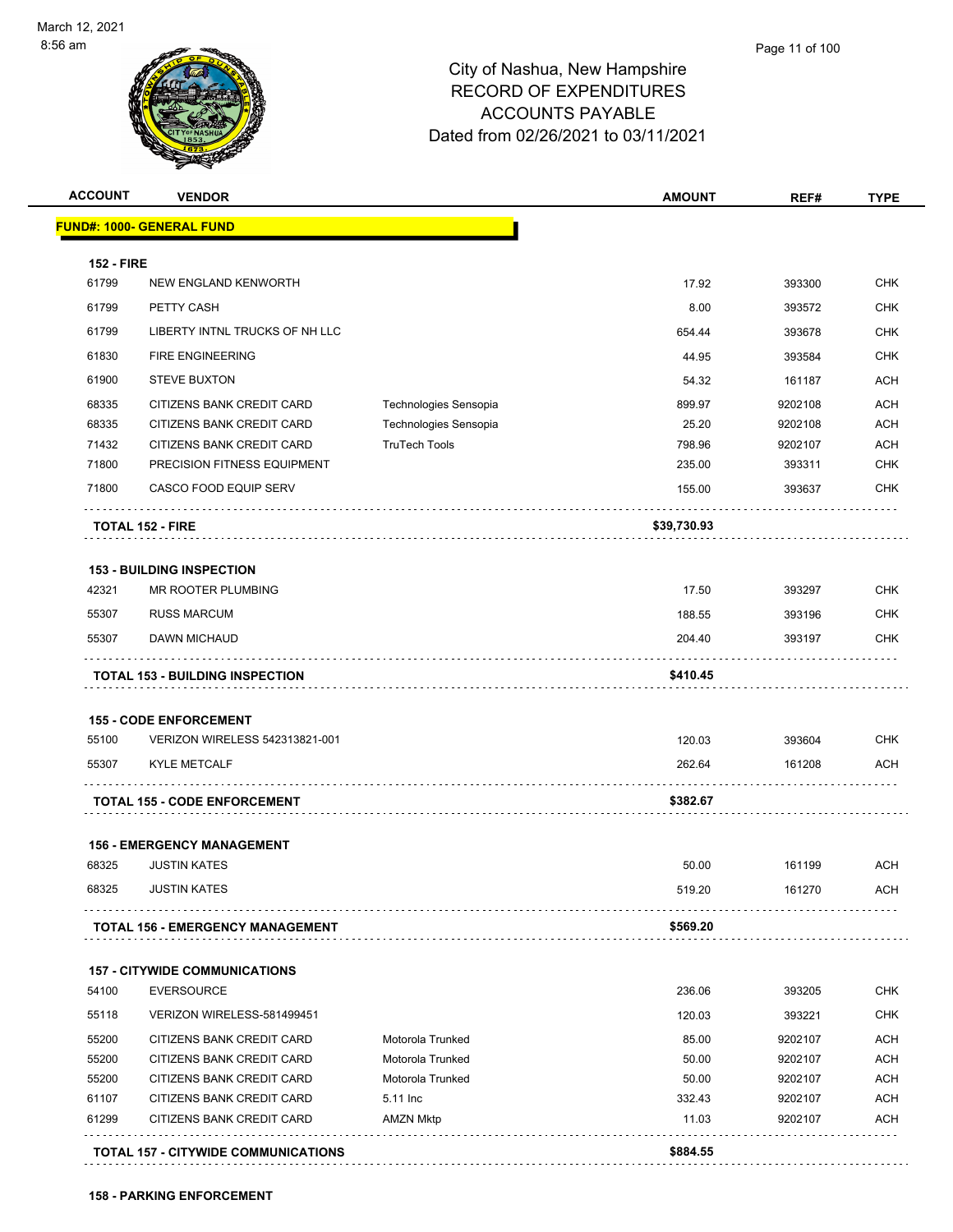

| <b>VENDOR</b>                          |                                                                                                          | <b>AMOUNT</b>   | REF#    | TYPE              |
|----------------------------------------|----------------------------------------------------------------------------------------------------------|-----------------|---------|-------------------|
| <u> FUND#: 1000- GENERAL FUND</u>      |                                                                                                          |                 |         |                   |
|                                        |                                                                                                          |                 |         |                   |
| 1ST PRIORITY TOWING & RECOVERY         |                                                                                                          | 895.00          | 393228  | <b>CHK</b>        |
| <b>BROADSIDE COLLISION LLC</b>         |                                                                                                          | 2,215.00        | 393246  | <b>CHK</b>        |
| D & R TOWING INC                       |                                                                                                          | 835.00          | 393256  | <b>CHK</b>        |
| <b>BROADSIDE COLLISION LLC</b>         |                                                                                                          | 345.00          | 393631  | <b>CHK</b>        |
| VERIZON WIRELESS-242339465             |                                                                                                          | 179.24          | 393226  | <b>CHK</b>        |
| VERIZON WIRELESS-242339465             |                                                                                                          | 169.92          | 393605  | <b>CHK</b>        |
| <b>TOTAL 158 - PARKING ENFORCEMENT</b> |                                                                                                          | \$4,639.16      |         |                   |
|                                        |                                                                                                          |                 |         |                   |
| <b>EVERSOURCE</b>                      |                                                                                                          | 737.58          | 393583  | CHK               |
| <b>SPRAGUE RESOURCES LP</b>            |                                                                                                          | 336.91          | 393709  | <b>CHK</b>        |
| VERIZON WIRELESS-542274983             |                                                                                                          | 260.04          | 393225  | <b>CHK</b>        |
| PETER KOHALMI                          |                                                                                                          | 150.00          | 161200  | <b>ACH</b>        |
| DANIEL HUDSON                          |                                                                                                          | 150.00          | 393646  | <b>CHK</b>        |
| <b>ROBERT MEUNIER</b>                  |                                                                                                          | 244.16          | 393318  | <b>CHK</b>        |
| CITIZENS BANK CREDIT CARD              | Zoom                                                                                                     | 14.99           | 9202107 | <b>ACH</b>        |
| CITIZENS BANK CREDIT CARD              | Zoom                                                                                                     | 14.99           | 9202108 | <b>ACH</b>        |
| <b>HEALTH PROMOTIONS</b>               |                                                                                                          | 124.50          | 393273  | <b>CHK</b>        |
| CITIZENS BANK CREDIT CARD              | MSFT*MSBILLINFO                                                                                          | 20.00           | 9202107 | ACH<br><b>ACH</b> |
|                                        |                                                                                                          |                 |         |                   |
| TOTAL 160 - PW-ADMIN & ENGINEERING     |                                                                                                          | \$2,073.17      |         |                   |
| 161 - STREETS                          |                                                                                                          |                 |         |                   |
| <b>EVERSOURCE</b>                      |                                                                                                          | 3,523.63        | 393205  | CHK               |
| <b>EVERSOURCE</b>                      |                                                                                                          | 758.10          | 393583  | <b>CHK</b>        |
| <b>SPRAGUE RESOURCES LP</b>            |                                                                                                          | 5.454.24        | 393709  | <b>CHK</b>        |
| <b>FACTORY MOTOR PARTS</b>             |                                                                                                          | 61.61           | 161192  | <b>ACH</b>        |
| HOWARD P FAIRFIELD LLC                 |                                                                                                          | 1,465.38        | 161195  | <b>ACH</b>        |
| <b>FACTORY MOTOR PARTS</b>             |                                                                                                          | 69.74           | 161259  | ACH               |
| MCDEVITT TRUCKS INC                    |                                                                                                          | 250.63          | 161273  | <b>ACH</b>        |
| <b>BEST FORD</b>                       |                                                                                                          | 193.89          | 393241  | CHK               |
| CARPARTS DISTRIBUTION CENTER,          |                                                                                                          | 265.42          | 393248  | <b>CHK</b>        |
| CHAPPELL TRACTOR SALES INC             |                                                                                                          | 30.00           | 393250  | <b>CHK</b>        |
| <b>INTERSTATE BILLING</b>              |                                                                                                          | 1,400.84        | 393280  | <b>CHK</b>        |
| JORDAN EQUIPMENT CO                    |                                                                                                          | 1,244.30        | 393285  | <b>CHK</b>        |
| LIBERTY INTNL TRUCKS OF NH LLC         |                                                                                                          | 1,455.26        | 393288  | <b>CHK</b>        |
| NEW ENGLAND KENWORTH                   |                                                                                                          | 98.22           | 393302  | <b>CHK</b>        |
| SANEL NAPA                             |                                                                                                          | 696.32          | 393323  | <b>CHK</b>        |
|                                        | <b>158 - PARKING ENFORCEMENT</b><br><b>160 - PW-ADMIN &amp; ENGINEERING</b><br>CITIZENS BANK CREDIT CARD | MSFT*MSBILLINFO | 20.00   | 9202108           |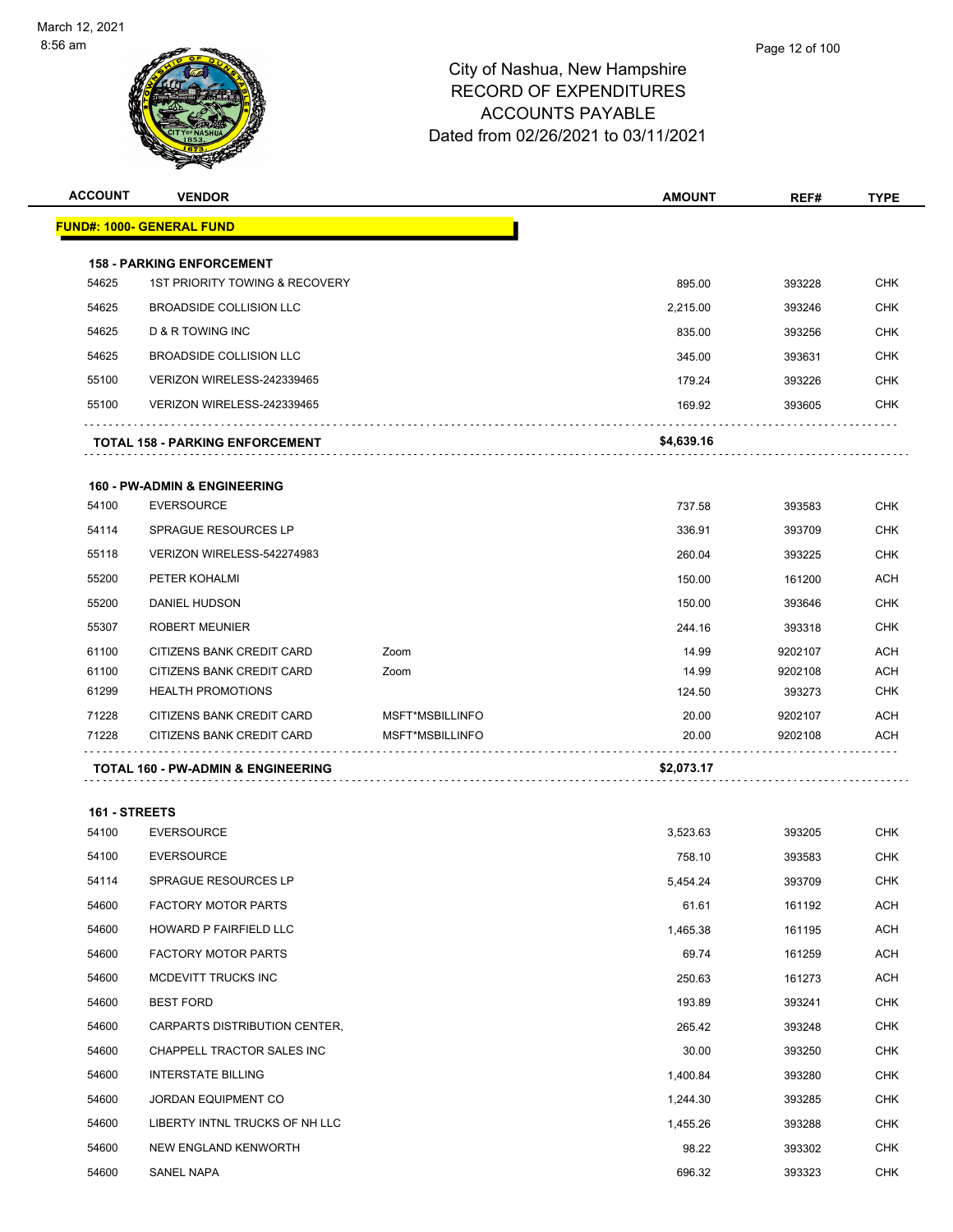

| <b>ACCOUNT</b>         | <b>VENDOR</b>                     | <b>AMOUNT</b> | REF#   | <b>TYPE</b> |
|------------------------|-----------------------------------|---------------|--------|-------------|
|                        | <b>FUND#: 1000- GENERAL FUND</b>  |               |        |             |
|                        |                                   |               |        |             |
| 161 - STREETS<br>54600 | BEAUREGARD EQUIPMENT INC          | 173.62        | 393625 | <b>CHK</b>  |
| 54600                  | <b>BEST FORD</b>                  | 4,412.90      | 393627 | <b>CHK</b>  |
| 54600                  | CARPARTS DISTRIBUTION CENTER,     | 679.57        | 393635 | <b>CHK</b>  |
| 54600                  | <b>CHADWICK BAROSS INC</b>        | 178.44        | 393638 | <b>CHK</b>  |
| 54600                  | <b>D &amp; R TOWING INC</b>       | 330.00        | 393644 | <b>CHK</b>  |
| 54600                  | DAVID BERGERONS CARBURETOR        | 160.00        | 393647 | <b>CHK</b>  |
| 54600                  | DONOVAN EQUIPMENT CO INC          | 30.12         | 393649 | CHK         |
| 54600                  | <b>GRAINGER</b>                   | 18.53         | 393661 | <b>CHK</b>  |
| 54600                  | <b>INTERSTATE BILLING</b>         | 280.40        | 393674 | <b>CHK</b>  |
| 54600                  | LIBERTY INTNL TRUCKS OF NH LLC    | 2,880.16      | 393678 | <b>CHK</b>  |
| 54600                  | NEW ENGLAND KENWORTH              | 36.17         | 393688 | <b>CHK</b>  |
| 54600                  | TST HYDRAULICS INC                | 554.30        | 393717 | CHK         |
| 55118                  | VERIZON WIRELESS 242253167        | 160.08        | 393224 | <b>CHK</b>  |
| 55118                  | VERIZON WIRELESS-542274983        | 40.01         | 393225 | <b>CHK</b>  |
| 55699                  | HOMETOWN FORECAST SERVICES INC    | 3,650.00      | 393668 | <b>CHK</b>  |
| 61107                  | ALECS SHOE STORE INC              | 220.00        | 393616 | <b>CHK</b>  |
| 61142                  | UNIFIRST FIRST AID CORPORATION    | 165.87        | 393718 | CHK         |
| 61166                  | <b>BOT L GAS INC</b>              | 127.00        | 393630 | <b>CHK</b>  |
| 61299                  | MAGID GLOVE & SAFETY MFG CO.      | 116.48        | 161203 | ACH         |
| 61299                  | <b>HEALTH PROMOTIONS</b>          | 410.85        | 393273 | <b>CHK</b>  |
| 61299                  | HOME DEPOT CREDIT SERVICE 3065    | 7.97          | 393274 | <b>CHK</b>  |
| 61299                  | <b>CRYSTAL ROCK</b>               | 18.94         | 393581 | CHK         |
| 61299                  | NEW ENGLAND PAPER & SUPPLY        | 221.28        | 393689 | <b>CHK</b>  |
| 61300                  | GLOBAL MONTELLO GROUP CORP        | 9,419.81      | 393265 | CHK         |
| 61300                  | <b>GLOBAL MONTELLO GROUP CORP</b> | 9.419.81      | 393660 | <b>CHK</b>  |
| 61307                  | SHATTUCK MALONE OIL CO            | 12,246.90     | 393327 | <b>CHK</b>  |
| 61428                  | BANNER SYSTEMS OF MASSACHUSETT    | 208.68        | 393624 | <b>CHK</b>  |
| 61507                  | <b>BROX INDUSTRIES INC</b>        | 171.28        | 161186 | <b>ACH</b>  |
| 61507                  | <b>BROX INDUSTRIES INC</b>        | 582.35        | 161257 | ACH         |
| 61514                  | <b>EASTERN MINERALS INC</b>       | 9,895.06      | 161191 | ACH         |
| 61514                  | <b>GRANITE STATE MINERAL INC</b>  | 24,608.96     | 161193 | ACH         |
| 61514                  | <b>EASTERN MINERALS INC</b>       | 6,578.57      | 161258 | ACH         |
| 61514                  | <b>GRANITE STATE MINERAL INC</b>  | 31,509.28     | 161263 | <b>ACH</b>  |
| 61521                  | LEIGHTON A WHITE                  | 1,214.58      | 393287 | <b>CHK</b>  |
| 61560                  | <b>FASTENAL CO</b>                | 199.17        | 393263 | <b>CHK</b>  |
| 61560                  | <b>FASTENAL CO</b>                | 11.96         | 393656 | <b>CHK</b>  |
| 61705                  | MAYNARD & LESIEUR INC             | 1,376.80      | 393294 | CHK         |
| 61709                  | <b>BEST FORD</b>                  | 56.10         | 393627 | <b>CHK</b>  |
|                        |                                   |               |        |             |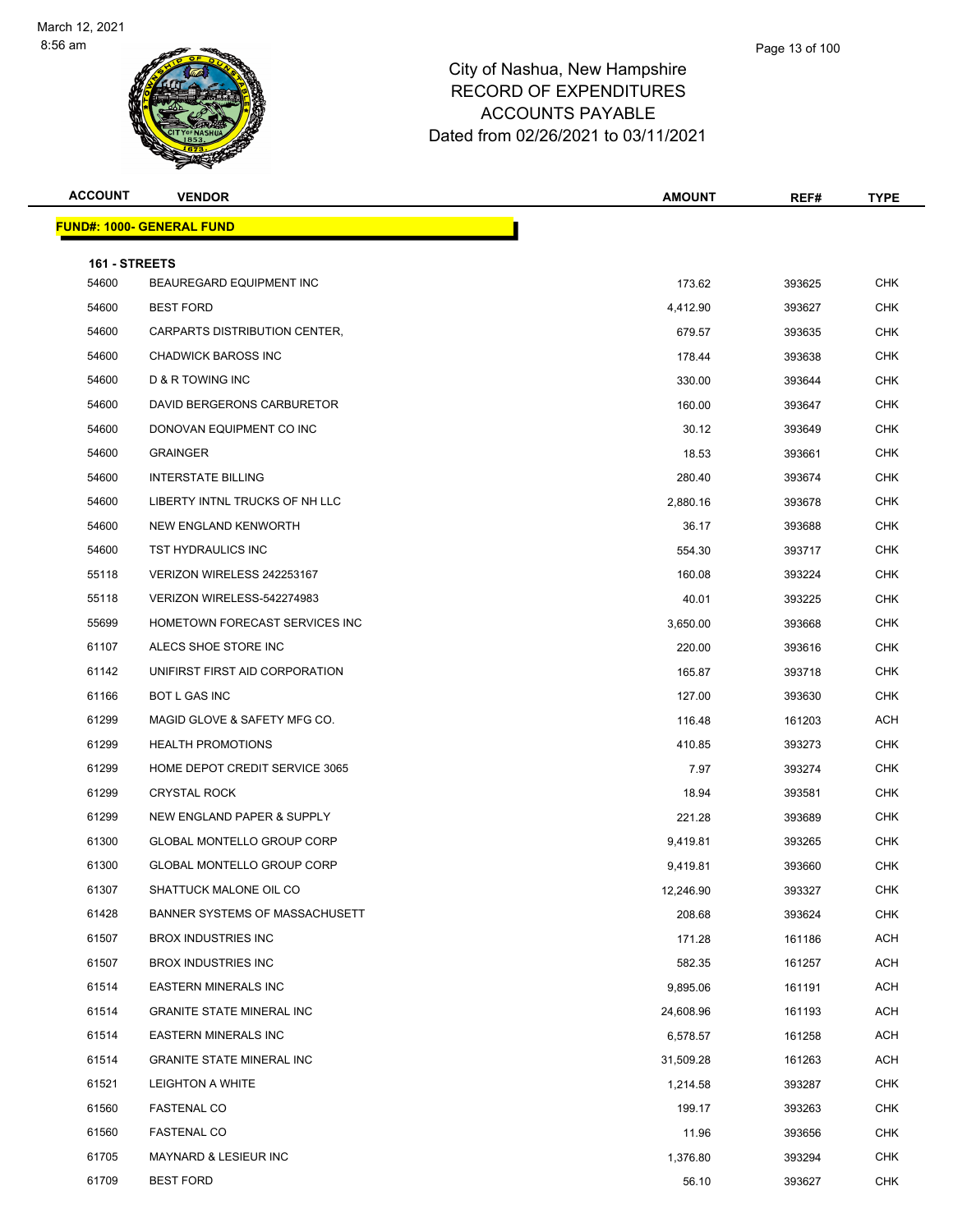

| <b>ACCOUNT</b> | <b>VENDOR</b>                                              |                    | <b>AMOUNT</b>  | REF#              | <b>TYPE</b>              |
|----------------|------------------------------------------------------------|--------------------|----------------|-------------------|--------------------------|
|                | <u> FUND#: 1000- GENERAL FUND</u>                          |                    |                |                   |                          |
| 161 - STREETS  |                                                            |                    |                |                   |                          |
| 61799          | <b>GRAINGER</b>                                            |                    | 271.65         | 393266            | <b>CHK</b>               |
| 61799          | LIBERTY INTNL TRUCKS OF NH LLC                             |                    | (92.30)        | 393288            | <b>CHK</b>               |
| 61799          | <b>SANEL NAPA</b>                                          |                    | (8.11)         | 393323            | <b>CHK</b>               |
| 61799          | <b>FASTENAL CO</b>                                         |                    | 58.22          | 393656            | <b>CHK</b>               |
| 71025          | <b>GRAINGER</b>                                            |                    | 70.66          | 393266            | <b>CHK</b>               |
| 71025          | SSV TOOLS LLC (SNAP-ON TOOLS)                              |                    | 17.05          | 393328            | <b>CHK</b>               |
| 71228          | NOREGON SYSTEMS INC                                        |                    | 425.00         | 393691            | <b>CHK</b>               |
|                | TOTAL 161 - STREETS                                        |                    | \$140,081.75   |                   |                          |
|                | <b>162 - STREET LIGHTING</b>                               |                    |                |                   |                          |
| 54100          | <b>EVERSOURCE</b>                                          |                    | 512.50         | 393583            | <b>CHK</b>               |
|                | <b>TOTAL 162 - STREET LIGHTING</b>                         |                    | \$512.50       |                   |                          |
|                |                                                            |                    |                |                   |                          |
| 54100          | <b>166 - PARKING OPERATIONS</b><br><b>EVERSOURCE</b>       |                    |                |                   |                          |
|                |                                                            |                    | 416.94         | 393583            | <b>CHK</b>               |
| 54141          | PENNICHUCK WATER WORKS INC                                 |                    | 105.57         | 393594            | <b>CHK</b><br><b>CHK</b> |
| 54207<br>54207 | THE DOTY GROUP INC                                         |                    | 2,800.00       | 393257            | <b>CHK</b>               |
| 54487          | THE DOTY GROUP INC                                         |                    | 1,800.00       | 393650            | <b>CHK</b>               |
| 55421          | <b>INTERSTATE BILLING</b>                                  |                    | 465.00         | 393280            | <b>ACH</b>               |
| 55607          | CITIZENS BANK CREDIT CARD<br>UNITED PARCEL SERVICE         | <b>NEPARKINGCO</b> | 300.00<br>3.99 | 9202108<br>393599 | <b>CHK</b>               |
| 55699          | ASAP ALARM & ELECTRICAL LLC                                |                    | 1,217.50       | 393237            | <b>CHK</b>               |
| 55699          | POM INC                                                    |                    | 100.00         | 393310            | <b>CHK</b>               |
| 55699          | POM INC                                                    |                    | 100.00         | 393698            | <b>CHK</b>               |
| 55699          | CITIZENS BANK CREDIT CARD                                  | Zoom               | 14.99          | 9202108           | ACH                      |
| 55699          | CITIZENS BANK CREDIT CARD                                  | Zoom               | 14.99          | 9202107           | <b>ACH</b>               |
| 61107          | WORK N GEAR LLC                                            |                    | 89.25          | 393338            | <b>CHK</b>               |
| 61299          | CALE AMERICA INC                                           |                    | 98.14          | 393247            | <b>CHK</b>               |
|                | <b>TOTAL 166 - PARKING OPERATIONS</b>                      |                    | \$7,526.37     |                   | .                        |
|                |                                                            |                    |                |                   |                          |
| 54100          | <b>170 - HYDROELECTRIC OPERATIONS</b><br><b>EVERSOURCE</b> |                    | 26.99          | 393205            | <b>CHK</b>               |
| 54221          | WM CORPORATE SERVICES INC                                  |                    | 99.08          | 393725            | CHK                      |
| 54821          | TRIANGLE PORTABLE SERVICES INC                             |                    | 176.00         | 393330            | <b>CHK</b>               |
| 55109          | CONSOLIDATED COMMUNICATIONS                                |                    | 210.01         | 393203            | <b>CHK</b>               |
|                | <b>COMCAST</b>                                             |                    | 128.39         | 393578            | <b>CHK</b>               |

**TOTAL 170 - HYDROELECTRIC OPERATIONS \$640.47**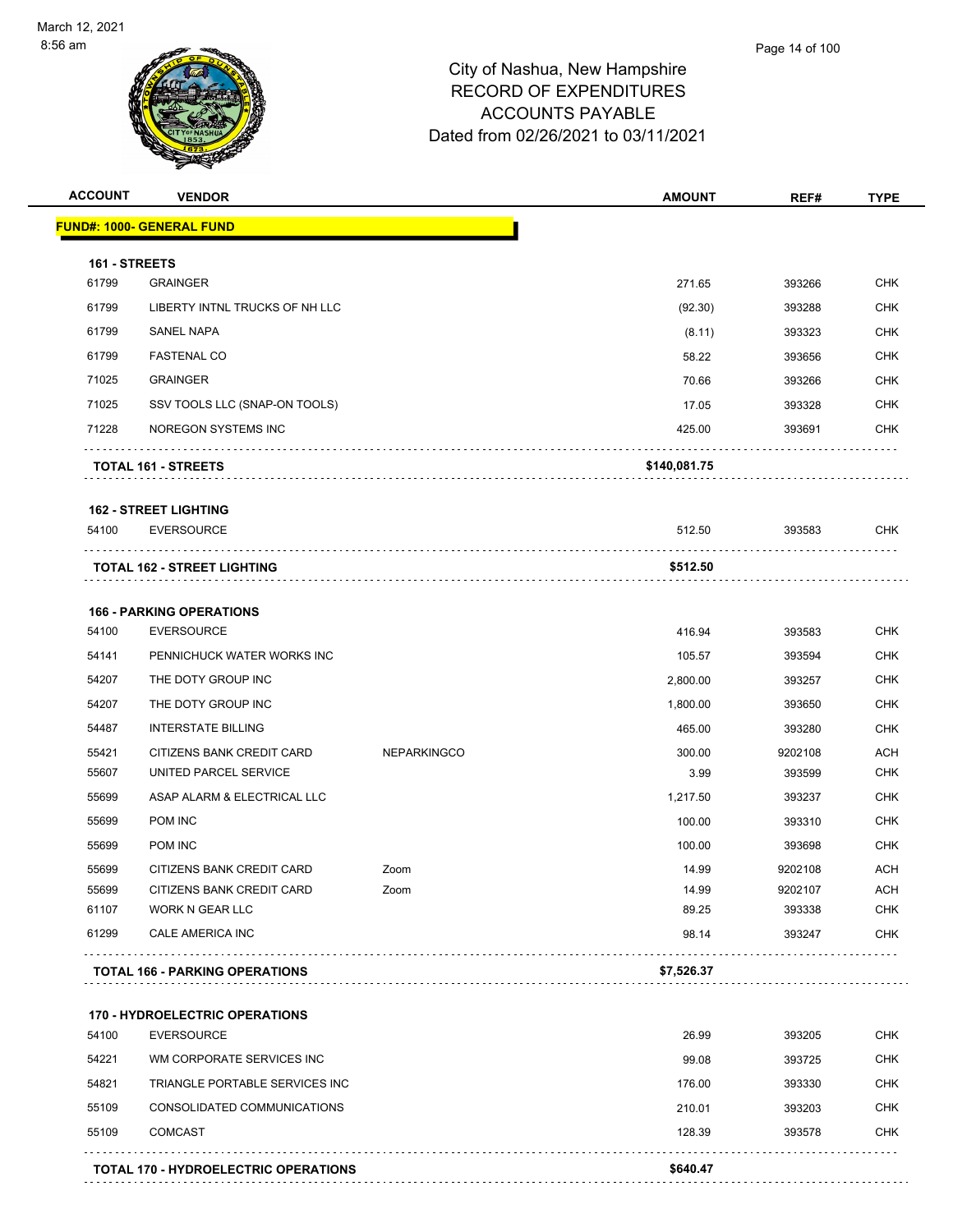

| <b>ACCOUNT</b> | <b>VENDOR</b>                                                 |                             | <b>AMOUNT</b> | REF#    | <b>TYPE</b> |
|----------------|---------------------------------------------------------------|-----------------------------|---------------|---------|-------------|
|                | <b>FUND#: 1000- GENERAL FUND</b>                              |                             |               |         |             |
|                |                                                               |                             |               |         |             |
| 54141          | <b>171 - COMMUNITY SERVICES</b><br>PENNICHUCK WATER WORKS INC |                             | 291.15        | 393594  | <b>CHK</b>  |
| 55200          | AMERICAN NURSES ASSN                                          |                             | 174.00        | 393575  | <b>CHK</b>  |
| 55200          | AMERICAN PUBLIC HEALTH                                        |                             | 210.00        | 393576  | <b>CHK</b>  |
| 55200          | SAINT ANSELM COLLEGE                                          |                             | 120.00        | 393705  | <b>CHK</b>  |
| 61299          | <b>BOBBIE BAGLEY</b>                                          |                             | 69.40         | 393622  | CHK         |
|                |                                                               |                             |               |         |             |
|                | <b>TOTAL 171 - COMMUNITY SERVICES</b>                         |                             | \$864.55      |         |             |
|                | <b>172 - COMMUNITY HEALTH</b>                                 |                             |               |         |             |
| 55118          | VERIZON - 342053899-005                                       |                             | 40.01         | 393600  | <b>CHK</b>  |
| 61142          | <b>BOUND TREE MEDICAL, LLC</b>                                |                             | 328.40        | 393244  | <b>CHK</b>  |
|                | <b>TOTAL 172 - COMMUNITY HEALTH</b>                           |                             | \$368.41      |         |             |
|                |                                                               |                             |               |         |             |
|                | <b>173 - ENVIRONMENTAL HEALTH</b>                             |                             |               |         |             |
| 55100          | VERIZON WIRELESS-642274605                                    |                             | 120.03        | 393603  | <b>CHK</b>  |
| 55421          | CITIZENS BANK CREDIT CARD                                     | Nat'l Rest. Assn./Serv-Safe | 179.00        | 9202107 | ACH         |
|                | TOTAL 173 - ENVIRONMENTAL HEALTH                              |                             | \$299.03      |         |             |
|                | <b>175 - WELFARE ASSISTANCE</b>                               |                             |               |         |             |
| 55810          | 188 CONCORD ST LLC                                            |                             | 1,759.64      | 393483  | <b>CHK</b>  |
| 55810          | 23-25 TEMPLE ST REALTY LLC                                    |                             | 600.00        | 393484  | <b>CHK</b>  |
| 55810          | 25-27 ELM ST CAPITAL LLC                                      |                             | 1,650.00      | 393485  | <b>CHK</b>  |
| 55810          | <b>EQUIFUNDCAPITAL</b>                                        |                             | 1,450.00      | 393487  | <b>CHK</b>  |
| 55810          | EDDY GRULLON RODRIGUEZ                                        |                             | 1,150.00      | 393488  | <b>CHK</b>  |
| 55810          | <b>LAMERAND ENTERPRISES</b>                                   |                             | 600.00        | 393489  | <b>CHK</b>  |
| 55810          | <b>LSB LIMITED PARTNERSHIP</b>                                |                             | 1,255.00      | 393490  | CHK         |
| 55810          | JACOB M POULOSE                                               |                             | 900.00        | 393492  | <b>CHK</b>  |
| 55810          | <b>JOHN THEILER</b>                                           |                             | 1,300.00      | 393493  | <b>CHK</b>  |
| 55810          | STEPHEN D WONG                                                |                             | 1,250.00      | 393494  | <b>CHK</b>  |
| 55810          | 188 CONCORD ST LLC                                            |                             | 1,059.64      | 393838  | <b>CHK</b>  |
| 55810          | 22 MARSHALL STREET LLC                                        |                             | 1,275.00      | 393839  | <b>CHK</b>  |
| 55810          | 28-34 RAILROAD SQUARE LLC                                     |                             | 2,250.00      | 393840  | <b>CHK</b>  |
| 55810          | 75-77 PINE STREET LLC                                         |                             | 720.00        | 393841  | <b>CHK</b>  |
| 55810          | <b>BCAD PROPERTIES</b>                                        |                             | 970.00        | 393842  | <b>CHK</b>  |
| 55810          | STEPHEN BONNETTE                                              |                             | 370.00        | 393843  | <b>CHK</b>  |
| 55810          | GILBERT G CAMPBELL                                            |                             | 1,235.00      | 393844  | <b>CHK</b>  |
| 55810          | <b>MARCELO KENSY</b>                                          |                             | 950.00        | 393845  | <b>CHK</b>  |
| 55810          | <b>LIGHT PARTNERS</b>                                         |                             | 1,695.00      | 393846  | <b>CHK</b>  |
| 55810          | RIVER WITH PEBBLY BOTTOM LLC                                  |                             | 1,500.00      | 393847  | <b>CHK</b>  |
|                |                                                               |                             |               |         |             |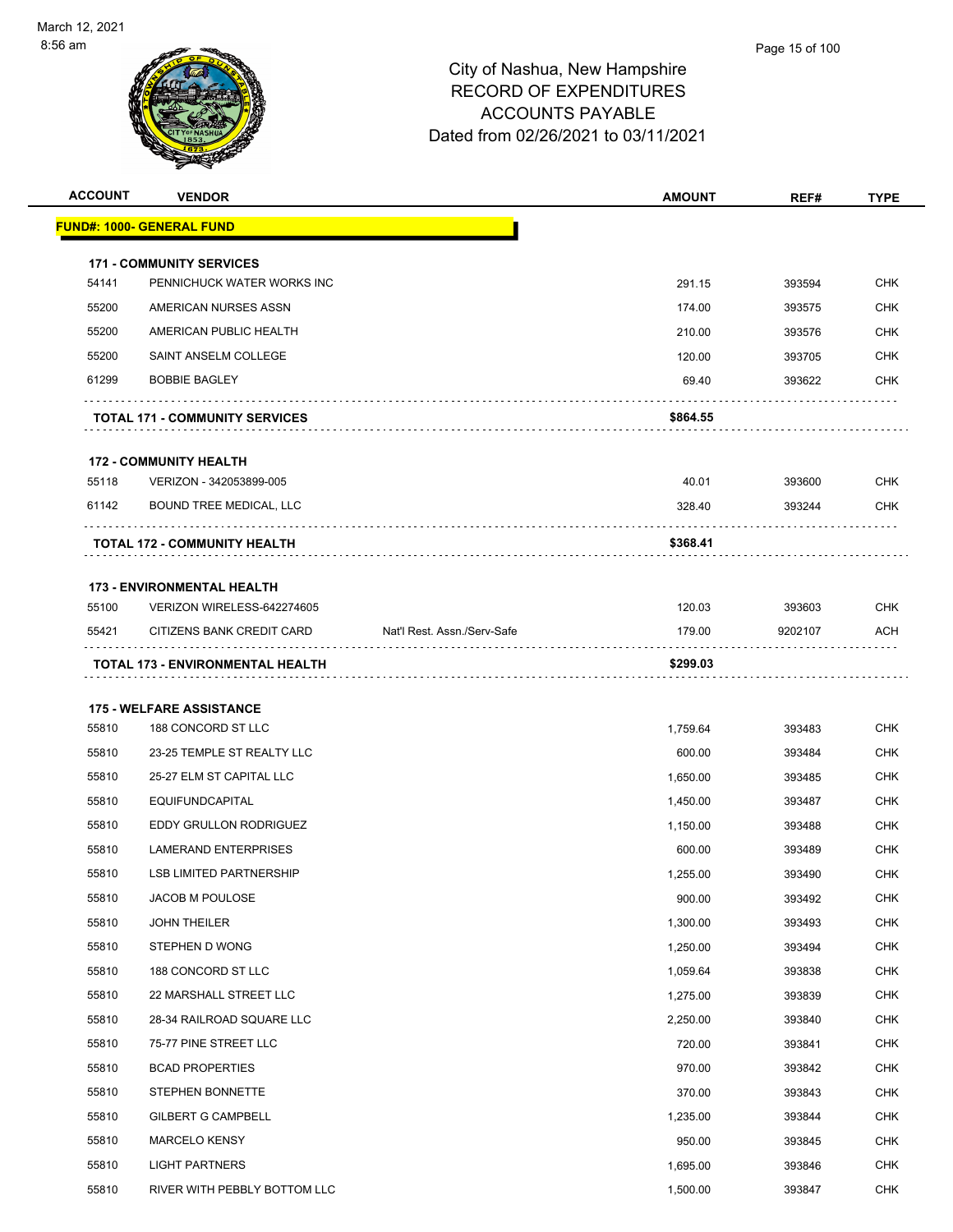

| <b>ACCOUNT</b> | <b>VENDOR</b>                                          |                    | <b>AMOUNT</b>    | REF#               | <b>TYPE</b> |
|----------------|--------------------------------------------------------|--------------------|------------------|--------------------|-------------|
|                | <b>FUND#: 1000- GENERAL FUND</b>                       |                    |                  |                    |             |
|                |                                                        |                    |                  |                    |             |
|                | <b>175 - WELFARE ASSISTANCE</b>                        |                    |                  |                    |             |
| 55810          | ROBERT N RODRIGUE                                      |                    | 228.00           | 393848             | <b>CHK</b>  |
| 55810          | <b>HOUT SEAN</b>                                       |                    | 1,200.00         | 393849             | <b>CHK</b>  |
| 55810          | CITIZENS BANK CREDIT CARD                              | Motel 6            | 409.71           | 9202107            | ACH         |
| 55810          | CITIZENS BANK CREDIT CARD                              | Motel 6            | 395.64           | 9202107            | <b>ACH</b>  |
| 55810          | CITIZENS BANK CREDIT CARD                              | Motel 6            | 270.28           | 9202107            | ACH         |
| 55810          | CITIZENS BANK CREDIT CARD                              | Motel 6            | 409.71           | 9202107            | <b>ACH</b>  |
| 55810          | CITIZENS BANK CREDIT CARD                              | Motel 6            | 791.28           | 9202107            | ACH         |
| 55810          | CITIZENS BANK CREDIT CARD                              | Motel 6            | 791.28           | 9202107            | ACH         |
| 55810          | CITIZENS BANK CREDIT CARD                              | Motel 6            | 409.71           | 9202107            | <b>ACH</b>  |
| 55810<br>55810 | CITIZENS BANK CREDIT CARD<br>CITIZENS BANK CREDIT CARD | Motel 6<br>Motel 6 | 196.17<br>384.72 | 9202107<br>9202107 | ACH<br>ACH  |
| 55810          | CITIZENS BANK CREDIT CARD                              | Motel 6            | 384.72           | 9202108            | ACH         |
| 55810          | CITIZENS BANK CREDIT CARD                              | Motel 6            | 384.72           | 9202108            | ACH         |
| 55810          | CITIZENS BANK CREDIT CARD                              | Motel <sub>6</sub> | 384.72           | 9202108            | <b>ACH</b>  |
| 55816          | MARKET BASKET ACCT 2589096                             |                    | 382.74           | 393491             | CHK         |
| 55818          | MARKET BASKET ACCT 2589096                             |                    | 120.67           | 393491             | CHK         |
| 55820          | ADVANTAGE CREMATION SERV OF NH                         |                    | 750.00           | 393486             | <b>CHK</b>  |
|                |                                                        |                    |                  |                    |             |
|                | <b>TOTAL 175 - WELFARE ASSISTANCE</b>                  |                    | \$31,833.35      |                    |             |
|                | <b>177 - PARKS &amp; RECREATION</b>                    |                    |                  |                    |             |
| 54100          | <b>EVERSOURCE</b>                                      |                    | 16.51            | 393205             | CHK         |
| 54100          | EVERSOUCE-POWER SUPPLY                                 |                    | 3,896.07         | 393582             | <b>CHK</b>  |
| 54114          | LIBERTY UTILITIES - NH                                 |                    | 600.56           | 393592             | CHK         |
| 54114          | SPRAGUE RESOURCES LP                                   |                    | 2,064.82         | 393709             | <b>CHK</b>  |
| 54141          | PENNICHUCK WATER WORKS INC                             |                    | 346.14           | 393594             | <b>CHK</b>  |
| 54280          | <b>JP PEST SERVICES LLC</b>                            |                    | 68.60            | 161198             | ACH         |
| 54280          | AIRGAS USA LLC                                         |                    | 34.19            | 393232             | CHK         |
| 54280          | BOT L GAS INC                                          |                    | 116.59           | 393243             | <b>CHK</b>  |
| 54280          | JOHNSONS ELECTRIC SUPPLY INC                           |                    | 85.00            | 393284             | <b>CHK</b>  |
| 54280          | PIONEER MANUFACTURING COMPANY                          |                    | 459.90           | 393308             | <b>CHK</b>  |
| 54280          | RCL CLEANING SERVICES INC                              |                    | 450.00           | 393315             | <b>CHK</b>  |
| 54280          | BOT L GAS INC                                          |                    | 143.21           | 393630             | <b>CHK</b>  |

Page 16 of 100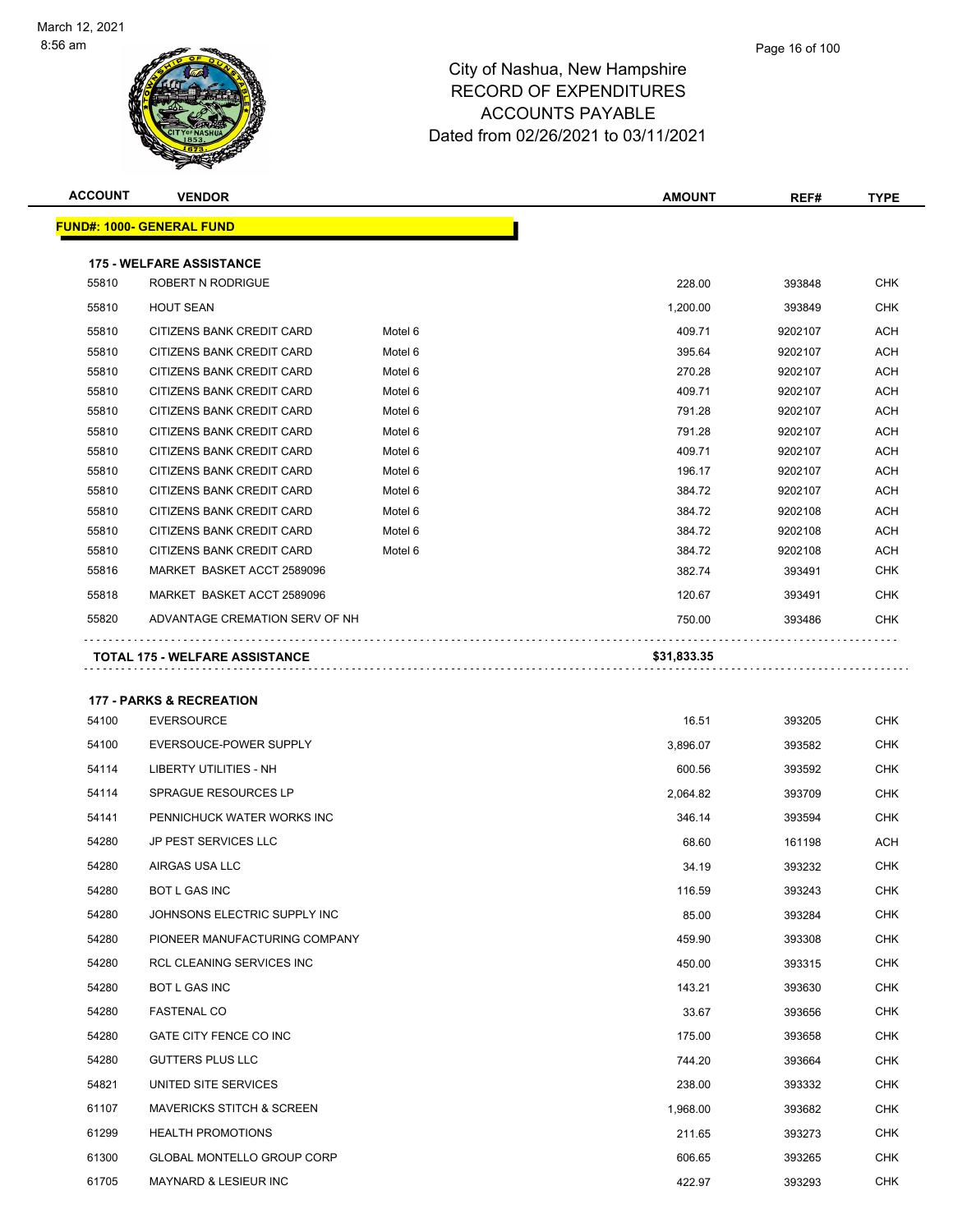

**ACCOUNT VENDOR AMOUNT REF# TYPE**

|       | Page 17 of 100 |
|-------|----------------|
| shire |                |

| 61799          | <b>MHQ INC</b>                                         |                                     | 848.95         | 161276             | <b>ACH</b>               |
|----------------|--------------------------------------------------------|-------------------------------------|----------------|--------------------|--------------------------|
| 61799          | <b>BEST FORD</b>                                       |                                     | 340.58         | 393241             | <b>CHK</b>               |
| 61799          | CARPARTS DISTRIBUTION CENTER,                          |                                     | 211.34         | 393248             | <b>CHK</b>               |
| 61799          | CHAPPELL TRACTOR SALES INC                             |                                     | 358.00         | 393250             | CHK                      |
| 61799          | LIBERTY INTNL TRUCKS OF NH LLC                         |                                     | 332.49         | 393288             | CHK                      |
| 61799          | CARPARTS DISTRIBUTION CENTER,                          |                                     | 151.75         | 393635             | <b>CHK</b>               |
| 61799          | <b>TST HYDRAULICS INC</b>                              |                                     | 368.20         | 393717             | CHK                      |
|                |                                                        |                                     |                |                    |                          |
|                | <b>TOTAL 177 - PARKS &amp; RECREATION</b>              |                                     | \$15,293.04    |                    |                          |
| 179 - LIBRARY  |                                                        |                                     |                |                    |                          |
| 54114          | <b>SPRAGUE RESOURCES LP</b>                            |                                     | 1,643.09       | 393709             | <b>CHK</b>               |
| 54280          | JP PEST SERVICES LLC                                   |                                     | 114.00         | 161198             | ACH                      |
| 54280          | NORTHEAST DOOR CORP                                    |                                     | 252.50         | 393692             | CHK                      |
| 54280          | STANLEY CONVERGENT SECURITY                            |                                     | 314.64         | 393711             | <b>CHK</b>               |
| 54428          | <b>BIBLIOLABS LLC</b>                                  |                                     | 9,500.00       | 161255             | ACH                      |
| 54428          | VERIZON WIRELESS-742348471-001                         |                                     | 40.01          | 393606             | <b>CHK</b>               |
| 54428<br>54428 | CITIZENS BANK CREDIT CARD<br>CITIZENS BANK CREDIT CARD | ADOBE*STOCK<br>DREAMHOST DH-FEE.COM | 29.99<br>15.00 | 9202107<br>9202107 | <b>ACH</b><br><b>ACH</b> |
| 54428          | CITIZENS BANK CREDIT CARD                              | ADOBE*STOCK                         | 29.99          | 9202108            | ACH                      |
| 54428          | CITIZENS BANK CREDIT CARD                              | DREAMHOST DH-FEE.COM                | 15.00          | 9202108            | ACH                      |
| 55607          | <b>PITNEY BOWES</b>                                    |                                     | 273.60         | 393214             | CHK                      |
| 61299          | PETTY CASH                                             |                                     | 57.97          | 393573             | <b>CHK</b>               |
| 61650          | WB MASON CO INC                                        |                                     | 58.06          | 393334             | <b>CHK</b>               |
| 61807          | INGRAM LIBRARY SERVICES LLC                            |                                     | 1,519.24       | 161266             | ACH                      |
| 61807          | <b>BAKER &amp; TAYLOR</b>                              |                                     | 720.42         | 393239             | <b>CHK</b>               |
| 61807          | HARPER COLLINS PUBLISHERS LLC                          |                                     | 39.71          | 393272             | CHK                      |
| 61807          | <b>BAKER &amp; TAYLOR</b>                              |                                     | 810.35         | 393623             | <b>CHK</b>               |
| 61814          | MIDWEST TAPE LLC                                       |                                     | 887.52         | 161209             | <b>ACH</b>               |
| 61814          | INGRAM LIBRARY SERVICES LLC                            |                                     | 365.66         | 161266             | <b>ACH</b>               |
| 61814          | MIDWEST TAPE LLC                                       |                                     | 252.04         | 161277             | <b>ACH</b>               |
| 61814          | <b>BAKER &amp; TAYLOR</b>                              |                                     | 169.85         | 393239             | CHK                      |
| 61814          | <b>BAKER &amp; TAYLOR</b>                              |                                     | 193.29         | 393623             | <b>CHK</b>               |
| 68322          | ASHLEE NORWOOD                                         |                                     | 61.91          | 161182             | <b>ACH</b>               |
| 68322          | AMAZON CAPITAL SERV (CITY ACH)                         |                                     | 68.85          | 161185             | <b>ACH</b>               |
| 68322          | SAM'S CLUB DIRECT-0860                                 |                                     | 18.96          | 393319             | <b>CHK</b>               |
| 68322          | PETTY CASH                                             |                                     | 81.02          | 393573             | CHK                      |
| 68322          | <b>JOSEE VACHON</b>                                    |                                     | 350.00         | 393677             | <b>CHK</b>               |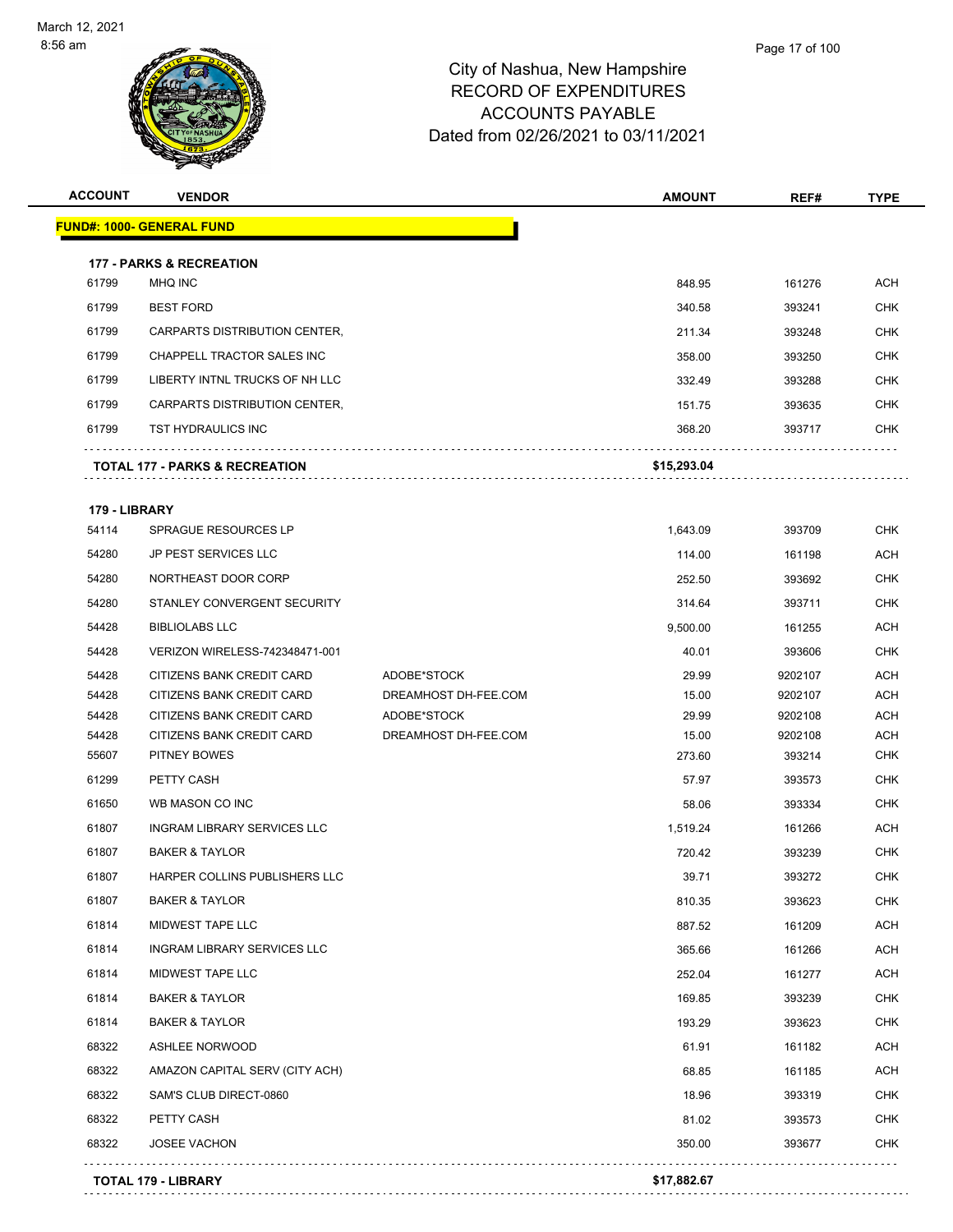| <b>ACCOUNT</b>      | <b>VENDOR</b>                            |                               | <b>AMOUNT</b> | REF#    | <b>TYPE</b> |
|---------------------|------------------------------------------|-------------------------------|---------------|---------|-------------|
|                     | <b>FUND#: 1000- GENERAL FUND</b>         |                               |               |         |             |
|                     | <b>181 - COMMUNITY DEVELOPMENT</b>       |                               |               |         |             |
| 55421               | CITIZENS BANK CREDIT CARD                | Congress for the New Urbanism | 125.00        | 9202108 | <b>ACH</b>  |
| 55421               | CITIZENS BANK CREDIT CARD                | American Planning Associatin  | 414.00        | 9202108 | <b>ACH</b>  |
| 61100               | WB MASON CO INC                          |                               | 18.24         | 393334  | <b>CHK</b>  |
| 61100               | WB MASON CO INC                          |                               | 12.20         | 393724  | <b>CHK</b>  |
| 61650               | WB MASON CO INC                          |                               | 87.09         | 393334  | <b>CHK</b>  |
| 61650               | CONWAY TECHNOLOGY GROUP                  |                               | 225.00        | 393642  | <b>CHK</b>  |
|                     | <b>TOTAL 181 - COMMUNITY DEVELOPMENT</b> |                               | \$881.53      |         |             |
|                     | <b>183 - ECONOMIC DEVELOPMENT</b>        |                               |               |         |             |
| 55200               | NASHUA MILLYARD ASSOC INC                |                               | 746.26        | 393686  | <b>CHK</b>  |
| 55699               | SANDRA M WHITE                           |                               | 25.00         | 393337  | <b>CHK</b>  |
| 55699               | CITIZENS BANK CREDIT CARD                | Zoom                          | 14.99         | 9202108 | <b>ACH</b>  |
| 55699               | CITIZENS BANK CREDIT CARD                | Zoom                          | 14.99         | 9202107 | <b>ACH</b>  |
| 61299               | PENNICHUCK WATER WORKS INC               |                               | 359.63        | 393594  | <b>CHK</b>  |
|                     | <b>TOTAL 183 - ECONOMIC DEVELOPMENT</b>  |                               | \$1,160.87    |         |             |
| <b>191 - SCHOOL</b> |                                          |                               |               |         |             |
| 52300               | UNUM LIFE INSURANCE                      |                               | 3,583.62      | 393822  | <b>CHK</b>  |
| 53128               | <b>MATTHEW &amp; LEAH DONAHUE</b>        |                               | 1,200.00      | 393395  | <b>CHK</b>  |
| 53128               | WADLEIGH STARR & PETERS PLLC             |                               | 8,023.00      | 393477  | <b>CHK</b>  |
| 53128               | <b>GOULSTON &amp; STORRS PC</b>          |                               | 1,485.00      | 393770  | <b>CHK</b>  |
| 53128               | <b>WADLEIGH STARR &amp; PETERS PLLC</b>  |                               | 3,878.70      | 393826  | <b>CHK</b>  |
| 53614               | AMY MCCARTNEY                            |                               | 14,958.00     | 393368  | <b>CHK</b>  |
| 53614               | <b>CLARK ASSOC</b>                       |                               | 21,298.40     | 393389  | <b>CHK</b>  |
| 53614               | <b>HEAR TO LEARN LLC</b>                 |                               | 161.50        | 393774  | <b>CHK</b>  |
| 53614               | SIRENA LEMIEUX                           |                               | 288.00        | 393811  | <b>CHK</b>  |
| 53628               | DANIEL MENDEZ                            |                               | 150.00        | 393432  | <b>CHK</b>  |
| 53628               | MUNICIPAL LEASING CONSULTANTS            |                               | 1,195.00      | 393435  | <b>CHK</b>  |
| 53628               | PERFORMANCE REHAB INC                    |                               | 5,869.84      | 393448  | <b>CHK</b>  |
| 53628               | <b>RELIABLE IT</b>                       |                               | 1,712.50      | 393452  | <b>CHK</b>  |
| 53628               | RTM COMMUNICATIONS INC                   |                               | 1,293.61      | 393456  | <b>CHK</b>  |
| 53628               | SOLIANT                                  |                               | 4,900.00      | 393466  | <b>CHK</b>  |
| 53628               | HILLSBOROUGH COUNTY REGISTRY             |                               | 65.73         | 393665  | <b>CHK</b>  |
| 53628               | AED SERVICE AMERICA                      |                               | 139.00        | 393739  | <b>CHK</b>  |
| 53628               | AMERICAN SECURITY & FIRE PROTE           |                               | 350.00        | 393740  | <b>CHK</b>  |
|                     |                                          |                               |               |         |             |
| 53628               | METRO GROUP INC                          |                               | 845.00        | 393789  | CHK         |
| 53628               | PROFISHANT INC                           |                               | 1,003.00      | 393804  | <b>CHK</b>  |
| 53628               | <b>WAVEGUIDE INC</b>                     |                               | 2,200.00      | 393829  | <b>CHK</b>  |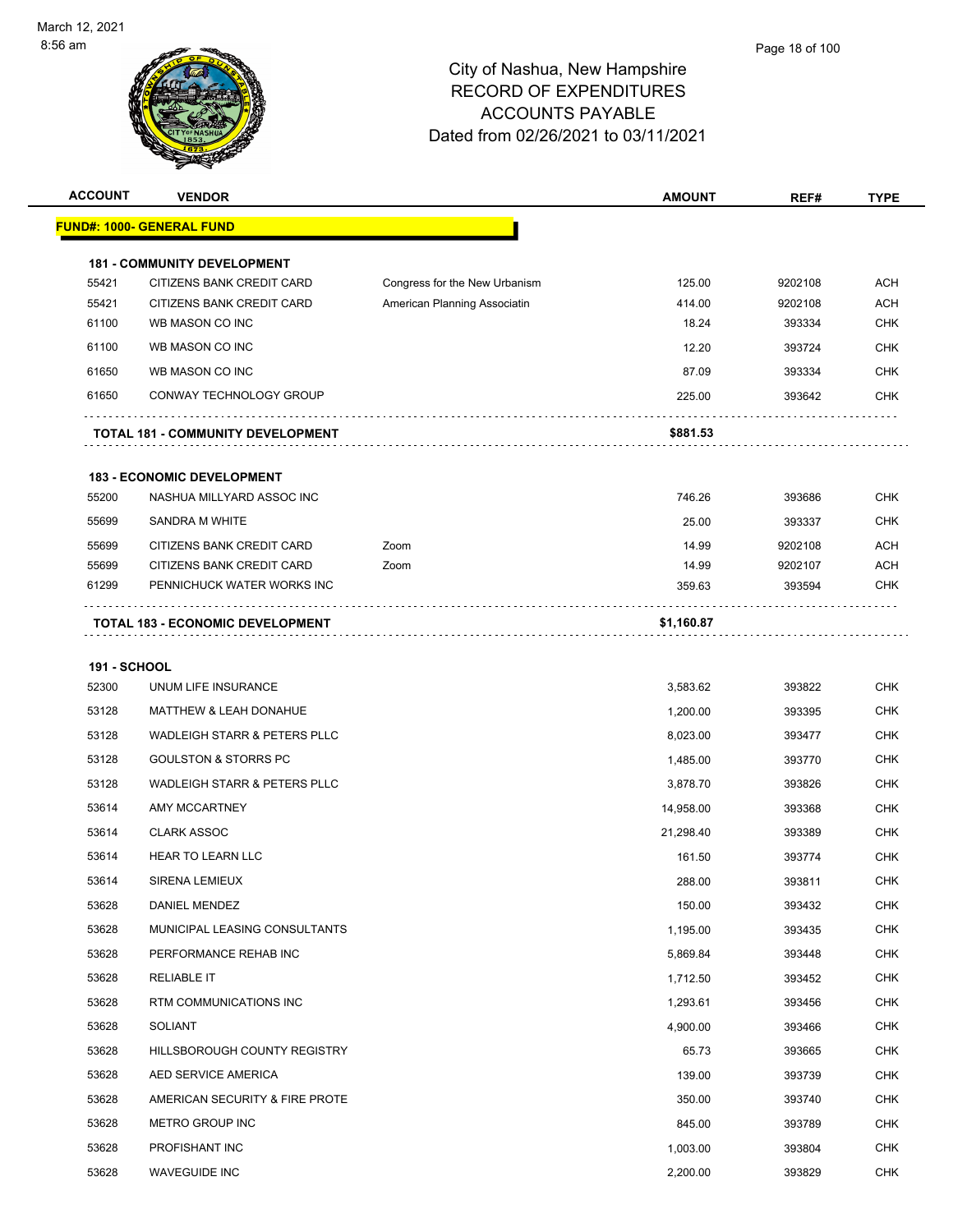

| <b>ACCOUNT</b>               | <b>VENDOR</b>                     | <b>AMOUNT</b> | REF#   | <b>TYPE</b> |
|------------------------------|-----------------------------------|---------------|--------|-------------|
|                              | <u> FUND#: 1000- GENERAL FUND</u> |               |        |             |
|                              |                                   |               |        |             |
| <b>191 - SCHOOL</b><br>54100 | <b>EVERSOURCE</b>                 | 5,800.21      | 393341 | <b>CHK</b>  |
| 54100                        | <b>EVERSOURCE</b>                 | 19,103.61     | 393728 | <b>CHK</b>  |
| 54114                        | DIRECT ENERGY BUSINESS            | 2,145.35      | 161218 | ACH         |
| 54114                        | LIBERTY UTILITIES - NH            | 366.85        | 393342 | <b>CHK</b>  |
| 54114                        | LIBERTY UTILITIES - NH            | 9,286.75      | 393343 | <b>CHK</b>  |
| 54114                        | <b>LIBERTY UTILITIES - NH</b>     | 9,856.93      | 393344 | <b>CHK</b>  |
| 54114                        | LIBERTY UTILITIES - NH            | 3,535.60      | 393345 | <b>CHK</b>  |
| 54114                        | LIBERTY UTILITIES - NH            | 1,661.92      | 393346 | <b>CHK</b>  |
| 54114                        | LIBERTY UTILITIES - NH            | 2,449.78      | 393347 | <b>CHK</b>  |
| 54114                        | <b>LIBERTY UTILITIES - NH</b>     | 145.66        | 393348 | <b>CHK</b>  |
| 54114                        | LIBERTY UTILITIES - NH            | 151.30        | 393349 | <b>CHK</b>  |
| 54114                        | LIBERTY UTILITIES - NH            | 156.09        | 393350 | <b>CHK</b>  |
| 54114                        | LIBERTY UTILITIES - NH            | 156.50        | 393351 | <b>CHK</b>  |
| 54114                        | LIBERTY UTILITIES - NH            | 696.09        | 393352 | <b>CHK</b>  |
| 54114                        | LIBERTY UTILITIES - NH            | 2,749.57      | 393353 | <b>CHK</b>  |
| 54114                        | LIBERTY UTILITIES - NH            | 4,674.90      | 393354 | <b>CHK</b>  |
| 54114                        | LIBERTY UTILITIES - NH            | 332.73        | 393355 | <b>CHK</b>  |
| 54114                        | LIBERTY UTILITIES - NH            | 3,031.55      | 393356 | <b>CHK</b>  |
| 54114                        | LIBERTY UTILITIES - NH            | 1,635.72      | 393357 | <b>CHK</b>  |
| 54114                        | LIBERTY UTILITIES - NH            | 2,204.26      | 393358 | <b>CHK</b>  |
| 54114                        | LIBERTY UTILITIES - NH            | 2,238.21      | 393359 | <b>CHK</b>  |
| 54114                        | <b>LIBERTY UTILITIES - NH</b>     | 2,218.57      | 393360 | <b>CHK</b>  |
| 54114                        | LIBERTY UTILITIES - NH            | 9,871.74      | 393361 | <b>CHK</b>  |
| 54114                        | <b>LIBERTY UTILITIES - NH</b>     | 786.77        | 393362 | <b>CHK</b>  |
| 54114                        | <b>LIBERTY UTILITIES - NH</b>     | 2,194.14      | 393363 | <b>CHK</b>  |
| 54114                        | SPRAGUE RESOURCES LP              | 32,302.77     | 393467 | CHK         |
| 54114                        | <b>LIBERTY UTILITIES - NH</b>     | 1,930.79      | 393730 | <b>CHK</b>  |
| 54114                        | LIBERTY UTILITIES - NH            | 10,468.02     | 393731 | <b>CHK</b>  |
| 54114                        | LIBERTY UTILITIES - NH            | 2,644.23      | 393732 | <b>CHK</b>  |
| 54114                        | LIBERTY UTILITIES - NH            | 1,846.04      | 393733 | CHK         |
| 54114                        | <b>LIBERTY UTILITIES - NH</b>     | 1,744.94      | 393734 | <b>CHK</b>  |
| 54114                        | LIBERTY UTILITIES - NH            | 1,792.32      | 393735 | CHK         |
| 54114                        | SPRAGUE RESOURCES LP              | 47,658.49     | 393816 | <b>CHK</b>  |
| 54141                        | PENNICHUCK WATER WORKS INC        | 6,243.76      | 393364 | <b>CHK</b>  |
| 54141                        | PENNICHUCK WATER WORKS INC        | 2,953.29      | 393736 | CHK         |
| 54280                        | <b>BELLETETES INC</b>             | 149.85        | 393375 | <b>CHK</b>  |
| 54280                        | NASHUA WALLPAPER CO INC           | 9.99          | 393438 | <b>CHK</b>  |
| 54280                        | TREASURER STATE OF NH             | 2,628.19      | 393737 | <b>CHK</b>  |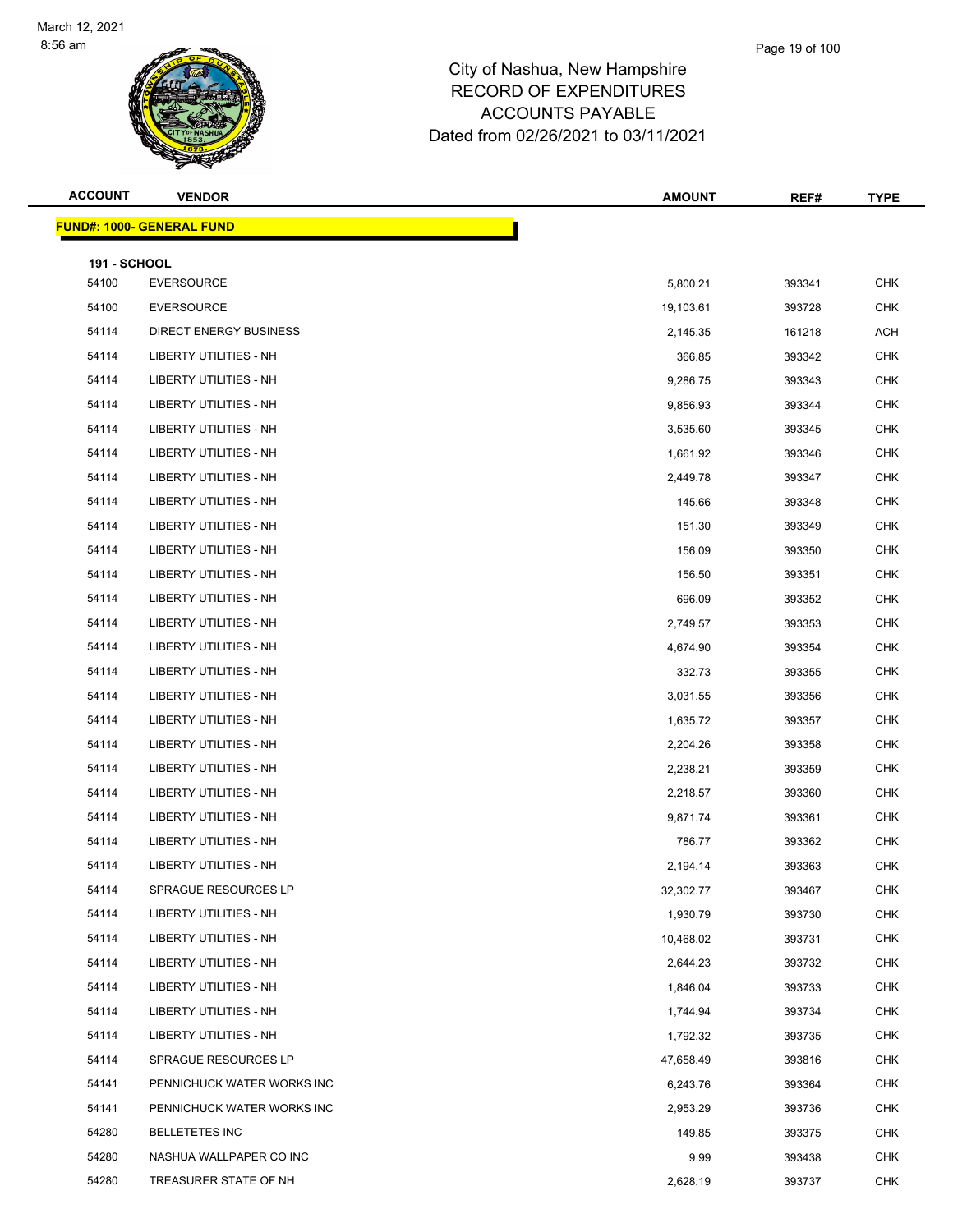

| <b>ACCOUNT</b>               | <b>VENDOR</b>                                   |                          | <b>AMOUNT</b> | REF#    | <b>TYPE</b>       |
|------------------------------|-------------------------------------------------|--------------------------|---------------|---------|-------------------|
|                              | <b>FUND#: 1000- GENERAL FUND</b>                |                          |               |         |                   |
|                              |                                                 |                          |               |         |                   |
| <b>191 - SCHOOL</b><br>54280 | <b>BELLETETES INC</b>                           |                          | 77.03         | 393746  | <b>CHK</b>        |
| 54280                        | MARVELL PLATE GLASS INC                         |                          |               |         | <b>CHK</b>        |
|                              |                                                 |                          | 248.33        | 393786  |                   |
| 54280                        | NASHUA WALLPAPER CO INC                         |                          | 90.43         | 393796  | <b>CHK</b>        |
| 54280                        | STANLEY ELEVATOR CO INC                         |                          | 370.00        | 393817  | <b>CHK</b>        |
| 54487                        | HOWARD P FAIRFIELD LLC                          |                          | 190.50        | 161219  | ACH               |
| 54487                        | W D MATTHEWS MACHINERY CO                       |                          | 306.00        | 161289  | ACH               |
| 54487                        | BEAUREGARD EQUIPMENT INC                        |                          | 4,906.09      | 393745  | <b>CHK</b>        |
| 54487                        | CLEAN-O-RAMA                                    |                          | 330.00        | 393756  | CHK               |
| 54600                        | AT NEW HAMPSHIRE LLC                            |                          | 430.74        | 393369  | <b>CHK</b>        |
| 54600                        | O'REILLY AUTO PARTS                             |                          | 18.73         | 393443  | <b>CHK</b>        |
| 54600                        | <b>SANEL NAPA</b>                               |                          | 213.99        | 393459  | <b>CHK</b>        |
| 54600                        | AT NEW HAMPSHIRE LLC                            |                          | 711.80        | 393742  | <b>CHK</b>        |
| 54600                        | SANEL NAPA                                      |                          | 86.91         | 393806  | <b>CHK</b>        |
| 54899                        | GIRL'S INC OF NEW HAMPSHIRE                     |                          | 975.00        | 393769  | <b>CHK</b>        |
| 55109                        | <b>COMCAST</b>                                  |                          | 293.35        | 393339  | <b>CHK</b>        |
| 55109                        | CONSOLIDATED COMMUNICATIONS                     |                          | 534.26        | 393340  | <b>CHK</b>        |
| 55109                        | CONSOLIDATED COMMUNICATIONS                     |                          | 114.45        | 393727  | <b>CHK</b>        |
| 55109                        | <b>FIRSTLIGHT</b>                               |                          | 2,251.22      | 393729  | <b>CHK</b>        |
| 55109                        | <b>WINDSTREAM</b>                               |                          | 1,004.42      | 393738  | <b>CHK</b>        |
| 55200                        | <b>NHASP</b>                                    |                          | 250.00        | 393440  | <b>CHK</b>        |
| 55300                        | NHASEA                                          |                          | 275.00        | 393799  | <b>CHK</b>        |
| 55307                        | DONNA GRADY                                     |                          | 229.91        | 393771  | <b>CHK</b>        |
| 55307                        | <b>GARTH MCKINNEY</b>                           |                          | 9.80          | 393788  | <b>CHK</b>        |
| 55307                        | <b>DONALD TESSIER</b>                           |                          | 20.44         | 393819  | <b>CHK</b>        |
| 55307                        | <b>SUSAN WILBORG</b>                            |                          | 44.80         | 393832  | <b>CHK</b>        |
| 55400                        | <b>READING WITH TLC</b>                         |                          | 85.00         | 393450  | CHK               |
| 55500                        | THE TELEGRAPH                                   |                          | 380.00        | 393714  | <b>CHK</b>        |
| 55500                        | UNION LEADER CORPORATION                        |                          | 856.00        | 393719  | <b>CHK</b>        |
| 55500                        | CITIZENS BANK CREDIT CARD                       | <b>MAILCHIMP MONTHLY</b> | 79.19         | 9202107 | ACH               |
| 55500                        | CITIZENS BANK CREDIT CARD                       | <b>INDEED</b>            | 500.00        | 9202107 | ACH               |
| 55500                        | CITIZENS BANK CREDIT CARD                       | <b>UNH CAPS</b>          | 100.00        | 9202108 | ACH               |
| 55500                        | CITIZENS BANK CREDIT CARD                       | <b>MAILCHIMP MONTHLY</b> | 79.19         | 9202108 | ACH               |
| 55500<br>55600               | CITIZENS BANK CREDIT CARD<br><b>JOSTENS INC</b> | <b>INDEED</b>            | 500.00        | 9202108 | ACH<br><b>CHK</b> |
|                              |                                                 |                          | 2,689.67      | 393420  |                   |
| 55600                        | THE COPY SHOP                                   |                          | 520.00        | 393758  | <b>CHK</b>        |
| 55607                        | PITNEY BOWES                                    |                          | 196.98        | 393365  | <b>CHK</b>        |
| 55607                        | UNITED PARCEL SERVICE                           |                          | 25.76         | 393366  | <b>CHK</b>        |
| 55607                        | US POSTAL SERVICE                               |                          | 160.00        | 393823  | <b>CHK</b>        |
| 55628                        | GENERAL LINEN SERVICE INC                       |                          | 83.28         | 393404  | <b>CHK</b>        |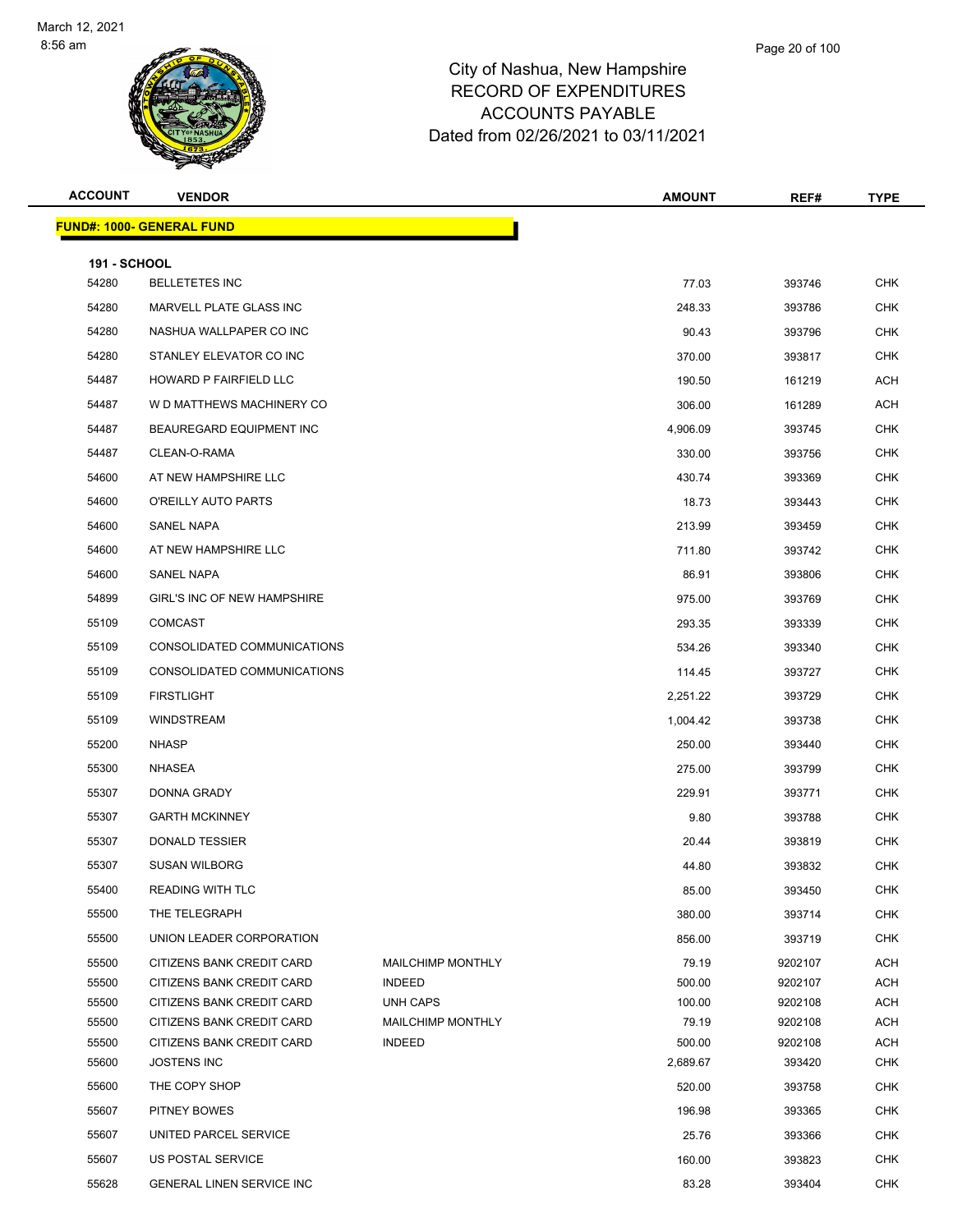

| <b>ACCOUNT</b>               | <b>VENDOR</b>                    | <b>AMOUNT</b> | REF#   | <b>TYPE</b> |
|------------------------------|----------------------------------|---------------|--------|-------------|
|                              | <b>FUND#: 1000- GENERAL FUND</b> |               |        |             |
|                              |                                  |               |        |             |
| <b>191 - SCHOOL</b><br>55642 | JEFFREY BARNARD                  | 176.00        | 393373 | <b>CHK</b>  |
| 55642                        | ZACHARY M BAYER                  | 88.00         | 393374 | <b>CHK</b>  |
| 55642                        | KEITH BYETTE                     | 88.00         | 393384 | <b>CHK</b>  |
| 55642                        | ROBERT COLLETTI                  | 88.00         | 393390 | <b>CHK</b>  |
| 55642                        | <b>CHRISTOPHER ELLSMORE</b>      | 68.00         | 393397 | <b>CHK</b>  |
| 55642                        | ROBERT W JOHNSON JR              | 302.00        | 393419 | <b>CHK</b>  |
| 55642                        | DAVID KUZMICK                    | 214.00        | 393421 | <b>CHK</b>  |
| 55642                        | <b>SHAWN LOUGHRAN</b>            | 88.00         | 393427 | <b>CHK</b>  |
| 55642                        | <b>DENNIS MCCARTHY</b>           | 88.00         | 393430 | <b>CHK</b>  |
| 55642                        | <b>MICHAEL PAUL</b>              | 88.00         | 393446 | <b>CHK</b>  |
| 55642                        | <b>MARIO PENA</b>                | 272.00        | 393447 | <b>CHK</b>  |
| 55642                        | <b>TIM POWELL</b>                | 88.00         | 393449 | <b>CHK</b>  |
| 55642                        | WILLIAM RONAN JR.                | 68.00         | 393454 | <b>CHK</b>  |
| 55642                        | <b>CHRISTOPHER ROUSSEAU</b>      | 102.00        | 393455 | <b>CHK</b>  |
| 55642                        | DAVID SIMPSON                    | 190.00        | 393465 | <b>CHK</b>  |
| 55642                        | <b>GARY WONG</b>                 | 88.00         | 393479 | <b>CHK</b>  |
| 55642                        | <b>SEAN YOUNG</b>                | 68.00         | 393480 | <b>CHK</b>  |
| 55642                        | <b>BRAD ZAPENAS</b>              | 88.00         | 393481 | <b>CHK</b>  |
| 55642                        | DAVE ZWICKER                     | 126.00        | 393482 | <b>CHK</b>  |
| 55642                        | DANIEL HURLEY JR                 | 88.00         | 393776 | <b>CHK</b>  |
| 55642                        | <b>GARY WONG</b>                 | 98.00         | 393835 | <b>CHK</b>  |
| 55642                        | DAVE ZWICKER                     | 98.00         | 393836 | <b>CHK</b>  |
| 55649                        | STEPHEN ROSSETTI                 | 845.00        | 393818 | CHK         |
| 55690                        | FIRST STUDENT INC                | 1,382.27      | 393400 | <b>CHK</b>  |
| 55690                        | FIRST STUDENT INC                | 248,238.97    | 393765 | <b>CHK</b>  |
| 55691                        | <b>JESSICA FLAGLER</b>           | 1,008.00      | 393401 | CHK         |
| 55691                        | DURHAM SCHOOL SERVICES           | 66,105.03     | 393762 | <b>CHK</b>  |
| 55691                        | FIRST STUDENT INC                | 227,545.99    | 393765 | <b>CHK</b>  |
| 55694                        | NASHUA CHILDRENS HOME            | 25,920.90     | 161222 | ACH         |
| 55694                        | <b>CEDARCREST INC</b>            | 11,466.00     | 393387 | <b>CHK</b>  |
| 55694                        | <b>CREST COLLABORATIVE</b>       | 41,071.80     | 393393 | <b>CHK</b>  |
| 55694                        | LANDMARK SCHOOL OUTREACH PROG    | 6,597.18      | 393423 | <b>CHK</b>  |
| 55694                        | LEARNING PREP SCHOOL             | 4,770.15      | 393424 | <b>CHK</b>  |
| 55694                        | LIGHTHOUSE SCHOOL INC            | 95,193.00     | 393425 | <b>CHK</b>  |
| 55694                        | MELMARK NEW ENGLAND              | 93,726.46     | 393431 | <b>CHK</b>  |
| 55694                        | <b>MARLENE S MORGAN</b>          | 112.50        | 393434 | <b>CHK</b>  |
| 55694                        | NASHOBA LEARNING GROUP           | 15,870.00     | 393437 | <b>CHK</b>  |
| 55694                        | REGIONAL SERVICES & EDUCATION    | 37,588.80     | 393451 | <b>CHK</b>  |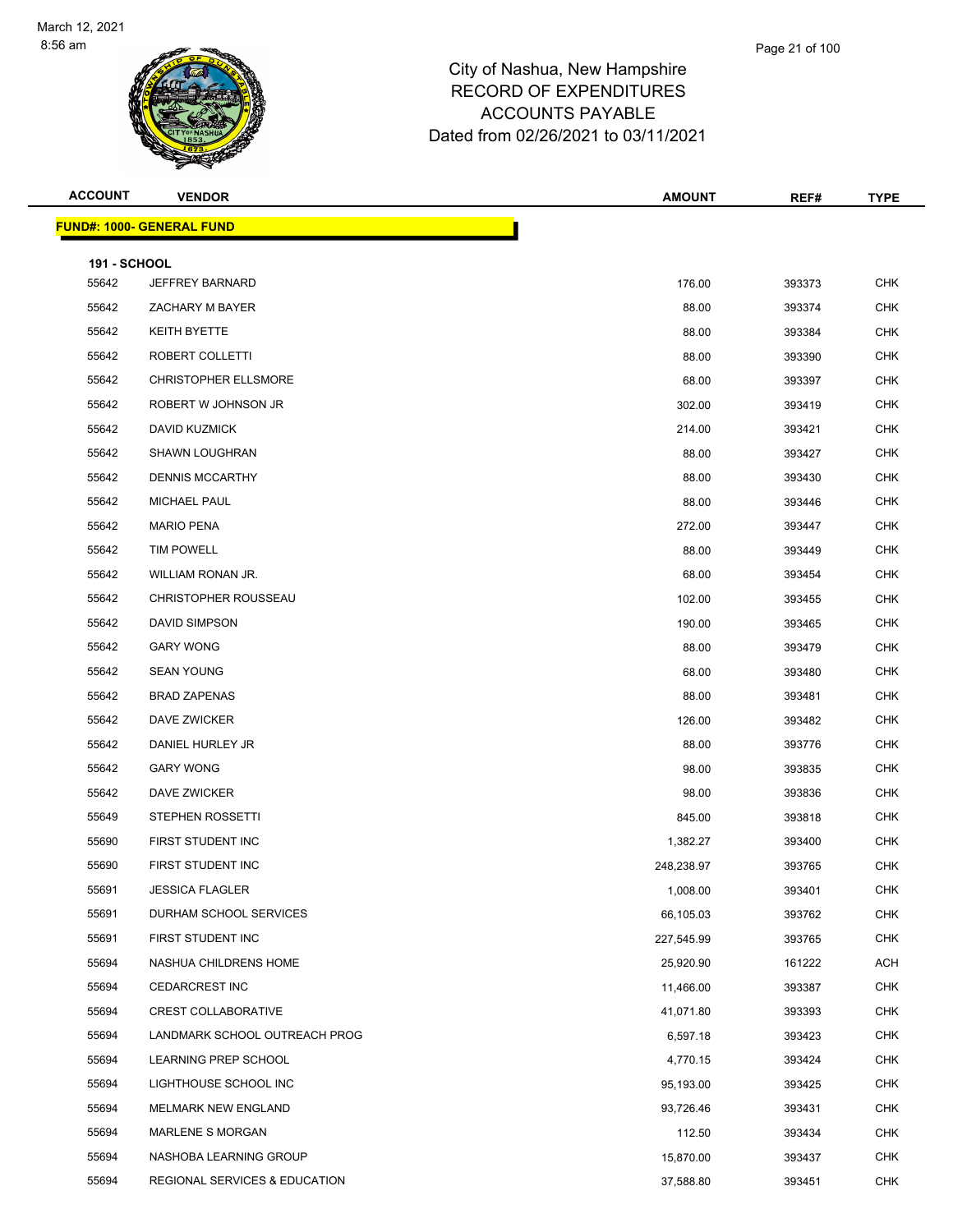

| <b>ACCOUNT</b>      | <b>VENDOR</b>                      | <b>AMOUNT</b> | REF#   | <b>TYPE</b> |
|---------------------|------------------------------------|---------------|--------|-------------|
|                     | <b>FUND#: 1000- GENERAL FUND</b>   |               |        |             |
| <b>191 - SCHOOL</b> |                                    |               |        |             |
| 55694               | VALLEY COLLABORATIVE               | 34,575.80     | 393475 | <b>CHK</b>  |
| 55694               | BOOTHBY THERAPY SERVICES LLC       | 944.00        | 393749 | <b>CHK</b>  |
| 55694               | MILLCREEK REHABILITATION CTRS      | 6,460.00      | 393790 | <b>CHK</b>  |
| 55694               | <b>MARLENE S MORGAN</b>            | 168.75        | 393792 | <b>CHK</b>  |
| 61100               | (SCHOOL ACH) AMAZON CAPITAL SE     | 199.15        | 161217 | <b>ACH</b>  |
| 61100               | (SCHOOL ACH) AMAZON CAPITAL SE     | 259.28        | 161286 | <b>ACH</b>  |
| 61100               | WB MASON CO INC                    | 4,438.52      | 393478 | <b>CHK</b>  |
| 61100               | WB MASON CO INC                    | 21.95         | 393830 | <b>CHK</b>  |
| 61135               | (SCHOOL ACH) AMAZON CAPITAL SE     | 966.87        | 161217 | <b>ACH</b>  |
| 61135               | (SCHOOL ACH) AMAZON CAPITAL SE     | 4,114.42      | 161286 | <b>ACH</b>  |
| 61135               | <b>BEST BUY BUSINESS ADVANTAGE</b> | 199.96        | 393377 | <b>CHK</b>  |
| 61135               | <b>BOOM LEARNING</b>               | 372.00        | 393380 | <b>CHK</b>  |
| 61135               | <b>GOBULK INC</b>                  | 171.50        | 393405 | <b>CHK</b>  |
| 61135               | <b>HEINEMANN</b>                   | 1,115.63      | 393410 | <b>CHK</b>  |
| 61135               | HOME DEPOT CREDIT SERVICE          | 199.00        | 393411 | <b>CHK</b>  |
| 61135               | HOME DEPOT CREDIT SERVICES         | 420.34        | 393412 | <b>CHK</b>  |
| 61135               | MARKET BASKET ACCT 2589096         | 135.16        | 393429 | <b>CHK</b>  |
| 61135               | <b>JANET MORAN</b>                 | 49.59         | 393433 | <b>CHK</b>  |
| 61135               | <b>MUSICIAN'S FRIEND</b>           | 156.00        | 393436 | <b>CHK</b>  |
| 61135               | <b>SHARON SAUNDERS</b>             | 82.94         | 393460 | <b>CHK</b>  |
| 61135               | SCHOLASTIC MAGAZINE                | 2,023.23      | 393461 | <b>CHK</b>  |
| 61135               | <b>SCHOOL SPECIALTY</b>            | 143.00        | 393463 | <b>CHK</b>  |
| 61135               | <b>SCHOOL SPECIALTY</b>            | 2,757.73      | 393464 | <b>CHK</b>  |
| 61135               | <b>VERNIER</b>                     | 185.00        | 393476 | <b>CHK</b>  |
| 61135               | WB MASON CO INC                    | 2,874.90      | 393478 | <b>CHK</b>  |
| 61135               | <b>ESSENTRA</b>                    | 1.97          | 393763 | <b>CHK</b>  |
| 61135               | <b>KELLIE GABRIEL</b>              | 79.98         | 393767 | CHK         |
| 61135               | PATRICIA GAGNON                    | 169.39        | 393768 | CHK         |
| 61135               | HOME DEPOT CREDIT SERVICES         | 405.40        | 393775 | <b>CHK</b>  |
| 61135               | KONICA MINOLTA BUSINESS            | 46.93         | 393780 | <b>CHK</b>  |
| 61135               | ANGELA LOCKLEY                     | 184.41        | 393783 | <b>CHK</b>  |
| 61135               | MARKET BASKET ACCT 2589096         | 89.44         | 393785 | <b>CHK</b>  |
| 61135               | MCGRAW HILL SCHOOL EDUCATION       | 196.49        | 393787 | <b>CHK</b>  |
| 61135               | <b>MUSIC IN MOTION</b>             | 255.79        | 393795 | <b>CHK</b>  |
| 61135               | <b>SCHOOL SPECIALTY</b>            | 636.15        | 393808 | <b>CHK</b>  |
| 61135               | SCHOOL SPECIALTY                   | 3,031.52      | 393809 | <b>CHK</b>  |

 ERIKA VACHER 54.00 393824 CHK VEX ROBOTICS 239.66 393825 CHK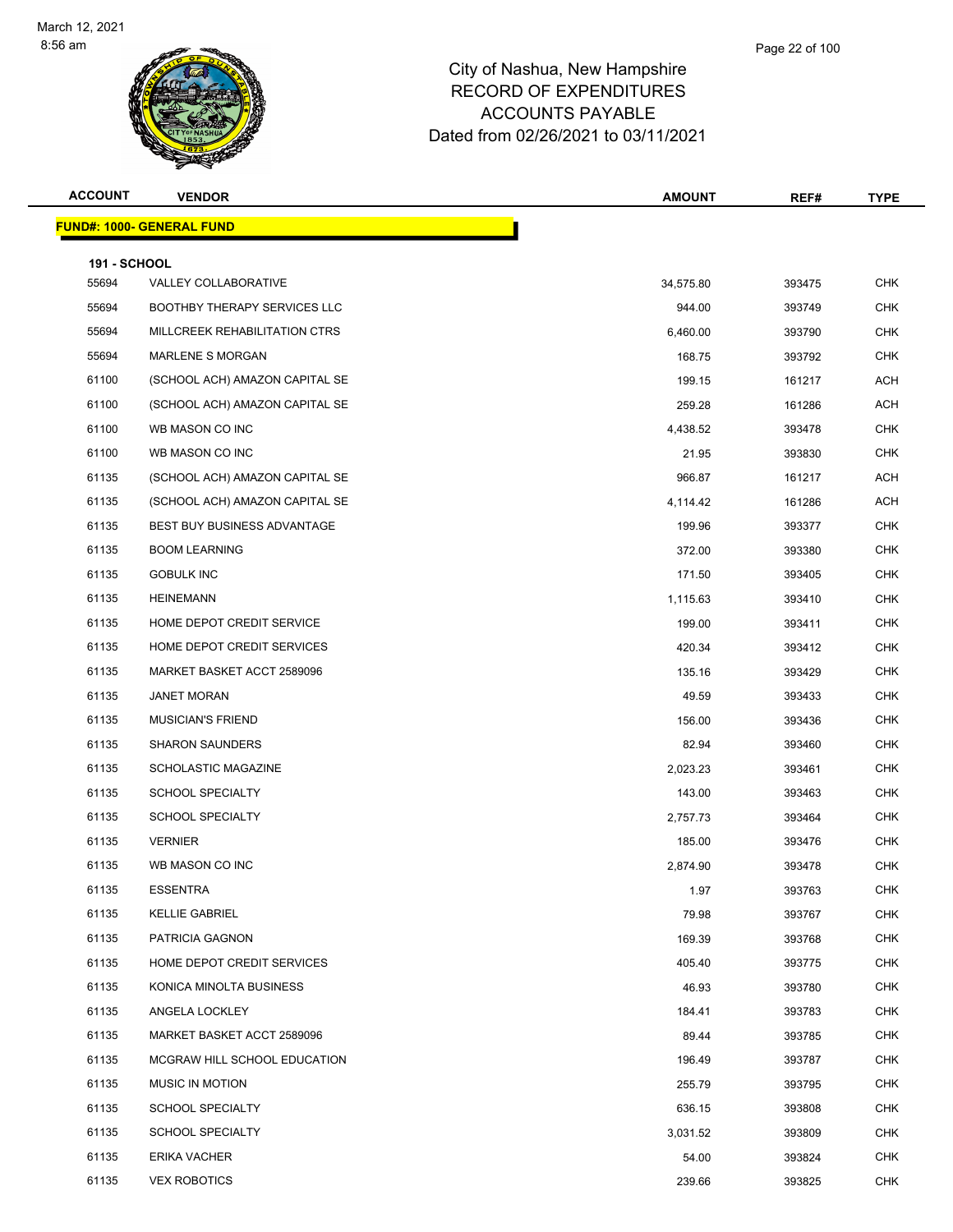

|           | Page 23 of 100 |
|-----------|----------------|
| Hampshire |                |
| JDITURES. |                |

| <b>ACCOUNT</b>      | <b>VENDOR</b>                                          |             | <b>AMOUNT</b>    | REF#             | <b>TYPE</b>              |
|---------------------|--------------------------------------------------------|-------------|------------------|------------------|--------------------------|
|                     | <b>FUND#: 1000- GENERAL FUND</b>                       |             |                  |                  |                          |
| <b>191 - SCHOOL</b> |                                                        |             |                  |                  |                          |
| 61135               | <b>WAL-MART</b>                                        |             | 132.11           | 393827           | <b>CHK</b>               |
| 61135               | <b>WARD'S NATURAL SCIENCE</b>                          |             | 180.93           | 393828           | <b>CHK</b>               |
| 61135               | WB MASON CO INC                                        |             | 418.15           | 393830           | <b>CHK</b>               |
| 61135               | <b>WEST MUSIC</b>                                      |             | 171.56           | 393831           | CHK                      |
| 61142               | MEDCO SUPPLY INC                                       |             | 861.45           | 161221           | <b>ACH</b>               |
| 61142               | <b>SCHOOL HEALTH</b>                                   |             | 113.71           | 393462           | <b>CHK</b>               |
| 61142               | <b>SCHOOL HEALTH</b>                                   |             | 343.41           | 393807           | CHK                      |
| 61142               | WILLIAM V MACGILL & CO                                 |             | 179.63           | 393833           | <b>CHK</b>               |
| 61299               | <b>B &amp; S LOCKSMITHS INC</b>                        |             | 217.21           | 393371           | CHK                      |
| 61299               | <b>MARCIA BAGLEY</b>                                   |             | 14.20            | 393372           | <b>CHK</b>               |
| 61299               | BUDGET 1 HR. SIGN CTR., INC.                           |             | 67.50            | 393383           | <b>CHK</b>               |
| 61299               | <b>FASTENAL CO</b>                                     |             | 38.97            | 393399           | CHK                      |
| 61299               | HOME DEPOT CREDIT SERVICES                             |             | 202.16           | 393412           | <b>CHK</b>               |
| 61299               | BUDGET 1 HR. SIGN CTR., INC.                           |             | 450.00           | 393752           | CHK                      |
| 61299               | <b>FASTENAL CO</b>                                     |             | 155.42           | 393764           | <b>CHK</b>               |
| 61299               | HOME DEPOT CREDIT SERVICES                             |             | 367.06           | 393775           | <b>CHK</b>               |
| 61299               | MONADNOCK MTN SPRING WATER                             |             | 47.00            | 393791           | <b>CHK</b>               |
| 61299               | CITIZENS BANK CREDIT CARD                              | <b>ZOOM</b> | 164.99           | 9202107          | <b>ACH</b>               |
| 61299               | CITIZENS BANK CREDIT CARD                              | <b>ZOOM</b> | 164.99           | 9202108          | ACH                      |
| 61407               | M & M ELECTRICAL SUPPLY CO INC                         |             | 98.34            | 161220           | ACH                      |
| 61407               | <b>REXEL USA INC</b>                                   |             | 29.82            | 161223           | ACH                      |
| 61407               | M & M ELECTRICAL SUPPLY CO INC                         |             | 1,599.14         | 161287           | <b>ACH</b>               |
| 61407               | <b>GRAINGER</b>                                        |             | 46.61            | 393406           | CHK                      |
| 61407               | <b>GRAINGER</b>                                        |             | 267.61           | 393772           | <b>CHK</b>               |
| 61407               | INTERSTATE ALL BATTERY CENTER                          |             | 97.25            | 393778           | <b>CHK</b>               |
| 61414               | F W WEBB COMPANY                                       |             | 2,927.74         | 393398           | <b>CHK</b>               |
| 61414               | FW WEBB COMPANY                                        |             | 1,979.57         | 393403           | <b>CHK</b>               |
| 61414               | <b>HAJOCA CORPORATION</b><br><b>HAJOCA CORPORATION</b> |             | 250.51           | 393409           | <b>CHK</b>               |
| 61414<br>61421      | CAPP INC                                               |             | 110.93           | 393773           | <b>CHK</b><br><b>CHK</b> |
| 61421               | TRANE U.S. INC                                         |             | 595.00<br>728.50 | 393385<br>393473 | <b>CHK</b>               |
| 61421               | CAPP INC                                               |             | 129.00           | 393753           | <b>CHK</b>               |
| 61421               | SIEMENS INDUSTRY INC                                   |             | 2,392.35         | 393810           | <b>CHK</b>               |
| 61421               | TOTAL AIR SUPPLY INC                                   |             | 71.31            | 393820           | <b>CHK</b>               |
| 61428               | ULINE                                                  |             | 44.50            | 161288           | <b>ACH</b>               |
| 61428               | <b>GRAINGER</b>                                        |             | 64.98            | 393406           | <b>CHK</b>               |
| 61428               | NASHUA WALLPAPER CO INC                                |             | 1,259.26         | 393438           | <b>CHK</b>               |
| 61428               | CLEAN-O-RAMA                                           |             | 4,319.98         | 393756           | <b>CHK</b>               |
|                     |                                                        |             |                  |                  |                          |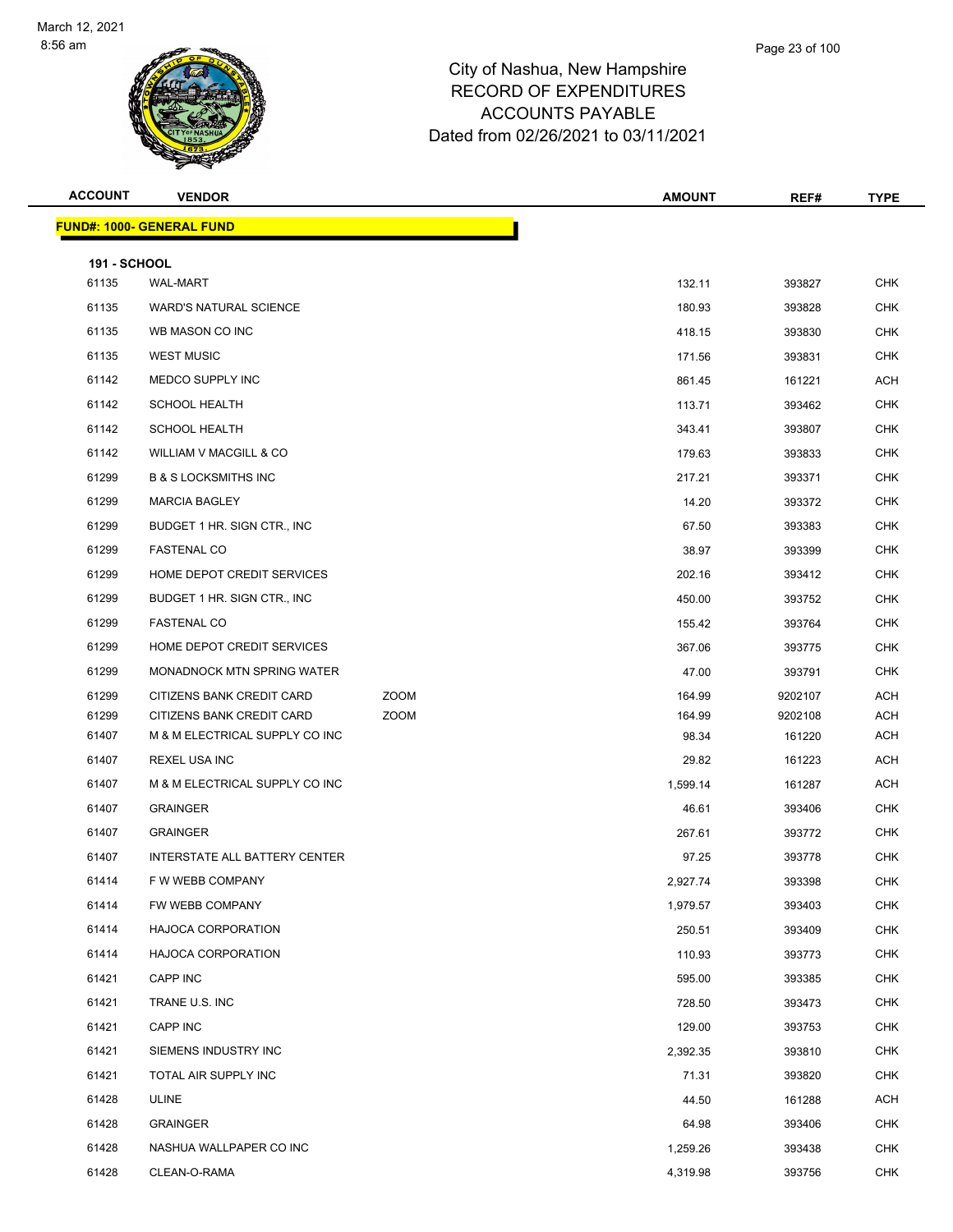

| <b>ACCOUNT</b>      | <b>VENDOR</b>                          | <b>AMOUNT</b> | REF#   | TYPE       |
|---------------------|----------------------------------------|---------------|--------|------------|
|                     | <u> FUND#: 1000- GENERAL FUND</u>      |               |        |            |
| <b>191 - SCHOOL</b> |                                        |               |        |            |
| 61428               | <b>IMPERIAL BAG &amp; PAPER CO LLC</b> | 3,549.40      | 393777 | <b>CHK</b> |
| 61428               | NASHUA WALLPAPER CO INC                | 475.00        | 393796 | <b>CHK</b> |
| 61428               | NATIONAL CHEMICAL LABS                 | 5,668.18      | 393797 | <b>CHK</b> |
| 61599               | STILL'S POWER EQUIPMENT                | 3,842.00      | 393469 | CHK        |
| 61599               | SITEONE LANDSCAPE SUPPLY LLC           | 199.99        | 393812 | <b>CHK</b> |
| 61599               | SPORTS TURF IRRIGATION                 | 925.00        | 393815 | <b>CHK</b> |
| 61607               | (SCHOOL ACH) AMAZON CAPITAL SE         | 372.52        | 161217 | ACH        |
| 61607               | (SCHOOL ACH) AMAZON CAPITAL SE         | 169.00        | 161286 | <b>ACH</b> |
| 61607               | I.T. INSIDERS                          | 324.35        | 393415 | CHK        |
| 61607               | COMPUTER HUT dba IT INSIDERS           | 3,145.95      | 393779 | <b>CHK</b> |
| 61650               | KONICA MINOLTA BUSINESS                | 84.84         | 393780 | <b>CHK</b> |
| 61814               | FOLLETT SCHOOL SOLUTIONS INC           | 881.41        | 393402 | <b>CHK</b> |
| 61814               | <b>CENGAGE LEARNING INC</b>            | 1,368.96      | 393755 | <b>CHK</b> |
| 61814               | COUGHLIN COMPANIES LLC                 | 1,476.69      | 393759 | <b>CHK</b> |
| 61814               | FOLLETT SCHOOL SOLUTIONS INC           | 7,127.92      | 393766 | <b>CHK</b> |
| 61821               | THE TELEGRAPH                          | 156.00        | 393471 | <b>CHK</b> |
| 61875               | (SCHOOL ACH) AMAZON CAPITAL SE         | 180.61        | 161286 | ACH        |
| 61875               | <b>BOOK DEPOT</b>                      | 433.34        | 393379 | <b>CHK</b> |
| 61875               | NOTABLE INC                            | 495.00        | 393442 | <b>CHK</b> |
| 61875               | SADDLEBACK EDUCATIONAL INC             | 195.89        | 393458 | <b>CHK</b> |
| 61875               | <b>OVERDRIVE INC</b>                   | 1,500.00      | 393801 | <b>CHK</b> |
| 71221               | (SCHOOL ACH) AMAZON CAPITAL SE         | 170.40        | 161217 | ACH        |
| 71221               | APPLE INC                              | 299.00        | 393741 | <b>CHK</b> |
| 71221               | COMPUTER HUT dba IT INSIDERS           | 2,079.50      | 393779 | <b>CHK</b> |
| 71228               | AXIS BUSINESS SOLUTIONS LTD            | 16.00         | 393370 | <b>CHK</b> |
| 71228               | CBT NUGGETS LLC                        | 599.00        | 393386 | CHK        |
| 71228               | <b>NEARPOD INC</b>                     | 2,333.33      | 393439 | <b>CHK</b> |
| 71228               | COMPUTER HUT dba IT INSIDERS           | 264.00        | 393779 | <b>CHK</b> |
| 71800               | WB MASON CO INC                        | 93,400.98     | 393478 | <b>CHK</b> |
| 71999               | (SCHOOL ACH) AMAZON CAPITAL SE         | 832.61        | 161217 | ACH        |
| 71999               | <b>GRAPPONE AUTOMOTIVE GROUP</b>       | 3,658.96      | 393407 | <b>CHK</b> |
| 71999               | CLEAN-O-RAMA                           | 14,626.08     | 393756 | <b>CHK</b> |
| 71999               | PRO AV SYSTEMS INC                     | 1,580.87      | 393803 | <b>CHK</b> |
| 71999               | SONOVA USA INC                         | 1,649.99      | 393814 | <b>CHK</b> |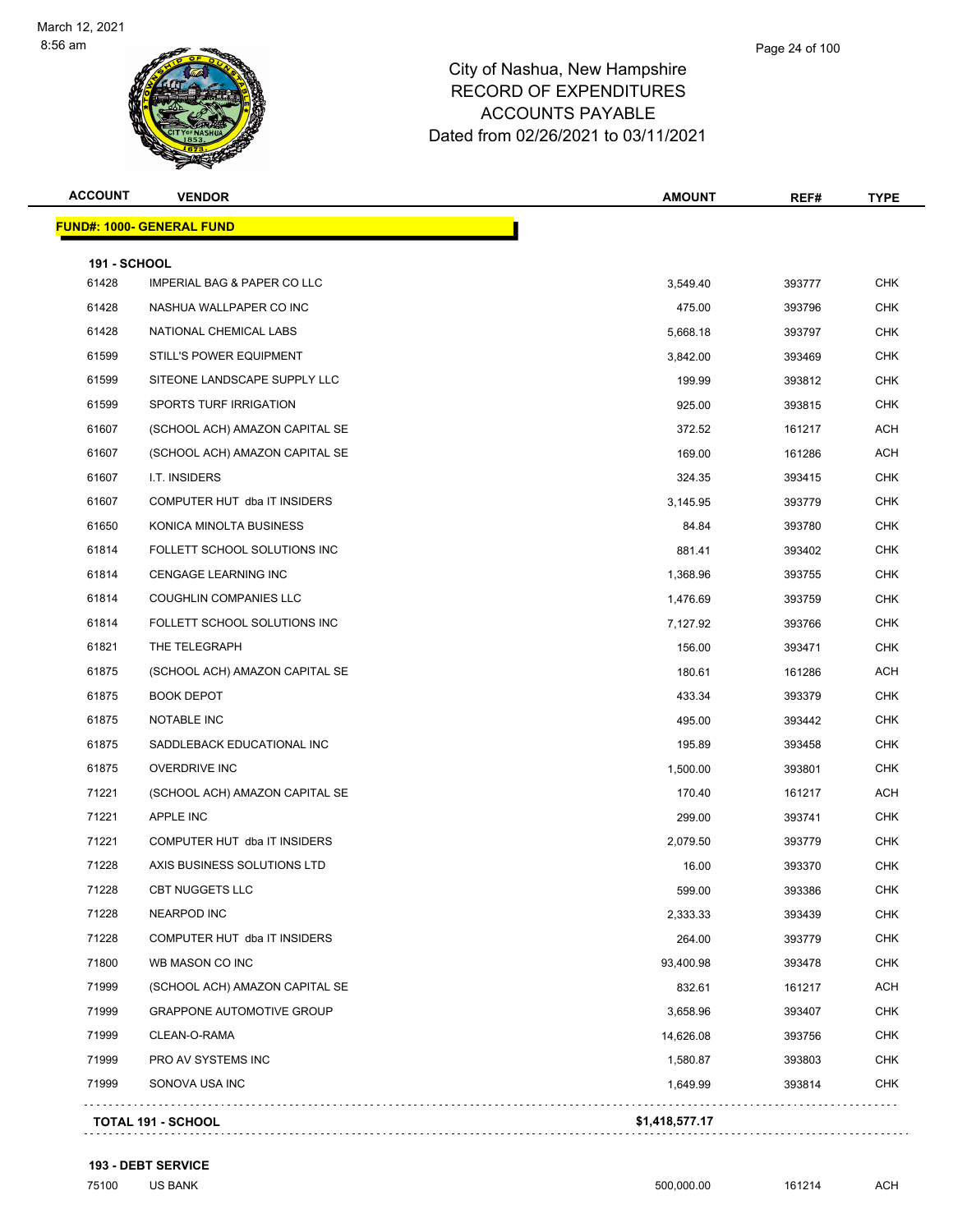| 6 am           |                                       | City of Nashua, New Hampshire<br><b>RECORD OF EXPENDITURES</b><br><b>ACCOUNTS PAYABLE</b><br>Dated from 02/26/2021 to 03/11/2021 | Page 25 of 100 |             |
|----------------|---------------------------------------|----------------------------------------------------------------------------------------------------------------------------------|----------------|-------------|
| <b>ACCOUNT</b> | <b>VENDOR</b>                         | <b>AMOUNT</b>                                                                                                                    | REF#           | <b>TYPE</b> |
|                | <b>FUND#: 1000- GENERAL FUND</b>      |                                                                                                                                  |                |             |
|                | 193 - DEBT SERVICE                    |                                                                                                                                  |                |             |
| 75100          | US BANK N.A. (091000022)              | 190,000.00                                                                                                                       | 161283         | <b>ACH</b>  |
| 75100          | US BANK N.A. (091000022)              | 2,230,000.00                                                                                                                     | 161284         | <b>ACH</b>  |
| 75200          | <b>US BANK</b>                        | 165,799.38                                                                                                                       | 161214         | <b>ACH</b>  |
| 75200          | US BANK N.A. (091000022)              | 54,232.50                                                                                                                        | 161283         | <b>ACH</b>  |
| 75200          | US BANK N.A. (091000022)              | 223,500.00                                                                                                                       | 161284         | <b>ACH</b>  |
| 75300          | <b>US BANK</b>                        | 3,500.00                                                                                                                         | 393722         | <b>CHK</b>  |
|                | <b>TOTAL 193 - DEBT SERVICE</b>       | \$3,367,031.88                                                                                                                   |                |             |
|                | <b>TOTAL FUND 1000 - GENERAL FUND</b> | \$5,820,277.43                                                                                                                   |                |             |

#### **161 - STREETS**

| 81100 | TRU-FORM FOUNDATIONS INC                  | 1057.61.21.30 | 24.672.00   | 393716 | CHK |
|-------|-------------------------------------------|---------------|-------------|--------|-----|
|       | <b>TOTAL 161 - STREETS</b>                |               | \$24,672.00 |        |     |
|       | <b>177 - PARKS &amp; RECREATION</b>       |               |             |        |     |
| 81100 | <b>STREAMLINE AQUATICS</b>                | 1071.77.18.35 | 451.65      | 393329 | CHK |
|       | <b>TOTAL 177 - PARKS &amp; RECREATION</b> |               | \$451.65    |        |     |

TOTAL FUND 1001 - GF-CAPITAL IMPROVEMENTS **\$25,123.65** \$25,123.65

#### **FUND#: 1010- GF-PRIOR YEAR ENC & ESCROWS**

|       | <b>TOTAL 122 - INFORMATION TECHNOLOGY</b> | \$26,207.50 |        |            |
|-------|-------------------------------------------|-------------|--------|------------|
| 71228 | HUMAN RESOURCE TIME MANAGEMENT            | 10.875.00   | 161265 | <b>ACH</b> |
| 71228 | ADAPTIVE INSIGHTS LLC                     | 15.332.50   | 161253 | <b>ACH</b> |
|       | <b>122 - INFORMATION TECHNOLOGY</b>       |             |        |            |
|       |                                           |             |        |            |

**150 - POLICE**

|       | <b>TOTAL 150 - POLICE</b> |                        | \$812.52 |         |            |
|-------|---------------------------|------------------------|----------|---------|------------|
| 55400 | CITIZENS BANK CREDIT CARD | Fox Valley Tech Paypat | 11.26    | 9202108 | <b>ACH</b> |
| 55400 | CITIZENS BANK CREDIT CARD | Fox Valley Tech Paypat | 11.26    | 9202108 | <b>ACH</b> |
| 55400 | CITIZENS BANK CREDIT CARD | Fox Valley Tech Paypat | 395.00   | 9202108 | <b>ACH</b> |
| 55400 | CITIZENS BANK CREDIT CARD | Fox Valley Tech Paypat | 395.00   | 9202108 | <b>ACH</b> |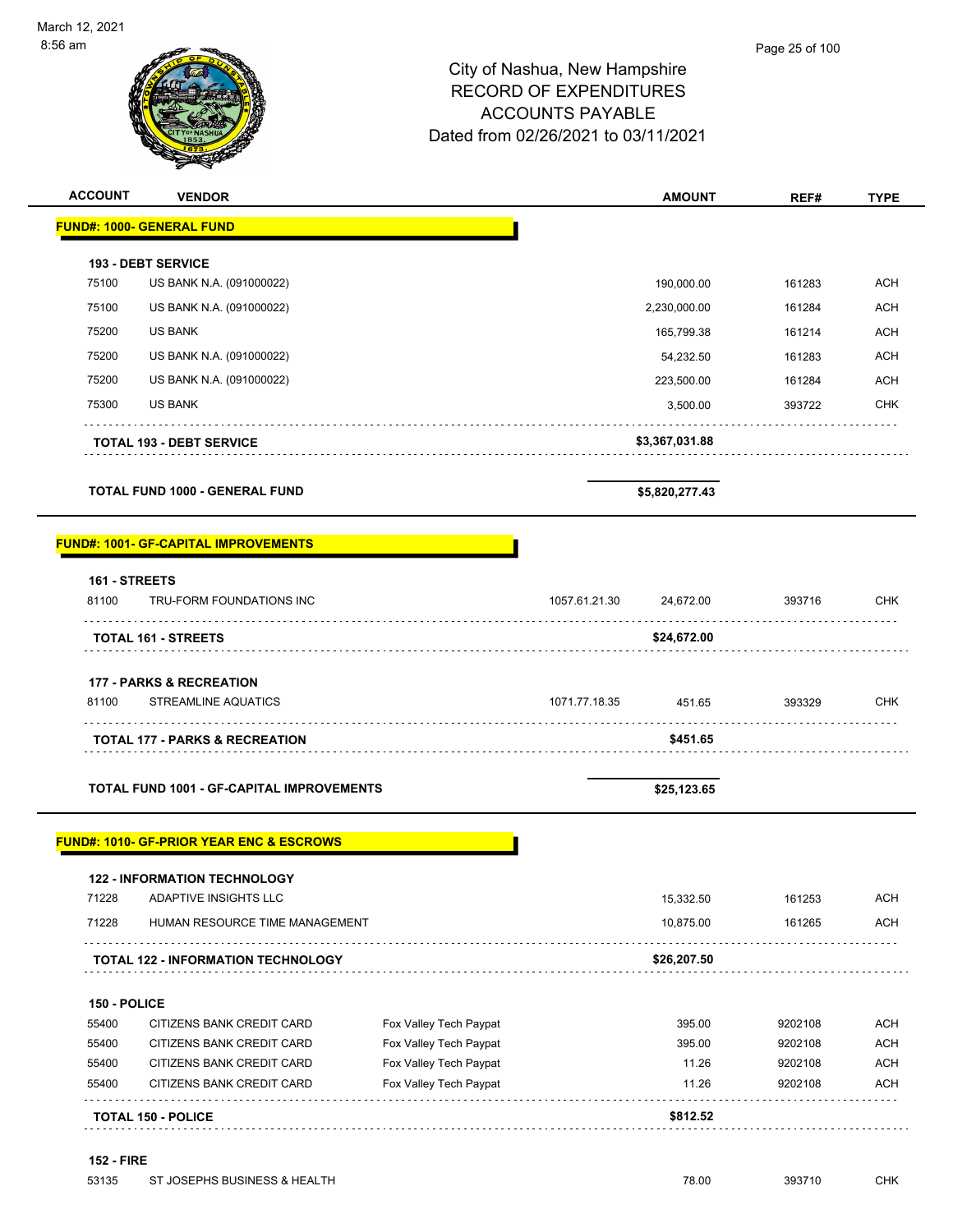

|                     | <b>VENDOR</b>                                            | <b>AMOUNT</b> | REF#   | <b>TYPE</b>                     |
|---------------------|----------------------------------------------------------|---------------|--------|---------------------------------|
|                     | <b>FUND#: 1010- GF-PRIOR YEAR ENC &amp; ESCROWS</b>      |               |        |                                 |
|                     | <b>TOTAL 152 - FIRE</b>                                  | \$78.00       |        |                                 |
| <b>191 - SCHOOL</b> |                                                          |               |        |                                 |
| 53628               | MSB CONSULTING GROUP LLC                                 | 601.94        | 393794 | <b>CHK</b>                      |
| 61100               | <b>ESSENTRA</b>                                          | 299.97        | 393763 | <b>CHK</b>                      |
| 61135               | EBCO INC                                                 | 97.50         | 393396 | <b>CHK</b>                      |
| 61135               | <b>ESSENTRA</b>                                          | 146.99        | 393763 | <b>CHK</b>                      |
| 61135               | <b>SCHOOL SPECIALTY</b>                                  | 11.24         | 393808 | <b>CHK</b>                      |
| 71228               | ADAPTIVE INSIGHTS LLC                                    | 15,332.50     | 161253 | <b>ACH</b>                      |
|                     | TOTAL 191 - SCHOOL                                       | \$16,490.14   |        |                                 |
|                     | <b>TOTAL FUND 1010 - GF-PRIOR YEAR ENC &amp; ESCROWS</b> | \$43,588.16   |        |                                 |
|                     | <b>FUND#: 2100- FOOD SERVICES FUND</b>                   |               |        |                                 |
| 55307               | PAMELA CORREA                                            | 46.62         | 393391 | <b>CHK</b>                      |
| 55307               | <b>KAREN GUSTIN</b>                                      | 7.84          | 393408 | <b>CHK</b>                      |
| 55307               | <b>ODETTE SLOSEK</b>                                     | 53.76         |        | <b>CHK</b>                      |
|                     |                                                          |               | 393813 |                                 |
| 61214               | <b>BIMBO FOODS BAKERIES INC</b>                          | 314.24        | 393378 | <b>CHK</b>                      |
| 61214               | DEAN FOODS COMPANY                                       | 5,767.61      | 393394 | <b>CHK</b>                      |
| 61214               | <b>M SAUNDERS INC</b>                                    | 695.48        | 393428 | <b>CHK</b>                      |
| 61214               | NORTHCENTER FOODS                                        | 6,250.10      | 393441 | <b>CHK</b>                      |
| 61214               | <b>BIMBO FOODS BAKERIES INC</b>                          | 380.44        | 393747 | <b>CHK</b>                      |
| 61214               | <b>DEAN FOODS COMPANY</b>                                | 2,438.26      | 393760 |                                 |
| 61214               | M SAUNDERS INC                                           | 1,378.77      | 393784 | <b>CHK</b><br><b>CHK</b>        |
| 61214               | NORTHCENTER FOODS                                        | 11,012.01     | 393800 |                                 |
| 61299               | <b>IMPERIAL BAG &amp; PAPER CO LLC</b>                   | 6,756.47      | 393416 |                                 |
| 61299               | <b>IMPERIAL BAG &amp; PAPER CO LLC</b>                   | 1,739.35      | 393777 | <b>CHK</b><br>CHK<br><b>CHK</b> |

|       | <b>TOTAL FUND 2207 - ADULT ED/CONTINUING ED</b> | \$220.00 |        |     |
|-------|-------------------------------------------------|----------|--------|-----|
| 44600 | DAVID CHERKUS                                   | 220.00   | 393388 | CHK |

#### **FUND#: 2212- ATHLETICS REVENUE FUND**

61299 HUDSON TROPHY COMPANY 87.50 393414 CHK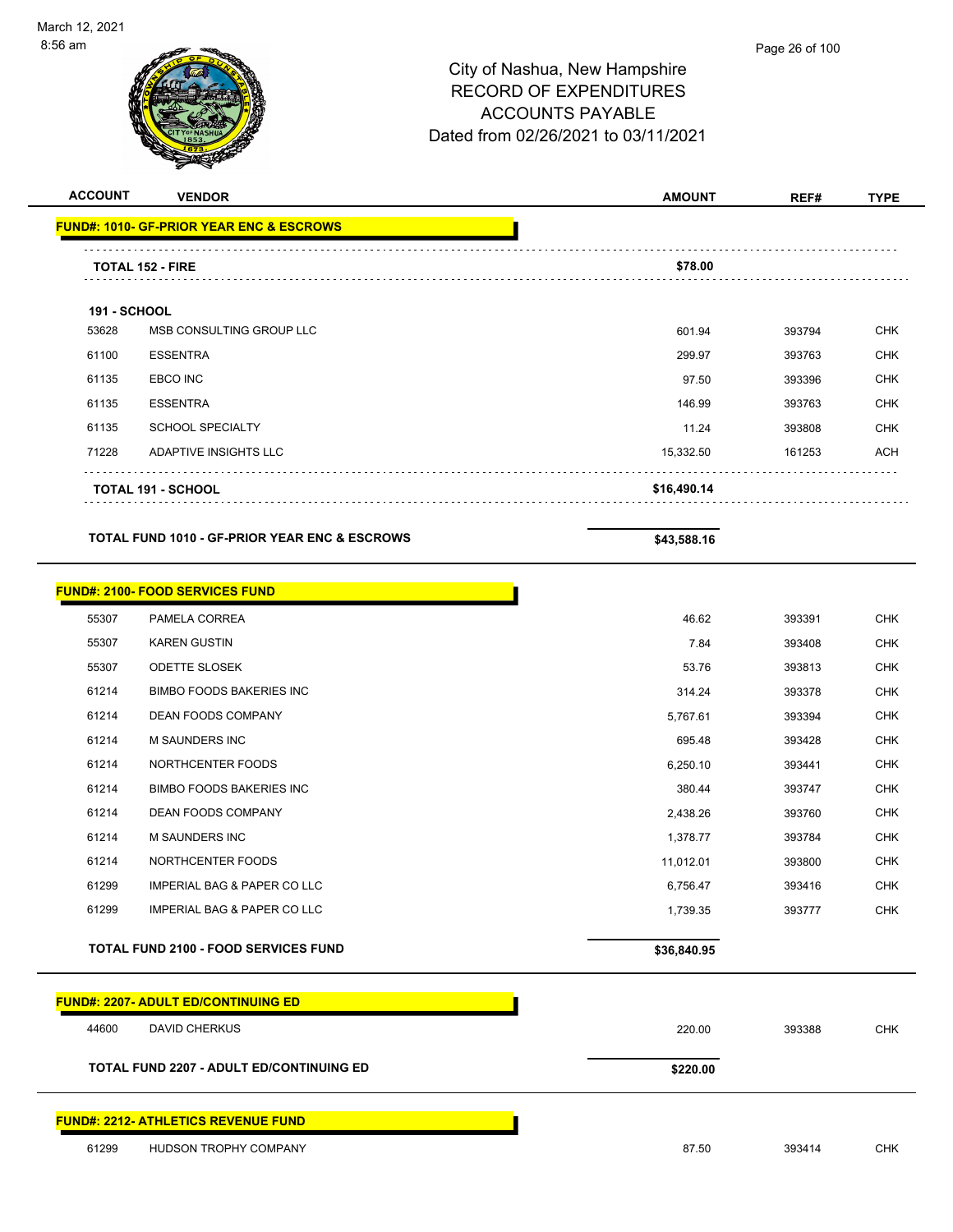| <b>ACCOUNT</b><br><b>VENDOR</b>                          | <b>AMOUNT</b> | REF#    | <b>TYPE</b> |
|----------------------------------------------------------|---------------|---------|-------------|
| <b>TOTAL FUND 2212 - ATHLETICS REVENUE FUND</b>          | \$87.50       |         |             |
| <b>FUND#: 2217- SCHOOL FACILITIES RENTAL</b>             |               |         |             |
| 44590<br><b>STAR DANCE ALLIANCE</b>                      | 552.00        | 393468  | <b>CHK</b>  |
|                                                          |               |         |             |
| <b>TOTAL FUND 2217 - SCHOOL FACILITIES RENTAL</b>        | \$552.00      |         |             |
| <u> FUND#: 2501- PUBLIC HEALTH CLIENT FEES FUND</u>      |               |         |             |
| TREASURER STATE OF NH<br>55845                           | 60.00         | 393598  | <b>CHK</b>  |
| <b>TOTAL FUND 2501 - PUBLIC HEALTH CLIENT FEES FUND</b>  | \$60.00       |         |             |
| <b>FUND#: 2505- PEG ACCESS CHANNELS FUND</b>             |               |         |             |
| 54100<br><b>EVERSOURCE</b>                               | 204.88        | 393583  | <b>CHK</b>  |
| 54114<br>SPRAGUE RESOURCES LP                            | 93.59         | 393709  | <b>CHK</b>  |
| 55699<br><b>COMCAST</b>                                  | 10.40         | 393578  | <b>CHK</b>  |
| 55699<br>AARDVARK THE DEAN OF CLEAN                      | 195.00        | 393608  | CHK         |
| 61299<br>ACCESS AV                                       | 337.00        | 393610  | <b>CHK</b>  |
| <b>JEFF POEHNERT</b><br>81100                            | 187.57        | 161282  | <b>ACH</b>  |
| <b>TOTAL FUND 2505 - PEG ACCESS CHANNELS FUND</b>        | \$1,028.44    |         |             |
| <b>FUND#: 2506- HUNT BLDG FACILITY RENTAL FUND</b>       |               |         |             |
| 54100<br><b>EVERSOURCE</b>                               | 395.23        | 393583  | <b>CHK</b>  |
| 54114<br>SPRAGUE RESOURCES LP                            | 628.81        | 393709  | <b>CHK</b>  |
| 54200<br><b>HOMEPLUS CLEANING</b>                        | 375.00        | 393275  | <b>CHK</b>  |
| TOTAL FUND 2506 - HUNT BLDG FACILITY RENTAL FUND         | \$1,399.04    |         |             |
| <b>FUND#: 2507- FIRE TRAINING FACILITY RENTAL</b>        |               |         |             |
| 54821<br>UNITED SITE SERVICES                            | 158.92        | 393332  | <b>CHK</b>  |
| <b>TOTAL FUND 2507 - FIRE TRAINING FACILITY RENTAL</b>   | \$158.92      |         |             |
| <b>FUND#: 2508- SPECIAL ROAD &amp; HIGHWAY FUND</b>      |               |         |             |
| 75200<br><b>US BANK</b>                                  | 129,737.50    | 161214  | <b>ACH</b>  |
| <b>TOTAL FUND 2508 - SPECIAL ROAD &amp; HIGHWAY FUND</b> | \$129,737.50  |         |             |
| <b>FUND#: 3010- GENERAL GOV'T GRANTS FUND</b>            |               |         |             |
| 61299<br>CITIZENS BANK CREDIT CARD<br>Amazon             | 436.30        | 9202107 | <b>ACH</b>  |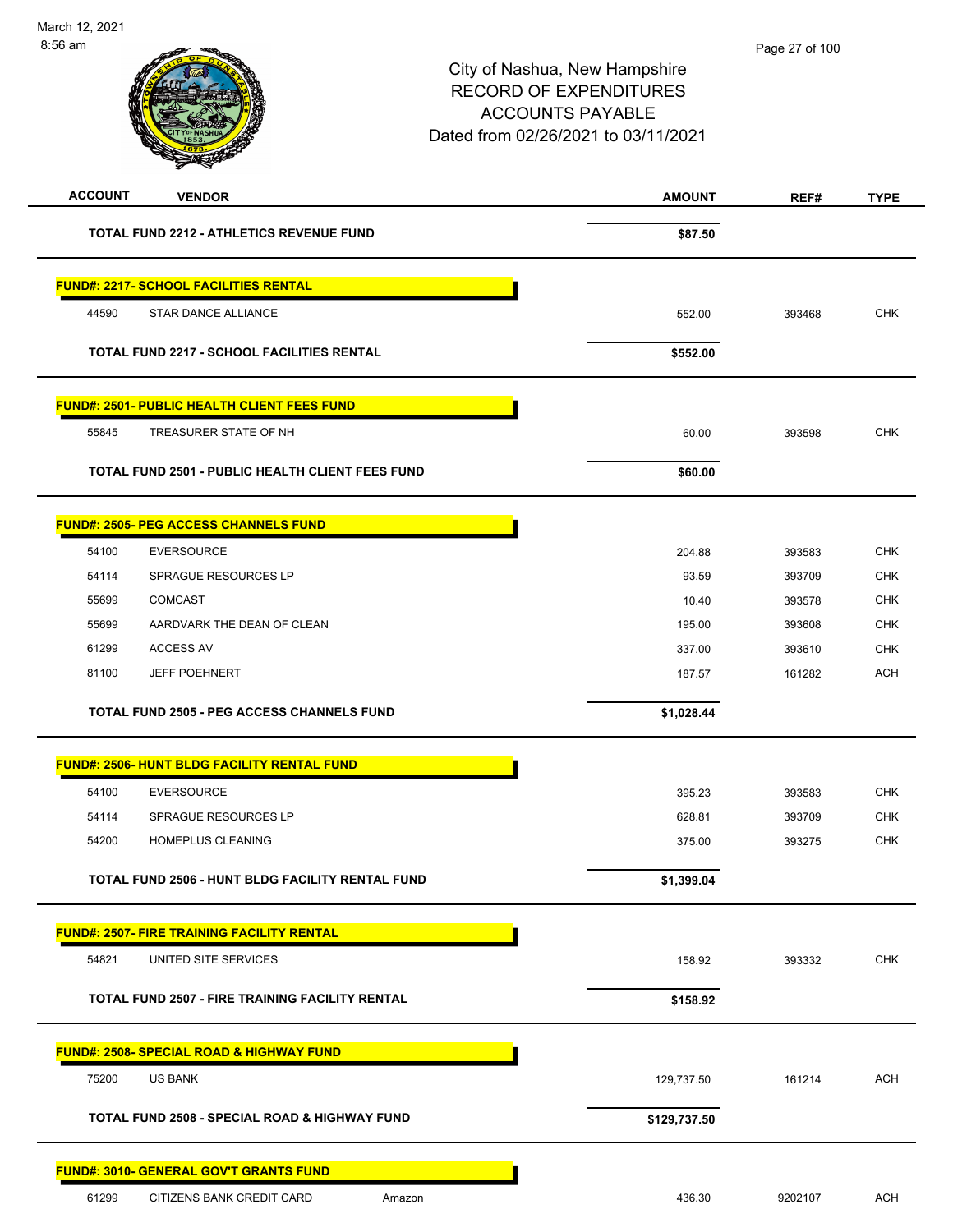| <b>ACCOUNT</b> | <b>VENDOR</b>                                            |               | <b>AMOUNT</b> | REF#    | <b>TYPE</b> |
|----------------|----------------------------------------------------------|---------------|---------------|---------|-------------|
|                | TOTAL FUND 3010 - GENERAL GOV'T GRANTS FUND              |               | \$436.30      |         |             |
|                | <u> FUND#: 3035- FEMA DISASTER ASSIST GRANTS</u>         |               |               |         |             |
| 54200          | RCL CLEANING SERVICES INC                                | 20.1006.161   | 1,580.00      | 393315  | <b>CHK</b>  |
| 54200          | RCL CLEANING SERVICES INC                                | 20.1006.161   | 395.00        | 393702  | <b>CHK</b>  |
| 54236          | JOHNSON CONTROLS SECURITY                                | 20.1010.122   | 4,662.50      | 161197  | <b>ACH</b>  |
| 54236          | JOHNSON CONTROLS SECURITY                                | 20.1010.122   | 3,937.50      | 161269  | <b>ACH</b>  |
| 55699          | <b>INCEPTION TECHNOLOGIES INC</b>                        | 20.1010.106   | 5,700.00      | 393673  | <b>CHK</b>  |
|                | <b>TOTAL FUND 3035 - FEMA DISASTER ASSIST GRANTS</b>     |               | \$16,275.00   |         |             |
|                | <b>FUND#: 3050- POLICE GRANTS FUND</b>                   |               |               |         |             |
| 55118          | VERIZON WIRELESS-581499451                               | 50.1003.21.01 | 82.46         | 393221  | <b>CHK</b>  |
| 55400          | <b>RAD SYSTEMS</b>                                       | 50.1001.19.06 | 100.00        | 393314  | <b>CHK</b>  |
| 61428          | ARAMSCO INC                                              | 50.1001.20.01 | 720.93        | 393620  | <b>CHK</b>  |
|                | <b>TOTAL FUND 3050 - POLICE GRANTS FUND</b>              |               | \$903.39      |         |             |
|                | <b>FUND#: 3068- COMMUNITY SERVICES GRANTS FUND</b>       |               |               |         |             |
| 53400          | FUEL MEDIA HOLDINGS 2 LLC                                | 71.1004.20.11 | 1,390.00      | 161261  | <b>ACH</b>  |
| 55118          | VERIZON - 342053899-005                                  | 71.1004.20.11 | 41.23         | 393600  | <b>CHK</b>  |
| 55300          | LUIS PORRES                                              | 71.1004.20.11 | 48.80         | 393574  | <b>CHK</b>  |
| 55600          | <b>ALPHAGRAPHICS</b>                                     | 71.1004.20.11 | 295.01        | 393234  | <b>CHK</b>  |
| 61100          | AMAZON CAPITAL SERV (CITY ACH)                           | 71.1004.20.11 | 261.91        | 161185  | <b>ACH</b>  |
| 61100          | AMAZON CAPITAL SERV (CITY ACH)                           | 71.1004.20.11 | 197.94        | 161254  | <b>ACH</b>  |
| 61100          | WB MASON CO INC                                          | 71.1004.20.11 | 55.31         | 393724  | <b>CHK</b>  |
| 61100          | NICOLE CHUTE                                             | 71.1004.21.07 | 3.33          | 393690  | <b>CHK</b>  |
| 61100          | WB MASON CO INC                                          | 71.1005.21.01 | 25.14         | 393724  | <b>CHK</b>  |
| 61135          | NICOLE CHUTE                                             | 71.1014.20.01 | 53.99         | 393690  | CHK         |
| 61142          | AMAZON CAPITAL SERV (CITY ACH)                           | 71.1004.20.11 | 352.98        | 161254  | <b>ACH</b>  |
| 61142          | BOUND TREE MEDICAL, LLC                                  | 71.1004.20.11 | 449.56        | 393244  | <b>CHK</b>  |
| 61299          | WB MASON CO INC                                          | 71.1099.21.05 | 42.66         | 393724  | <b>CHK</b>  |
| 61830          | CITIZENS BANK CREDIT CARD<br><b>GoToMeeting Business</b> |               | 367.20        | 9202108 | <b>ACH</b>  |
| 71000          | WB MASON CO INC                                          | 71.1099.21.01 | 38.70         | 393724  | <b>CHK</b>  |
|                | TOTAL FUND 3068 - COMMUNITY SERVICES GRANTS FUND         |               | \$3,623.76    |         |             |
|                |                                                          |               |               |         |             |

**FUND#: 3070- COMMUNITY HEALTH GRANTS FUND**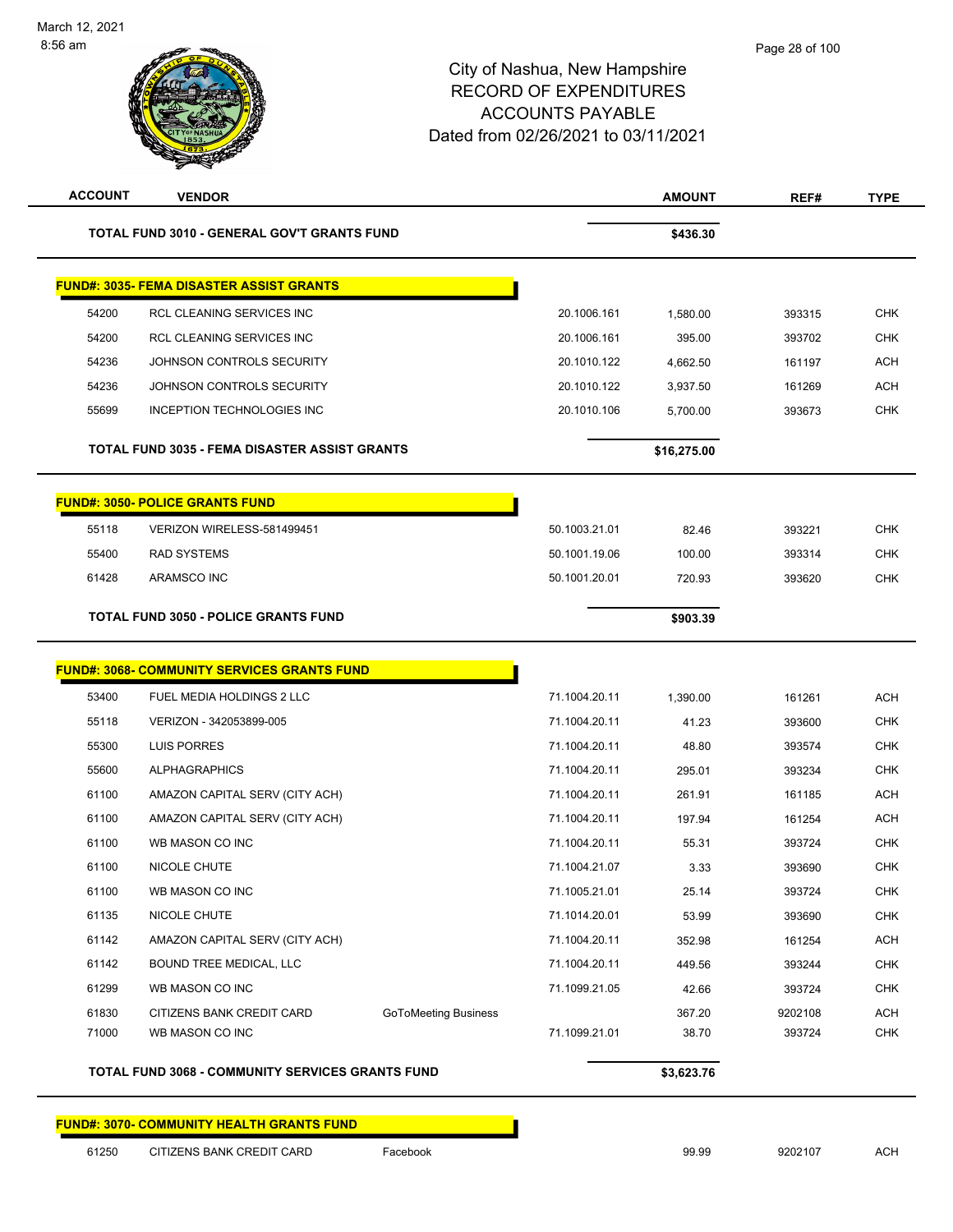| <b>ACCOUNT</b> | <b>VENDOR</b>                                  |                | <b>AMOUNT</b> | REF#    | <b>TYPE</b> |
|----------------|------------------------------------------------|----------------|---------------|---------|-------------|
|                | TOTAL FUND 3070 - COMMUNITY HEALTH GRANTS FUND |                | \$99.99       |         |             |
|                | <b>FUND#: 3090- URBAN PROGRAM GRANTS FUND</b>  |                |               |         |             |
| 54210          | DAD'S ABATEMENT LLC                            | 1092.20.15.02  | 30,000.00     | 161189  | <b>ACH</b>  |
| 54210          | DAD'S ABATEMENT LLC                            | 1092.20.15.03  | 60,000.00     | 161190  | ACH         |
| 54210          | DAD'S ABATEMENT LLC                            | 1092.20.30.02  | 7,000.00      | 161189  | <b>ACH</b>  |
| 54225          | ALCHEMY LEAD MANAGMENT                         | 1092.20.20.60  | 3,770.00      | 393615  | <b>CHK</b>  |
| 55307          | LAWRENCE PHILLIPS JR                           | 1092.20.10.20  | 263.20        | 393195  | <b>CHK</b>  |
| 55400          | AACE                                           | 1092.20.10.15  | 75.00         | 393230  | <b>CHK</b>  |
| 55500          | THE TELEGRAPH                                  | 1092.20.10.15  | 513.80        | 393714  | <b>CHK</b>  |
| 55514          | STEPHEN D VEGA                                 | 1092.20.10.50  | 325.00        | 393200  | <b>CHK</b>  |
| 61100          | <b>BLUE RESERVE WATER</b>                      | 1092.20.10.15  | 25.00         | 393629  | <b>CHK</b>  |
| 69025          | MUNOZ CONSTRUCTION INC                         | 8400.21.80.801 | 4,000.00      | 161211  | <b>ACH</b>  |
| 69025          | MUNOZ CONSTRUCTION INC                         | 8400.21.80.801 | 4,865.00      | 161280  | <b>ACH</b>  |
|                | TOTAL FUND 3090 - URBAN PROGRAM GRANTS FUND    |                | \$110,837.00  |         |             |
|                |                                                |                |               |         |             |
|                | <b>FUND#: 3120- TRANSIT GRANTS FUND</b>        |                |               |         |             |
| 53107          | <b>GREENMAN-PEDERSEN INC</b>                   | 5339.19.90.02  | 4,077.89      | 393268  | <b>CHK</b>  |
| 54100          | <b>EVERSOURCE</b>                              | 5307.21.10.17  | 758.06        | 393583  | <b>CHK</b>  |
| 54100          | <b>EVERSOURCE</b>                              | 5307.21.10.19  | 393.76        | 393583  | <b>CHK</b>  |
| 54114          | SPRAGUE RESOURCES LP                           | 5307.21.10.17  | 346.27        | 393709  | CHK         |
| 54114          | SPRAGUE RESOURCES LP                           | 5307.21.10.18  | 1,097.34      | 393709  | <b>CHK</b>  |
| 54114          | <b>SPRAGUE RESOURCES LP</b>                    | 5307.21.10.19  | 386.81        | 393709  | <b>CHK</b>  |
| 54141          | PENNICHUCK WATER WORKS INC                     | 5307.21.10.19  | 51.93         | 393594  | CHK         |
| 54200          | BILLS WORLD CLASS CLEANING SER                 | 5307.21.40.20  | 900.00        | 393242  | <b>CHK</b>  |
| 54280          | D & R PLUMBING & AIR CONDITION                 | 5307.21.40.20  | 4,754.00      | 393255  | <b>CHK</b>  |
| 54600          | <b>D &amp; R TOWING INC</b>                    | 5307.21.40.35  | 165.00        | 393256  | CHK         |
| 55100          | VERIZON WIRELESS-842008777                     | 5307.21.40.35  | 206.53        | 393222  | <b>CHK</b>  |
| 55100          | VERIZON WIRELESS-842008777                     | 5307.21.40.40  | 127.17        | 393222  | CHK         |
| 55109          | CONSOLIDATED COMMUNICATIONS                    | 5307.21.10.10  | 70.00         | 393580  | <b>CHK</b>  |
| 55400          | <b>APTA</b><br>CITIZENS BANK CREDIT CARD       |                | 450.00        | 9202108 | <b>ACH</b>  |
| 55600          | <b>CAMILLE PATTISON</b>                        | 5307.21.10.30  | 56.14         | 393695  | <b>CHK</b>  |
| 55600          | ROLL-TICKETS.com                               | 5307.21.10.30  | 552.40        | 393704  | <b>CHK</b>  |
| 55607          | UNITED PARCEL SERVICE                          | 5307.21.10.10  | 12.45         | 393599  | <b>CHK</b>  |
| 55690          | FIRST TRANSIT INC                              | 5307.21.10.10  | 44,487.00     | 161260  | ACH         |
| 55690          | FIRST TRANSIT INC                              | 5307.21.10.35  | 90,715.35     | 161260  | ACH         |
| 55690          | FIRST TRANSIT INC                              | 5307.21.10.40  | 26,494.56     | 161260  | ACH         |
| 55699          | <b>COMAIRCO LLC</b>                            | 5307.21.40.20  | 899.35        | 393641  | CHK         |
| 61100          | WB MASON CO INC                                | 5307.21.10.30  | 38.12         | 393724  | <b>CHK</b>  |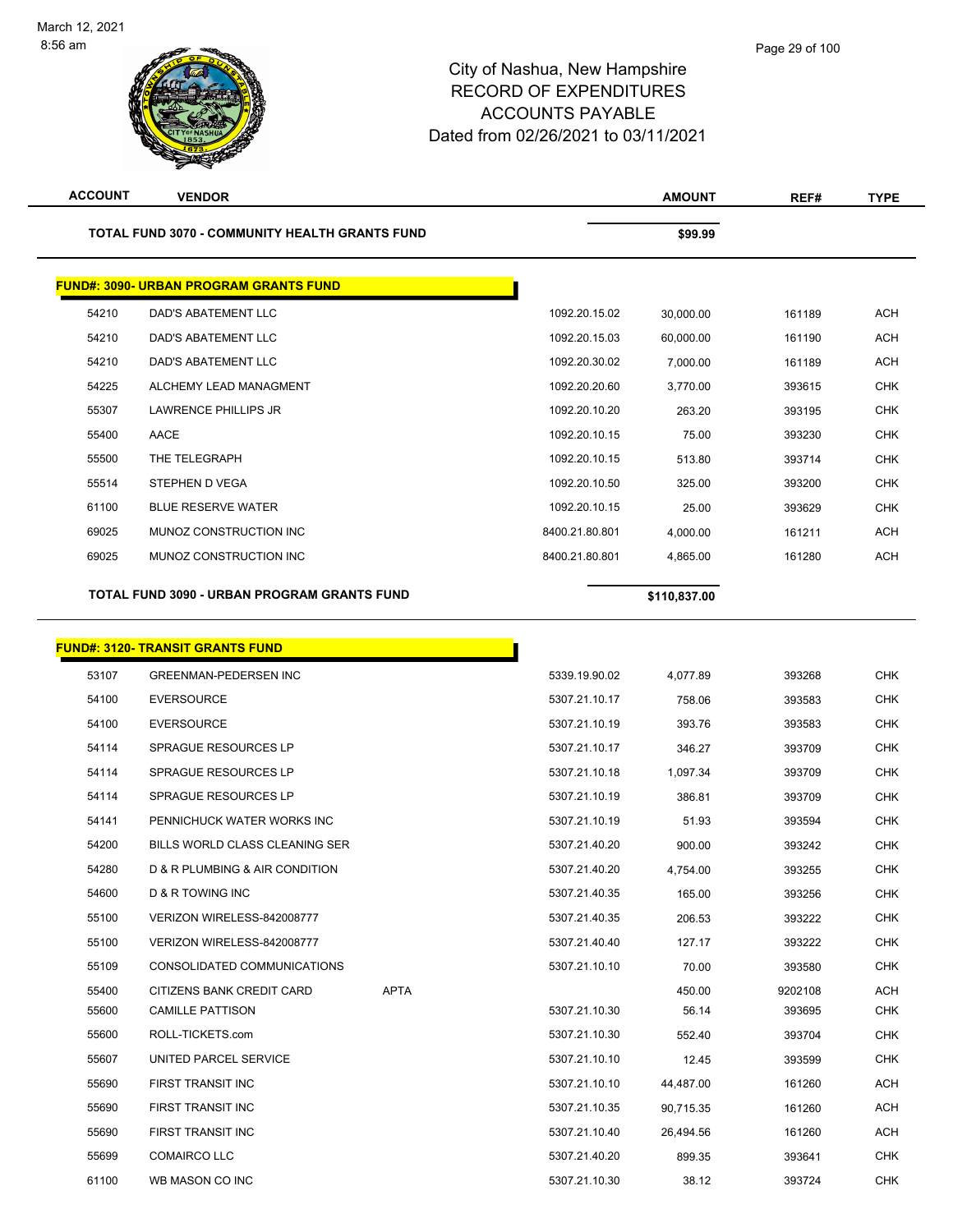

| <b>ACCOUNT</b> | <b>VENDOR</b>                                |               | <b>AMOUNT</b> | REF#   | <b>TYPE</b> |
|----------------|----------------------------------------------|---------------|---------------|--------|-------------|
|                | <b>FUND#: 3120- TRANSIT GRANTS FUND</b>      |               |               |        |             |
| 61107          | CINTAS#016                                   | 5307.21.40.20 | 228.68        | 393251 | <b>CHK</b>  |
| 61135          | AMAZON CAPITAL SERV (CITY ACH)               | 5307.21.10.30 | 71.97         | 161254 | <b>ACH</b>  |
| 61299          | <b>BLUE RESERVE WATER</b>                    | 5307.21.10.10 | 63.00         | 393629 | <b>CHK</b>  |
| 61299          | WB MASON CO INC                              | 5307.21.10.30 | 91.92         | 393334 | <b>CHK</b>  |
| 61299          | WB MASON CO INC                              | 5307.21.10.30 | 88.07         | 393724 | <b>CHK</b>  |
| 61299          | AMAZON CAPITAL SERV (CITY ACH)               | 5307.21.40.50 | 40.42         | 161185 | ACH         |
| 61299          | <b>FASTENAL CO</b>                           | 5307.21.40.50 | 27.27         | 393263 | <b>CHK</b>  |
| 61299          | HOME DEPOT CREDIT SERVICE 3065               | 5307.21.40.50 | 57.31         | 393274 | <b>CHK</b>  |
| 61299          | <b>SANEL NAPA</b>                            | 5307.21.40.50 | 61.90         | 393322 | <b>CHK</b>  |
| 61299          | HOME DEPOT CREDIT SERVICE 3065               | 5307.21.40.50 | 50.61         | 393666 | CHK         |
| 61300          | <b>CITY OF NASHUA</b>                        | 5307.21.10.10 | 31.65         | 393571 | CHK         |
| 61300          | <b>CITY OF NASHUA</b>                        | 5307.21.10.30 | 1,617.40      | 393571 | <b>CHK</b>  |
| 61307          | <b>CITY OF NASHUA</b>                        | 5307.21.10.30 | 88.40         | 393571 | <b>CHK</b>  |
| 61428          | HOME DEPOT CREDIT SERVICE 3065               | 5307.21.10.30 | 108.69        | 393274 | <b>CHK</b>  |
| 61615          | AMAZON CAPITAL SERV (CITY ACH)               | 5307.21.10.30 | 23.98         | 161254 | ACH         |
| 61709          | PETRO-CANANDA AMERICA                        | 5307.21.10.30 | 783.56        | 393307 | <b>CHK</b>  |
| 61799          | <b>CUMMINS NORTHEAST LLC</b>                 | 5307.21.40.35 | 289.46        | 393254 | CHK         |
| 61799          | <b>GILLIG LLC</b>                            | 5307.21.40.35 | 101.94        | 393264 | CHK         |
| 61799          | NEW ENGLAND KENWORTH                         | 5307.21.40.35 | 274.90        | 393301 | <b>CHK</b>  |
| 61799          | SANEL NAPA                                   | 5307.21.40.35 | 422.73        | 393322 | <b>CHK</b>  |
| 61799          | COHEN STEEL SUPPLY INC                       | 5307.21.40.35 | 150.00        | 393640 | <b>CHK</b>  |
| 61799          | <b>CUMMINS NORTHEAST LLC</b>                 | 5307.21.40.35 | 45.94         | 393643 | CHK         |
| 61799          | <b>GILLIG LLC</b>                            | 5307.21.40.35 | 796.36        | 393659 | <b>CHK</b>  |
| 61799          | <b>SANEL NAPA</b>                            | 5307.21.40.40 | 55.98         | 393322 | <b>CHK</b>  |
| 61799          | <b>QUIRK GM PARTS DEPOT</b>                  | 5307.21.40.40 | 140.18        | 393701 | <b>CHK</b>  |
| 61799          | <b>SANEL NAPA</b>                            | 5307.21.40.55 | 66.17         | 393322 | <b>CHK</b>  |
|                | <b>TOTAL FUND 3120 - TRANSIT GRANTS FUND</b> |               | \$182,818.62  |        |             |

|       | <b>FUND#: 3800- SCHOOL GRANTS FUND</b> |                 |           |        |            |
|-------|----------------------------------------|-----------------|-----------|--------|------------|
| 53600 | <b>WILSON LANGUAGE</b>                 | 91.31120.162210 | 4.900.00  | 393834 | <b>CHK</b> |
| 53607 | <b>WILSON LANGUAGE</b>                 | 91.31120.162210 | 5.200.00  | 393834 | <b>CHK</b> |
| 53628 | CASSIE YACKLEY, PSY.D PLLC             | 91.03499.992212 | 670.00    | 393754 | <b>CHK</b> |
| 53628 | <b>INTERIM HEALTH CARE</b>             | 91.03950.022190 | 2.088.00  | 393417 | <b>CHK</b> |
| 53628 | MOUNT PROSPECT ACADEMY INC             | 91.03950.022190 | 1.703.80  | 393793 | <b>CHK</b> |
| 53628 | UNH-INSTITUTE ON DISABILITY            | 91.31120.162200 | 615.00    | 393474 | <b>CHK</b> |
| 53628 | UNH-INSTITUTE ON DISABILITY            | 91.31120.162200 | 948.75    | 393821 | <b>CHK</b> |
| 53628 | BERC GROUP INC                         | 91.31121.162210 | 10.000.00 | 393376 | <b>CHK</b> |
| 53628 | HOPE KING TEACHING RESOURCES           | 91.37621.142210 | 4.872.00  | 393413 | <b>CHK</b> |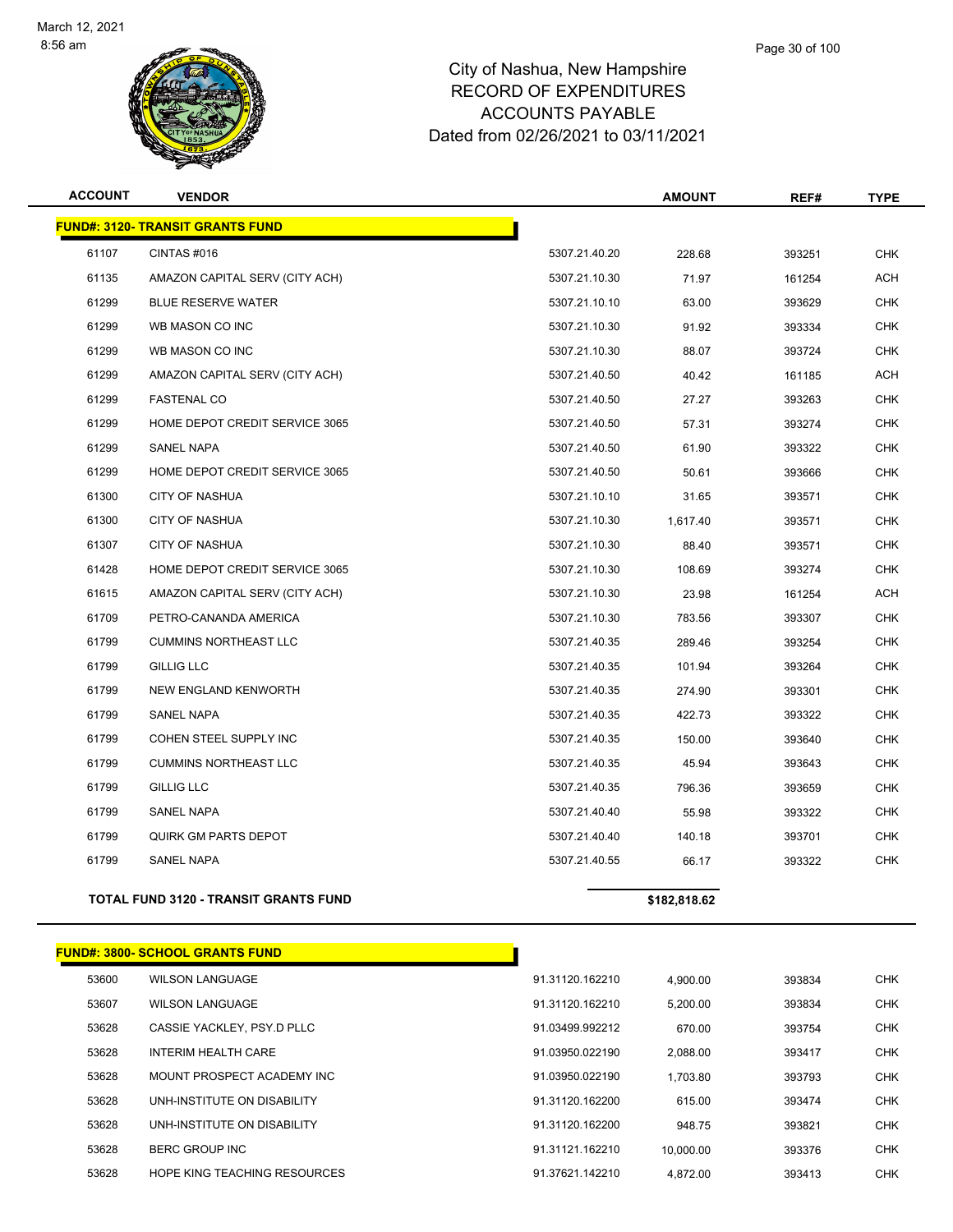

| <b>ACCOUNT</b> | <b>VENDOR</b>                           |                  |                 | <b>AMOUNT</b> | REF#    | <b>TYPE</b> |
|----------------|-----------------------------------------|------------------|-----------------|---------------|---------|-------------|
|                | <u> FUND#: 3800- SCHOOL GRANTS FUND</u> |                  |                 |               |         |             |
| 53628          | <b>STEVE BLUNT</b>                      |                  | 91.37621.231249 | 200.00        | 393748  | <b>CHK</b>  |
| 53628          | <b>BOYS &amp; GIRLS CLUB OF</b>         |                  | 91.37621.991490 | 580.00        | 393750  | <b>CHK</b>  |
| 53628          | <b>BAYSTATE INTERPRETING</b>            |                  | 91.37720.991265 | 90.00         | 393744  | <b>CHK</b>  |
| 53628          | BREAKTHROUGH BEHAVIORAL AND             |                  | 91.39821.991210 | 10,922.50     | 393381  | <b>CHK</b>  |
| 53628          | <b>BRIGHTSTAR CARE</b>                  |                  | 91.39821.991210 | 782.00        | 393382  | <b>CHK</b>  |
| 53628          | <b>BRIGHTSTAR CARE</b>                  |                  | 91.39821.991210 | 977.50        | 393751  | <b>CHK</b>  |
| 53999          | ROCKINGHAM CONTRACTING AND              |                  | 91.39521.022190 | 3,150.00      | 393453  | <b>CHK</b>  |
| 55400          | CPI INC                                 |                  | 91.03950.021210 | 1,199.00      | 393392  | <b>CHK</b>  |
| 61135          | (SCHOOL ACH) AMAZON CAPITAL SE          |                  | 91.34521.991490 | 1,028.90      | 161286  | ACH         |
| 61135          | WB MASON CO INC                         |                  | 91.34521.991490 | 787.92        | 393478  | <b>CHK</b>  |
| 61135          | WB MASON CO INC                         |                  | 91.34521.991490 | 1,882.52      | 393830  | <b>CHK</b>  |
| 61135          | (SCHOOL ACH) AMAZON CAPITAL SE          |                  | 91.34621.991490 | 408.92        | 161286  | ACH         |
| 61135          | S & S WORLDWIDE INC                     |                  | 91.34621.991490 | 2,787.48      | 393457  | <b>CHK</b>  |
| 61135          | WB MASON CO INC                         |                  | 91.34621.991490 | 308.00        | 393478  | <b>CHK</b>  |
| 61135          | WB MASON CO INC                         |                  | 91.34621.991490 | 588.00        | 393830  | <b>CHK</b>  |
| 61135          | WB MASON CO INC                         |                  | 91.37621.231249 | 8.81          | 393478  | <b>CHK</b>  |
| 61299          | (SCHOOL ACH) AMAZON CAPITAL SE          |                  | 91.03959.021210 | 30.97         | 161286  | ACH         |
| 61299          | <b>ABLENET INC</b>                      |                  | 91.03959.021210 | 550.00        | 393367  | <b>CHK</b>  |
| 61299          | LAKESHORE LEARNING MATERIALS            |                  | 91.03959.021210 | 634.85        | 393422  | <b>CHK</b>  |
| 61299          | OTICON INC                              |                  | 91.03959.021210 | 80.00         | 393444  | <b>CHK</b>  |
| 61299          | <b>SCHOOL SPECIALTY</b>                 |                  | 91.03959.021210 | 310.50        | 393463  | <b>CHK</b>  |
| 61299          | SUPER DUPER INC                         |                  | 91.03959.021210 | 296.45        | 393470  | <b>CHK</b>  |
| 61299          | WB MASON CO INC                         |                  | 91.03959.021210 | 35.72         | 393478  | <b>CHK</b>  |
| 61299          | DISCOUNT SCHOOL SUPPLY                  |                  | 91.03959.021210 | 78.65         | 393761  | <b>CHK</b>  |
| 61299          | LAKESHORE LEARNING MATERIALS            |                  | 91.03959.021210 | 193.92        | 393781  | <b>CHK</b>  |
| 61299          | LEARNING WITHOUT TEARS                  |                  | 91.03959.021210 | 53.00         | 393782  | <b>CHK</b>  |
| 61299          | WAL-MART                                |                  | 91.35321.991600 | 242.90        | 393827  | CHK         |
| 61299          | IMPERIAL BAG & PAPER CO LLC             |                  | 91.39821.992130 | 818.55        | 393416  | <b>CHK</b>  |
| 61299          | <b>IMPERIAL BAG &amp; PAPER CO LLC</b>  |                  | 91.39821.992690 | 1,464.00      | 393416  | <b>CHK</b>  |
| 61299          | COMPUTER HUT dba IT INSIDERS            |                  | 91.39821.992690 | 271.49        | 393779  | <b>CHK</b>  |
| 61299          | CITIZENS BANK CREDIT CARD               | <b>STERILITE</b> |                 | 262.80        | 9202107 | ACH         |
| 61807          | BARNES & NOBLE INC                      |                  | 91.35321.991602 | 319.75        | 393743  | CHK         |
| 61875          | <b>BARNES &amp; NOBLE INC</b>           |                  | 91.03959.021210 | 191.95        | 393743  | <b>CHK</b>  |
| 61875          | <b>COMMITTEE FOR CHILDREN</b>           |                  | 91.03959.021210 | 1,307.00      | 393757  | <b>CHK</b>  |
| 61875          | MCGRAW HILL SCHOOL EDUCATION            |                  | 91.03959.021210 | 437.08        | 393787  | <b>CHK</b>  |
| 61875          | <b>NCS PEARSON</b>                      |                  | 91.03959.021210 | 4,006.37      | 393798  | <b>CHK</b>  |
| 61875          | LITERACY RESOURCES LLC                  |                  | 91.37621.141100 | 323.95        | 393426  | <b>CHK</b>  |
| 61875          | <b>READING WITH TLC</b>                 |                  | 91.37621.141100 | 484.98        | 393805  | CHK         |
| 71221          | COMPUTER HUT dba IT INSIDERS            |                  | 91.34621.991490 | 499.90        | 393779  | <b>CHK</b>  |
| 71221          | COMPUTER HUT dba IT INSIDERS            |                  | 91.34920.992218 | 5,790.00      | 393779  | <b>CHK</b>  |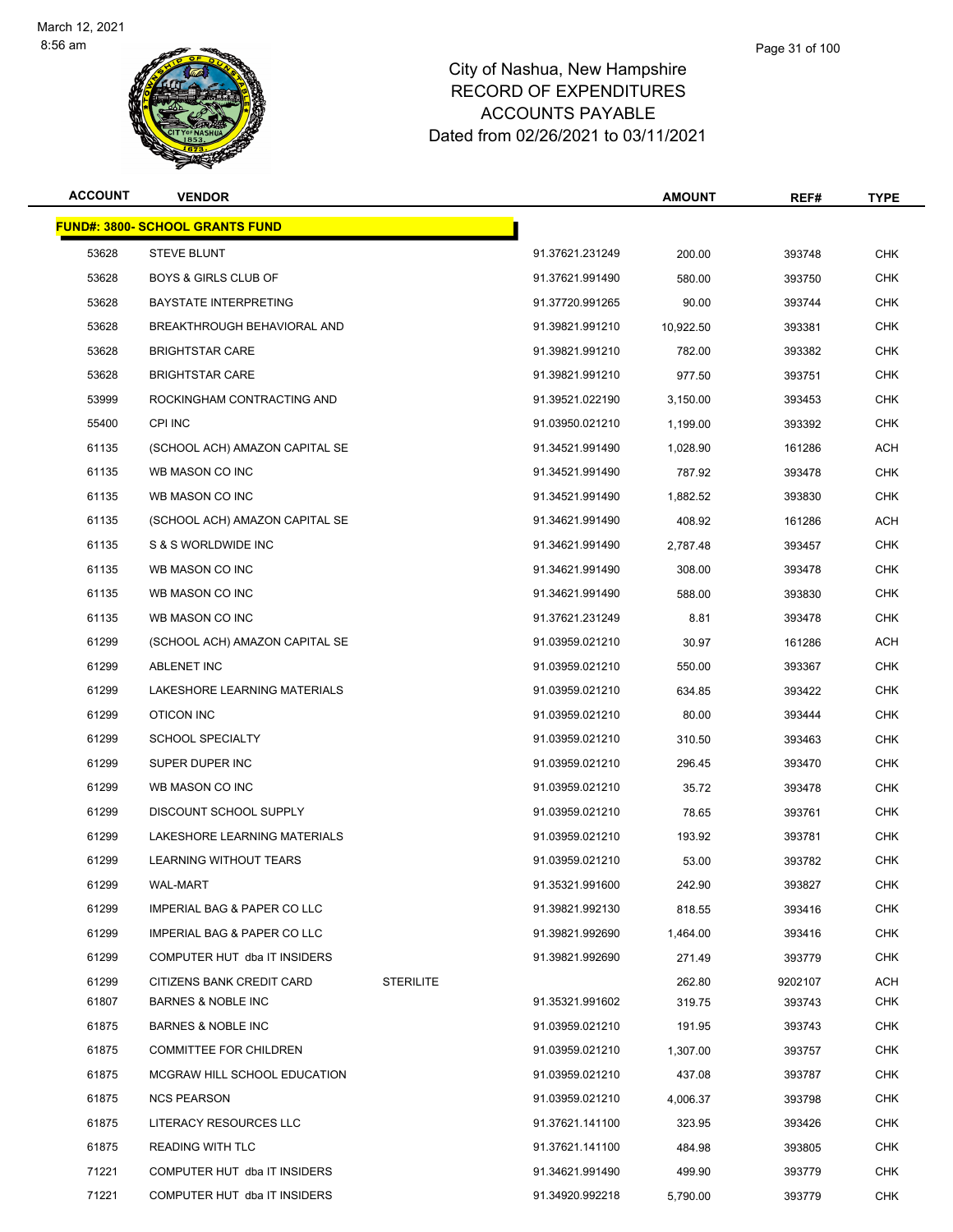

| <b>ACCOUNT</b> | <b>VENDOR</b>                               |                 | <b>AMOUNT</b> | REF#   | <b>TYPE</b> |
|----------------|---------------------------------------------|-----------------|---------------|--------|-------------|
|                | <b>FUND#: 3800- SCHOOL GRANTS FUND</b>      |                 |               |        |             |
| 71221          | COMPUTER HUT dba IT INSIDERS                | 91.35321.991602 | 14.101.00     | 393779 | <b>CHK</b>  |
| 71228          | OXFORD UNIVERSITY PRESS USA                 | 91.31120.162200 | 114.77        | 393445 | <b>CHK</b>  |
| 71228          | OXFORD UNIVERSITY PRESS USA                 | 91.31120.162200 | 114.77        | 393802 | <b>CHK</b>  |
| 71228          | TOOLS FOR SCHOOLS INC                       | 91.31121.162210 | 3,600.00      | 393472 | <b>CHK</b>  |
| 71999          | (SCHOOL ACH) AMAZON CAPITAL SE              | 91.37621.161100 | 958.51        | 161286 | <b>ACH</b>  |
| 71999          | COMPUTER HUT dba IT INSIDERS                | 91.39821.992690 | 760.00        | 393418 | <b>CHK</b>  |
| 71999          | COMPUTER HUT dba IT INSIDERS                | 91.39821.992690 | 2,356.00      | 393779 | <b>CHK</b>  |
|                | <b>TOTAL FUND 3800 - SCHOOL GRANTS FUND</b> |                 | \$97,388.93   |        |             |
|                |                                             |                 |               |        |             |

Г

# **FUND#: 3810- FOOD SERVICE GRANTS FUND**

|       | <b>TOTAL FUND 3810 - FOOD SERVICE GRANTS FUND</b> |                 | \$4,775.77 |        |            |
|-------|---------------------------------------------------|-----------------|------------|--------|------------|
| 61299 | <b>IMPERIAL BAG &amp; PAPER CO LLC</b>            | 91.30921.123120 | 144.02     | 393777 | <b>CHK</b> |
| 61299 | <b>IMPERIAL BAG &amp; PAPER CO LLC</b>            | 91.30921.123120 | 118.72     | 393416 | <b>CHK</b> |
| 61214 | <b>M SAUNDERS INC</b>                             | 91.30921.203120 | 204.76     | 393784 | <b>CHK</b> |
| 61214 | <b>M SAUNDERS INC</b>                             | 91.30921.203120 | 197.81     | 393428 | <b>CHK</b> |
| 61214 | <b>M SAUNDERS INC</b>                             | 91.30921.183120 | 307.55     | 393428 | <b>CHK</b> |
| 61214 | <b>M SAUNDERS INC</b>                             | 91.30921.163120 | 559.15     | 393784 | <b>CHK</b> |
| 61214 | <b>M SAUNDERS INC</b>                             | 91.30921.163120 | 748.05     | 393428 | <b>CHK</b> |
| 61214 | <b>M SAUNDERS INC</b>                             | 91.30921.153120 | 213.60     | 393784 | <b>CHK</b> |
| 61214 | <b>M SAUNDERS INC</b>                             | 91.30921.153120 | 146.80     | 393428 | <b>CHK</b> |
| 61214 | <b>M SAUNDERS INC</b>                             | 91.30921.143120 | 289.50     | 393784 | <b>CHK</b> |
| 61214 | <b>M SAUNDERS INC</b>                             | 91.30921.143120 | 187.75     | 393428 | <b>CHK</b> |
| 61214 | <b>M SAUNDERS INC</b>                             | 91.30921.123120 | 239.55     | 393784 | <b>CHK</b> |
| 61214 | <b>M SAUNDERS INC</b>                             | 91.30921.123120 | 355.46     | 393428 | <b>CHK</b> |
| 61214 | <b>M SAUNDERS INC</b>                             | 91.30921.113120 | 304.40     | 393784 | <b>CHK</b> |
| 61214 | <b>M SAUNDERS INC</b>                             | 91.30921.113120 | 279.35     | 393428 | <b>CHK</b> |
| 61214 | <b>M SAUNDERS INC</b>                             | 91.30921.093120 | 171.75     | 393784 | <b>CHK</b> |
| 61214 | <b>M SAUNDERS INC</b>                             | 91.30921.093120 | 307.55     | 393428 | <b>CHK</b> |
|       |                                                   |                 |            |        |            |

|       | <b>FUND#: 4025- DOJ DRUG FORFEITURE FUND</b> |            |        |            |
|-------|----------------------------------------------|------------|--------|------------|
| 55118 | VERIZON WIRELESS-785728687                   | 540.30     | 393219 | СНК        |
| 55699 | <b>TRANSUNION RISK &amp; ALTERNATIVE</b>     | 254.90     | 393715 | CHK        |
| 71000 | EAST COAST K-9 LLC                           | 8.000.00   | 393260 | <b>CHK</b> |
|       |                                              |            |        |            |
|       | TOTAL FUND 4025 - DOJ DRUG FORFEITURE FUND   | \$8,795.20 |        |            |

**FUND#: 4053- FIRE REGIONAL HAZMAT FUND**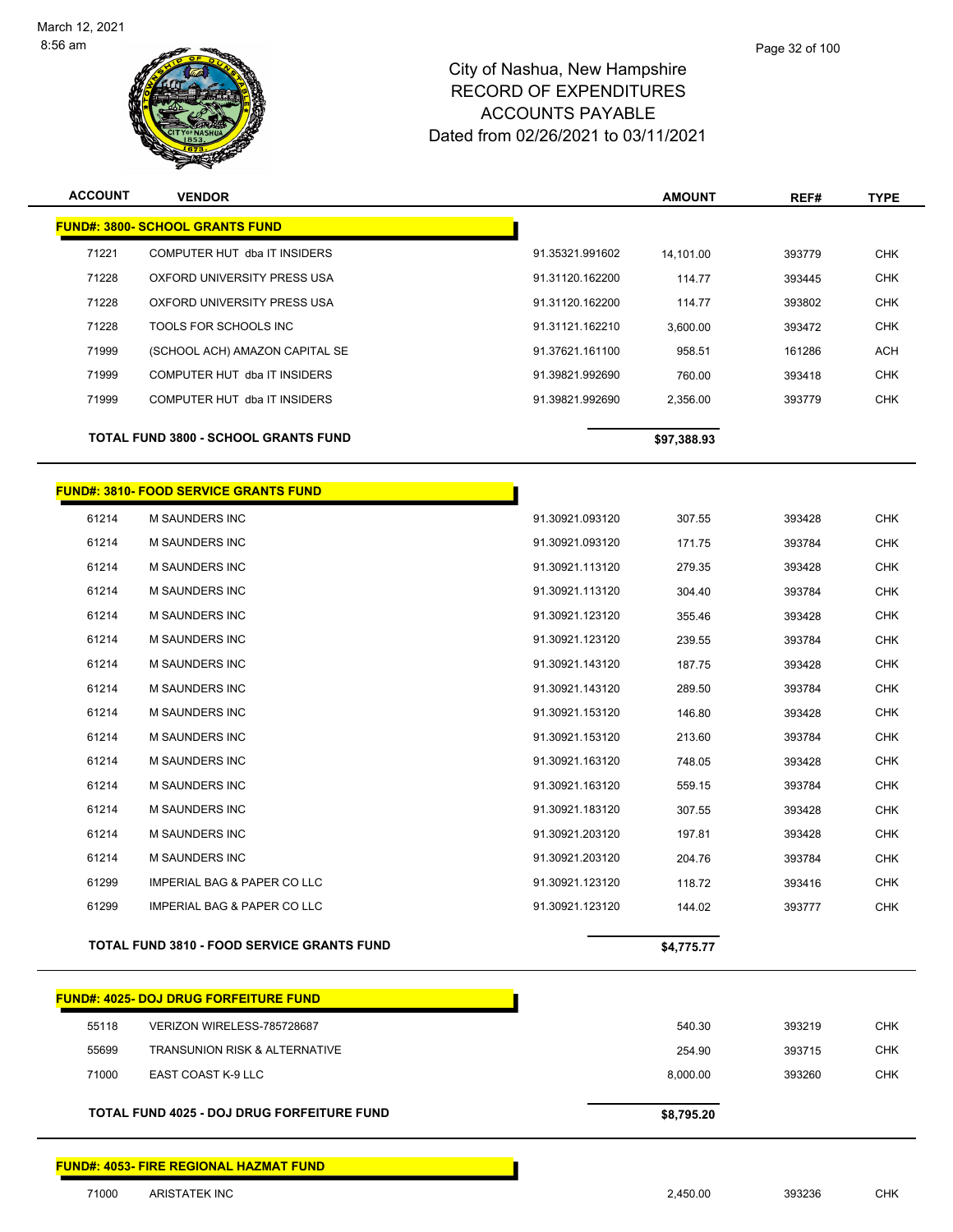| <b>ACCOUNT</b> | <b>VENDOR</b>                                        |               | <b>AMOUNT</b> | REF#   | <b>TYPE</b> |
|----------------|------------------------------------------------------|---------------|---------------|--------|-------------|
|                | <b>TOTAL FUND 4053 - FIRE REGIONAL HAZMAT FUND</b>   |               | \$2,450.00    |        |             |
|                | <b>FUND#: 4080- NASHUA CONSERVATION FUND</b>         |               |               |        |             |
| 54214          | STONEBOUND FARM                                      |               | 1,150.00      | 393712 | <b>CHK</b>  |
|                | <b>TOTAL FUND 4080 - NASHUA CONSERVATION FUND</b>    |               | \$1,150.00    |        |             |
|                | <b>FUND#: 4085- RIVERFRONT PROMENADE TIF FUND</b>    |               |               |        |             |
| 54280          | THE DOTY GROUP INC                                   |               | 760.00        | 393257 | <b>CHK</b>  |
| 55699          | <b>GREAT AMERICAN DOWNTOWN</b>                       |               | 12,000.00     | 393267 | <b>CHK</b>  |
|                | TOTAL FUND 4085 - RIVERFRONT PROMENADE TIF FUND      |               | \$12,760.00   |        |             |
|                | FUND#: 4090- LIB-LOST/DAMAGED BOOK FINES             |               |               |        |             |
| 61807          | DUMMER PUBLIC LIBRARY                                |               | 45.00         | 393651 | <b>CHK</b>  |
|                | <b>TOTAL FUND 4090 - LIB-LOST/DAMAGED BOOK FINES</b> |               | \$45.00       |        |             |
|                | <b>FUND#: 5060- CAPITAL PROJECTS-COMM HEALTH</b>     |               |               |        |             |
| 81200          | <b>MARTINI NORTHERN LLC</b>                          | 1004.71.19.30 | 367,044.00    | 161205 | <b>ACH</b>  |
|                | TOTAL FUND 5060 - CAPITAL PROJECTS-COMM HEALTH       |               | \$367,044.00  |        |             |
|                | <b>FUND#: 5090- CAPITAL PROJECTS-HYDROELECTRIC</b>   |               |               |        |             |
| 81200          | NORMANDEAU ASSOCIATES INC                            | 2201.70.20.30 | 8,938.50      | 161212 | <b>ACH</b>  |
|                | TOTAL FUND 5090 - CAPITAL PROJECTS-HYDROELECTRIC     |               | \$8,938.50    |        |             |
|                | <u> FUND#: 5700- CAP PROJECTS-BROAD ST PARKWAY</u>   |               |               |        |             |
| 81700          | HILLSBOROUGH COUNTY REGISTRY                         | 1061.60.05.65 | 16.51         | 393665 | <b>CHK</b>  |
| 81700          | SANBORN HEAD & ASSOC INC                             | 1061.60.05.65 | 4,837.00      | 393706 | <b>CHK</b>  |
| 81700          | PENNICHUCK WATER WORKS INC                           | 1061.60.07.55 | 657.69        | 393594 | <b>CHK</b>  |
| 81700          | PENNICHUCK WATER WORKS INC                           | 1061.60.11.10 | 57.67         | 393594 | <b>CHK</b>  |
| 81700          | SPRAGUE RESOURCES LP                                 | 1061.60.11.10 | 862.66        | 393709 | <b>CHK</b>  |
|                | TOTAL FUND 5700 - CAP PROJECTS-BROAD ST PARKWAY      |               | \$6,431.53    |        |             |
|                | <b>FUND#: 6000- SOLID WASTE FUND</b>                 |               |               |        |             |
| 53107          | SANBORN HEAD & ASSOC INC                             |               | 21,927.44     | 393320 | <b>CHK</b>  |
| 54100          | <b>EVERSOURCE</b>                                    |               | 1,470.90      | 393205 | <b>CHK</b>  |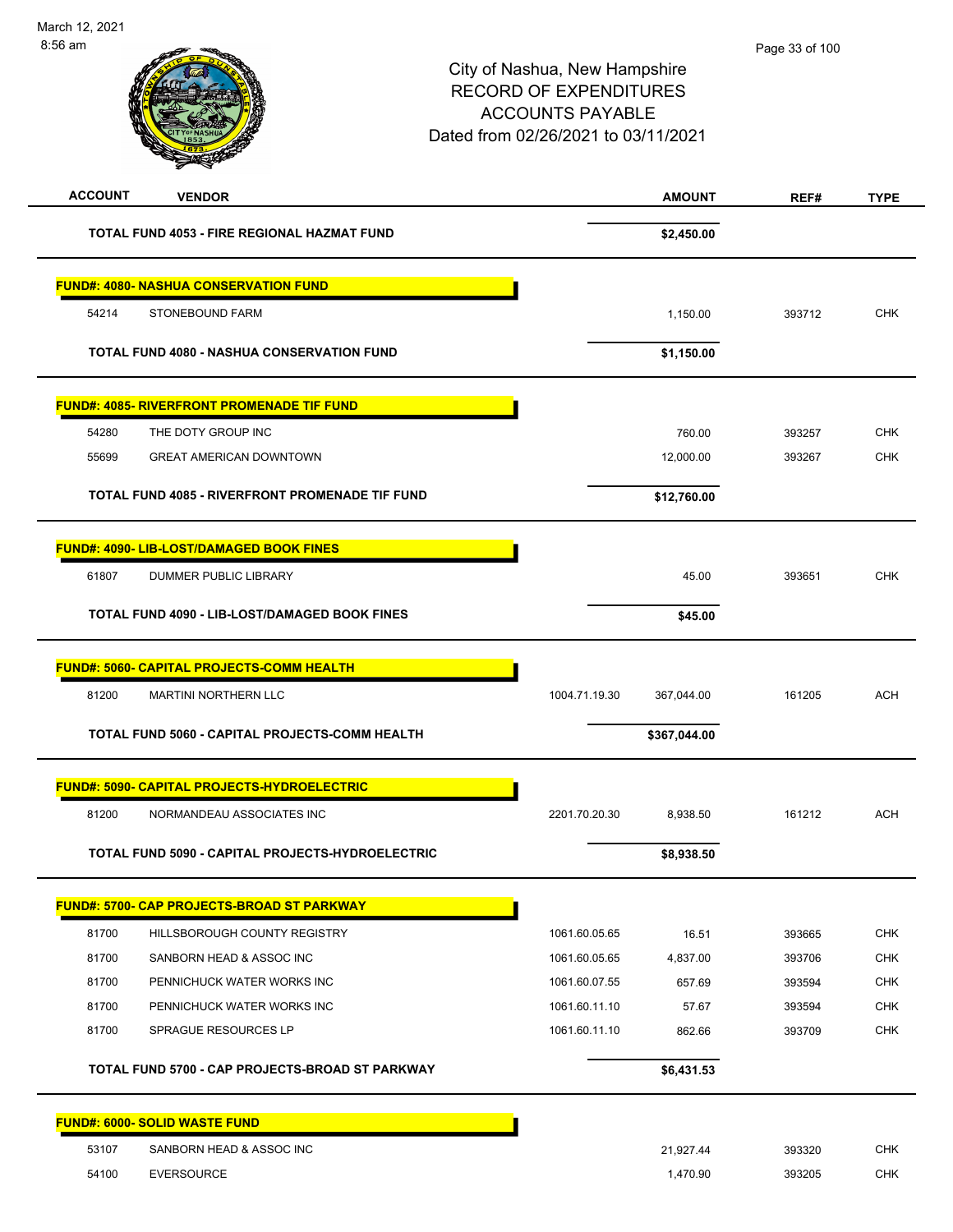

| <b>ACCOUNT</b> | <b>VENDOR</b>                        | <b>AMOUNT</b> | REF#   | <b>TYPE</b> |
|----------------|--------------------------------------|---------------|--------|-------------|
|                | <b>FUND#: 6000- SOLID WASTE FUND</b> |               |        |             |
| 54100          | <b>EVERSOURCE</b>                    | 586.67        | 393583 | <b>CHK</b>  |
| 54200          | BILLS WORLD CLASS CLEANING SER       | 780.00        | 393242 | <b>CHK</b>  |
| 54487          | <b>ISCO INDUSTRIES</b>               | 1,419.31      | 393675 | <b>CHK</b>  |
| 54600          | <b>FACTORY MOTOR PARTS</b>           | 15.54         | 161192 | ACH         |
| 54600          | MCNEILUS TRUCK & MANUFACTURING       | 537.43        | 161206 | ACH         |
| 54600          | <b>FACTORY MOTOR PARTS</b>           | 437.01        | 161259 | ACH         |
| 54600          | MCDEVITT TRUCKS INC                  | 133.73        | 161273 | <b>ACH</b>  |
| 54600          | MCNEILUS TRUCK & MANUFACTURING       | 419.18        | 161274 | ACH         |
| 54600          | CARPARTS DISTRIBUTION CENTER,        | 91.23         | 393248 | <b>CHK</b>  |
| 54600          | <b>GRAINGER</b>                      | 271.65        | 393266 | <b>CHK</b>  |
| 54600          | NEW ENGLAND KENWORTH                 | 327.40        | 393302 | <b>CHK</b>  |
| 54600          | SANEL NAPA                           | 80.20         | 393323 | <b>CHK</b>  |
| 54600          | <b>SANEL NAPA</b>                    | 43.09         | 393325 | <b>CHK</b>  |
| 54600          | <b>FASTENAL CO</b>                   | 24.00         | 393656 | <b>CHK</b>  |
| 54600          | LIBERTY INTNL TRUCKS OF NH LLC       | (69.00)       | 393678 | <b>CHK</b>  |
| 54600          | NEW ENGLAND KENWORTH                 | 1,571.20      | 393688 | <b>CHK</b>  |
| 54600          | SOUTHWORTH-MILTON INC                | 1,097.86      | 393708 | <b>CHK</b>  |
| 54828          | US BANK EQUIPMENT FINANCE            | 146.88        | 393333 | <b>CHK</b>  |
| 55118          | VERIZON WIRELESS-542274983           | 40.01         | 393225 | <b>CHK</b>  |
| 55421          | TREASURER STATE OF NH                | 100.00        | 393190 | <b>CHK</b>  |
| 55699          | <b>INTERSTATE REFRIGERANT</b>        | 402.00        | 161196 | ACH         |
| 55699          | <b>INTERSTATE REFRIGERANT</b>        | 192.00        | 161267 | ACH         |
| 55699          | ANTHONY M FIASCONARO                 | 740.00        | 393235 | <b>CHK</b>  |
| 55699          | NEW HAMPSHIRE THE BEAUTIFUL          | 6,500.00      | 393304 | <b>CHK</b>  |
| 55699          | R L PROULX ELECTRICAL                | 337.90        | 393313 | <b>CHK</b>  |
| 55699          | UNIVERSAL RECYCLING TECH             | 4,307.37      | 393721 | <b>CHK</b>  |
| 61100          | WB MASON CO INC                      | 46.73         | 393724 | <b>CHK</b>  |
| 61107          | CINTAS #016                          | 148.05        | 393251 | <b>CHK</b>  |
| 61110          | ALECS SHOE STORE INC                 | 110.00        | 393616 | <b>CHK</b>  |
| 61192          | AMAZON CAPITAL SERV (CITY ACH)       | 42.47         | 161254 | ACH         |
| 61192          | <b>HEALTH PROMOTIONS</b>             | 249.00        | 393273 | <b>CHK</b>  |
| 61307          | SHATTUCK MALONE OIL CO               | 907.26        | 393327 | CHK         |
| 61307          | SHATTUCK MALONE OIL CO               | 2,774.36      | 393707 | <b>CHK</b>  |
| 61705          | MAYNARD & LESIEUR INC                | 185.50        | 393291 | <b>CHK</b>  |
| 61705          | PETE'S TIRE BARNS INC                | 1,879.78      | 393306 | <b>CHK</b>  |
| 75100          | US BANK                              | 50,000.00     | 161214 | ACH         |
| 75200          | <b>US BANK</b>                       | 50,490.63     | 161214 | <b>ACH</b>  |
|                |                                      |               |        |             |

**TOTAL FUND 6000 - SOLID WASTE FUND \$150,764.78**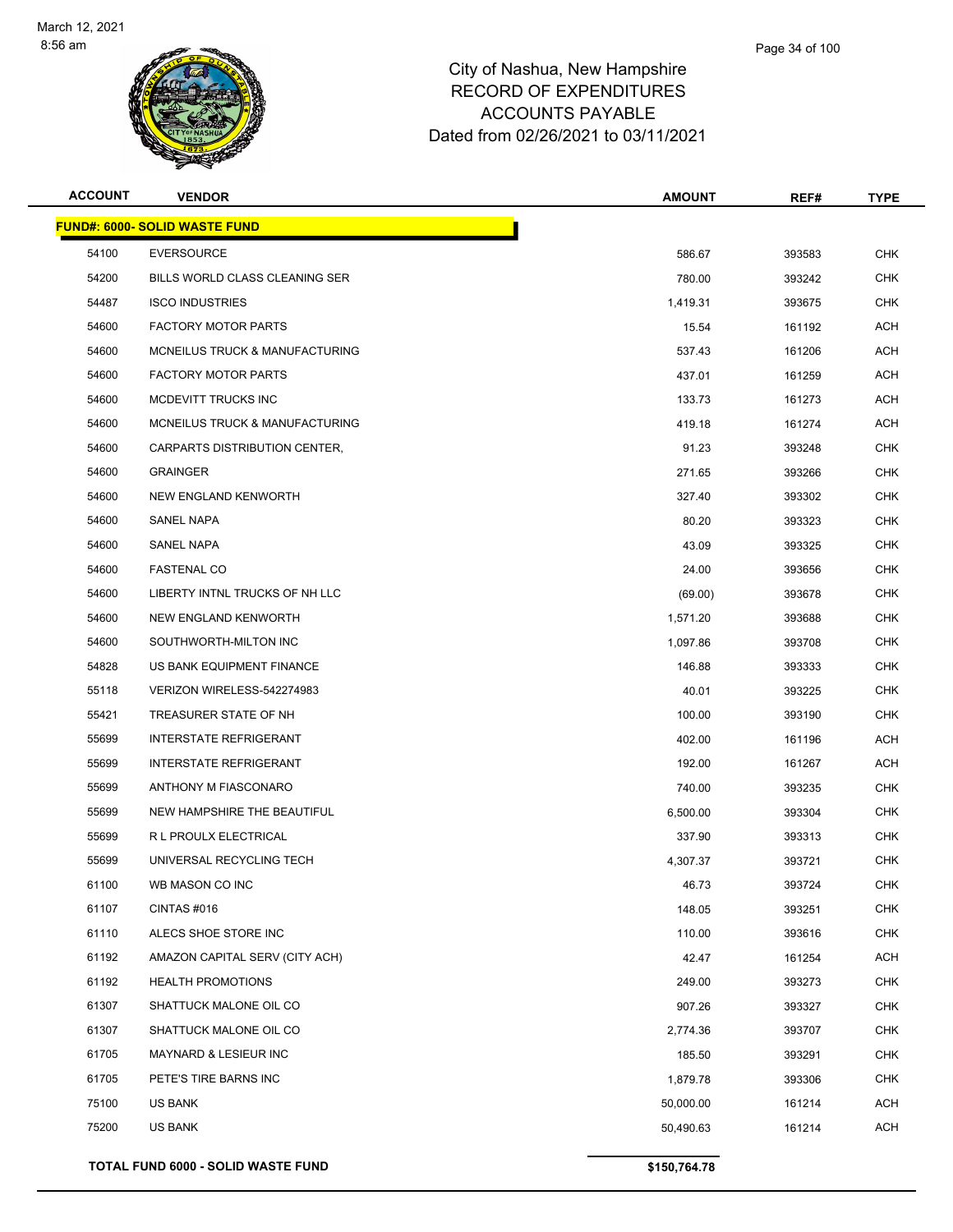

| <b>ACCOUNT</b> | <b>VENDOR</b>                       | <b>AMOUNT</b> | REF#   | <b>TYPE</b> |
|----------------|-------------------------------------|---------------|--------|-------------|
|                | <b>FUND#: 6200- WASTEWATER FUND</b> |               |        |             |
| 21775          | ARTHUR C SULLIVAN JR                | 62.20         | 393514 | <b>CHK</b>  |
| 21775          | <b>BARRY ROGOFF</b>                 | 244.74        | 393515 | <b>CHK</b>  |
| 21775          | <b>COMPASS TITLE &amp; CLOSING</b>  | 36.69         | 393518 | <b>CHK</b>  |
| 21775          | LAW REALTY CO                       | 89.38         | 393530 | <b>CHK</b>  |
| 21775          | MECKEL PROPERTIES LLC               | 46.67         | 393535 | <b>CHK</b>  |
| 21775          | PAULINE CONTRERAS                   | 47.32         | 393542 | CHK         |
| 21775          | <b>RANDY TURMEL</b>                 | 76.78         | 393549 | <b>CHK</b>  |
| 21775          | THOMAS M BASTARDI                   | 88.40         | 393558 | <b>CHK</b>  |
| 21775          | <b>VIVIAN NIXON</b>                 | 264.39        | 393559 | <b>CHK</b>  |
| 21775          | <b>SUMMIT TITLE</b>                 | 46.10         | 393837 | <b>CHK</b>  |
| 44597          | HILLSBOROUGH COUNTY REGISTRY        | 350.28        | 393665 | CHK         |
| 53107          | EASTERN ANALYTICAL INC              | 32.50         | 393653 | <b>CHK</b>  |
| 53114          | <b>MELANSON</b>                     | 12,600.00     | 393685 | <b>CHK</b>  |
| 53467          | PENNICHUCK WATER WORKS INC          | 10,115.60     | 393594 | <b>CHK</b>  |
| 54100          | <b>EVERSOURCE</b>                   | 1,539.94      | 393205 | <b>CHK</b>  |
| 54100          | <b>EVERSOURCE</b>                   | 45.61         | 393583 | CHK         |
| 54114          | LIBERTY UTILITIES - NH              | 3,641.16      | 393206 | <b>CHK</b>  |
| 54114          | LIBERTY UTILITIES - NH              | 849.53        | 393207 | <b>CHK</b>  |
| 54114          | <b>LIBERTY UTILITIES - NH</b>       | 3,056.26      | 393208 | <b>CHK</b>  |
| 54114          | LIBERTY UTILITIES - NH              | 594.56        | 393209 | <b>CHK</b>  |
| 54114          | LIBERTY UTILITIES - NH              | 374.01        | 393210 | CHK         |
| 54114          | LIBERTY UTILITIES - NH              | 71.57         | 393211 | <b>CHK</b>  |
| 54114          | LIBERTY UTILITIES - NH              | 99.78         | 393212 | <b>CHK</b>  |
| 54114          | <b>LIBERTY UTILITIES - NH</b>       | 57.97         | 393213 | <b>CHK</b>  |
| 54114          | LIBERTY UTILITIES - NH              | 58.31         | 393589 | <b>CHK</b>  |
| 54114          | SPRAGUE RESOURCES LP                | 7,708.55      | 393709 | CHK         |
| 54141          | PENNICHUCK WATER WORKS INC          | 24.34         | 393594 | <b>CHK</b>  |
| 54487          | M & M ELECTRICAL SUPPLY CO INC      | 328.30        | 161202 | <b>ACH</b>  |
| 54487          | <b>MOTION INDUSTRIES INC</b>        | 1,390.50      | 161210 | <b>ACH</b>  |
| 54487          | M & M ELECTRICAL SUPPLY CO INC      | 63.76         | 161272 | ACH         |
| 54487          | <b>MOTION INDUSTRIES INC</b>        | 564.92        | 161278 | ACH         |
| 54487          | F W WEBB COMPANY                    | 809.95        | 393262 | <b>CHK</b>  |
| 54487          | <b>GRAINGER</b>                     | 812.41        | 393266 | <b>CHK</b>  |
| 54487          | <b>HAJOCA CORPORATION</b>           | 64.91         | 393271 | <b>CHK</b>  |
| 54487          | NEW HAMPSHIRE HYDRAULICS INC        | 75.00         | 393303 | CHK         |
| 54487          | SANEL NAPA                          | (5.46)        | 393321 | CHK         |
| 54487          | DONOVAN EQUIPMENT CO INC            | 105.14        | 393649 | <b>CHK</b>  |
| 54600          | CARPARTS DISTRIBUTION CENTER,       | 91.23         | 393248 | CHK         |
| 54600          | LIBERTY INTNL TRUCKS OF NH LLC      | 383.74        | 393288 | <b>CHK</b>  |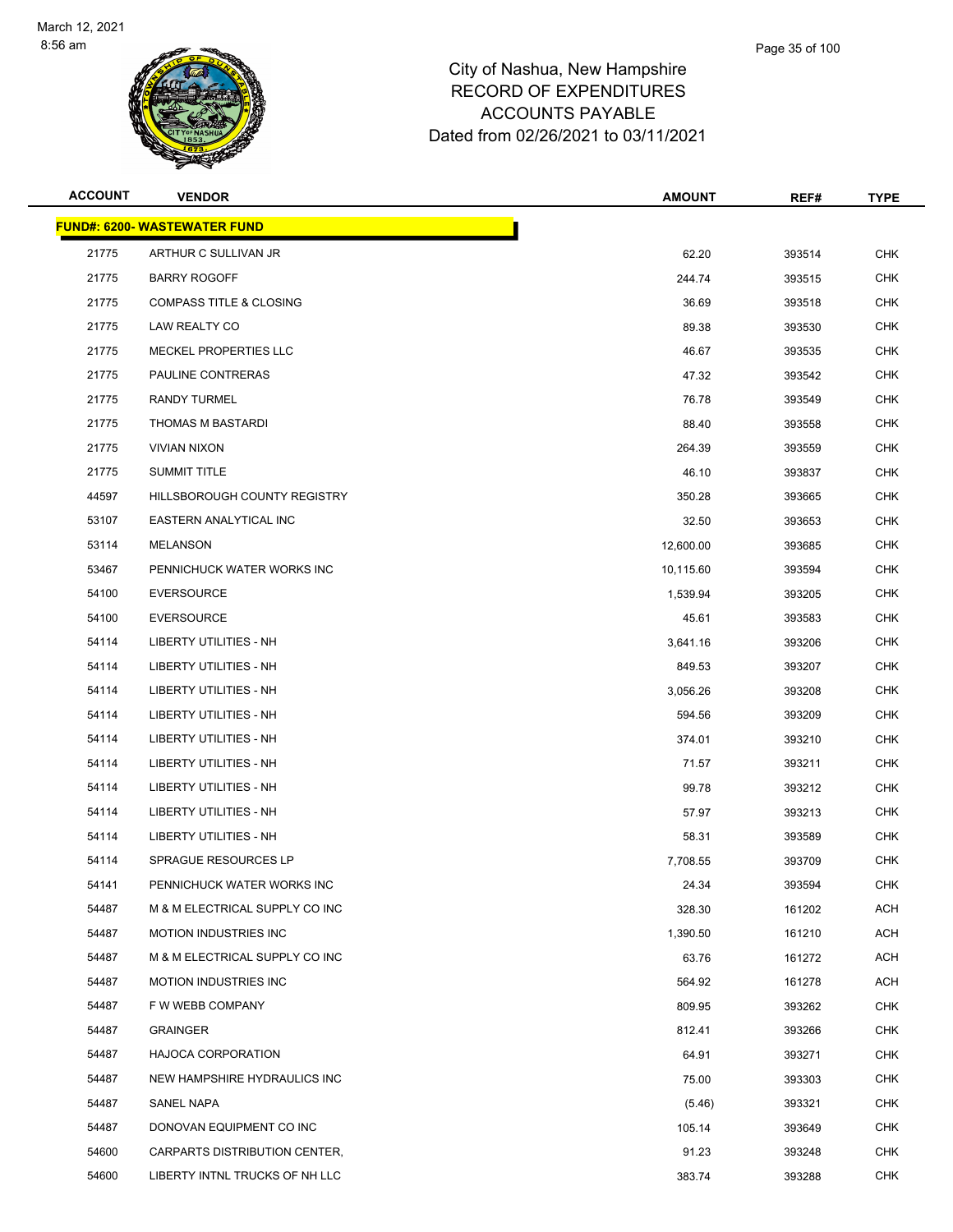

| <b>ACCOUNT</b> | <b>VENDOR</b>                                      |                 | <b>AMOUNT</b>  | REF#             | <b>TYPE</b>              |
|----------------|----------------------------------------------------|-----------------|----------------|------------------|--------------------------|
|                | <b>FUND#: 6200- WASTEWATER FUND</b>                |                 |                |                  |                          |
| 54600          | <b>MAYNARD &amp; LESIEUR INC</b>                   |                 | 1,386.06       | 393295           | <b>CHK</b>               |
| 54600          | SANEL NAPA                                         |                 | 170.89         | 393321           | <b>CHK</b>               |
| 54600          | DONOVAN EQUIPMENT CO INC                           |                 | 431.04         | 393649           | <b>CHK</b>               |
| 55109          | CONSOLIDATED COMMUNICATIONS                        |                 | 89.14          | 393580           | <b>CHK</b>               |
| 55118          | VERIZON WIRELESS-542274983                         |                 | 100.05         | 393225           | <b>CHK</b>               |
| 55118          | VERIZON WIRELESS-342053899-003                     |                 | 120.03         | 393601           | <b>CHK</b>               |
| 55200          | WATER ENVIRONMENT FEDERATION                       |                 | 110.00         | 393227           | <b>CHK</b>               |
| 55400          | CITIZENS BANK CREDIT CARD                          | <b>NEWEA</b>    | 110.00         | 9202108          | <b>ACH</b>               |
| 55400          | CITIZENS BANK CREDIT CARD                          | <b>NEWEA</b>    | 220.00         | 9202108          | <b>ACH</b>               |
| 55421          | ADAM CORDEIRO                                      |                 | 50.00          | 393193           | <b>CHK</b>               |
| 55421          | CITIZENS BANK CREDIT CARD<br>TREASURER STATE OF NH | <b>NEIWPCC</b>  | 220.00         | 9202107          | ACH                      |
| 55514          | PETTY CASH                                         |                 | 50.00          | 393596           | <b>CHK</b><br><b>CHK</b> |
| 55607<br>55607 | UNITED PARCEL SERVICE                              |                 | 7.65           | 393198           |                          |
| 55607          | <b>PATRICK CARR</b>                                |                 | 16.10<br>77.80 | 393218<br>393509 | <b>CHK</b><br><b>CHK</b> |
| 55699          | <b>CINTAS FIRE PROTECTION</b>                      |                 | 111.68         | 393252           | <b>CHK</b>               |
| 55699          | <b>CRYSTAL ROCK</b>                                |                 | 143.76         | 393581           | <b>CHK</b>               |
| 55699          | ALOHA OVERHEAD DOORS INC                           |                 | 125.00         | 393617           | <b>CHK</b>               |
| 55699          | <b>EASTERN PIPE SERVICE LLC</b>                    |                 | 1,200.00       | 393654           | <b>CHK</b>               |
| 55699          | NEW ENGLAND BACKFLOW INC                           |                 | 50.00          | 393687           | <b>CHK</b>               |
| 61100          | WB MASON CO INC                                    |                 | 135.74         | 393334           | <b>CHK</b>               |
| 61100          | WB MASON CO INC                                    |                 | 228.70         | 393724           | <b>CHK</b>               |
| 61107          | CINTAS #016                                        |                 | 1,076.64       | 393251           | <b>CHK</b>               |
| 61149          | PETTY CASH                                         |                 | 13.00          | 393198           | CHK                      |
| 61149          | <b>HACH COMPANY</b>                                |                 | 126.00         | 393270           | <b>CHK</b>               |
| 61149          | <b>IDEXX DISTRIBUTION INC</b>                      |                 | 33.19          | 393278           | <b>CHK</b>               |
| 61149          | <b>EMD MILLIPORE CORPORATION</b>                   |                 | 1,545.00       | 393655           | <b>CHK</b>               |
| 61156          | <b>BORDEN &amp; REMINGTON CORP</b>                 |                 | 3,482.42       | 161256           | <b>ACH</b>               |
| 61156          | POLYDYNE INC                                       |                 | 51,793.06      | 393696           | <b>CHK</b>               |
| 61156          | POLYDYNE INC                                       |                 | 10,664.64      | 393697           | <b>CHK</b>               |
| 61299          | AMAZON CAPITAL SERV (CITY ACH)                     |                 | 59.96          | 161185           | ACH                      |
| 61299          | PETTY CASH                                         |                 | 97.21          | 393198           | <b>CHK</b>               |
| 61299          | <b>GRAINGER</b>                                    |                 | 378.03         | 393266           | <b>CHK</b>               |
| 61299          | <b>HEALTH PROMOTIONS</b>                           |                 | 249.00         | 393273           | <b>CHK</b>               |
| 61299          | SANEL NAPA                                         |                 | 31.50          | 393321           | <b>CHK</b>               |
| 61299          | <b>FASTENAL CO</b>                                 |                 | 141.65         | 393656           | <b>CHK</b>               |
| 61300          | GLOBAL MONTELLO GROUP CORP                         |                 | 784.99         | 393265           | CHK                      |
| 61428          | <b>FASTENAL CO</b>                                 |                 | 19.40          | 393656           | <b>CHK</b>               |
| 71228          | CITIZENS BANK CREDIT CARD                          | MSFT*MSBILLINFO | 15.00          | 9202107          | <b>ACH</b>               |
| 71228          | CITIZENS BANK CREDIT CARD                          | MSFT*MSBILLINFO | 15.00          | 9202108          | <b>ACH</b>               |
|                |                                                    |                 |                |                  |                          |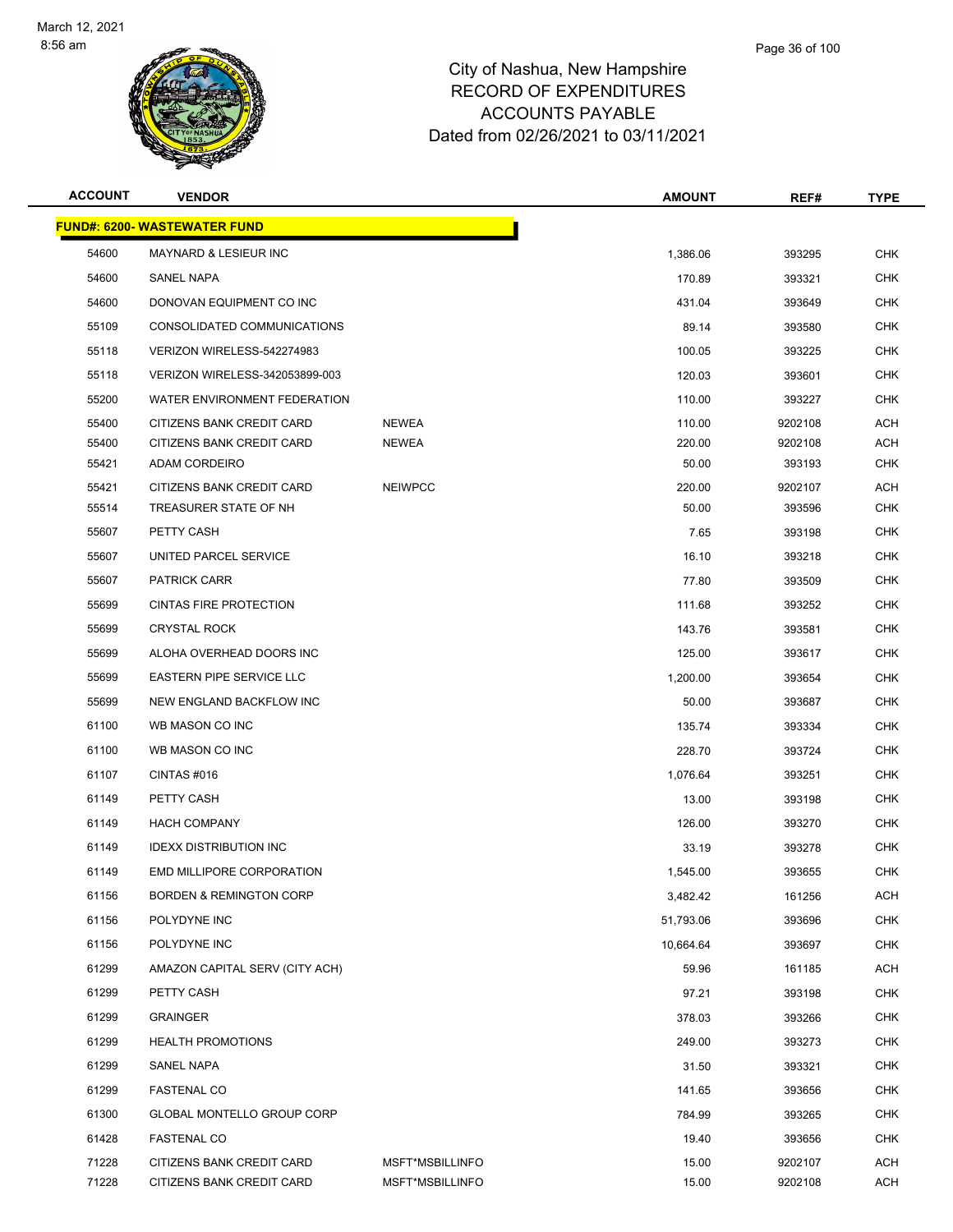

| <b>ACCOUNT</b> | <b>VENDOR</b>                            |               | <b>AMOUNT</b> | REF#   | <b>TYPE</b> |
|----------------|------------------------------------------|---------------|---------------|--------|-------------|
|                | <b>FUND#: 6200- WASTEWATER FUND</b>      |               |               |        |             |
| 75200          | <b>US BANK</b>                           |               | 43.474.38     | 161214 | <b>ACH</b>  |
| 81200          | <b>WRIGHT-PIERCE</b>                     | 2047.69.19.30 | 12,942.00     | 161216 | <b>ACH</b>  |
| 81700          | NORTHEAST EARTH MECHANICS INC            | 1051.69.16.30 | 12,357.35     | 161213 | <b>ACH</b>  |
| 81700          | <b>WRIGHT-PIERCE</b>                     | 1054.69.19.30 | 9,358.32      | 161285 | <b>ACH</b>  |
| 81700          | <b>WRIGHT-PIERCE</b>                     | 2035.69.16.30 | 9,788.34      | 161285 | <b>ACH</b>  |
| 81700          | <b>HAZEN AND SAWYER</b>                  | 2038.69.19.30 | 68,297.79     | 161194 | <b>ACH</b>  |
| 81700          | <b>WRIGHT-PIERCE</b>                     | 2041.69.17.30 | 20,470.21     | 161285 | <b>ACH</b>  |
|                | <b>TOTAL FUND 6200 - WASTEWATER FUND</b> |               | \$299,274.76  |        |             |

П

# **FUND#: 6500- PROPERTY & CASUALTY FUND**

| 54267 | TREASURER STATE OF NH                  | 50.00     | 393216 | CHK        |
|-------|----------------------------------------|-----------|--------|------------|
| 59120 | USI INSURANCE SERVICES LLC             | 315.00    | 161215 | ACH        |
| 59207 | APPLE NASHUA LLC                       | 434.80    | 393496 | <b>CHK</b> |
| 59207 | <b>JONATHAN COLBY</b>                  | 113.04    | 393498 | <b>CHK</b> |
| 59207 | CONCORD ORTHOPEDICS PA                 | 267.00    | 393499 | <b>CHK</b> |
| 59207 | DARTMOUTH HITCHCOCK CLINIC             | 4,119.68  | 393501 | <b>CHK</b> |
| 59207 | ELLIOT HOSPITAL                        | 699.00    | 393502 | <b>CHK</b> |
| 59207 | PERFORMANCE REHAB INC                  | 510.00    | 393503 | CHK        |
| 59207 | PINNACLE REHABILITATION                | 826.00    | 393504 | <b>CHK</b> |
| 59207 | ST JOSEPH BUSINESS & HEALTH            | 431.00    | 393505 | <b>CHK</b> |
| 59207 | ST JOSEPH HOSPITAL                     | 341.00    | 393506 | <b>CHK</b> |
| 59207 | STONERIVER PHARMACY SOLUTIONS          | 16,009.58 | 393507 | <b>CHK</b> |
| 59207 | <b>VRS DISABILITY MANAGEMENT</b>       | 821.46    | 393508 | <b>CHK</b> |
| 59207 | APPLE NASHUA LLC                       | 434.80    | 393850 | <b>CHK</b> |
| 59207 | <b>BRIGHAM &amp; WOMENS PHYSICIANS</b> | 209.00    | 393851 | <b>CHK</b> |
| 59207 | CENTER FOR DIAGNOSTIC IMAGING          | 1,719.20  | 393852 | <b>CHK</b> |
| 59207 | DARTMOUTH HITCHCOCK CLINIC             | 1,523.98  | 393853 | <b>CHK</b> |
| 59207 | FOUR SEASONS ORTHOPEDIC CENTER         | 2,608.50  | 393856 | <b>CHK</b> |
| 59207 | GOFFSTOWN PHYSICAL THERAPY             | 260.00    | 393857 | <b>CHK</b> |
| 59207 | MICHAEL MCCAUGNEY                      | 39.98     | 393859 | <b>CHK</b> |
| 59207 | NASHUA RADIOLOGY PA                    | 37.00     | 393860 | <b>CHK</b> |
| 59207 | NH NEUROSPINE INSTITUTE                | 125.00    | 393861 | <b>CHK</b> |
| 59207 | ONE CALL CARE TRANSPORT                | 520.70    | 393862 | <b>CHK</b> |
| 59207 | PAIN SOLUTIONS PLLC                    | 325.00    | 393863 | <b>CHK</b> |
| 59207 | PINNACLE REHABILITATION                | 628.00    | 393864 | <b>CHK</b> |
| 59207 | SO NH REGIONAL MEDICAL CENTER          | 1,632.72  | 393865 | <b>CHK</b> |
| 59207 | SOUTHERN NH RADIOLOGY CONSULTA         | 55.00     | 393866 | <b>CHK</b> |
| 59207 | ST JOSEPH HOSPITAL                     | 837.30    | 393867 | <b>CHK</b> |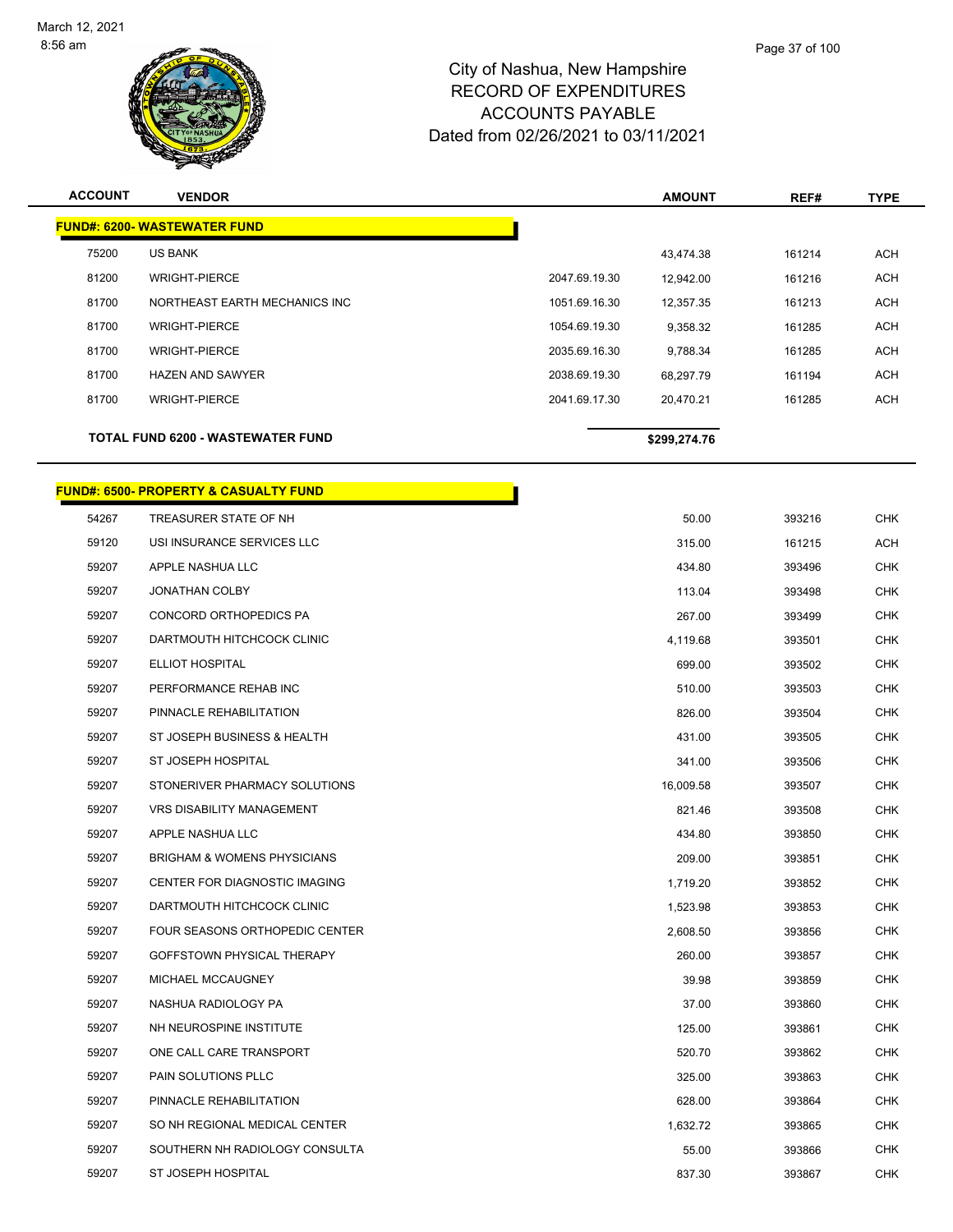

| <b>ACCOUNT</b> | <b>VENDOR</b>                                    | <b>AMOUNT</b> | REF#   | <b>TYPE</b> |
|----------------|--------------------------------------------------|---------------|--------|-------------|
|                | <b>FUND#: 6500- PROPERTY &amp; CASUALTY FUND</b> |               |        |             |
| 59207          | ZYNEX MEDICAL INC                                | 6,103.76      | 393868 | <b>CHK</b>  |
| 59225          | <b>CULLENCOLLIMORE PLLC</b>                      | 825.48        | 393500 | <b>CHK</b>  |
| 59225          | ANDREA DUDA                                      | 390.46        | 393854 | <b>CHK</b>  |
| 59250          | ASAP SPRINKLER LLC                               | 2,990.00      | 393497 | <b>CHK</b>  |
| 59275          | <b>GVMT EMPLOYEES INSURANCE CO</b>               | 8,055.81      | 393495 | <b>CHK</b>  |
| 59275          | ENTERPRISE HOLDINGS INC                          | 1,638.00      | 393855 | <b>CHK</b>  |
| 59275          | HOME HEALTH & HOSPICE CARE                       | 1,230.00      | 393858 | <b>CHK</b>  |
| 68360          | AMAZON CAPITAL SERV (CITY ACH)                   | 128<br>39.98  | 161185 | <b>ACH</b>  |
| 68360          | HW STAFFING SOLUTIONS                            | 128<br>661.12 | 393276 | <b>CHK</b>  |
| 68360          | HW STAFFING SOLUTIONS                            | 128<br>810.90 | 393671 | <b>CHK</b>  |
|                |                                                  |               |        |             |
|                | TOTAL FUND 6500 - PROPERTY & CASUALTY FUND       | \$58,639.25   |        |             |
|                | <b>FUND#: 6600- BENEFITS SELF INSURANCE FUND</b> |               |        |             |
| 21500          | <b>ITT HARTFORD</b>                              | 39,115.75     | 161158 | <b>ACH</b>  |
| 21503          | <b>ITT HARTFORD</b>                              | 9,591.16      | 161158 | <b>ACH</b>  |
| 21504          | <b>ITT HARTFORD</b>                              | 3,171.58      | 161158 | <b>ACH</b>  |
| 21516          | BOSTON MUTUAL LIFE INSURANCE                     | 4,356.24      | 161157 | <b>ACH</b>  |
| 21520          | COLONIAL LIFE AND ACCIDENT INS                   | 792.58        | 161163 | ACH         |
| 21520          | COLONIAL LIFE AND ACCIDENT INS                   | 1,664.78      | 161232 | <b>ACH</b>  |
| 21545          | <b>ALLEGIANT CARE</b>                            | 46,596.00     | 161184 | <b>ACH</b>  |
| 21585          | VISION SERVICE PLAN NH                           | 24,714.22     | 393723 | <b>CHK</b>  |
| 21990          | <b>CHRISTINE BREEN</b>                           | 17.96         | 393245 | <b>CHK</b>  |
| 21990          | THOMAS CHACOS JR                                 | 555.43        | 393249 | <b>CHK</b>  |
| 21990          | <b>GAIL DOYON</b>                                | 18.00         | 393258 | <b>CHK</b>  |
| 21990          | ROBERT <i><b>ENKINS</b></i>                      | 8.00          | 393283 | <b>CHK</b>  |
| 45676          | ANTHEM BCBS OF NE                                | (20, 793.71)  | 161160 | ACH         |
| 45676          | ANTHEM BCBS OF NE                                | (3,014.31)    | 161229 | <b>ACH</b>  |
| 52815          | ANTHEM BCBS OF NE                                | 4,872.00      | 161229 | <b>ACH</b>  |
| 53452          | LEDDY GROUP                                      | 160.00        | 161201 | ACH         |
| 53999          | BENEFIT STRATEGIES (ADMIN)                       | 4,100.10      | 161156 | <b>ACH</b>  |
| 59165          | ANTHEM BCBS OF NE                                | 100,129.12    | 161229 | <b>ACH</b>  |
| 59500          | CONDUENT HR SERVICES, LLC                        | 1,806.75      | 161188 | <b>ACH</b>  |
| 59500          | ANTHEM BCBS OF NE                                | 93,745.47     | 161229 | <b>ACH</b>  |
| 59500          | NORTHEAST DELTA DENTAL                           | 24,756.35     | 161230 | ACH         |
| 59507          | ANTHEM BCBS OF NE                                | 216,964.10    | 161160 | <b>ACH</b>  |
| 59507          | ANTHEM BCBS OF NE                                | 368,097.95    | 161229 | <b>ACH</b>  |

59507 ANTHEM BCBS OF NE 548,825.07 161160 ACH 59507 ANTHEM BCBS OF NE 635,473.63 161229 ACH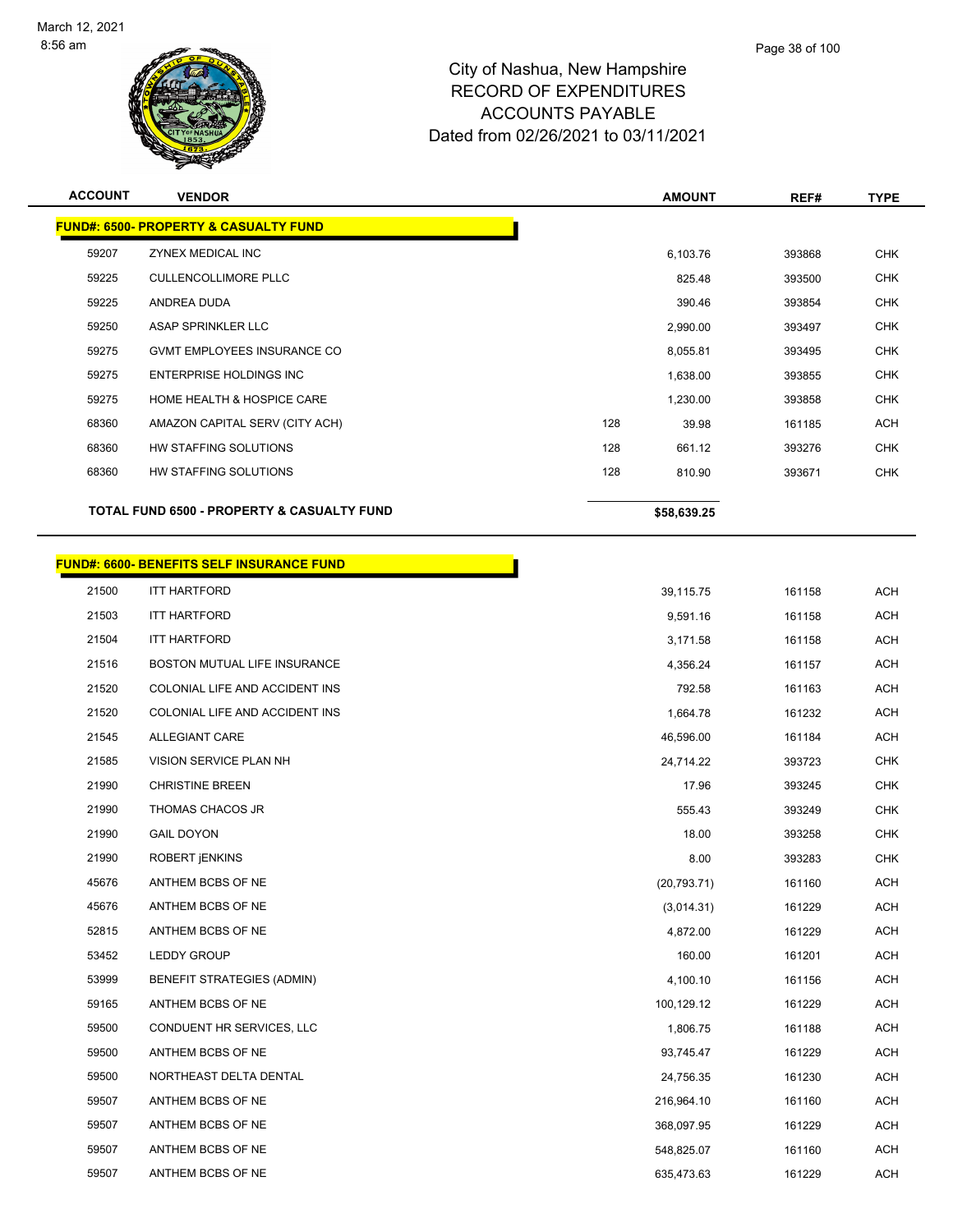

| <b>ACCOUNT</b> | <b>VENDOR</b>                                      | <b>AMOUNT</b>  | REF#   | <b>TYPE</b> |
|----------------|----------------------------------------------------|----------------|--------|-------------|
|                | <b>FUND#: 6600- BENEFITS SELF INSURANCE FUND</b>   |                |        |             |
| 59507          | ANTHEM BCBS OF NE                                  | 27,262.57      | 161160 | <b>ACH</b>  |
| 59507          | ANTHEM BCBS OF NE                                  | 53,298.81      | 161229 | <b>ACH</b>  |
| 59525          | NORTHEAST DELTA DENTAL                             | 70,751.95      | 161161 | <b>ACH</b>  |
| 59525          | NORTHEAST DELTA DENTAL                             | 72,668.87      | 161230 | ACH         |
| 59600          | <b>MDX MEDICAL INC</b>                             | 1,885.40       | 161207 | <b>ACH</b>  |
| 59600          | <b>MDX MEDICAL INC</b>                             | 3,301.96       | 161275 | <b>ACH</b>  |
| 61100          | WB MASON CO INC                                    | 7.12           | 393724 | <b>CHK</b>  |
|                | TOTAL FUND 6600 - BENEFITS SELF INSURANCE FUND     | \$2,334,900.90 |        |             |
|                | <b>FUND#: 7050- HOLMAN STADIUM IMPROVEMNTS ETF</b> |                |        |             |
| 54280          | AFFILIATED HVAC SERVICES LLC                       | 277.79         | 393614 | <b>CHK</b>  |
|                | TOTAL FUND 7050 - HOLMAN STADIUM IMPROVEMNTS ETF   | \$277.79       |        |             |
|                | <b>FUND#: 7052- MINE FALLS PARK ETF</b>            |                |        |             |
| 61107          | <b>MAVERICKS STITCH &amp; SCREEN</b>               | 810.00         | 393290 | <b>CHK</b>  |
|                | <b>TOTAL FUND 7052 - MINE FALLS PARK ETF</b>       | \$810.00       |        |             |
|                | <b>FUND#: 7054- DAVID W. DEANE SKATEBOARD PARK</b> |                |        |             |
| 54280          | JOHNSON CONTROLS SECURITY                          | 370.00         | 161269 | <b>ACH</b>  |
|                | TOTAL FUND 7054 - DAVID W. DEANE SKATEBOARD PARK   | \$370.00       |        |             |
|                | <b>FUND#: 7078- CITY BUILDINGS ETF</b>             |                |        |             |
| 54280          | ETCHSTONE PROPERTIES INC                           | 15,650.00      | 393261 | <b>CHK</b>  |
|                | <b>TOTAL FUND 7078 - CITY BUILDINGS ETF</b>        | \$15,650.00    |        |             |
|                | <b>FUND#: 7085- PARKING EXPENDITURES ETF</b>       |                |        |             |
| 53107          | <b>GREENMAN-PEDERSEN INC</b>                       | 9,043.02       | 393662 | <b>CHK</b>  |
|                | <b>TOTAL FUND 7085 - PARKING EXPENDITURES ETF</b>  | \$9,043.02     |        |             |
|                | <b>FUND#: 7508- POLICE-K9 UNIT ETF</b>             |                |        |             |
| 53149          | WESTFORD VETERINARY EMERGENCY                      | 1,800.00       | 393335 | <b>CHK</b>  |
|                | TOTAL FUND 7508 - POLICE-K9 UNIT ETF               | \$1,800.00     |        |             |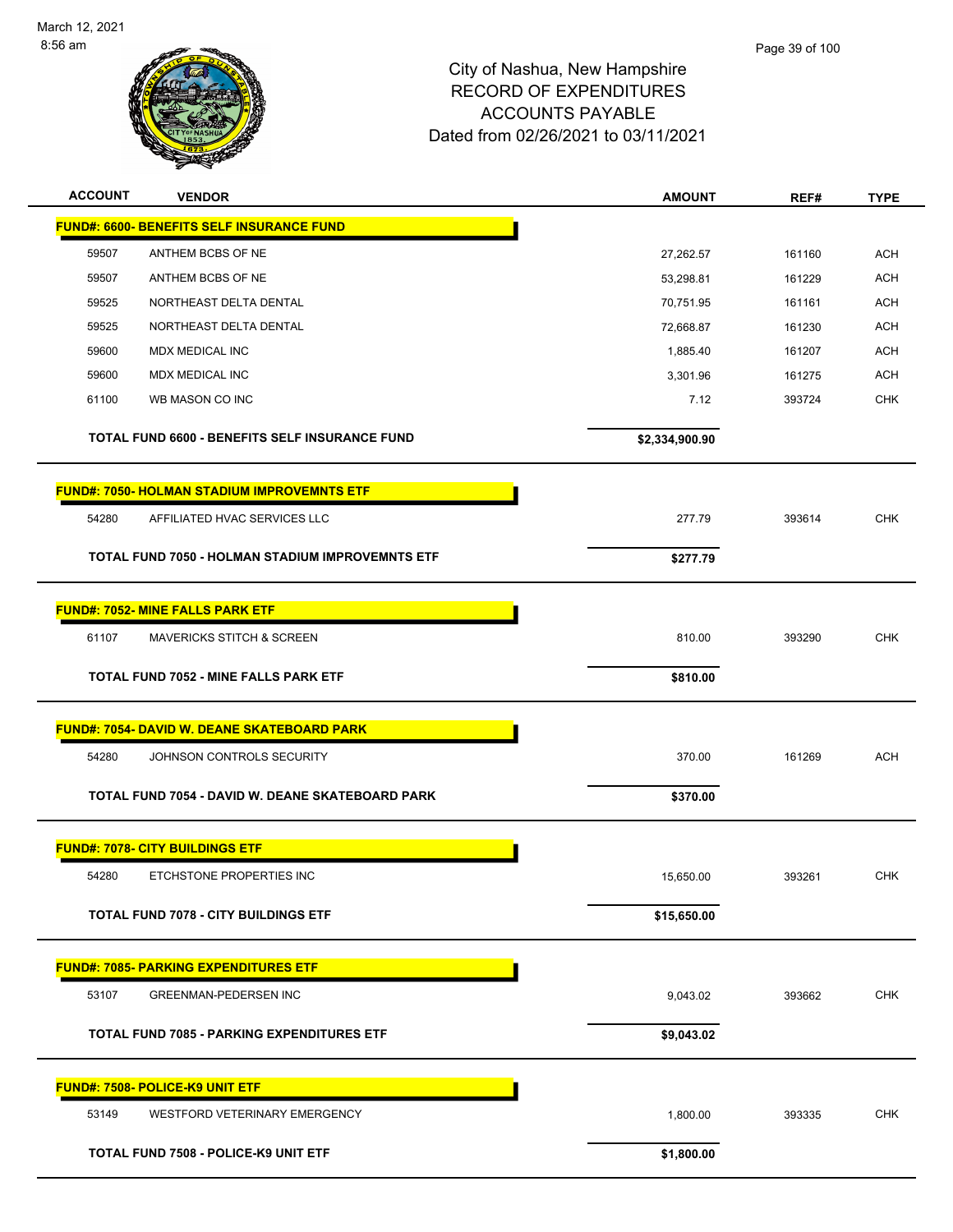

|       | Page 40 of 100 |
|-------|----------------|
| shire |                |

| <b>ACCOUNT</b><br><b>VENDOR</b>                              | <b>AMOUNT</b> | REF#    | <b>TYPE</b> |
|--------------------------------------------------------------|---------------|---------|-------------|
| <b>FUND#: 7528- P&amp;Z-SIDEWALK CONSTRUCTION NE</b>         |               |         |             |
| 54210<br>NORTHEAST EARTH MECHANICS INC                       | 8,978.65      | 161213  | <b>ACH</b>  |
| TOTAL FUND 7528 - P&Z-SIDEWALK CONSTRUCTION NE               | \$8,978.65    |         |             |
| <b>FUND#: 7565- SCHOOL RELATED PROGRAMS-ETF</b>              |               |         |             |
| 61135<br>WB MASON CO INC                                     | 147.36        | 393478  | <b>CHK</b>  |
| 61135<br>WB MASON CO INC                                     | 147.36        | 393830  | <b>CHK</b>  |
| <b>TOTAL FUND 7565 - SCHOOL RELATED PROGRAMS-ETF</b>         | \$294.72      |         |             |
| <b>FUND#: 7583- CITY EVENTS ETF</b>                          |               |         |             |
| 61299<br>CITIZENS BANK CREDIT CARD<br>TPF- The Print Company | 550.00        | 9202107 | <b>ACH</b>  |
| <b>TOTAL FUND 7583 - CITY EVENTS ETF</b>                     | \$550.00      |         |             |
| <b>FUND#: 8063- LIBRARY-HENRY STEARNS FUND</b>               |               |         |             |
| 61807<br><b>BAKER &amp; TAYLOR</b>                           | 108.80        | 393239  | <b>CHK</b>  |
| 61807<br><b>BAKER &amp; TAYLOR</b>                           | 338.54        | 393623  | <b>CHK</b>  |
| <b>TOTAL FUND 8063 - LIBRARY-HENRY STEARNS FUND</b>          | \$447.34      |         |             |
| <b>FUND#: 8200- BPW PENSION FUND</b>                         |               |         |             |
| HOOKER & HOLCOMBE INC<br>53160                               | 9,375.00      | 393669  | <b>CHK</b>  |
| <b>TOTAL FUND 8200 - BPW PENSION FUND</b>                    | \$9,375.00    |         |             |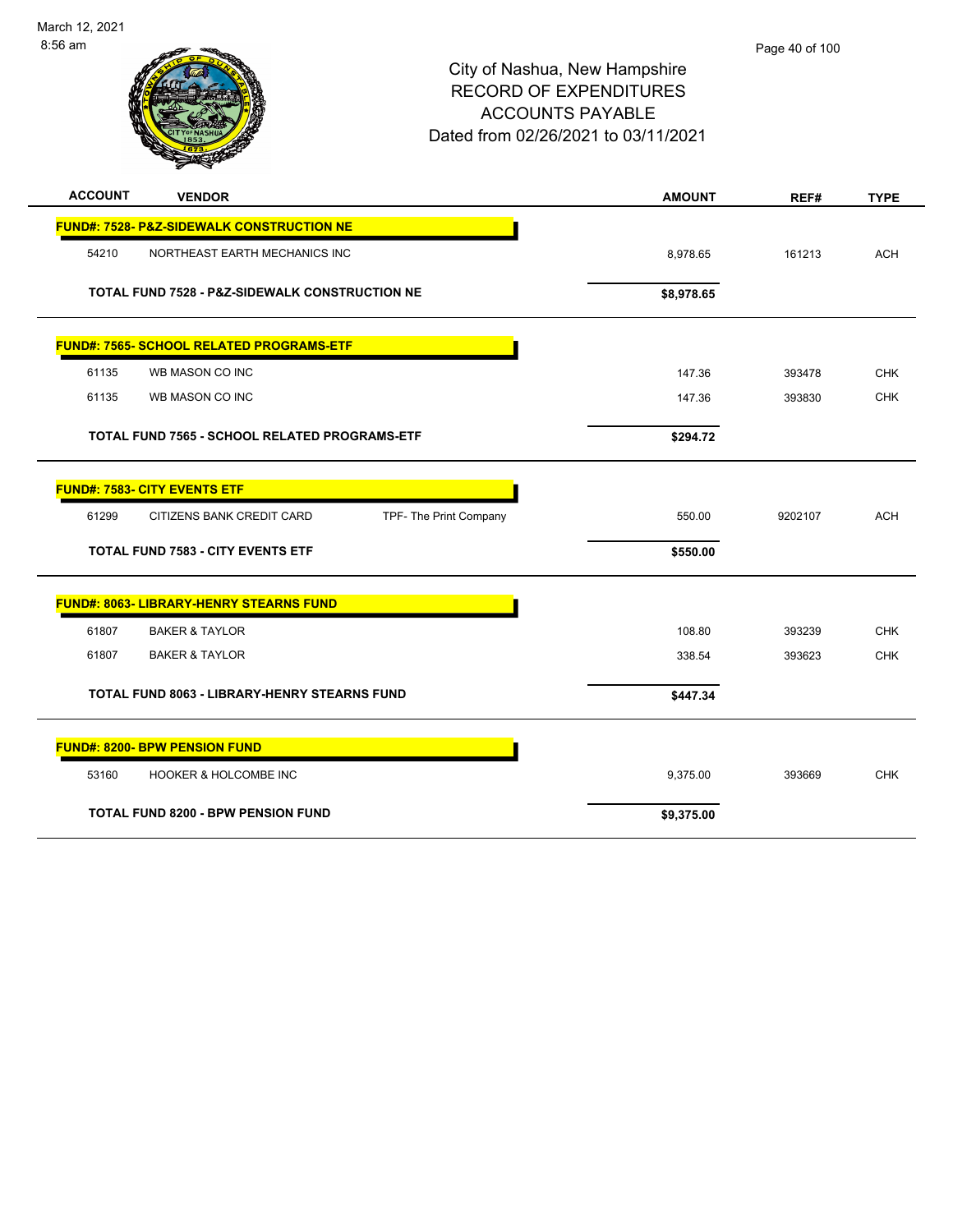

| <b>ACCOUNT</b> | <b>VENDOR</b> |                                        | <b>AMOUNT</b><br>REF# | <b>TYPE</b> |
|----------------|---------------|----------------------------------------|-----------------------|-------------|
|                |               | <b>EXPENDITURE SUMMARY BY FUND</b>     | <b>AMOUNT</b>         |             |
|                | 1000          | <b>GENERAL FUND</b>                    | 5,820,277.43          |             |
|                | 1001          | <b>GF-CAPITAL IMPROVEMENTS</b>         | 25,123.65             |             |
|                | 1010          | <b>GF-PRIOR YEAR ENC &amp; ESCROWS</b> | 43,588.16             |             |
|                | 2100          | <b>FOOD SERVICES FUND</b>              | 36,840.95             |             |
|                | 2207          | ADULT ED/CONTINUING ED                 | 220.00                |             |
|                | 2212          | ATHLETICS REVENUE FUND                 | 87.50                 |             |
|                | 2217          | SCHOOL FACILITIES RENTAL               | 552.00                |             |
|                | 2501          | PUBLIC HEALTH CLIENT FEES FUND         | 60.00                 |             |
|                | 2505          | PEG ACCESS CHANNELS FUND               | 1,028.44              |             |
|                | 2506          | HUNT BLDG FACILITY RENTAL FUND         | 1,399.04              |             |
|                | 2507          | FIRE TRAINING FACILITY RENTAL          | 158.92                |             |
|                | 2508          | SPECIAL ROAD & HIGHWAY FUND            | 129,737.50            |             |
|                | 3010          | <b>GENERAL GOV'T GRANTS FUND</b>       | 436.30                |             |
|                | 3035          | FEMA DISASTER ASSIST GRANTS            | 16,275.00             |             |
|                | 3050          | POLICE GRANTS FUND                     | 903.39                |             |
|                | 3068          | COMMUNITY SERVICES GRANTS FUND         | 3,623.76              |             |
|                | 3070          | COMMUNITY HEALTH GRANTS FUND           | 99.99                 |             |
|                | 3090          | URBAN PROGRAM GRANTS FUND              | 110,837.00            |             |
|                | 3120          | <b>TRANSIT GRANTS FUND</b>             | 182,818.62            |             |
|                | 3800          | <b>SCHOOL GRANTS FUND</b>              | 97,388.93             |             |
|                | 3810          | FOOD SERVICE GRANTS FUND               | 4,775.77              |             |
|                | 4025          | DOJ DRUG FORFEITURE FUND               | 8,795.20              |             |
|                | 4053          | FIRE REGIONAL HAZMAT FUND              | 2,450.00              |             |
|                | 4080          | NASHUA CONSERVATION FUND               | 1,150.00              |             |
|                | 4085          | RIVERFRONT PROMENADE TIF FUND          | 12,760.00             |             |
|                | 4090          | LIB-LOST/DAMAGED BOOK FINES            | 45.00                 |             |
|                | 5060          | CAPITAL PROJECTS-COMM HEALTH           | 367,044.00            |             |
|                | 5090          | CAPITAL PROJECTS-HYDROELECTRIC         | 8,938.50              |             |
|                | 5700          | CAP PROJECTS-BROAD ST PARKWAY          | 6,431.53              |             |
|                | 6000          | SOLID WASTE FUND                       | 150,764.78            |             |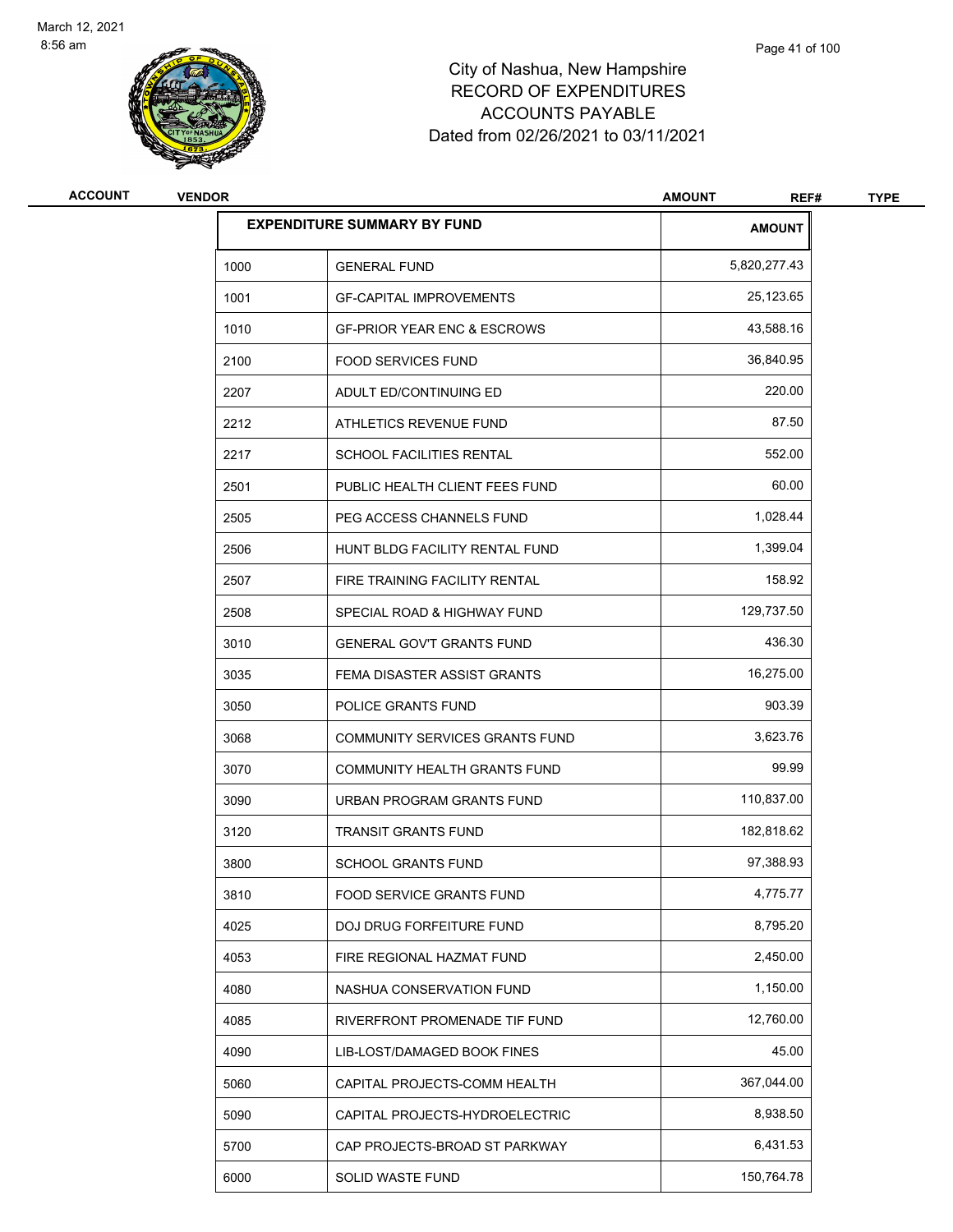

| ACCOUNT | <b>VENDOR</b> |                                       | <b>AMOUNT</b><br>REF# |
|---------|---------------|---------------------------------------|-----------------------|
|         |               |                                       | <b>AMOUNT</b>         |
|         | 6200          | <b>WASTEWATER FUND</b>                | 299,274.76            |
|         | 6500          | PROPERTY & CASUALTY FUND              | 58,639.25             |
|         | 6600          | BENEFITS SELF INSURANCE FUND          | 2,334,900.90          |
|         | 7050          | <b>HOLMAN STADIUM IMPROVEMNTS ETF</b> | 277.79                |
|         | 7052          | MINE FALLS PARK ETF                   | 810.00                |
|         | 7054          | DAVID W. DEANE SKATEBOARD PARK        | 370.00                |
|         | 7078          | <b>CITY BUILDINGS ETF</b>             | 15,650.00             |
|         | 7085          | PARKING EXPENDITURES ETF              | 9,043.02              |
|         | 7508          | POLICE-K9 UNIT ETF                    | 1,800.00              |
|         | 7528          | P&Z-SIDEWALK CONSTRUCTION NE          | 8,978.65              |
|         | 7565          | <b>SCHOOL RELATED PROGRAMS-ETF</b>    | 294.72                |
|         | 7583          | <b>CITY EVENTS ETF</b>                | 550.00                |
|         | 8063          | LIBRARY-HENRY STEARNS FUND            | 447.34                |
|         | 8200          | <b>BPW PENSION FUND</b>               | 9,375.00              |
|         | <b>TOTAL:</b> |                                       | 9,775,022.79          |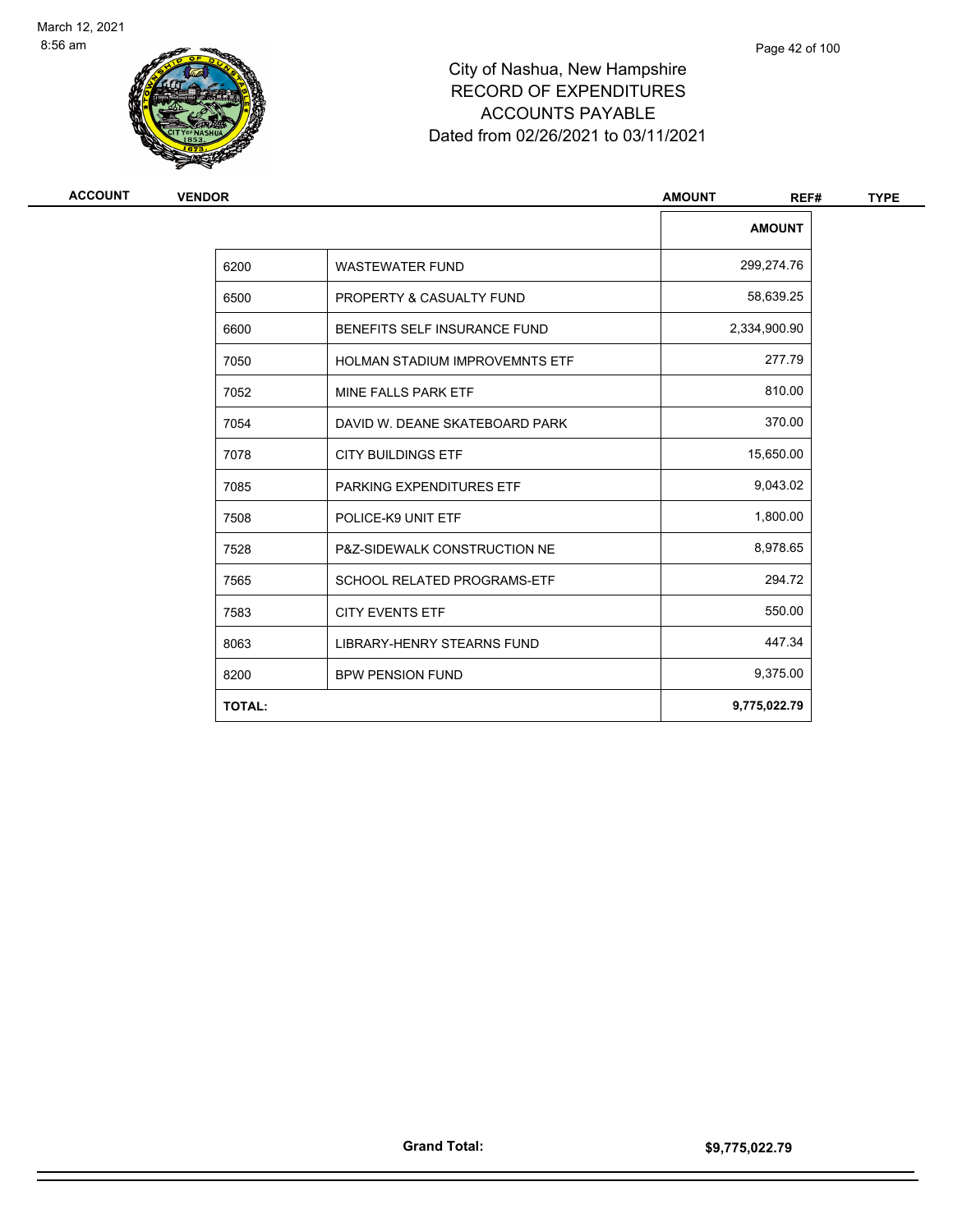

| <b>SANGALL</b> |                                      |                                | <b>DESCRIPTION</b>                       |               |
|----------------|--------------------------------------|--------------------------------|------------------------------------------|---------------|
|                | <b>PAY DATE</b>                      | <b>ACCOUNT</b>                 |                                          | <b>AMOUNT</b> |
|                | <b>FUND#: 1000 - GENERAL FUND</b>    |                                |                                          |               |
|                |                                      |                                |                                          |               |
| 101            | <b>MAYOR</b>                         |                                |                                          |               |
|                | 3/4/21                               | 51100                          | CHIEF OF STAFF                           | 1,787.45      |
|                | 3/11/21                              | 51100                          | CHIEF OF STAFF                           | 1,787.45      |
|                | 3/4/21                               | 51100                          | COMMUNICATIONS & SPECIAL PRJ COORDINATOR | 938.90        |
|                | 3/11/21                              | 51100                          | COMMUNICATIONS & SPECIAL PRJ COORDINATOR | 938.90        |
|                | 3/4/21                               | 51100                          | COMMUNICATIONS REPRESENTATIVE            | 840.20        |
|                | 3/11/21                              | 51100                          | COMMUNICATIONS REPRESENTATIVE            | 840.20        |
|                | 3/4/21                               | 51100                          | CONSTITUENT SERVICES COORDINATOR         | 902.85        |
|                | 3/11/21                              | 51100                          | CONSTITUENT SERVICES COORDINATOR         | 902.85        |
|                | 3/4/21                               | 51500                          | <b>MAYOR</b>                             | 2,334.30      |
|                | 3/11/21                              | 51500                          | <b>MAYOR</b>                             | 2,334.30      |
|                | <b>TOTAL 101 - MAYOR</b>             |                                |                                          | \$13,607.40   |
|                |                                      |                                |                                          |               |
| 102            | <b>BOARD OF ALDERMEN</b>             |                                |                                          |               |
|                | 3/4/21                               | 51100                          | LEGISLATIVE AFFAIRS MANAGER              | 1,673.10      |
|                | 3/11/21                              | 51100                          | LEGISLATIVE AFFAIRS MANAGER              | 1,673.10      |
|                | 3/4/21                               | 51200                          | LEGISLATIVE TRANSCRIPTION SPEC           | 421.30        |
|                | 3/11/21                              | 51200                          | LEGISLATIVE TRANSCRIPTION SPEC           | 332.36        |
|                | <b>TOTAL 102 - BOARD OF ALDERMEN</b> |                                |                                          | \$4,099.86    |
| 103            | LEGAL                                |                                |                                          |               |
|                | 3/4/21                               | 51100                          | <b>CORPORATION COUNSEL</b>               | 2,714.65      |
|                | 3/11/21                              | 51100                          | <b>CORPORATION COUNSEL</b>               | 2,714.65      |
|                | 3/4/21                               | 51100                          | DEPUTY CORPORATION COUNSEL               | 4,609.65      |
|                | 3/11/21                              | 51100                          | DEPUTY CORPORATION COUNSEL               | 4,609.65      |
|                | 3/4/21                               | 51100                          | <b>LEGAL ASSISTANT</b>                   | 2,143.70      |
|                | 3/11/21                              | 51100                          | <b>LEGAL ASSISTANT</b>                   | 2,143.70      |
|                | 3/4/21                               | 51100                          | <b>RIGHT TO KNOW COORDINATOR</b>         | 1,350.50      |
|                | 3/11/21                              | 51100                          | RIGHT TO KNOW COORDINATOR                | 1,350.50      |
|                | 3/4/21                               | 51300                          | <b>LEGAL ASSISTANT</b>                   | 311.31        |
|                | <b>TOTAL 103 - LEGAL</b>             |                                |                                          | \$21,948.31   |
|                |                                      |                                |                                          |               |
| 106            |                                      | <b>ADMINISTRATIVE SERVICES</b> |                                          |               |
|                | 3/4/21                               | 51100                          | ADMINISTRATIVE ASSISTANT I               | 778.65        |
|                | 3/11/21                              | 51100                          | ADMINISTRATIVE ASSISTANT I               | 778.65        |
|                | 3/4/21                               | 51100                          | ADMINISTRATIVE SERVICES DIRECTOR         | 2,144.95      |
|                | 3/11/21                              | 51100                          | ADMINISTRATIVE SERVICES DIRECTOR         | 2,144.95      |
|                | 3/4/21                               | 51100                          | <b>GRANT WRITER</b>                      | 697.15        |
|                | 3/11/21                              | 51100                          | <b>GRANT WRITER</b>                      | 697.15        |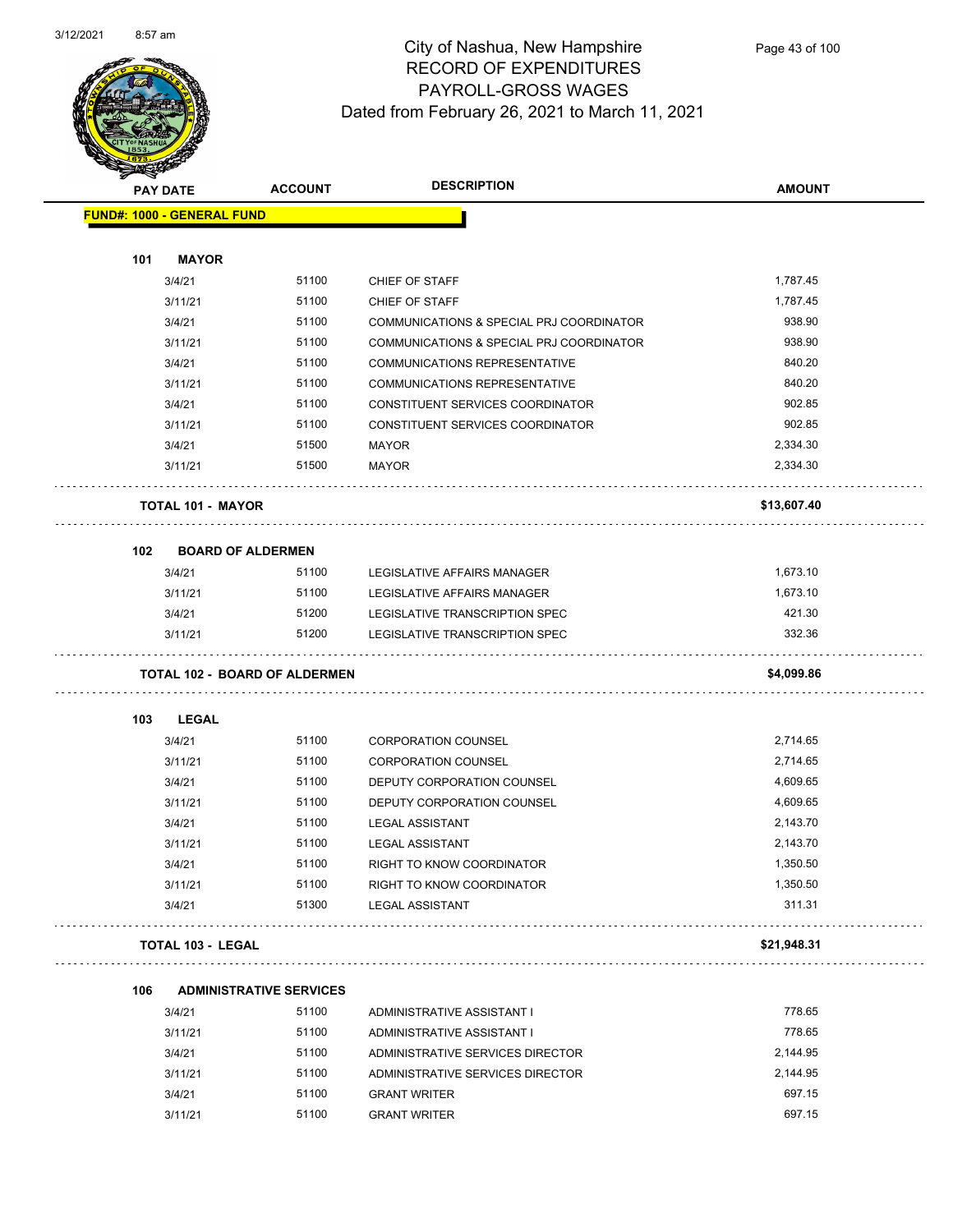

Page 44 of 100

| <b>PAY DATE</b>                   | <b>ACCOUNT</b>                                   | <b>DESCRIPTION</b>                         | <b>AMOUNT</b> |
|-----------------------------------|--------------------------------------------------|--------------------------------------------|---------------|
| <b>FUND#: 1000 - GENERAL FUND</b> |                                                  |                                            |               |
|                                   | <b>TOTAL 106 - ADMINISTRATIVE SERVICES</b>       |                                            | \$7,241.50    |
| 107                               | <b>CITY CLERK</b>                                |                                            |               |
| 3/4/21                            | 51100                                            | ACTING DEPUTY CITY CLERK                   | 953.30        |
| 3/11/21                           | 51100                                            | ACTING DEPUTY CITY CLERK                   | 953.30        |
| 3/4/21                            | 51100                                            | <b>CITY CLERK</b>                          | 2,010.85      |
| 3/11/21                           | 51100                                            | <b>CITY CLERK</b>                          | 2,010.85      |
| 3/4/21                            | 51100                                            | <b>CLERK VITAL RECORDS II</b>              | 1,904.85      |
| 3/11/21                           | 51100                                            | <b>CLERK VITAL RECORDS II</b>              | 1,904.85      |
| 3/4/21                            | 51400                                            | <b>CITY CLERK TEMP</b>                     | 375.00        |
| 3/11/21                           | 51400                                            | <b>CITY CLERK TEMP</b>                     | 903.75        |
|                                   |                                                  |                                            |               |
|                                   | <b>TOTAL 107 - CITY CLERK</b>                    |                                            | \$11,016.75   |
| 108                               | <b>ENERGY MANAGEMENT</b>                         |                                            |               |
| 3/4/21                            | 51100                                            | <b>ENERGY MANAGER</b>                      | 1,487.20      |
| 3/11/21                           | 51100                                            | <b>ENERGY MANAGER</b>                      | 1,487.20      |
|                                   | <b>TOTAL 108 - ENERGY MANAGEMENT</b>             |                                            | \$2,974.40    |
|                                   |                                                  |                                            |               |
| 110                               | <b>ARLINGTON ST COMMUNITY CENTER</b>             |                                            |               |
| 3/4/21                            | 51100                                            | ARLINGTON STREET COMMUNITY CENTER DIRECTOR | 1,106.00      |
| 3/11/21                           | 51100                                            | ARLINGTON STREET COMMUNITY CENTER DIRECTOR | 1,106.00      |
|                                   | <b>TOTAL 110 - ARLINGTON ST COMMUNITY CENTER</b> |                                            | \$2,212.00    |
| 111                               | <b>HUMAN RESOURCES</b>                           |                                            |               |
| 3/4/21                            | 51100                                            | <b>HR SPECIALIST</b>                       | 916.60        |
| 3/11/21                           | 51100                                            | HR SPECIALIST                              | 916.60        |
| 3/4/21                            | 51100                                            | HRIS & PAYROLL ANALYST                     | 1,321.95      |
| 3/11/21                           | 51100                                            | HRIS & PAYROLL ANALYST                     | 1,321.95      |
| 2/26/21                           | 51100                                            | HUMAN RESOURCES DIRECTOR                   | 2,021.42      |
| 3/4/21                            | 51100                                            | HUMAN RESOURCES MANAGER                    | 1,391.00      |
| 3/11/21                           | 51100                                            | HUMAN RESOURCES MANAGER                    | 1,391.00      |
| 3/4/21                            | 51100                                            | PAYROLL ANALYST                            | 2,488.62      |
| 3/11/21                           | 51100                                            | PAYROLL ANALYST                            | 2,488.63      |
| 3/4/21                            | 51100                                            | PAYROLL MANAGER                            | 1,709.25      |
| 3/11/21                           | 51100                                            | PAYROLL MANAGER                            | 1,709.25      |
| 3/4/21                            | 51200                                            | ADMINISTRATIVE ASSISTANT I                 | 436.93        |
| 3/11/21                           | 51200                                            | ADMINISTRATIVE ASSISTANT I                 | 397.62        |
| 3/4/21                            | 51300                                            | PAYROLL ANALYST                            | 952.50        |
| 3/11/21                           | 51300                                            | PAYROLL ANALYST                            | 908.89        |
| 2/26/21                           | 51750                                            | HUMAN RESOURCES DIRECTOR                   | 17,438.27     |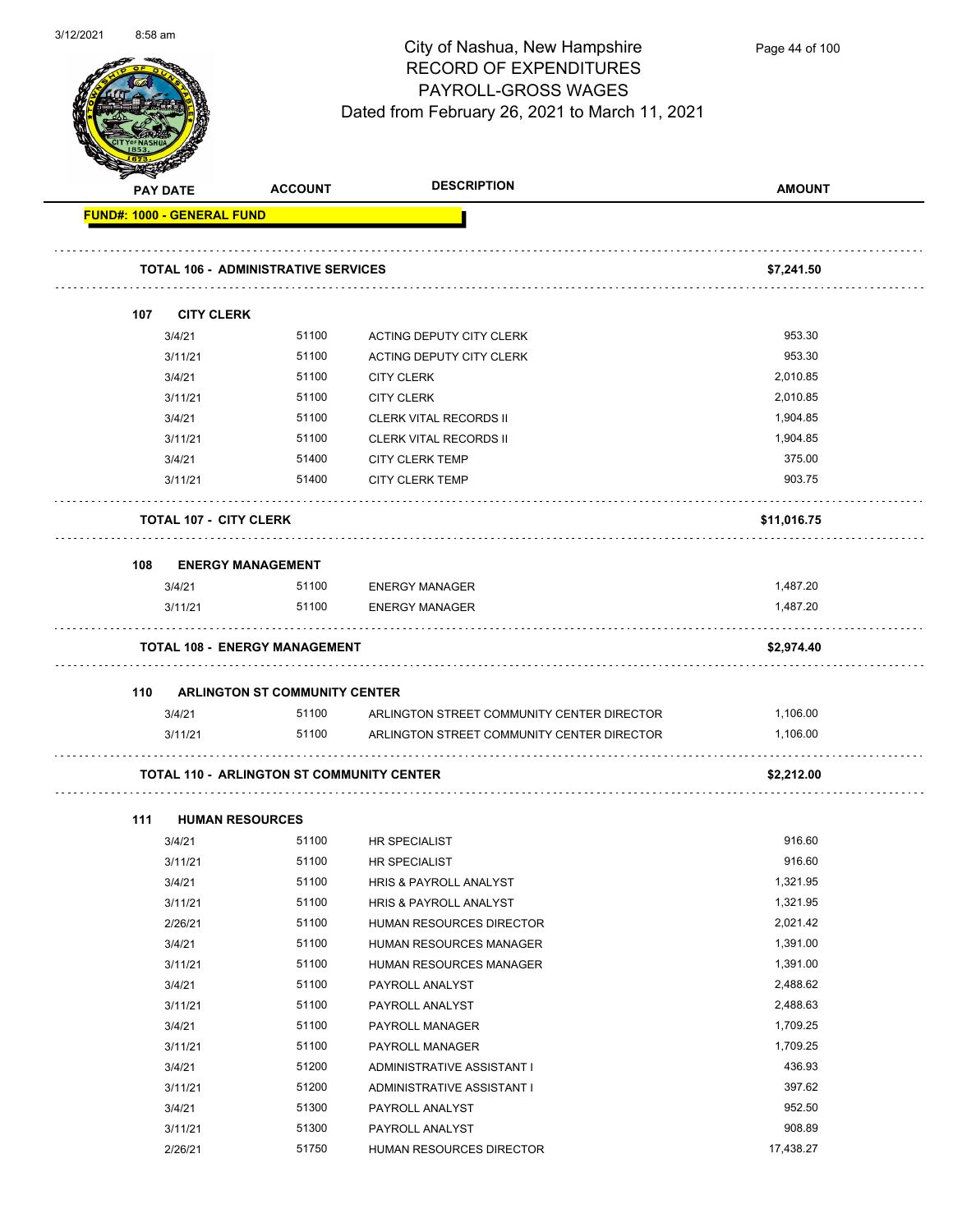

Page 45 of 100

| <b>PAY DATE</b>                   | <b>ACCOUNT</b>                            | <b>DESCRIPTION</b>                       | <b>AMOUNT</b> |
|-----------------------------------|-------------------------------------------|------------------------------------------|---------------|
| <b>FUND#: 1000 - GENERAL FUND</b> |                                           |                                          |               |
|                                   | <b>TOTAL 111 - HUMAN RESOURCES</b>        |                                          | \$37,810.48   |
| 122                               | <b>INFORMATION TECHNOLOGY</b>             |                                          |               |
| 3/4/21                            | 51100                                     | ADMIN ASSISTANT III                      | 845.70        |
| 3/11/21                           | 51100                                     | ADMIN ASSISTANT III                      | 845.70        |
| 3/4/21                            | 51100                                     | DEPUTY DIRECTOR IT                       | 2,378.15      |
| 3/11/21                           | 51100                                     | DEPUTY DIRECTOR IT                       | 2,378.15      |
| 3/4/21                            | 51100                                     | <b>ENTERPRISE SYS ADMINISTRATOR</b>      | 1,748.80      |
| 3/11/21                           | 51100                                     | ENTERPRISE SYS ADMINISTRATOR             | 1,748.80      |
| 3/4/21                            | 51100                                     | ERP SYSTEM ADMIN DBA                     | 2,010.85      |
| 3/11/21                           | 51100                                     | ERP SYSTEM ADMIN DBA                     | 2,010.85      |
| 3/4/21                            | 51100                                     | IT APPLICATIONS ANALYST                  | 2,919.70      |
| 3/11/21                           | 51100                                     | IT APPLICATIONS ANALYST                  | 2,919.70      |
| 2/26/21                           | 51100                                     | IT DIVISION DIRECTOR                     | 2,573.91      |
| 3/4/21                            | 51100                                     | IT INFRASTRUCTURE ANALYST                | 1,360.80      |
| 3/11/21                           | 51100                                     | IT INFRASTRUCTURE ANALYST                | 1,360.80      |
| 3/4/21                            | 51100                                     | IT MANAGER, INFRASTRUCTURE               | 1,709.25      |
| 3/11/21                           | 51100                                     | IT MANAGER, INFRASTRUCTURE               | 1,709.25      |
| 3/4/21                            | 51100                                     | IT MANAGER, PROJECT/DEVELOPMENT SERVICES | 1,783.60      |
| 3/11/21                           | 51100                                     | IT MANAGER, PROJECT/DEVELOPMENT SERVICES | 1,783.60      |
| 3/4/21                            | 51100                                     | TECHNICAL SPEC II NET SUPPORT            | 1,298.65      |
| 3/11/21                           | 51100                                     | TECHNICAL SPEC II NET SUPPORT            | 1,298.65      |
| 3/4/21                            | 51100                                     | <b>TECHNICAL SPECIALIST I</b>            | 906.65        |
| 3/11/21                           | 51100                                     | <b>TECHNICAL SPECIALIST I</b>            | 906.66        |
| 3/4/21                            | 51100                                     | WEB ADMINISTRATOR/GRAPHIC DESINGER       | 1,003.10      |
| 3/11/21                           | 51100                                     | WEB ADMINISTRATOR/GRAPHIC DESINGER       | 1,003.10      |
| 3/4/21                            | 51300                                     | TECHNICAL SPEC II NET SUPPORT            | 97.40         |
| 3/11/21                           | 51300                                     | <b>TECHNICAL SPECIALIST I</b>            | 102.00        |
| 3/11/21                           | 51400                                     | IT DIVISION DIRECTOR                     | 2,573.90      |
| 2/26/21                           | 51750                                     | IT DIVISION DIRECTOR                     | 7,755.18      |
|                                   | <b>TOTAL 122 - INFORMATION TECHNOLOGY</b> |                                          | \$49,032.90   |
| 126                               | <b>FINANCIAL SERVICES</b>                 |                                          |               |
| 3/4/21                            | 51100                                     | <b>ACCOUNTANT</b>                        | 1,083.55      |
| 3/11/21                           | 51100                                     | <b>ACCOUNTANT</b>                        | 1,083.55      |
| 3/4/21                            | 51100                                     | ACCOUNTS PAYABLE COORDINATOR             | 2,409.60      |
| 3/11/21                           | 51100                                     | ACCOUNTS PAYABLE COORDINATOR             | 2,409.62      |
| 3/4/21                            | 51100                                     | ACCOUNTS PAYABLE SUPV                    | 1,206.50      |
| 3/11/21                           | 51100                                     | ACCOUNTS PAYABLE SUPV                    | 1,206.50      |
| 3/4/21                            | 51100                                     | <b>CFO COMPTROLLER</b>                   | 2,714.65      |
| 3/11/21                           | 51100                                     | <b>CFO COMPTROLLER</b>                   | 2,714.65      |
| 3/4/21                            | 51100                                     | DEP TREASURER TAX COLLECTOR              | 2,940.00      |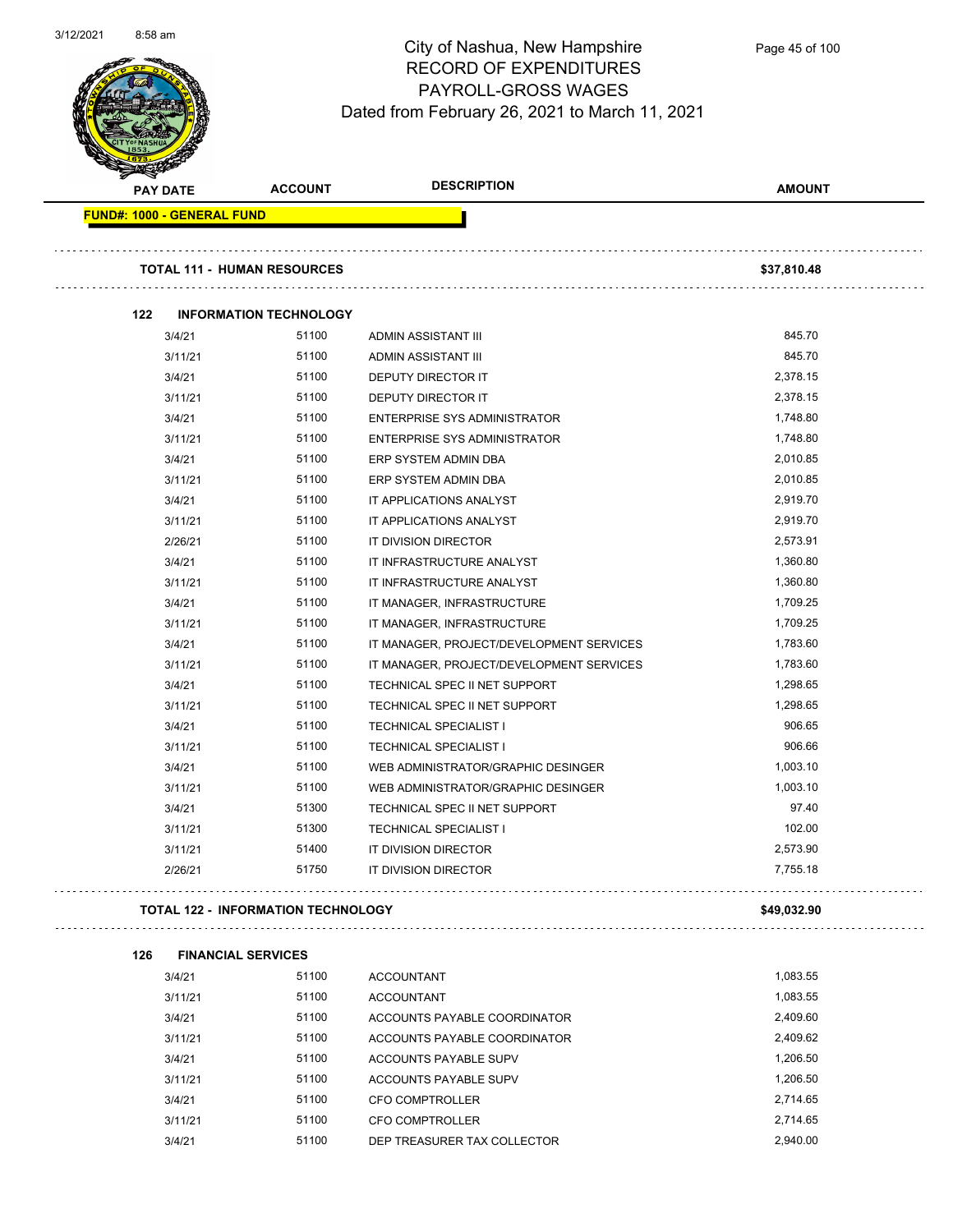

| PAY DATE                          | <b>ACCOUNT</b> | <b>DESCRIPTION</b>               | <b>AMOUNT</b> |
|-----------------------------------|----------------|----------------------------------|---------------|
| <b>FUND#: 1000 - GENERAL FUND</b> |                |                                  |               |
|                                   |                |                                  |               |
| 126<br><b>FINANCIAL SERVICES</b>  |                |                                  |               |
| 3/11/21                           | 51100          | DEP TREASURER TAX COLLECTOR      | 1,673.10      |
| 2/26/21                           | 51100          | DPW COLLECTIONS SPEC III         | (463.00)      |
| 3/4/21                            | 51100          | FINANCE AND ADMIN MANAGER        | 904.90        |
| 3/11/21                           | 51100          | FINANCE AND ADMIN MANAGER        | 904.90        |
| 3/4/21                            | 51100          | <b>MVR CLERK I</b>               | 1,079.47      |
| 3/11/21                           | 51100          | <b>MVR CLERK I</b>               | 1,045.14      |
| 3/4/21                            | 51100          | <b>MVR CLERK II</b>              | 969.36        |
| 3/11/21                           | 51100          | MVR CLERK II                     | 969.35        |
| 3/4/21                            | 51100          | MVR CLERK III                    | 1,578.46      |
| 3/11/21                           | 51100          | MVR CLERK III                    | 1,578.46      |
| 3/4/21                            | 51100          | ORDINANCE VIOLATIONS COORDINATOR | 470.17        |
| 3/11/21                           | 51100          | ORDINANCE VIOLATIONS COORDINATOR | 389.57        |
| 3/4/21                            | 51100          | REVENUE ACCOUNTS SPEC            | 916.00        |
| 3/11/21                           | 51100          | REVENUE ACCOUNTS SPEC            | 916.00        |
| 3/4/21                            | 51100          | REVENUE COORDINATOR              | 1,125.70      |
| 3/11/21                           | 51100          | REVENUE COORDINATOR              | 1,125.70      |
| 3/4/21                            | 51100          | <b>SENIOR FINANCE MANAGER</b>    | 1,809.80      |
| 3/11/21                           | 51100          | SENIOR FINANCE MANAGER           | 1,809.80      |
| 3/4/21                            | 51100          | SENIOR FINANCIAL ANALYST         | 1,293.40      |
| 3/11/21                           | 51100          | SENIOR FINANCIAL ANALYST         | 1,293.40      |
| 3/4/21                            | 51100          | SR MGR ACCT FIN REPORTING        | 1,407.60      |
| 3/11/21                           | 51100          | SR MGR ACCT FIN REPORTING        | 1,407.60      |
| 3/4/21                            | 51100          | SUPV VEHICLE REGISTRATION        | 1,307.05      |
| 3/11/21                           | 51100          | SUPV VEHICLE REGISTRATION        | 1,307.05      |
| 3/4/21                            | 51100          | TREASURER TAX COLLECTOR          | 2,252.15      |
| 3/11/21                           | 51100          | TREASURER TAX COLLECTOR          | 2,252.15      |
| 3/4/21                            | 51200          | <b>ACCOUNTING TEMP</b>           | 45.00         |
| 3/11/21                           | 51200          | <b>ACCOUNTING TEMP</b>           | 33.75         |
| 3/4/21                            | 51200          | TRUST ACCOUNTANT PT              | 789.00        |
| 3/11/21                           | 51200          | <b>TRUST ACCOUNTANT PT</b>       | 789.00        |
| 3/4/21                            | 51300          | ACCOUNTS PAYABLE COORDINATOR     | 14.54         |
| 2/26/21                           | 51300          | DPW COLLECTIONS SPEC III         | (79.34)       |
| 3/11/21                           | 51300          | <b>MVR CLERK I</b>               | 5.72          |
| 3/4/21                            | 51300          | MVR CLERK III                    | 28.95         |
| 3/11/21                           | 51300          | MVR CLERK III                    | 14.48         |
| 3/4/21                            | 51300          | REVENUE COORDINATOR              | 10.56         |
| 3/11/21                           | 51300          | REVENUE COORDINATOR              | 158.31        |
| 3/11/21                           | 51300          | TRUST ACCOUNTANT PT              | (147.93)      |
| 3/4/21                            | 51750          | DEP TREASURER TAX COLLECTOR      | 36,611.85     |
|                                   |                |                                  |               |

#### **TOTAL 126 - FINANCIAL SERVICES \$87,365.79**

#### **129 CITY BUILDINGS**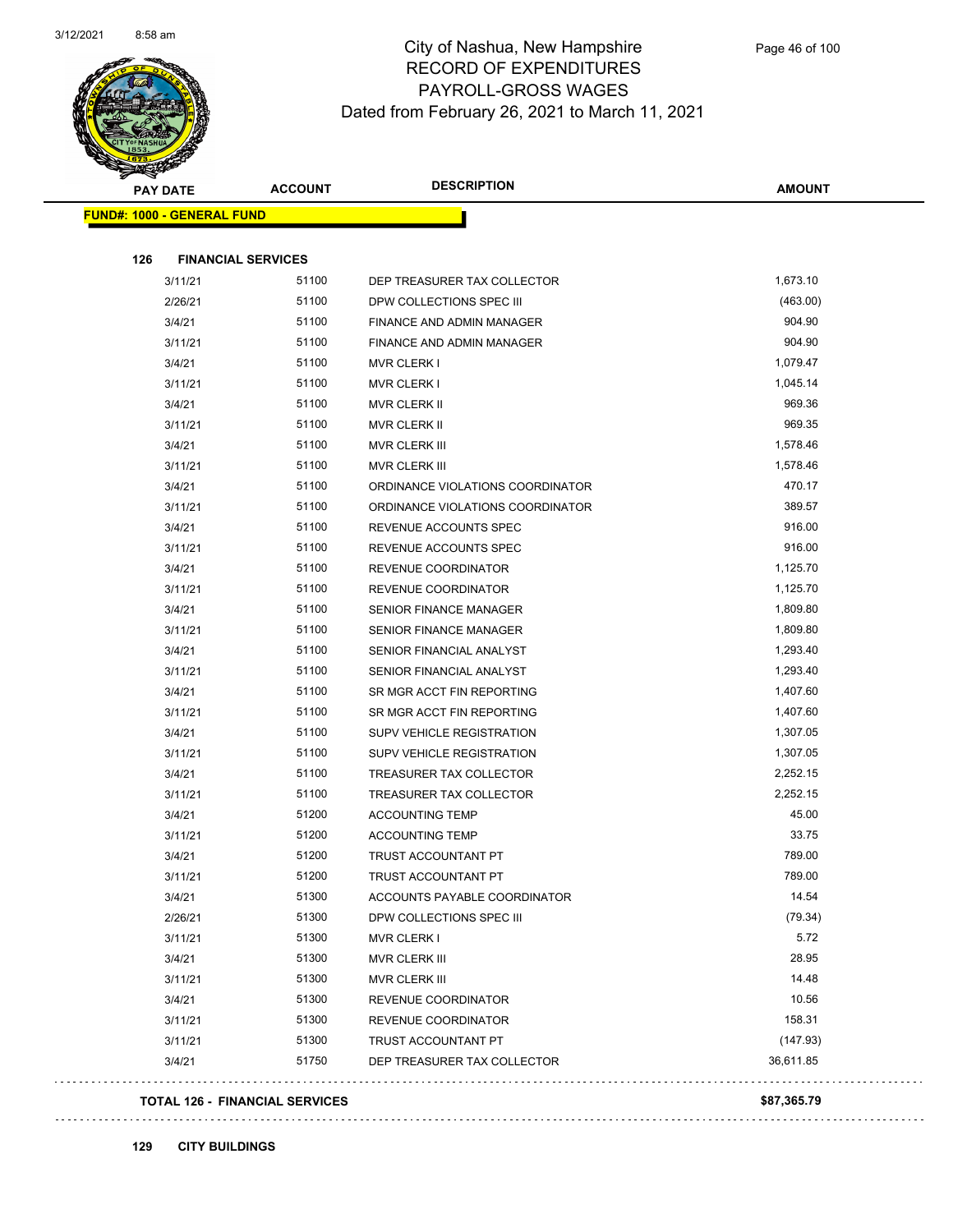

| <b>SANGAL</b> |                                   |                |                                |               |  |
|---------------|-----------------------------------|----------------|--------------------------------|---------------|--|
|               | <b>PAY DATE</b>                   | <b>ACCOUNT</b> | <b>DESCRIPTION</b>             | <b>AMOUNT</b> |  |
|               | <b>FUND#: 1000 - GENERAL FUND</b> |                |                                |               |  |
|               |                                   |                |                                |               |  |
| 129           | <b>CITY BUILDINGS</b>             |                |                                |               |  |
|               | 3/4/21                            | 51100          | <b>BUILDING MANAGER</b>        | 1,382.25      |  |
|               | 3/11/21                           | 51100          | <b>BUILDING MANAGER</b>        | 1,382.30      |  |
|               | 3/4/21                            | 51100          | <b>CUSTODIAN I</b>             | 1,308.35      |  |
|               | 3/11/21                           | 51100          | <b>CUSTODIAN I</b>             | 1,308.36      |  |
|               | 3/4/21                            | 51100          | <b>MAINTENANCE SPEC</b>        | 1,383.90      |  |
|               | 3/11/21                           | 51100          | <b>MAINTENANCE SPEC</b>        | 1,383.90      |  |
|               | 3/4/21                            | 51200          | <b>CUSTODIAN I</b>             | 362.75        |  |
|               | 3/11/21                           | 51200          | <b>CUSTODIAN I</b>             | 362.75        |  |
|               | 3/4/21                            | 51300          | <b>MAINTENANCE SPEC</b>        | 79.18         |  |
|               | <b>TOTAL 129 - CITY BUILDINGS</b> |                |                                | \$8,953.74    |  |
| 130           | <b>PURCHASING</b>                 |                |                                |               |  |
|               | 3/4/21                            | 51100          | PURCHASING AGENT I             | 790.45        |  |
|               | 3/11/21                           | 51100          | PURCHASING AGENT I             | 790.45        |  |
|               | 3/4/21                            | 51100          | PURCHASING AGENT II            | 981.40        |  |
|               | 3/11/21                           | 51100          | PURCHASING AGENT II            | 981.40        |  |
|               | 3/4/21                            | 51100          | PURCHASING MANAGER             | 1,809.80      |  |
|               | 3/11/21                           | 51100          | PURCHASING MANAGER             | 1,809.80      |  |
|               | 3/4/21                            | 51200          | MESSENGER MAIL DISTRIBUTION CL | 347.23        |  |
|               | 3/11/21                           | 51200          | MESSENGER MAIL DISTRIBUTION CL | 351.32        |  |
|               | 3/4/21                            | 51300          | PURCHASING AGENT I             | 7.41          |  |
|               | 3/11/21                           | 51300          | PURCHASING AGENT I             | 7.41          |  |
|               | 3/4/21                            | 51300          | PURCHASING AGENT II            | 9.20          |  |
|               | <b>TOTAL 130 - PURCHASING</b>     |                |                                | \$7,885.87    |  |
| 131           | <b>HUNT BUILDING</b>              |                |                                |               |  |
|               | 3/4/21                            | 51100          | HUNT MEMORIAL BLDG & ARTS ADM  | 417.45        |  |
|               | 3/11/21                           | 51100          | HUNT MEMORIAL BLDG & ARTS ADM  | 417.44        |  |
|               | <b>TOTAL 131 - HUNT BUILDING</b>  |                |                                | \$834.89      |  |
| 132           | <b>ASSESSING</b>                  |                |                                |               |  |
|               | 3/4/21                            | 51100          | ASSESSING ADMIN SPEC II CSR    | 1,498.35      |  |
|               | 3/11/21                           | 51100          | ASSESSING ADMIN SPEC II CSR    | 1,498.35      |  |
|               | 3/4/21                            | 51100          | ASSESSOR I                     | 898.10        |  |
|               | 3/11/21                           | 51100          | ASSESSOR I                     | 898.10        |  |
|               | 3/4/21                            | 51100          | ASSESSOR II                    | 1,194.60      |  |
|               | 3/11/21                           | 51100          | ASSESSOR II                    | 1,194.60      |  |
|               | 3/4/21                            | 51100          | ASSESSOR III                   | 2,569.15      |  |
|               | 3/11/21                           | 51100          | ASSESSOR III                   | 2,569.15      |  |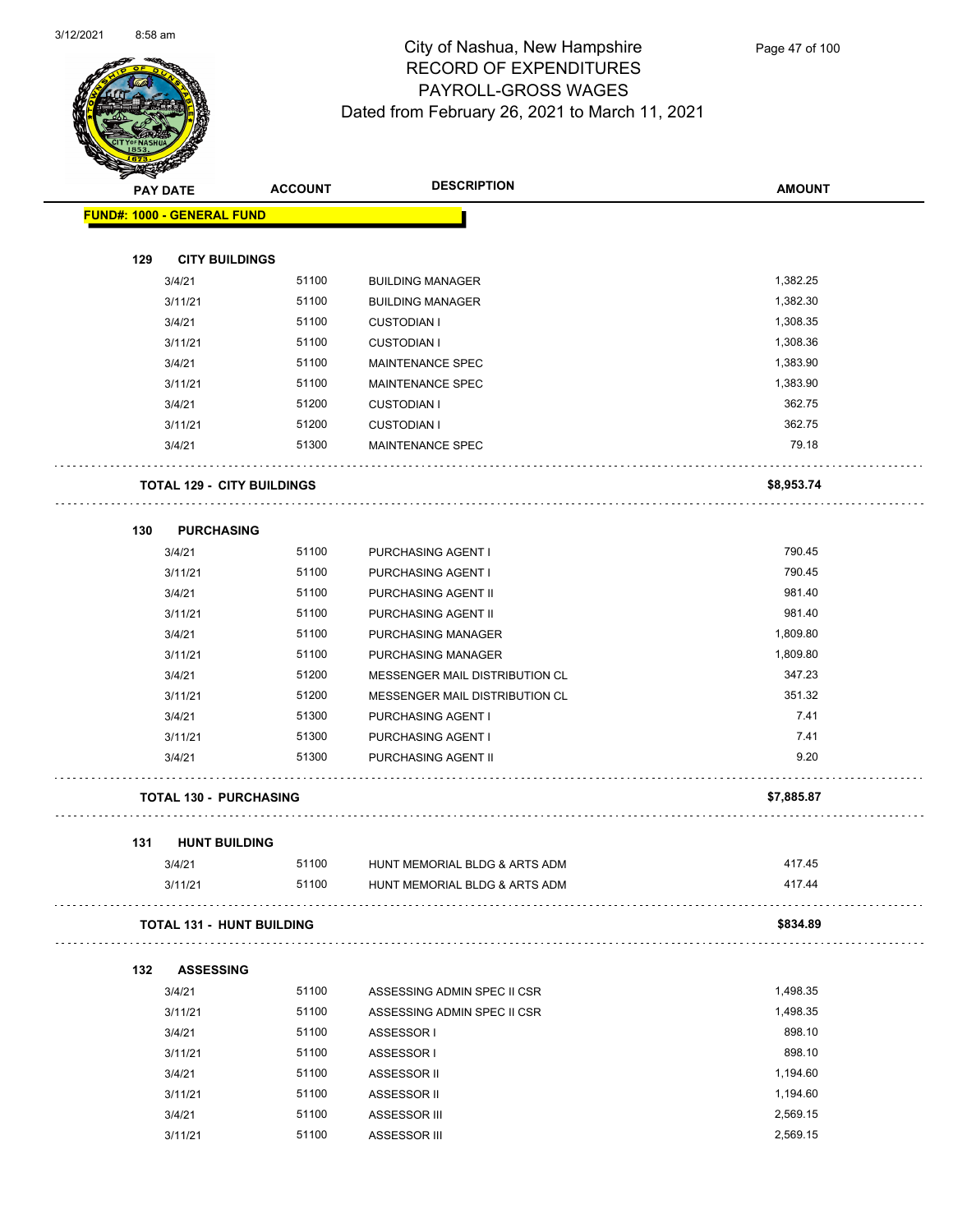

Page 48 of 100

|     | <b>Andre</b><br><b>PAY DATE</b>   | <b>ACCOUNT</b>                            | <b>DESCRIPTION</b>                                    | <b>AMOUNT</b> |
|-----|-----------------------------------|-------------------------------------------|-------------------------------------------------------|---------------|
|     | <b>FUND#: 1000 - GENERAL FUND</b> |                                           |                                                       |               |
| 132 | <b>ASSESSING</b>                  |                                           |                                                       |               |
|     | 3/4/21                            | 51100                                     | <b>CHIEF ASSESSOR</b>                                 | 2,286.60      |
|     | 3/11/21                           | 51100                                     | <b>CHIEF ASSESSOR</b>                                 | 2,286.60      |
|     | <b>TOTAL 132 - ASSESSING</b>      |                                           |                                                       | \$16,893.60   |
| 134 | <b>GIS</b>                        |                                           |                                                       |               |
|     | 3/4/21                            | 51100                                     | <b>GIS TECHNICIAN II</b>                              | 1,223.50      |
|     | 3/11/21                           | 51100                                     | <b>GIS TECHNICIAN II</b>                              | 1,223.50      |
|     | TOTAL 134 - GIS                   |                                           |                                                       | \$2,447.00    |
| 140 | <b>PINEWOOD CEMETERY</b>          |                                           |                                                       |               |
|     | 3/4/21                            | 51400                                     | SEASONAL                                              | 539.00        |
|     | 3/11/21                           | 51400                                     | SEASONAL                                              | 525.00        |
|     |                                   | <b>TOTAL 140 - PINEWOOD CEMETERY</b>      |                                                       | \$1,064.00    |
| 142 | <b>WOODLAWN CEMETERY</b>          |                                           |                                                       |               |
|     | 3/4/21                            | 51100                                     | <b>GROUNDSKEEPER CEMETERY</b>                         | 754.09        |
|     | 3/11/21                           | 51100                                     | <b>GROUNDSKEEPER CEMETERY</b>                         | 754.09        |
|     | 3/4/21                            | 51100                                     | SUBFOREMAN CEMETERY                                   | 955.15        |
|     | 3/11/21                           | 51100                                     | SUBFOREMAN CEMETERY                                   | 955.15        |
|     | 3/4/21                            | 51100                                     | SUPERINTENDENT CEMETERY I                             | 1,307.05      |
|     | 3/11/21                           | 51100                                     | SUPERINTENDENT CEMETERY I                             | 1,307.05      |
|     |                                   | <b>TOTAL 142 - WOODLAWN CEMETERY</b>      |                                                       | \$6,032.58    |
| 144 |                                   | <b>EDGEWOOD &amp; SUBURBAN CEMETERIES</b> |                                                       |               |
|     | 3/4/21                            | 51100                                     | GROUNDSKEEPER CEMETERY                                | 1,362.15      |
|     | 3/11/21                           | 51100                                     | <b>GROUNDSKEEPER CEMETERY</b>                         | 1,362.15      |
|     | 3/4/21                            | 51100                                     | SUBFOREMAN CEMETERY                                   | 824.60        |
|     | 3/11/21                           | 51100                                     | SUBFOREMAN CEMETERY                                   | 824.60        |
|     | 3/4/21                            | 51100                                     | SUPERINTENDENT CEMETERY II                            | 1,307.05      |
|     | 3/11/21                           | 51100                                     | SUPERINTENDENT CEMETERY II                            | 1,307.05      |
|     |                                   |                                           | <b>TOTAL 144 - EDGEWOOD &amp; SUBURBAN CEMETERIES</b> | \$6,987.60    |
| 150 | <b>POLICE</b>                     |                                           |                                                       |               |
|     | 3/4/21                            | 51100                                     | <b>1ST YEAR OFFICERS</b>                              | 11,692.45     |
|     | 3/11/21                           | 51100                                     | <b>1ST YEAR OFFICERS</b>                              | 11,692.45     |
|     | 3/4/21                            | 51100                                     | 1st YR OFFICER CERT II PSB                            | 1,465.80      |
|     |                                   |                                           |                                                       |               |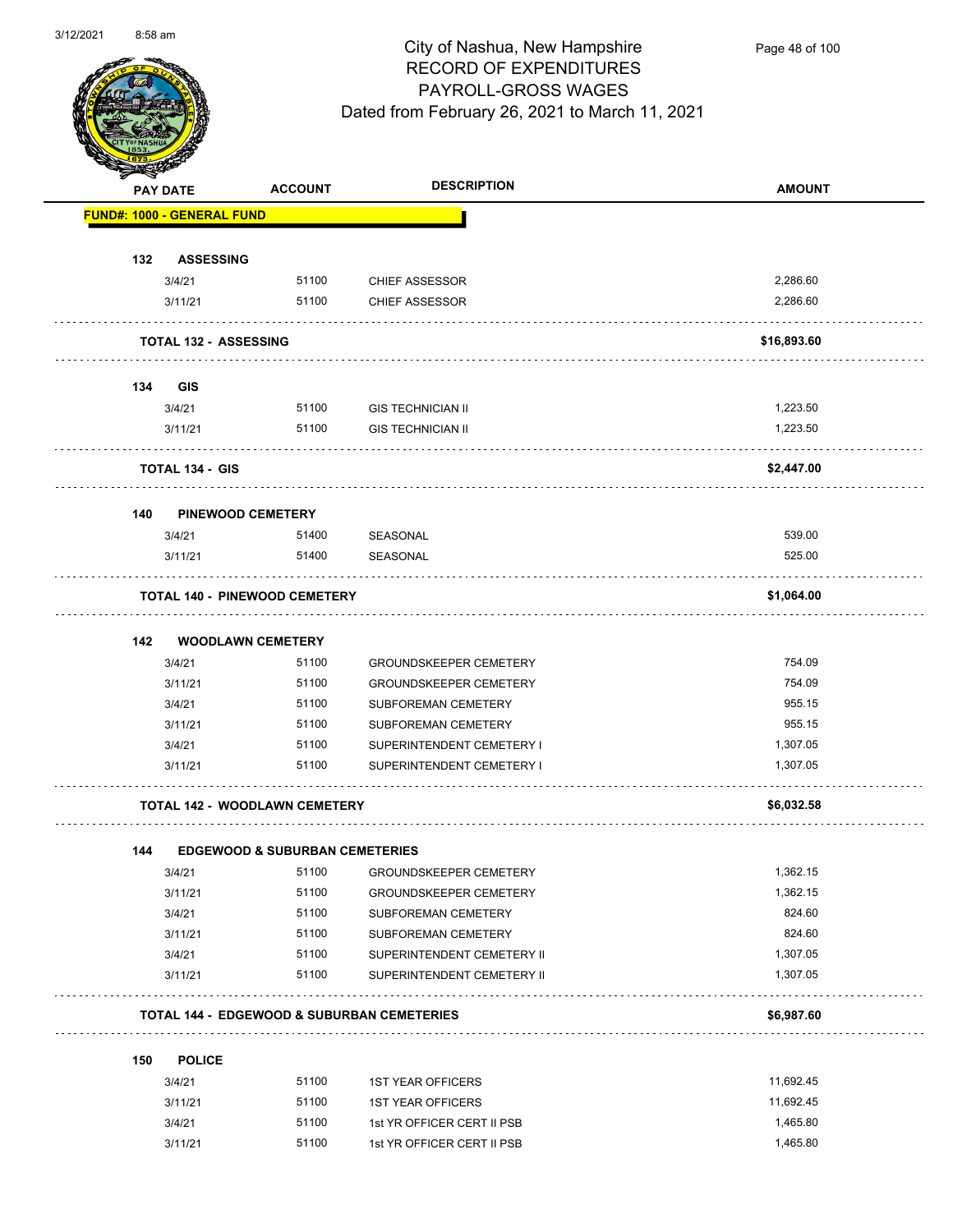

|     | <b>PAY DATE</b>                    | <b>ACCOUNT</b> | <b>DESCRIPTION</b>                   | <b>AMOUNT</b> |
|-----|------------------------------------|----------------|--------------------------------------|---------------|
|     | <u> FUND#: 1000 - GENERAL FUND</u> |                |                                      |               |
|     |                                    |                |                                      |               |
| 150 | <b>POLICE</b>                      |                |                                      |               |
|     | 3/4/21                             | 51100          | 1ST YR OFFICERS CERTIFIED SPEC       | 1,110.90      |
|     | 3/11/21                            | 51100          | 1ST YR OFFICERS CERTIFIED SPEC       | 1,110.89      |
|     | 3/4/21                             | 51100          | 1st YR SPECIAL OFFICER CERTIFIED II  | 10,260.58     |
|     | 3/11/21                            | 51100          | 1st YR SPECIAL OFFICER CERTIFIED II  | 10,260.58     |
|     | 3/4/21                             | 51100          | <b>ACCOUNT CLERK III</b>             | 2,397.95      |
|     | 3/11/21                            | 51100          | <b>ACCOUNT CLERK III</b>             | 2,397.95      |
|     | 3/4/21                             | 51100          | ADMIN ASSISTANT I DETECTIVES         | 2,951.20      |
|     | 3/11/21                            | 51100          | ADMIN ASSISTANT I DETECTIVES         | 2,951.21      |
|     | 3/4/21                             | 51100          | ADMIN ASSISTANT I LEGAL              | 795.35        |
|     | 3/11/21                            | 51100          | ADMIN ASSISTANT I LEGAL              | 795.35        |
|     | 3/4/21                             | 51100          | ADMIN ASSISTANT II LEGAL             | 805.80        |
|     | 3/11/21                            | 51100          | ADMIN ASSISTANT II LEGAL             | 805.80        |
|     | 3/4/21                             | 51100          | ADMIN ASSISTANT III PROF STANDARDS   | 1,010.30      |
|     | 3/11/21                            | 51100          | ADMIN ASSISTANT III PROF STANDARDS   | 1,010.30      |
|     | 3/4/21                             | 51100          | ADMIN ASSISTANT III SERVICES         | 832.85        |
|     | 3/11/21                            | 51100          | ADMIN ASSISTANT III SERVICES         | 832.86        |
|     | 3/4/21                             | 51100          | ADMIN ASSISTANT IV UNIFORM FIELD OPS | 876.45        |
|     | 3/11/21                            | 51100          | ADMIN ASSISTANT IV UNIFORM FIELD OPS | 876.45        |
|     | 3/4/21                             | 51100          | ADMIN SUPERVISOR DETECTIVES          | 1,024.00      |
|     | 3/4/21                             | 51100          | ADMINISTRATIVE PROJECT SPEC          | 1,394.25      |
|     | 3/11/21                            | 51100          | ADMINISTRATIVE PROJECT SPEC          | 1,394.25      |
|     | 3/4/21                             | 51100          | ANIMAL CONTROL OFFICER               | 360.77        |
|     | 3/11/21                            | 51100          | ANIMAL CONTROL OFFICER               | 360.77        |
|     | 3/4/21                             | 51100          | ASSISTANT RECORDS MANAGER            | 1,115.40      |
|     | 3/11/21                            | 51100          | ASSISTANT RECORDS MANAGER            | 1,115.40      |
|     | 3/4/21                             | 51100          | AUTO MECHANIC 1ST CLASS              | 1,803.51      |
|     | 3/11/21                            | 51100          | AUTO MECHANIC 1ST CLASS              | 1,803.51      |
|     | 3/4/21                             | 51100          | <b>BUILDING MAINTENANCE SUPV</b>     | 1,115.40      |
|     | 3/11/21                            | 51100          | <b>BUILDING MAINTENANCE SUPV</b>     | 1,115.40      |
|     | 3/4/21                             | 51100          | <b>CAPTAIN</b>                       | 17, 137. 74   |
|     | 3/11/21                            | 51100          | <b>CAPTAIN</b>                       | 17, 137. 74   |
|     | 3/4/21                             | 51100          | CHIEF OF POLICE                      | 3,016.50      |
|     | 3/11/21                            | 51100          | CHIEF OF POLICE                      | 3,016.50      |
|     | 3/4/21                             | 51100          | COMM TECH ALL DESIGNATIONS           | 9,793.95      |
|     | 3/11/21                            | 51100          | COMM TECH ALL DESIGNATIONS           | 9,793.95      |
|     | 3/4/21                             | 51100          | COMMUNITY POLICING COORDINATOR       | 1,403.85      |
|     | 3/11/21                            | 51100          | COMMUNITY POLICING COORDINATOR       | 1,403.85      |
|     | 3/4/21                             | 51100          | <b>CRIME ANALYST</b>                 | 1,126.90      |
|     | 3/11/21                            | 51100          | <b>CRIME ANALYST</b>                 | 1,126.90      |
|     | 3/4/21                             | 51100          | <b>CUSTODIAN II</b>                  | 715.15        |
|     | 3/11/21                            | 51100          | <b>CUSTODIAN II</b>                  | 715.15        |
|     | 3/4/21                             | 51100          | <b>CUSTODIAN III</b>                 | 1,628.81      |
|     | 3/11/21                            | 51100          | <b>CUSTODIAN III</b>                 | 1,628.80      |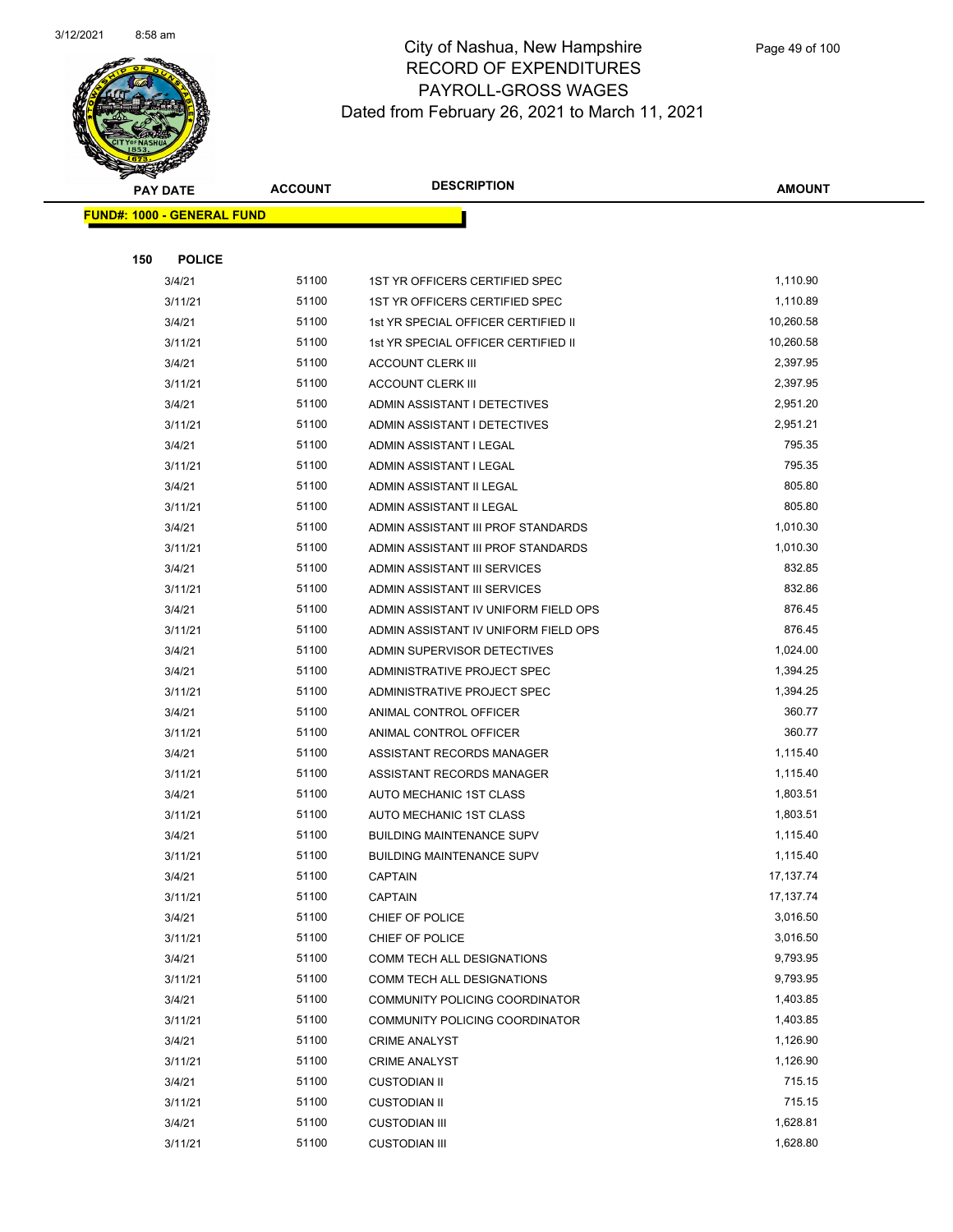

|     | <b>PAY DATE</b>                    | <b>ACCOUNT</b> | <b>DESCRIPTION</b>                             | <b>AMOUNT</b> |  |
|-----|------------------------------------|----------------|------------------------------------------------|---------------|--|
|     | <u> FUND#: 1000 - GENERAL FUND</u> |                |                                                |               |  |
|     |                                    |                |                                                |               |  |
| 150 | <b>POLICE</b>                      |                |                                                |               |  |
|     | 3/4/21                             | 51100          | DEPUTY CHIEF OF POLICE                         | 5,467.00      |  |
|     | 3/11/21                            | 51100          | DEPUTY CHIEF OF POLICE                         | 5,467.00      |  |
|     | 3/4/21                             | 51100          | DETENTION SPEC                                 | 2,794.00      |  |
|     | 3/11/21                            | 51100          | DETENTION SPEC                                 | 2,794.00      |  |
|     | 3/4/21                             | 51100          | DISPATCHERS ALL DESIGNATIONS                   | 4,847.05      |  |
|     | 3/11/21                            | 51100          | DISPATCHERS ALL DESIGNATIONS                   | 4,847.05      |  |
|     | 3/4/21                             | 51100          | FLEET MAINTENANCE ASST SUPV                    | 1,044.85      |  |
|     | 3/11/21                            | 51100          | FLEET MAINTENANCE ASST SUPV                    | 1,044.85      |  |
|     | 3/4/21                             | 51100          | IT MANAGER/RADIO SYSTEMS NETWORK ADMINISTRATOR | 1,576.55      |  |
|     | 3/11/21                            | 51100          | IT MANAGER/RADIO SYSTEMS NETWORK ADMINISTRATOR | 1,576.55      |  |
|     | 3/4/21                             | 51100          | IT PROGRAMS ADMIN & INSTRUCTOR                 | 1,173.15      |  |
|     | 3/11/21                            | 51100          | IT PROGRAMS ADMIN & INSTRUCTOR                 | 1,173.15      |  |
|     | 3/4/21                             | 51100          | LIEUTENANT                                     | 18,763.45     |  |
|     | 3/11/21                            | 51100          | LIEUTENANT                                     | 18,763.45     |  |
|     | 3/4/21                             | 51100          | NPD BUSINESS COORDINATOR                       | 1,172.25      |  |
|     | 3/11/21                            | 51100          | NPD BUSINESS COORDINATOR                       | 1,172.25      |  |
|     | 3/4/21                             | 51100          | NPD BUSINESS MANAGER                           | 1,809.80      |  |
|     | 3/11/21                            | 51100          | <b>NPD BUSINESS MANAGER</b>                    | 1,809.80      |  |
|     | 3/4/21                             | 51100          | NPD NETWORK ADMINISTRATOR                      | 1,494.30      |  |
|     | 3/11/21                            | 51100          | NPD NETWORK ADMINISTRATOR                      | 1,494.30      |  |
|     | 3/4/21                             | 51100          | PARALEGAL                                      | 895.05        |  |
|     | 3/11/21                            | 51100          | PARALEGAL                                      | 895.05        |  |
|     | 3/4/21                             | 51100          | PATROLMAN ALL RANKS                            | 171,744.94    |  |
|     | 3/11/21                            | 51100          | PATROLMAN ALL RANKS                            | 171,744.94    |  |
|     | 3/4/21                             | 51100          | POLICE ATTORNEY                                | 3,045.70      |  |
|     | 3/11/21                            | 51100          | POLICE ATTORNEY                                | 3,045.70      |  |
|     | 3/4/21                             | 51100          | <b>RECORDS &amp; COMMUNICATIONS MGR</b>        | 1,724.10      |  |
|     | 3/11/21                            | 51100          | RECORDS & COMMUNICATIONS MGR                   | 1,724.10      |  |
|     | 3/4/21                             | 51100          | <b>RECORDS TECHNICIAN I</b>                    | 1,437.20      |  |
|     | 3/11/21                            | 51100          | RECORDS TECHNICIAN I                           | 1,437.20      |  |
|     | 3/4/21                             | 51100          | RECORDS TECHNICIAN II                          | 1,858.04      |  |
|     | 3/11/21                            | 51100          | RECORDS TECHNICIAN II                          | 1,858.05      |  |
|     | 3/4/21                             | 51100          | SERGEANT                                       | 45,671.12     |  |
|     | 3/11/21                            | 51100          | SERGEANT                                       | 45,671.14     |  |
|     | 3/4/21                             | 51100          | SHIFT LEADER                                   | 2,396.80      |  |
|     | 3/11/21                            | 51100          | SHIFT LEADER                                   | 2,396.80      |  |
|     | 3/4/21                             | 51100          | SUPV POLICE FLEET                              | 1,417.10      |  |
|     | 3/11/21                            | 51100          | SUPV POLICE FLEET                              | 1,417.09      |  |
|     | 3/4/21                             | 51200          | <b>ACCREDITATION MANAGER</b>                   | 1,183.52      |  |
|     | 3/11/21                            | 51200          | <b>ACCREDITATION MANAGER</b>                   | 1,183.52      |  |
|     | 3/4/21                             | 51200          | POLICE ATTORNEY                                | 1,668.88      |  |
|     | 3/11/21                            | 51200          | POLICE ATTORNEY                                | 1,668.88      |  |
|     | 3/4/21                             | 51300          | <b>BUILDING MAINTENANCE SUPV</b>               | 127.65        |  |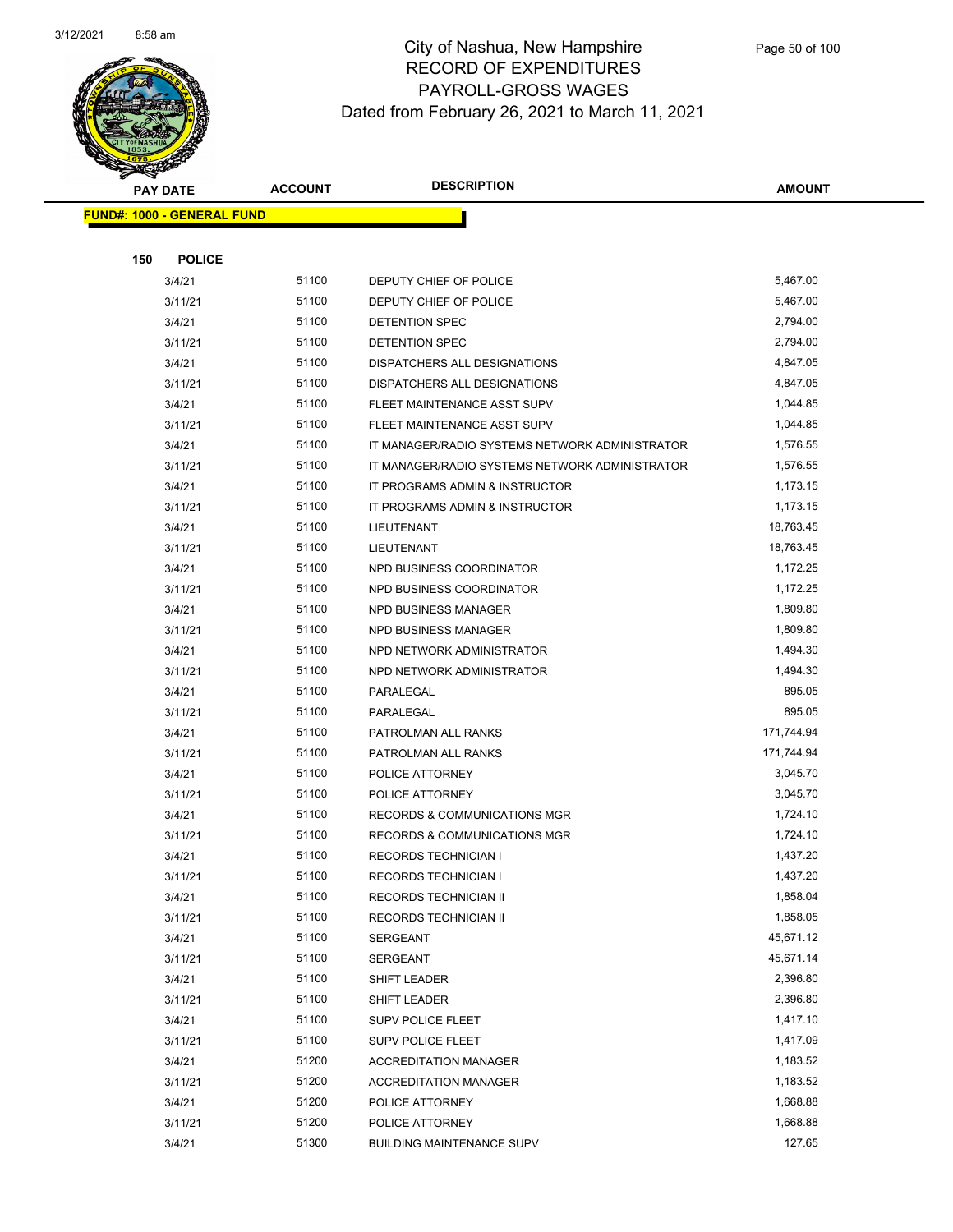

|     | <b>PAY DATE</b>                    | <b>ACCOUNT</b> | <b>DESCRIPTION</b>                  | <b>AMOUNT</b> |
|-----|------------------------------------|----------------|-------------------------------------|---------------|
|     | <u> FUND#: 1000 - GENERAL FUND</u> |                |                                     |               |
|     |                                    |                |                                     |               |
| 150 | <b>POLICE</b>                      |                |                                     |               |
|     | 3/11/21                            | 51300          | <b>BUILDING MAINTENANCE SUPV</b>    | 127.65        |
|     | 3/4/21                             | 51300          | PATROLMAN ALL RANKS                 | 2,084.73      |
|     | 3/11/21                            | 51300          | PATROLMAN ALL RANKS                 | 1,462.66      |
|     | 3/4/21                             | 51300          | <b>SERGEANT</b>                     | 618.69        |
|     | 3/11/21                            | 51300          | <b>SERGEANT</b>                     | 433.50        |
|     | 3/4/21                             | 51309          | <b>COMM TECH ALL DESIGNATIONS</b>   | 377.85        |
|     | 3/4/21                             | 51309          | DISPATCHERS ALL DESIGNATIONS        | 234.06        |
|     | 3/4/21                             | 51309          | LIEUTENANT                          | 275.01        |
|     | 3/4/21                             | 51309          | PATROLMAN ALL RANKS                 | 1,945.76      |
|     | 3/11/21                            | 51309          | PATROLMAN ALL RANKS                 | 118.55        |
|     | 3/4/21                             | 51309          | <b>SERGEANT</b>                     | 904.71        |
|     | 3/11/21                            | 51309          | <b>SERGEANT</b>                     | 144.50        |
|     | 3/4/21                             | 51315          | PATROLMAN ALL RANKS                 | 1,092.10      |
|     | 3/4/21                             | 51315          | <b>SERGEANT</b>                     | 216.75        |
|     | 3/4/21                             | 51322          | <b>1ST YEAR OFFICERS</b>            | 418.53        |
|     | 3/11/21                            | 51322          | <b>1ST YEAR OFFICERS</b>            | 996.50        |
|     | 3/4/21                             | 51322          | 1ST YR OFFICERS CERTIFIED SPEC      | 499.90        |
|     | 3/4/21                             | 51322          | 1st YR SPECIAL OFFICER CERTIFIED II | 274.83        |
|     | 3/11/21                            | 51322          | 1st YR SPECIAL OFFICER CERTIFIED II | 302.32        |
|     | 3/4/21                             | 51322          | LIEUTENANT                          | 79.29         |
|     | 3/4/21                             | 51322          | PATROLMAN ALL RANKS                 | 3,409.29      |
|     | 3/11/21                            | 51322          | PATROLMAN ALL RANKS                 | 9,919.75      |
|     | 3/11/21                            | 51322          | <b>SERGEANT</b>                     | 397.43        |
|     | 3/4/21                             | 51330          | <b>1ST YEAR OFFICERS</b>            | 1,873.08      |
|     | 3/11/21                            | 51330          | <b>1ST YEAR OFFICERS</b>            | 1,614.33      |
|     | 3/4/21                             | 51330          | 1st YR OFFICER CERT II PSB          | 439.74        |
|     | 3/11/21                            | 51330          | 1ST YR OFFICERS CERTIFIED SPEC      | 333.27        |
|     | 3/4/21                             | 51330          | 1st YR SPECIAL OFFICER CERTIFIED II | 238.48        |
|     | 3/4/21                             | 51330          | COMM TECH ALL DESIGNATIONS          | 1,644.45      |
|     | 3/11/21                            | 51330          | COMM TECH ALL DESIGNATIONS          | 1,031.69      |
|     | 3/4/21                             | 51330          | DETENTION SPEC                      | 566.26        |
|     | 3/11/21                            | 51330          | DETENTION SPEC                      | 305.98        |
|     | 3/4/21                             | 51330          | DISPATCHERS ALL DESIGNATIONS        | 848.10        |
|     | 3/11/21                            | 51330          | DISPATCHERS ALL DESIGNATIONS        | 282.70        |
|     | 3/4/21                             | 51330          | LIEUTENANT                          | 628.59        |
|     | 3/11/21                            | 51330          | LIEUTENANT                          | 1,268.74      |
|     | 3/4/21                             | 51330          | PATROLMAN ALL RANKS                 | 16,226.91     |
|     | 3/11/21                            | 51330          | PATROLMAN ALL RANKS                 | 20,335.76     |
|     | 3/4/21                             | 51330          | <b>SERGEANT</b>                     | 1,728.36      |
|     | 3/11/21                            | 51330          | <b>SERGEANT</b>                     | 4,091.87      |
|     | 3/4/21                             | 51330          | SHIFT LEADER                        | 348.13        |
|     | 3/11/21                            | 51330          | SHIFT LEADER                        | 348.13        |
|     | 3/4/21                             | 51412          | ADMIN ASSISTANT I DETECTIVES        | 225.00        |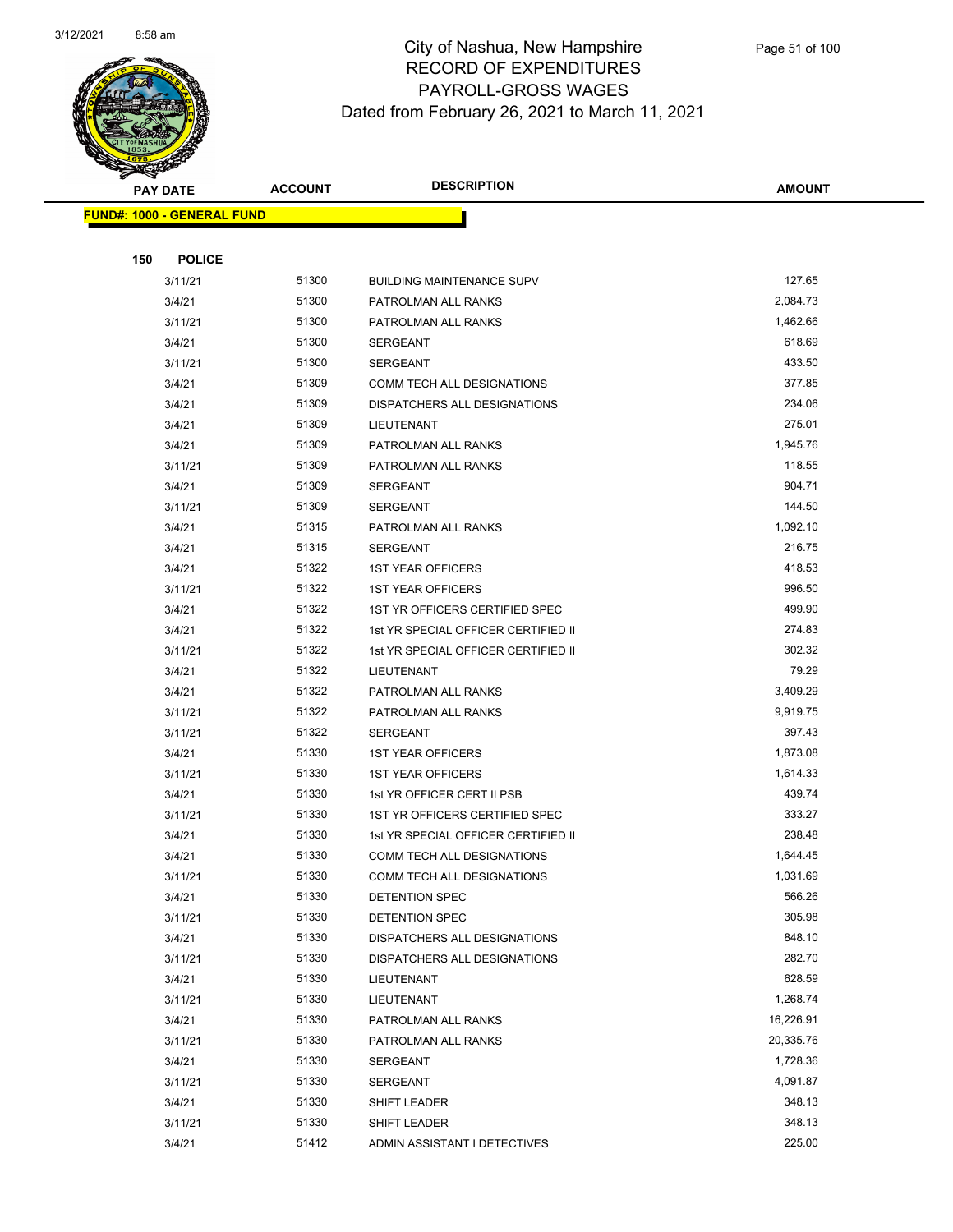

| <b>PAY DATE</b> |                                   | <b>ACCOUNT</b> | <b>DESCRIPTION</b>              | <b>AMOUNT</b> |
|-----------------|-----------------------------------|----------------|---------------------------------|---------------|
|                 | <b>FUND#: 1000 - GENERAL FUND</b> |                |                                 |               |
|                 |                                   |                |                                 |               |
| 150             | <b>POLICE</b>                     |                |                                 |               |
|                 | 3/11/21                           | 51412          | ADMIN ASSISTANT I DETECTIVES    | 366.35        |
|                 | 3/4/21                            | 51600          | ADMIN ASSISTANT I LEGAL         | 500.00        |
|                 | 3/4/21                            | 51750          | ADMIN SUPERVISOR DETECTIVES     | 1,832.95      |
|                 | 3/4/21                            | 61107          | <b>CLOTHING &amp; UNIFORMS</b>  | 612.41        |
|                 | 3/11/21                           | 61107          | <b>CLOTHING &amp; UNIFORMS</b>  | 870.64        |
|                 |                                   |                |                                 |               |
|                 | <b>TOTAL 150 - POLICE</b>         |                |                                 | \$782,041.37  |
|                 |                                   |                |                                 |               |
| 152             | <b>FIRE</b>                       |                |                                 |               |
|                 | 3/4/21                            | 51100          | ADMINISTRATIVE ASSISTANT II     | 2,575.00      |
|                 | 3/11/21                           | 51100          | ADMINISTRATIVE ASSISTANT II     | 2,575.00      |
|                 | 2/26/21                           | 51100          | <b>ASST FIRE CHIEF</b>          | 13,316.05     |
|                 | 3/4/21                            | 51100          | <b>ASST FIRE CHIEF</b>          | 2,573.92      |
|                 | 3/11/21                           | 51100          | <b>ASST FIRE CHIEF</b>          | 2,573.92      |
|                 | 3/4/21                            | 51100          | ASST SUPERINTENDENT FIRE ALARM  | 1,746.04      |
|                 | 3/11/21                           | 51100          | ASST SUPERINTENDENT FIRE ALARM  | 1,746.04      |
|                 | 3/4/21                            | 51100          | ASST SUPERINTENDENT FIRE FLEET  | 1,637.00      |
|                 | 3/11/21                           | 51100          | ASST SUPERINTENDENT FIRE FLEET  | 1,637.00      |
|                 | 3/4/21                            | 51100          | ASST SUPERINTENDENT PREVENTION  | 3,509.64      |
|                 | 3/11/21                           | 51100          | ASST SUPERINTENDENT PREVENTION  | 3,509.64      |
|                 | 3/4/21                            | 51100          | <b>CAPTAIN</b>                  | 12,296.30     |
|                 | 3/11/21                           | 51100          | <b>CAPTAIN</b>                  | 12,296.28     |
|                 | 3/4/21                            | 51100          | CAPTAIN FIRE TRAINING SAFETY    | 1,928.20      |
|                 | 3/11/21                           | 51100          | CAPTAIN FIRE TRAINING SAFETY    | 1,928.20      |
|                 | 3/4/21                            | 51100          | DEPUTY FIRE CHIEF               | 9,069.12      |
|                 | 3/11/21                           | 51100          | <b>DEPUTY FIRE CHIEF</b>        | 9,069.11      |
|                 | 3/4/21                            | 51100          | <b>EXEC ASST BUSINESS COORD</b> | 1,126.20      |
|                 | 3/11/21                           | 51100          | <b>EXEC ASST BUSINESS COORD</b> | 1,126.20      |
|                 | 3/4/21                            | 51100          | <b>FIRE CHIEF</b>               | 2,815.20      |
|                 | 3/11/21                           | 51100          | FIRE CHIEF                      | 2,815.20      |
|                 | 3/4/21                            | 51100          | FIRE DISPATCH ALL RANKS         | 6,623.86      |
|                 | 3/11/21                           | 51100          | FIRE DISPATCH ALL RANKS         | 10,528.58     |
|                 | 3/4/21                            | 51100          | FIRE DISPATCH SUPERVISOR        | 5,463.36      |
|                 | 3/11/21                           | 51100          | FIRE DISPATCH SUPERVISOR        | 5,454.71      |
|                 | 3/4/21                            | 51100          | FIRE LIEUTENANT                 | 44,047.53     |
|                 | 3/11/21                           | 51100          | FIRE LIEUTENANT                 | 43,964.67     |
|                 | 3/4/21                            | 51100          | <b>FIRE MECHANIC</b>            | 1,465.88      |
|                 | 3/11/21                           | 51100          | <b>FIRE MECHANIC</b>            | 1,465.88      |
|                 | 3/4/21                            | 51100          | FIRE TRAINING OFFICER           | 1,711.68      |
|                 | 3/11/21                           | 51100          | FIRE TRAINING OFFICER           | 1,711.68      |
|                 | 3/4/21                            | 51100          | FIREFIGHTERS ALL RANKS          | 129,390.68    |
|                 | 3/11/21                           | 51100          | FIREFIGHTERS ALL RANKS          | 124,389.11    |
|                 | 3/4/21                            | 51100          | SUPERINTENDENT FIRE ALARM       | 1,967.00      |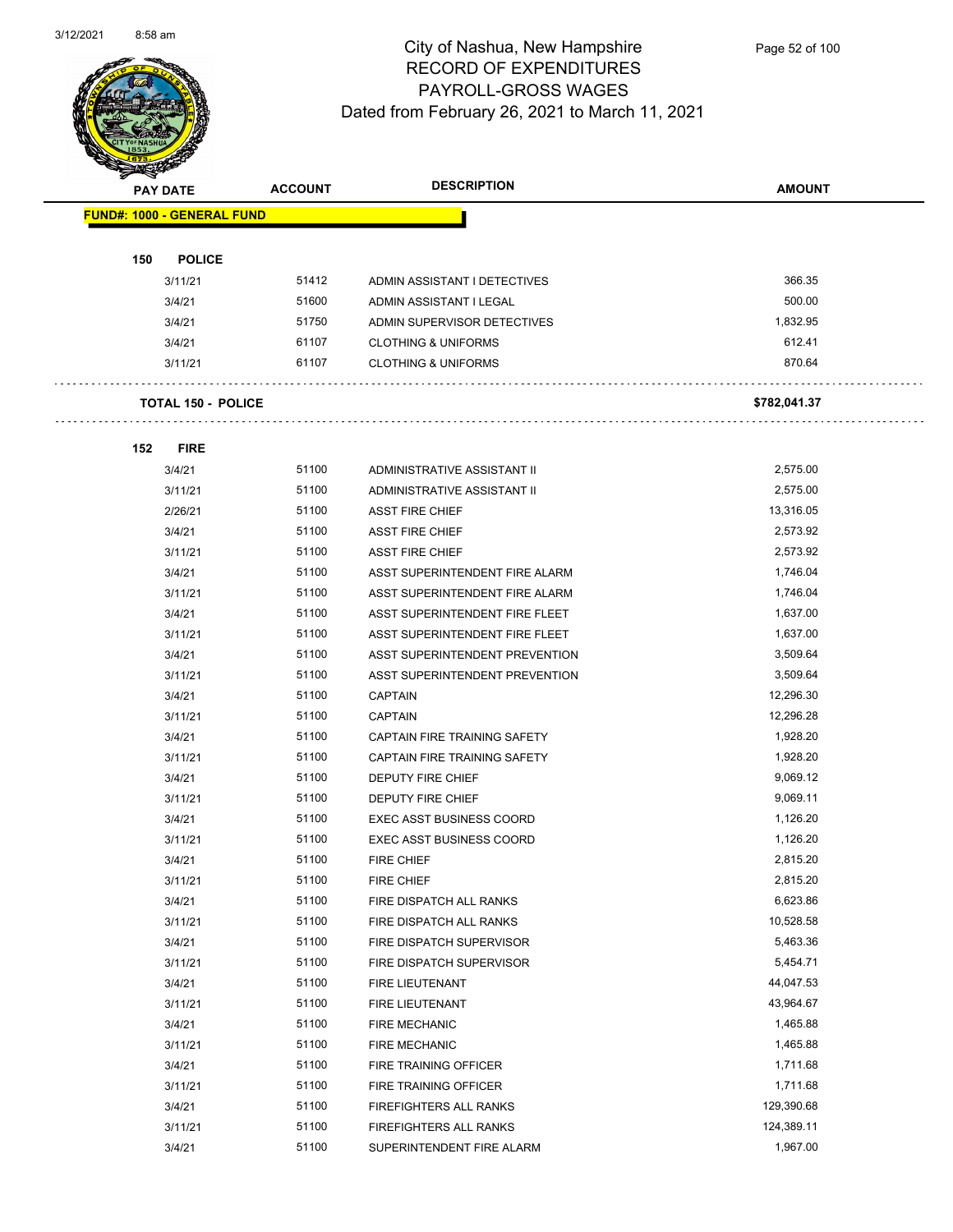

| <b>PAY DATE</b>                    | <b>ACCOUNT</b> | <b>DESCRIPTION</b>             | <b>AMOUNT</b> |
|------------------------------------|----------------|--------------------------------|---------------|
| <u> FUND#: 1000 - GENERAL FUND</u> |                |                                |               |
|                                    |                |                                |               |
| 152<br><b>FIRE</b>                 |                |                                |               |
| 3/11/21                            | 51100          | SUPERINTENDENT FIRE ALARM      | 1,967.00      |
| 3/4/21                             | 51100          | SUPERINTENDENT FIRE FLEET      | 1,909.12      |
| 3/11/21                            | 51100          | SUPERINTENDENT FIRE FLEET      | 1,909.12      |
| 3/4/21                             | 51100          | SUPERINTENDENT FIRE PREVENTION | 1,947.48      |
| 3/11/21                            | 51100          | SUPERINTENDENT FIRE PREVENTION | 1,947.48      |
| 3/4/21                             | 51300          | ASST SUPERINTENDENT PREVENTION | 272.74        |
| 3/11/21                            | 51300          | ASST SUPERINTENDENT PREVENTION | 2,270.22      |
| 3/11/21                            | 51300          | <b>CAPTAIN</b>                 | 133.77        |
| 3/4/21                             | 51300          | DEPUTY FIRE CHIEF              | 491.62        |
| 3/4/21                             | 51300          | FIRE LIEUTENANT                | 60.57         |
| 3/11/21                            | 51300          | <b>FIRE LIEUTENANT</b>         | 4,853.53      |
| 3/4/21                             | 51300          | FIREFIGHTERS ALL RANKS         | 49.44         |
| 3/11/21                            | 51300          | FIREFIGHTERS ALL RANKS         | 9,170.59      |
| 3/11/21                            | 51300          | SUPERINTENDENT FIRE PREVENTION | 836.54        |
| 3/4/21                             | 51330          | <b>CAPTAIN</b>                 | 841.26        |
| 3/11/21                            | 51330          | <b>CAPTAIN</b>                 | 1,050.17      |
| 3/4/21                             | 51330          | DEPUTY FIRE CHIEF              | 448.09        |
| 3/4/21                             | 51330          | FIRE DISPATCH ALL RANKS        | 3,995.78      |
| 3/11/21                            | 51330          | FIRE DISPATCH ALL RANKS        | 4,106.95      |
| 3/4/21                             | 51330          | FIRE DISPATCH SUPERVISOR       | 1,352.86      |
| 3/11/21                            | 51330          | FIRE DISPATCH SUPERVISOR       | 885.35        |
| 3/4/21                             | 51330          | FIRE LIEUTENANT                | 3,066.00      |
| 3/11/21                            | 51330          | FIRE LIEUTENANT                | 3,040.20      |
| 3/4/21                             | 51330          | FIREFIGHTERS ALL RANKS         | 15,543.13     |
| 3/11/21                            | 51330          | FIREFIGHTERS ALL RANKS         | 13,742.18     |
| 3/4/21                             | 51650          | <b>CAPTAIN</b>                 | 2,867.98      |
| 3/11/21                            | 51650          | <b>CAPTAIN</b>                 | 2,572.21      |
| 3/4/21                             | 51650          | <b>DEPUTY FIRE CHIEF</b>       | 1,343.48      |
| 3/4/21                             | 51650          | FIRE LIEUTENANT                | 8,217.09      |
| 3/11/21                            | 51650          | FIRE LIEUTENANT                | 6,903.74      |
| 3/4/21                             | 51650          | FIREFIGHTERS ALL RANKS         | 40,356.60     |
| 3/11/21                            | 51650          | FIREFIGHTERS ALL RANKS         | 33,128.76     |
| 3/4/21                             | 51700          | ASST SUPERINTENDENT FIRE ALARM | 21.83         |
| 3/11/21                            | 51700          | ASST SUPERINTENDENT FIRE ALARM | 21.83         |
| 3/4/21                             | 51700          | ASST SUPERINTENDENT PREVENTION | 43.87         |
| 3/11/21                            | 51700          | ASST SUPERINTENDENT PREVENTION | 43.87         |
| 3/4/21                             | 51700          | <b>CAPTAIN</b>                 | 354.85        |
| 3/11/21                            | 51700          | <b>CAPTAIN</b>                 | 354.85        |
| 3/4/21                             | 51700          | CAPTAIN FIRE TRAINING SAFETY   | 24.10         |
| 3/11/21                            | 51700          | CAPTAIN FIRE TRAINING SAFETY   | 24.10         |
| 3/4/21                             | 51700          | FIRE DISPATCH ALL RANKS        | 15.89         |
| 3/11/21                            | 51700          | FIRE DISPATCH ALL RANKS        | 15.89         |
| 3/4/21                             | 51700          | FIRE DISPATCH SUPERVISOR       | 18.34         |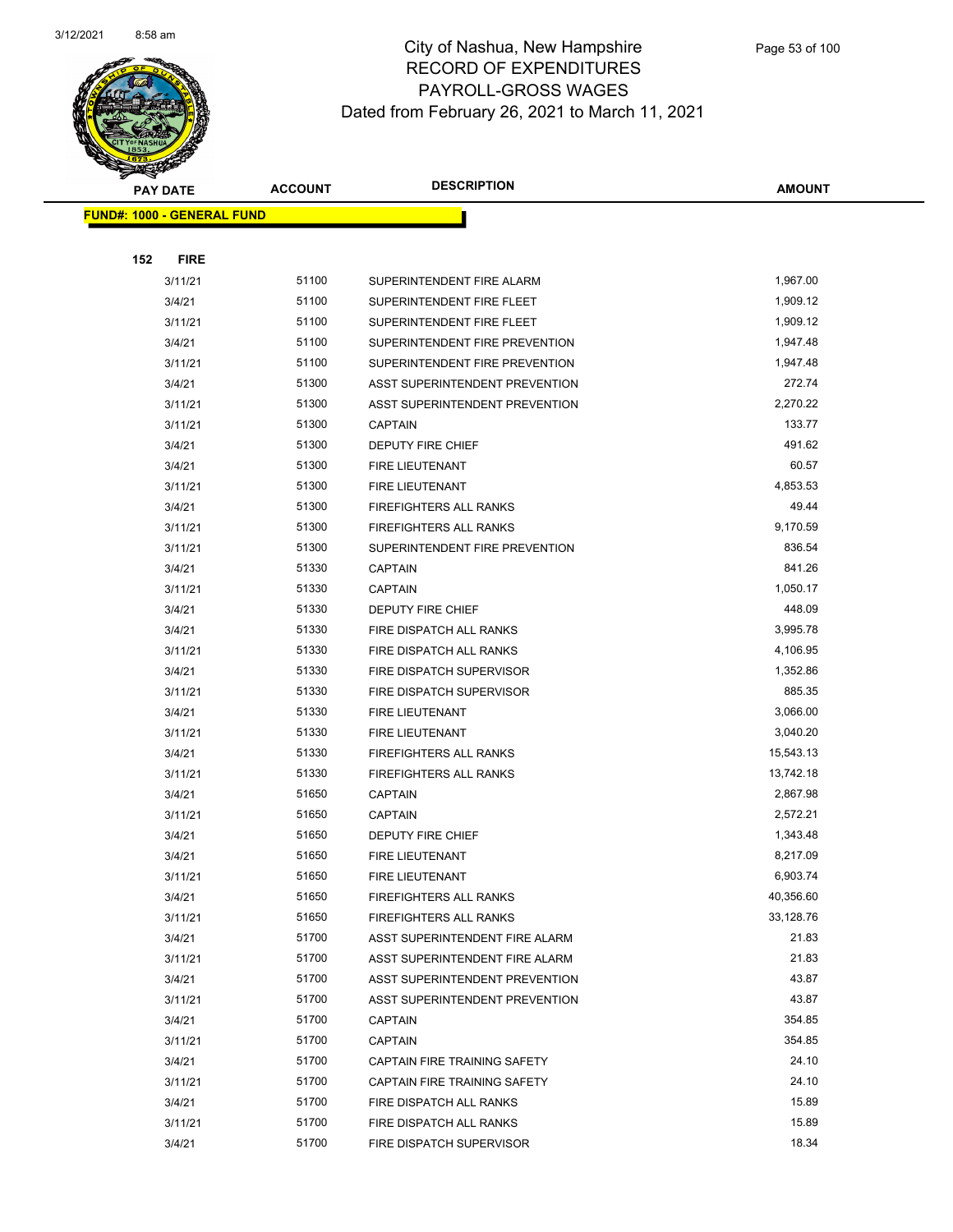

Page 54 of 100

|     | <b>PAY DATE</b>                   | <b>ACCOUNT</b> | <b>DESCRIPTION</b>             | <b>AMOUNT</b> |
|-----|-----------------------------------|----------------|--------------------------------|---------------|
|     | <b>FUND#: 1000 - GENERAL FUND</b> |                |                                |               |
|     |                                   |                |                                |               |
| 152 | <b>FIRE</b>                       |                |                                |               |
|     | 3/11/21                           | 51700          | FIRE DISPATCH SUPERVISOR       | 18.34         |
|     | 3/4/21                            | 51700          | <b>FIRE LIEUTENANT</b>         | 1,307.33      |
|     | 3/11/21                           | 51700          | FIRE LIEUTENANT                | 1,307.33      |
|     | 3/4/21                            | 51700          | FIRE TRAINING OFFICER          | 21.40         |
|     | 3/11/21                           | 51700          | FIRE TRAINING OFFICER          | 21.40         |
|     | 3/4/21                            | 51700          | FIREFIGHTERS ALL RANKS         | 2,930.89      |
|     | 3/11/21                           | 51700          | <b>FIREFIGHTERS ALL RANKS</b>  | 2,930.89      |
|     | 3/4/21                            | 51700          | SUPERINTENDENT FIRE ALARM      | 24.59         |
|     | 3/11/21                           | 51700          | SUPERINTENDENT FIRE ALARM      | 24.59         |
|     | 3/4/21                            | 51700          | SUPERINTENDENT FIRE FLEET      | 23.86         |
|     | 3/11/21                           | 51700          | SUPERINTENDENT FIRE FLEET      | 23.86         |
|     | 3/4/21                            | 51700          | SUPERINTENDENT FIRE PREVENTION | 24.34         |
|     | 3/11/21                           | 51700          | SUPERINTENDENT FIRE PREVENTION | 24.34         |
|     | 3/11/21                           | 51900          | ASST SUPERINTENDENT FIRE ALARM | 7,352.70      |
|     | 3/11/21                           | 51900          | ASST SUPERINTENDENT FIRE FLEET | 5,688.24      |
|     | 3/11/21                           | 51900          | ASST SUPERINTENDENT PREVENTION | 13,662.39     |
|     | 3/11/21                           | 51900          | <b>CAPTAIN</b>                 | 62,451.77     |
|     | 3/11/21                           | 51900          | CAPTAIN FIRE TRAINING SAFETY   | 10,022.25     |
|     | 3/11/21                           | 51900          | DEPUTY FIRE CHIEF              | 13,442.59     |
|     | 3/11/21                           | 51900          | FIRE DISPATCH ALL RANKS        | 34,603.83     |
|     | 3/11/21                           | 51900          | FIRE DISPATCH SUPERVISOR       | 26,090.80     |
|     | 3/11/21                           | 51900          | FIRE LIEUTENANT                | 232,730.39    |
|     | 3/11/21                           | 51900          | <b>FIRE MECHANIC</b>           | 5,348.91      |
|     | 3/11/21                           | 51900          | <b>FIRE TRAINING OFFICER</b>   | 5,529.42      |
|     | 3/11/21                           | 51900          | <b>FIREFIGHTERS ALL RANKS</b>  | 658,342.42    |
|     | 3/11/21                           | 51900          | SUPERINTENDENT FIRE ALARM      | 8,661.23      |
|     | 3/11/21                           | 51900          | SUPERINTENDENT FIRE FLEET      | 7,494.24      |
|     | 3/11/21                           | 51900          | SUPERINTENDENT FIRE PREVENTION | 9,379.83      |
|     |                                   |                |                                |               |

### **TOTAL 152 - FIRE \$1,751,758.52**

 $\sim 1.1$  .

| 153 | <b>BUILDING INSPECTION</b> |       |                                       |          |
|-----|----------------------------|-------|---------------------------------------|----------|
|     | 2/26/21                    | 51100 | <b>BLD INSP ASST PLANS EXAMINER</b>   | 631.47   |
|     | 3/4/21                     | 51100 | <b>BLD INSP ASST PLANS EXAMINER</b>   | 1.090.60 |
|     | 3/11/21                    | 51100 | <b>BLD INSP ASST PLANS EXAMINER</b>   | 1,090.60 |
|     | 3/4/21                     | 51100 | <b>BUILDING AND UTILITIES INSPCTR</b> | 3,787.50 |
|     | 3/11/21                    | 51100 | <b>BUILDING AND UTILITIES INSPCTR</b> | 3,787.49 |
|     | 3/4/21                     | 51100 | <b>BUILDING DEPARTMENT MANAGER</b>    | 1.709.25 |
|     | 3/11/21                    | 51100 | <b>BUILDING DEPARTMENT MANAGER</b>    | 1,709.25 |
|     | 3/4/21                     | 51100 | PERMIT TECHNICIAN I                   | 1.341.90 |
|     | 3/11/21                    | 51100 | PERMIT TECHNICIAN I                   | 1,341.90 |
|     | 3/4/21                     | 51100 | <b>PLANS EXAMINER</b>                 | 1,324.60 |
|     | 3/11/21                    | 51100 | <b>PLANS EXAMINER</b>                 | 1.324.60 |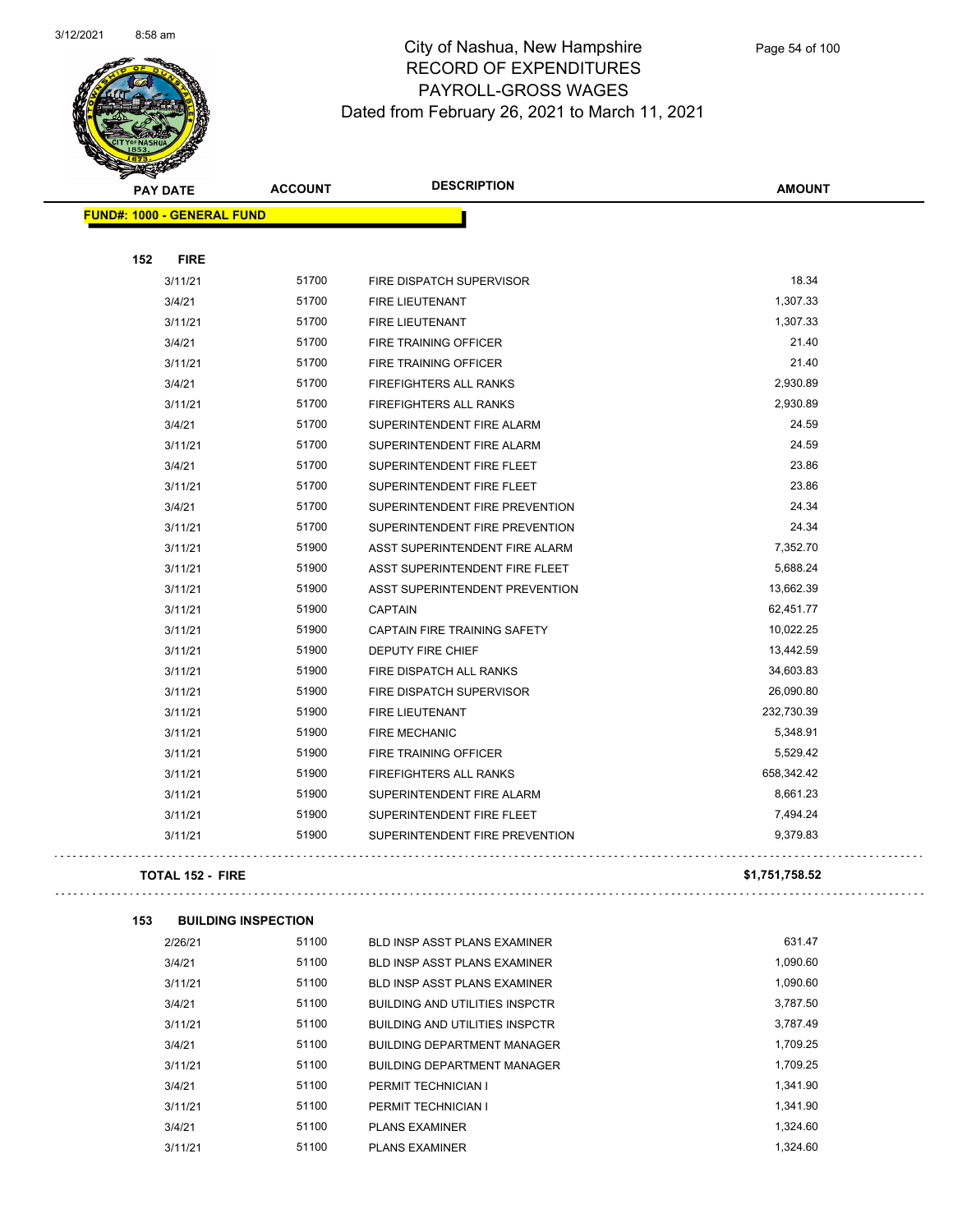

Page 55 of 100

|     | <b>PAY DATE</b>                   | <b>ACCOUNT</b>                             | <b>DESCRIPTION</b>                             | <b>AMOUNT</b> |
|-----|-----------------------------------|--------------------------------------------|------------------------------------------------|---------------|
|     | <b>FUND#: 1000 - GENERAL FUND</b> |                                            |                                                |               |
|     |                                   | <b>TOTAL 153 - BUILDING INSPECTION</b>     |                                                | \$19,139.16   |
| 155 |                                   | <b>CODE ENFORCEMENT</b>                    |                                                |               |
|     | 3/4/21                            | 51100                                      | CODE ENFORCEMENT OFFICER II                    | 2,879.45      |
|     | 3/11/21                           | 51100                                      | <b>CODE ENFORCEMENT OFFICER II</b>             | 2,879.45      |
|     | 3/4/21                            | 51100                                      | MGR CODE ENFORCEMENT DEPT                      | 1,702.60      |
|     | 3/11/21                           | 51100                                      | MGR CODE ENFORCEMENT DEPT                      | 1,702.60      |
|     |                                   | <b>TOTAL 155 - CODE ENFORCEMENT</b>        |                                                | \$9,164.10    |
| 156 |                                   | <b>EMERGENCY MANAGEMENT</b>                |                                                |               |
|     | 3/4/21                            | 51100                                      | EMERGENCY MANAGEMENT COORDINAT                 | 918.40        |
|     | 3/11/21                           | 51100                                      | EMERGENCY MANAGEMENT COORDINAT                 | 918.40        |
|     | 3/4/21                            | 51100                                      | EMERGENCY MANAGEMENT DIRECTOR                  | 1,809.80      |
|     | 3/11/21                           | 51100                                      | <b>EMERGENCY MANAGEMENT DIRECTOR</b>           | 1,809.80      |
|     |                                   | <b>TOTAL 156 - EMERGENCY MANAGEMENT</b>    |                                                | \$5,456.40    |
| 157 |                                   | <b>CITYWIDE COMMUNICATIONS</b>             |                                                |               |
|     | 3/4/21                            | 51100                                      | <b>COMM SYS ENGR TECH</b>                      | 1,063.27      |
|     | 3/11/21                           | 51100                                      | <b>COMM SYS ENGR TECH</b>                      | 1,063.27      |
|     | 3/4/21                            | 51100                                      | IT MANAGER/RADIO SYSTEMS NETWORK ADMINISTRATOR | 394.15        |
|     | 3/11/21                           | 51100                                      | IT MANAGER/RADIO SYSTEMS NETWORK ADMINISTRATOR | 394.15        |
|     | 3/4/21                            | 51200                                      | RADIO SYSTEMS MANAGER                          | 1,488.24      |
|     | 3/11/21                           | 51200                                      | RADIO SYSTEMS MANAGER                          | 1,488.24      |
|     |                                   | <b>TOTAL 157 - CITYWIDE COMMUNICATIONS</b> |                                                | \$5,891.32    |
| 158 |                                   | <b>PARKING ENFORCEMENT</b>                 |                                                |               |
|     | 3/4/21                            | 51100                                      | <b>MVR CLERK I</b>                             | 305.16        |
|     | 3/11/21                           | 51100                                      | <b>MVR CLERK I</b>                             | 305.16        |
|     | 3/4/21                            | 51100                                      | <b>MVR CLERK II</b>                            | 335.10        |
|     | 3/11/21                           | 51100                                      | MVR CLERK II                                   | 335.10        |
|     | 3/4/21                            | 51100                                      | ORDINANCE VIOLATIONS COORDINATOR               | 201.51        |
|     | 3/11/21                           | 51100                                      | ORDINANCE VIOLATIONS COORDINATOR               | 166.97        |
|     | 3/4/21                            | 51100                                      | PARKING MANAGER                                | 334.50        |
|     | 3/11/21                           | 51100                                      | <b>PARKING MANAGER</b>                         | 334.50        |
|     | 3/4/21                            | 51200                                      | PARKING ENFORCEMENT SPECIALIST                 | 950.97        |
|     | 3/11/21                           | 51200                                      | PARKING ENFORCEMENT SPECIALIST                 | 1,365.70      |
|     |                                   |                                            |                                                |               |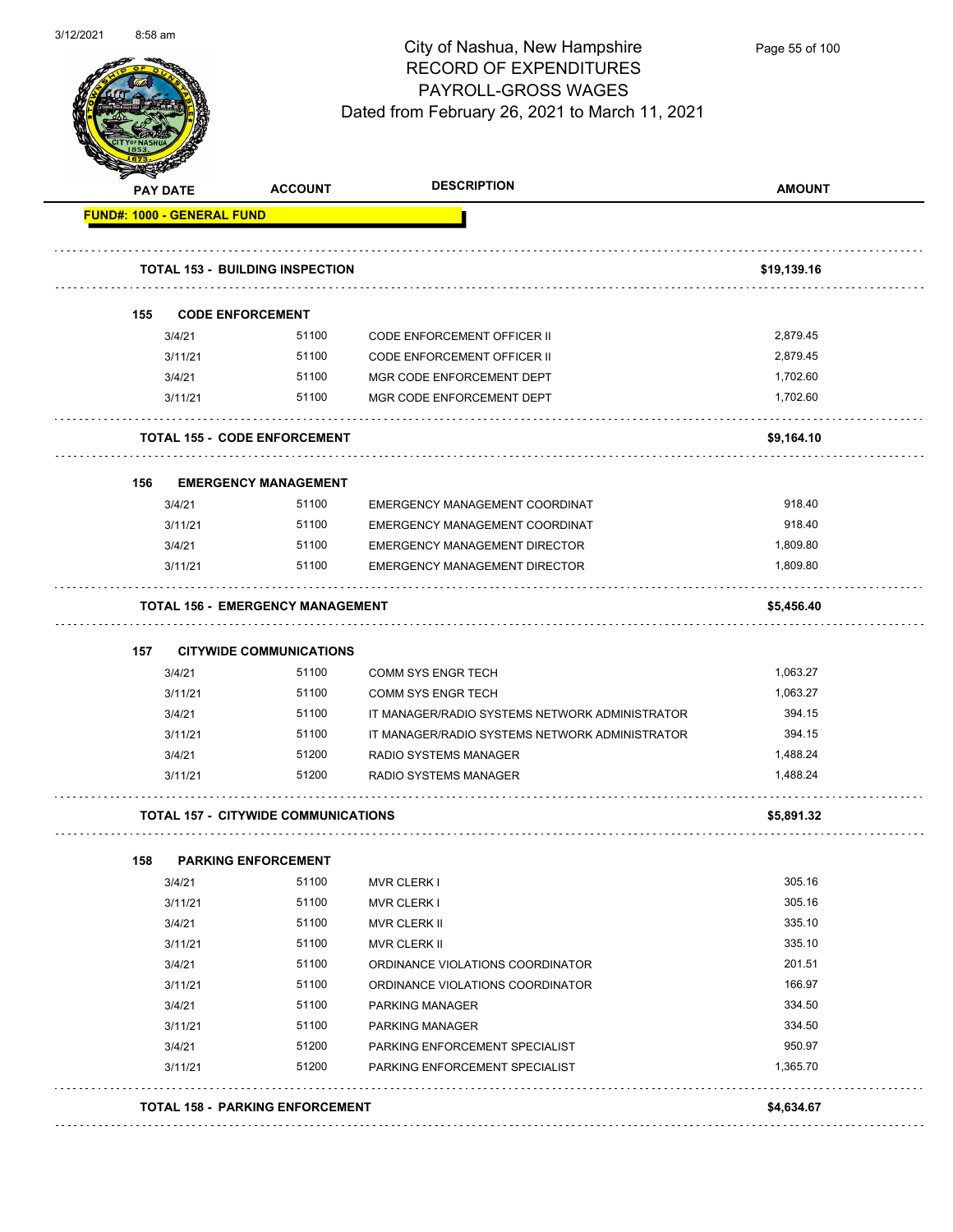

|     | <b>PAY DATE</b><br><b>FUND#: 1000 - GENERAL FUND</b> | <b>ACCOUNT</b>                                | <b>DESCRIPTION</b>                 | <b>AMOUNT</b> |
|-----|------------------------------------------------------|-----------------------------------------------|------------------------------------|---------------|
|     |                                                      |                                               |                                    |               |
| 160 |                                                      | <b>PW-ADMIN &amp; ENGINEERING</b>             |                                    |               |
|     | 3/4/21                                               | 51100                                         | ADMINISTRATIVE ASSISTANT II        | 806.56        |
|     | 3/11/21                                              | 51100                                         | ADMINISTRATIVE ASSISTANT II        | 806.56        |
|     | 2/28/21                                              | 51100                                         | ASSISTANT CONSTRUCTION ENGINEER    | (16,709.20)   |
|     | 3/4/21                                               | 51100                                         | ASSISTANT DIRECTOR OF PUBLIC WORKS | 1,801.70      |
|     | 3/11/21                                              | 51100                                         | ASSISTANT DIRECTOR OF PUBLIC WORKS | 1,801.70      |
|     | 3/4/21                                               | 51100                                         | <b>CITY ENGINEER</b>               | 1,237.40      |
|     | 3/11/21                                              | 51100                                         | <b>CITY ENGINEER</b>               | 1,237.40      |
|     | 3/4/21                                               | 51100                                         | <b>CITY SURVEYOR</b>               | 1,282.35      |
|     | 3/11/21                                              | 51100                                         | <b>CITY SURVEYOR</b>               | 1,282.35      |
|     | 3/4/21                                               | 51100                                         | DEPUTY CITY ENGINEER               | 814.40        |
|     | 3/11/21                                              | 51100                                         | DEPUTY CITY ENGINEER               | 814.40        |
|     | 3/4/21                                               | 51100                                         | <b>DIRECTOR PUBLIC WORKS</b>       | 1,970.65      |
|     | 3/11/21                                              | 51100                                         | <b>DIRECTOR PUBLIC WORKS</b>       | 1,970.65      |
|     | 3/4/21                                               | 51100                                         | DIVISION OPERATIONS MANAGER        | 1,637.70      |
|     | 3/11/21                                              | 51100                                         | DIVISION OPERATIONS MANAGER        | 1,637.70      |
|     | 3/4/21                                               | 51100                                         | DPW CONTRACT ADMINISTRATOR         | 380.30        |
|     | 3/11/21                                              | 51100                                         | DPW CONTRACT ADMINISTRATOR         | 342.27        |
|     | 2/26/21                                              | 51100                                         | <b>ENGINEERING INSPECTOR</b>       | 622.50        |
|     | 3/4/21                                               | 51100                                         | <b>ENGINEERING INSPECTOR</b>       | 2,135.35      |
|     | 3/11/21                                              | 51100                                         | <b>ENGINEERING INSPECTOR</b>       | 2,135.35      |
|     | 3/4/21                                               | 51100                                         | <b>EXECUTIVE ASSISTANT</b>         | 826.25        |
|     | 3/11/21                                              | 51100                                         | <b>EXECUTIVE ASSISTANT</b>         | 826.26        |
|     | 3/4/21                                               | 51100                                         | <b>GIS SPECIALIST</b>              | 508.40        |
|     | 3/11/21                                              | 51100                                         | <b>GIS SPECIALIST</b>              | 508.40        |
|     | 3/4/21                                               | 51100                                         | PUBLIC RELATIONS ADMINISTRATOR     | 784.25        |
|     | 3/11/21                                              | 51100                                         | PUBLIC RELATIONS ADMINISTRATOR     | 784.25        |
|     | 3/4/21                                               | 51100                                         | <b>SENIOR STAFF ENGINEER</b>       | 1,902.59      |
|     | 3/11/21                                              | 51100                                         | <b>SENIOR STAFF ENGINEER</b>       | 1,902.60      |
|     | 3/4/21                                               | 51100                                         | <b>SENIOR TRAFFIC ENGINEER</b>     | 1,809.79      |
|     | 3/11/21                                              | 51100                                         | SENIOR TRAFFIC ENGINEER            | 1,809.80      |
|     | 3/4/21                                               | 51100                                         | <b>STAFF ENGINEER</b>              | 1,191.00      |
|     | 3/11/21                                              | 51100                                         | <b>STAFF ENGINEER</b>              | 1,191.00      |
|     | 3/4/21                                               | 51100                                         | STREET CONSTRUCTION ENGINEER       | 1,508.15      |
|     | 3/11/21                                              | 51100                                         | STREET CONSTRUCTION ENGINEER       | 1,508.15      |
|     | 3/4/21                                               | 51300                                         | DIVISION OPERATIONS MANAGER        | 261.00        |
|     | 3/4/21                                               | 51300                                         | <b>ENGINEERING INSPECTOR</b>       | 121.30        |
|     | 2/28/21                                              | 55118                                         | TELEPHONE-CELLULAR                 | (68.00)       |
|     |                                                      |                                               |                                    |               |
|     |                                                      | <b>TOTAL 160 - PW-ADMIN &amp; ENGINEERING</b> |                                    | \$25,383.28   |
|     |                                                      |                                               |                                    |               |

#### **161 STREETS**

 $\bar{z}$  .

3/4/21 51100 ADMINISTRATIVE ASSISTANT II 839.35 3/11/21 51100 ADMINISTRATIVE ASSISTANT II 639.35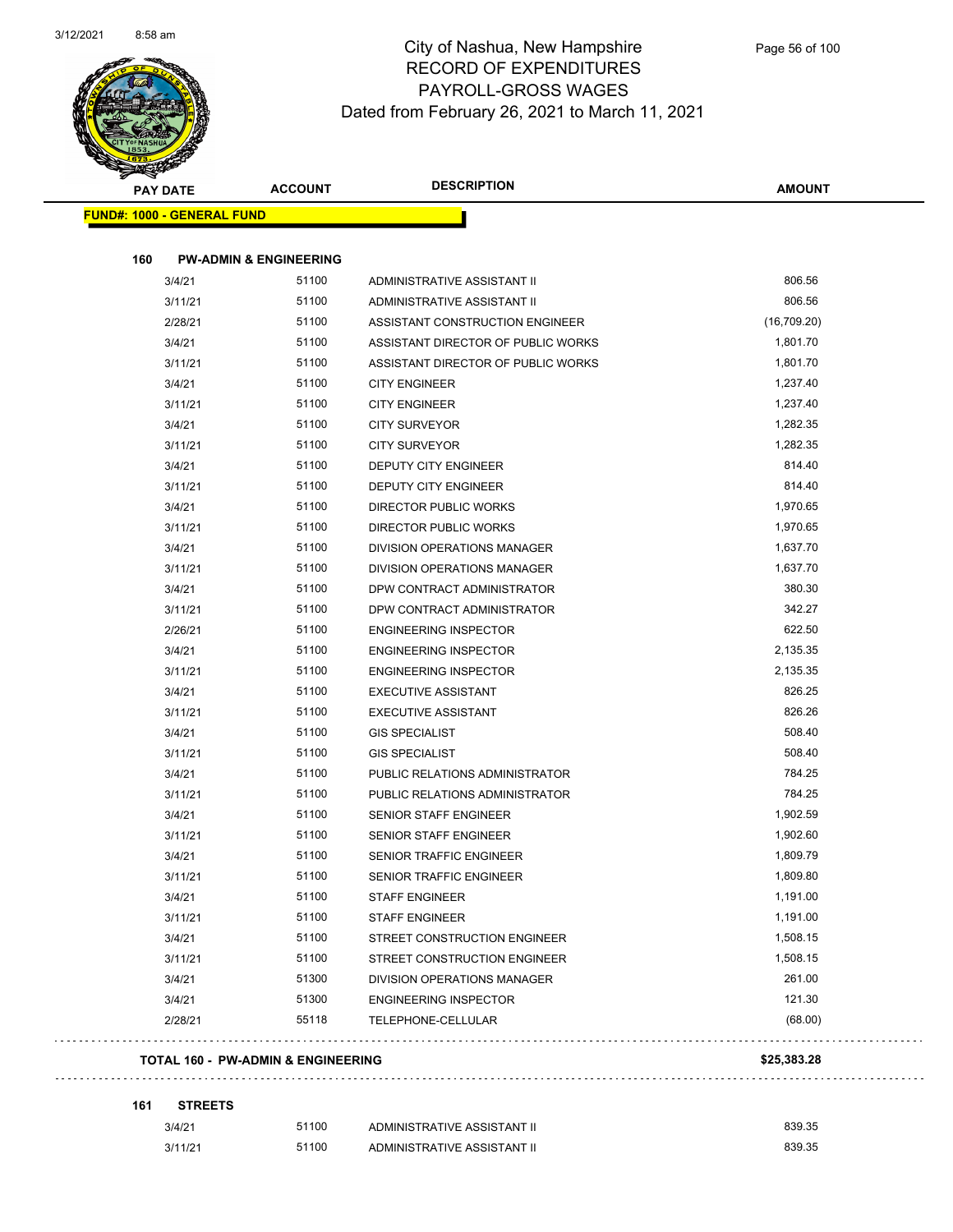

|     | <b>PAY DATE</b>                    | <b>ACCOUNT</b> | <b>DESCRIPTION</b>          | <b>AMOUNT</b> |  |
|-----|------------------------------------|----------------|-----------------------------|---------------|--|
|     | <u> FUND#: 1000 - GENERAL FUND</u> |                |                             |               |  |
|     |                                    |                |                             |               |  |
| 161 | <b>STREETS</b>                     |                |                             |               |  |
|     | 3/4/21                             | 51100          | AUTO MECH 1ST CLASS NIGHTS  | 4,353.60      |  |
|     | 3/11/21                            | 51100          | AUTO MECH 1ST CLASS NIGHTS  | 4,353.60      |  |
|     | 3/4/21                             | 51100          | AUTO MECH 2ND CLASS         | 1,959.20      |  |
|     | 3/11/21                            | 51100          | AUTO MECH 2ND CLASS         | 1,959.20      |  |
|     | 3/4/21                             | 51100          | AUTO MECH 2ND CLASS NIGHTS  | 991.60        |  |
|     | 3/11/21                            | 51100          | AUTO MECH 2ND CLASS NIGHTS  | 991.60        |  |
|     | 3/4/21                             | 51100          | AUTO MECHANIC 1ST CLASS     | 3,229.20      |  |
|     | 3/11/21                            | 51100          | AUTO MECHANIC 1ST CLASS     | 3,229.20      |  |
|     | 3/4/21                             | 51100          | EQUIP OPR STREET REPAIR     | 5,889.60      |  |
|     | 3/11/21                            | 51100          | EQUIP OPR STREET REPAIR     | 5,902.41      |  |
|     | 3/4/21                             | 51100          | FLEET MAINTENANCE FOREMAN   | 1,351.10      |  |
|     | 3/11/21                            | 51100          | FLEET MAINTENANCE FOREMAN   | 1,351.10      |  |
|     | 3/4/21                             | 51100          | FLEET MANAGER STREET DEPT   | 1,230.65      |  |
|     | 3/11/21                            | 51100          | FLEET MANAGER STREET DEPT   | 1,230.65      |  |
|     | 3/4/21                             | 51100          | FOREMAN LABOR STREET        | 2,702.20      |  |
|     | 3/11/21                            | 51100          | FOREMAN LABOR STREET        | 2,702.20      |  |
|     | 3/4/21                             | 51100          | <b>MASON PIPELAYER</b>      | 2,822.40      |  |
|     | 3/11/21                            | 51100          | <b>MASON PIPELAYER</b>      | 2,822.40      |  |
|     | 3/4/21                             | 51100          | OPERATIONS SUPERVISOR       | 1,138.65      |  |
|     | 3/11/21                            | 51100          | OPERATIONS SUPERVISOR       | 1,138.66      |  |
|     | 3/4/21                             | 51100          | <b>SIGN MAINTENANCE</b>     | 2,943.76      |  |
|     | 3/11/21                            | 51100          | <b>SIGN MAINTENANCE</b>     | 2,980.40      |  |
|     | 3/4/21                             | 51100          | STOREKEEPER PWD             | 884.67        |  |
|     | 3/11/21                            | 51100          | STOREKEEPER PWD             | 1,048.51      |  |
|     | 3/4/21                             | 51100          | <b>STREET FOREMAN</b>       | 2,675.70      |  |
|     | 3/11/21                            | 51100          | <b>STREET FOREMAN</b>       | 2,675.70      |  |
|     | 3/4/21                             | 51100          | SUPERINTENDENT OF STREETS   | 2,010.86      |  |
|     | 3/11/21                            | 51100          | SUPERINTENDENT OF STREETS   | 2,010.85      |  |
|     | 3/4/21                             | 51100          | <b>TRAFFIC FOREMAN</b>      | 1,378.10      |  |
|     | 3/11/21                            | 51100          | <b>TRAFFIC FOREMAN</b>      | 1,378.10      |  |
|     | 3/4/21                             | 51100          | <b>TRAFFIC TECHNICIAN I</b> | 1,255.05      |  |
|     | 3/11/21                            | 51100          | <b>TRAFFIC TECHNICIAN I</b> | 1,255.05      |  |
|     | 3/4/21                             | 51100          | TRUCK DRIVER STREET REPAIR  | 16,174.80     |  |
|     | 3/11/21                            | 51100          | TRUCK DRIVER STREET REPAIR  | 16,196.52     |  |
|     | 3/4/21                             | 51100          | <b>WELDER FIRST CLASS</b>   | 1,060.80      |  |
|     | 3/11/21                            | 51100          | <b>WELDER FIRST CLASS</b>   | 1,060.80      |  |
|     | 3/4/21                             | 51300          | AUTO MECH 1ST CLASS NIGHTS  | 772.13        |  |
|     | 3/11/21                            | 51300          | AUTO MECH 1ST CLASS NIGHTS  | 407.36        |  |
|     | 3/4/21                             | 51300          | AUTO MECH 2ND CLASS         | 1,721.71      |  |
|     | 3/11/21                            | 51300          | AUTO MECH 2ND CLASS         | 419.85        |  |
|     | 3/4/21                             | 51300          | AUTO MECH 2ND CLASS NIGHTS  | 165.31        |  |
|     | 3/11/21                            | 51300          | AUTO MECH 2ND CLASS NIGHTS  | 165.31        |  |
|     | 3/4/21                             | 51300          | AUTO MECHANIC 1ST CLASS     | 40.65         |  |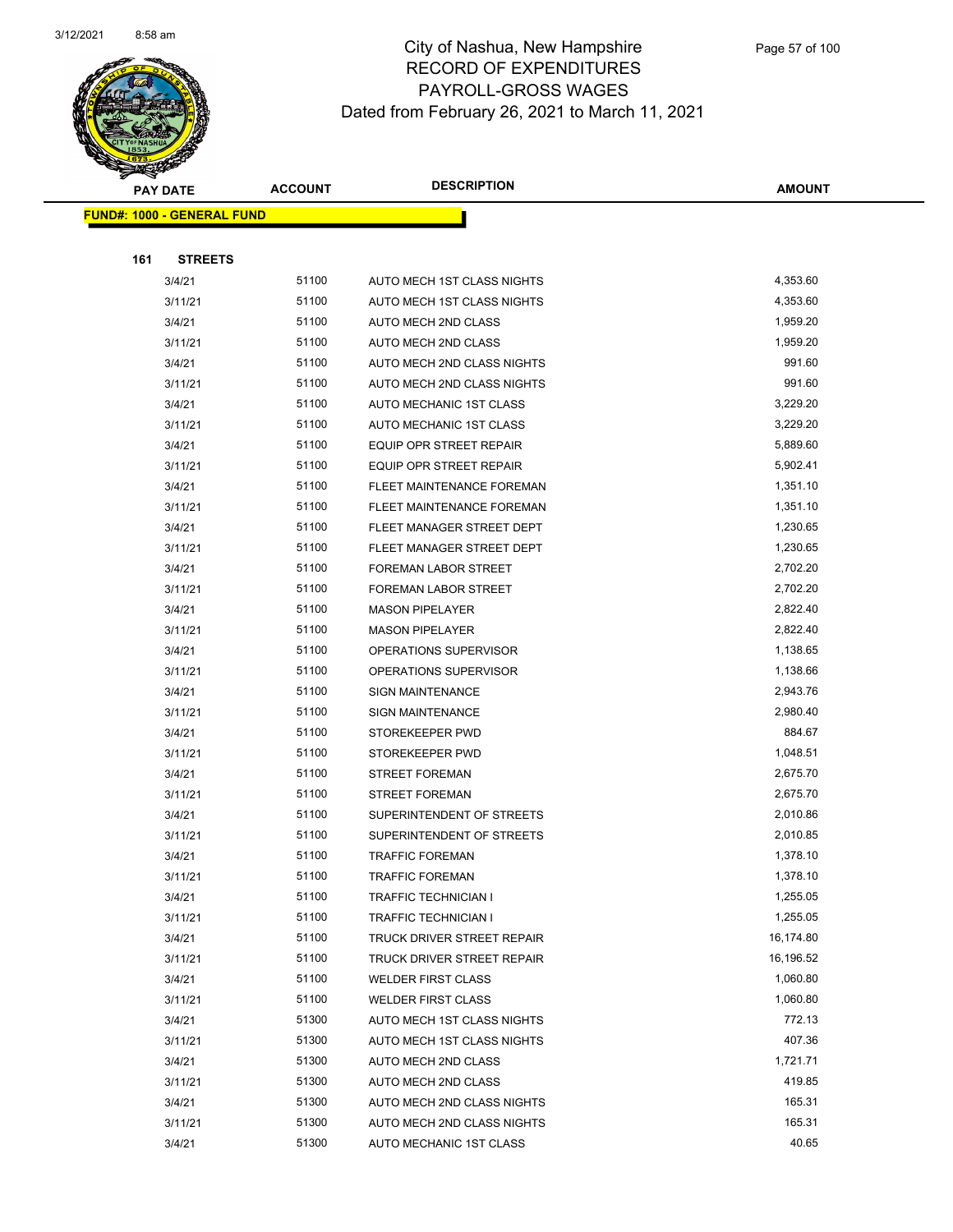

|     | <b>PAY DATE</b>                    | <b>ACCOUNT</b> | <b>DESCRIPTION</b>                   | <b>AMOUNT</b> |
|-----|------------------------------------|----------------|--------------------------------------|---------------|
|     | <u> FUND#: 1000 - GENERAL FUND</u> |                |                                      |               |
|     |                                    |                |                                      |               |
| 161 | <b>STREETS</b>                     |                |                                      |               |
|     | 3/4/21                             | 51300          | AUTOMATED TRASH COLLECTION OPR       | 674.88        |
|     | 3/11/21                            | 51300          | AUTOMATED TRASH COLLECTION OPR       | 674.88        |
|     | 3/4/21                             | 51300          | <b>COLLECTION EQUIP OPR</b>          | 794.62        |
|     | 3/11/21                            | 51300          | <b>COLLECTION EQUIP OPR</b>          | 1,142.02      |
|     | 3/4/21                             | 51300          | <b>COLLECTION EQUIP OPR LANDFILL</b> | 333.99        |
|     | 3/11/21                            | 51300          | COLLECTION EQUIP OPR LANDFILL        | 333.99        |
|     | 3/11/21                            | 51300          | <b>COLLECTION SYSTEMS OPERATOR</b>   | 165.31        |
|     | 3/4/21                             | 51300          | EQUIP OPR STREET REPAIR              | 1,410.42      |
|     | 3/11/21                            | 51300          | EQUIP OPR STREET REPAIR              | 870.36        |
|     | 3/4/21                             | 51300          | EQUIPMENT OPERATOR, PARKS            | 169.23        |
|     | 3/11/21                            | 51300          | <b>EQUIPMENT OPERATOR, PARKS</b>     | 169.23        |
|     | 3/4/21                             | 51300          | EQUIPMENT OPR LANDFILL               | 1,311.50      |
|     | 3/11/21                            | 51300          | EQUIPMENT OPR LANDFILL               | 1,209.84      |
|     | 3/4/21                             | 51300          | FLEET MAINTENANCE FOREMAN            | 1,051.32      |
|     | 3/11/21                            | 51300          | FLEET MAINTENANCE FOREMAN            | 481.32        |
|     | 3/4/21                             | 51300          | <b>FOREMAN LABOR PARK</b>            | 253.35        |
|     | 3/11/21                            | 51300          | <b>FOREMAN LABOR PARK</b>            | 354.69        |
|     | 3/4/21                             | 51300          | <b>FOREMAN LABOR STREET</b>          | 1,241.29      |
|     | 3/11/21                            | 51300          | FOREMAN LABOR STREET                 | 1,025.97      |
|     | 3/4/21                             | 51300          | <b>GROUNDSKEEPER MAINTENANCE</b>     | 1,581.27      |
|     | 3/11/21                            | 51300          | <b>GROUNDSKEEPER MAINTENANCE</b>     | 1,046.00      |
|     | 3/4/21                             | 51300          | <b>GROUNDSMAN I</b>                  | 569.58        |
|     | 3/11/21                            | 51300          | <b>GROUNDSMAN I</b>                  | 711.33        |
|     | 3/4/21                             | 51300          | <b>LEAD GROUNDSMAN</b>               | 169.77        |
|     | 3/11/21                            | 51300          | <b>LEAD GROUNDSMAN</b>               | 169.77        |
|     | 3/4/21                             | 51300          | <b>MASON PIPELAYER</b>               | 484.13        |
|     | 3/11/21                            | 51300          | <b>MASON PIPELAYER</b>               | 484.13        |
|     | 3/11/21                            | 51300          | MECHANIC WWTP 1ST CLASS              | 183.33        |
|     | 3/4/21                             | 51300          | OPERATIONS SUPERVISOR                | 683.20        |
|     | 3/11/21                            | 51300          | OPERATIONS SUPERVISOR                | 10.68         |
|     | 3/4/21                             | 51300          | <b>SIGN MAINTENANCE</b>              | 424.80        |
|     | 3/11/21                            | 51300          | <b>SIGN MAINTENANCE</b>              | 512.40        |
|     | 3/4/21                             | 51300          | SOLID WASTE FOREMAN                  | 1,583.31      |
|     | 3/11/21                            | 51300          | SOLID WASTE FOREMAN                  | 962.64        |
|     | 3/4/21                             | 51300          | STELLOS STADIUM ATTENDANT            | 168.55        |
|     | 3/11/21                            | 51300          | STELLOS STADIUM ATTENDANT            | 168.55        |
|     | 3/4/21                             | 51300          | STOREKEEPER PWD                      | 245.75        |
|     | 3/11/21                            | 51300          | STOREKEEPER PWD                      | 39.32         |
|     | 3/4/21                             | 51300          | <b>STREET FOREMAN</b>                | 902.30        |
|     | 3/11/21                            | 51300          | <b>STREET FOREMAN</b>                | 1,002.87      |
|     | 3/4/21                             | 51300          | <b>TRAFFIC TECHNICIAN I</b>          | 424.09        |
|     | 3/11/21                            | 51300          | TRAFFIC TECHNICIAN I                 | 424.09        |
|     | 3/4/21                             | 51300          | TRUCK DRIVER STREET REPAIR           | 6,293.59      |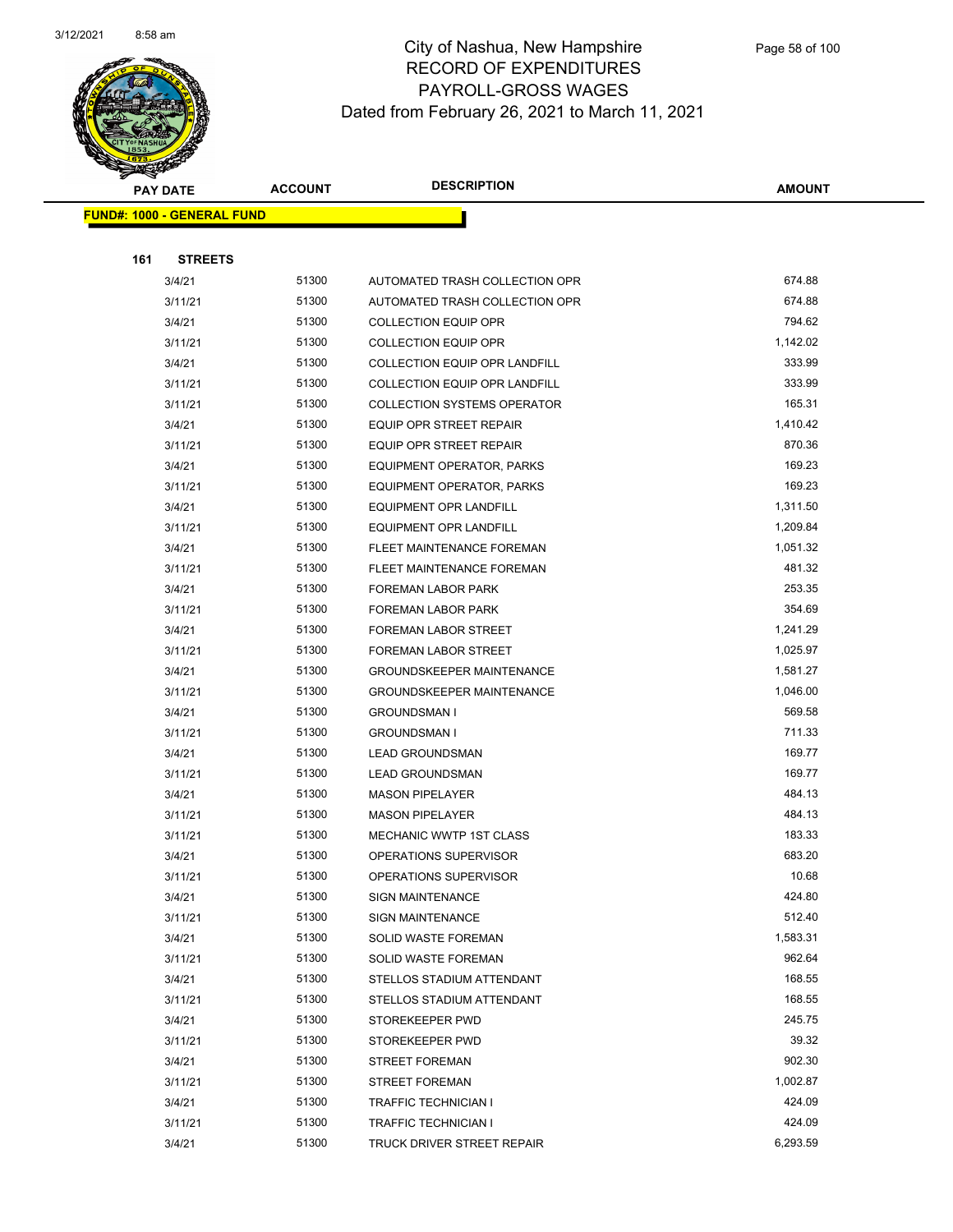

Page 59 of 100

| <b>SACTORISTS</b> |                                       |                |                                  |               |
|-------------------|---------------------------------------|----------------|----------------------------------|---------------|
| <b>PAY DATE</b>   |                                       | <b>ACCOUNT</b> | <b>DESCRIPTION</b>               | <b>AMOUNT</b> |
|                   | <b>FUND#: 1000 - GENERAL FUND</b>     |                |                                  |               |
|                   |                                       |                |                                  |               |
| 161               | <b>STREETS</b>                        |                |                                  |               |
|                   | 3/11/21                               | 51300          | TRUCK DRIVER STREET REPAIR       | 2,507.12      |
|                   | 3/4/21                                | 51300          | <b>WASTEWATER ASSISTANT</b>      | 302.54        |
|                   | 3/11/21                               | 51300          | <b>WASTEWATER ASSISTANT</b>      | 302.54        |
|                   | 3/4/21                                | 51300          | <b>WELDER FIRST CLASS</b>        | 873.99        |
|                   | 3/11/21                               | 51300          | <b>WELDER FIRST CLASS</b>        | 182.93        |
|                   | 3/11/21                               | 51600          | <b>TRAFFIC TECHNICIAN I</b>      | 800.00        |
|                   | 3/11/21                               | 61107          | <b>CLOTHING &amp; UNIFORMS</b>   | 109.99        |
|                   | TOTAL 161 - STREETS                   |                |                                  | \$151,702.68  |
| 166               | <b>PARKING OPERATIONS</b>             |                |                                  |               |
|                   | 3/4/21                                | 51100          | PARKING MAINTENANCE              | 1,346.30      |
|                   | 3/11/21                               | 51100          | PARKING MAINTENANCE              | 1,346.30      |
|                   | 3/4/21                                | 51100          | <b>PARKING MANAGER</b>           | 1,003.45      |
|                   | 3/11/21                               | 51100          | <b>PARKING MANAGER</b>           | 1,003.45      |
|                   | 2/26/21                               | 51100          | <b>TRANSIT MECHANICS</b>         | (20.00)       |
|                   | 3/4/21                                | 51200          | PARKING MAINTENANCE              | 313.47        |
|                   | 3/11/21                               | 51200          | PARKING MAINTENANCE              | 313.47        |
|                   | 3/4/21                                | 51300          | PARKING MAINTENANCE              | 75.72         |
|                   | 3/11/21                               | 51300          | PARKING MAINTENANCE              | 12.62         |
|                   | 3/4/21                                | 51400          | <b>ECD PARKING INTERN</b>        | 262.50        |
|                   | 3/11/21                               | 51400          | <b>ECD PARKING INTERN</b>        | 236.25        |
|                   | <b>TOTAL 166 - PARKING OPERATIONS</b> |                |                                  | \$5,893.53    |
| 171               | <b>COMMUNITY SERVICES</b>             |                |                                  |               |
|                   | 3/4/21                                | 51100          | DIRECTOR HEALTH AND COMM SVS     | 2,198.55      |
|                   | 3/11/21                               | 51100          | DIRECTOR HEALTH AND COMM SVS     | 2,198.55      |
|                   | 3/4/21                                | 51100          | EPIDEMIOLOGIST                   | 1,148.10      |
|                   | 3/11/21                               | 51100          | <b>EPIDEMIOLOGIST</b>            | 1,148.10      |
|                   | 3/4/21                                | 51100          | <b>HEALTH PROGRAM SPEC</b>       | 1,031.15      |
|                   | 3/11/21                               | 51100          | <b>HEALTH PROGRAM SPEC</b>       | 1,031.16      |
|                   | <b>TOTAL 171 - COMMUNITY SERVICES</b> |                |                                  | \$8,755.61    |
| 172               | <b>COMMUNITY HEALTH</b>               |                |                                  |               |
|                   | 3/4/21                                | 51100          | ADMINISTRATIVE ASSISTANT II      | 892.45        |
|                   | 3/11/21                               | 51100          | ADMINISTRATIVE ASSISTANT II      | 892.45        |
|                   | 3/4/21                                | 51100          | <b>BILINGUAL OUTREACH WORKER</b> | 1,028.06      |
|                   | 3/11/21                               | 51100          | BILINGUAL OUTREACH WORKER        | 979.10        |

3/4/21 51100 CHIEF PUBLIC HEALTH NURSE 1,740.10 3/11/21 51100 CHIEF PUBLIC HEALTH NURSE 1,740.10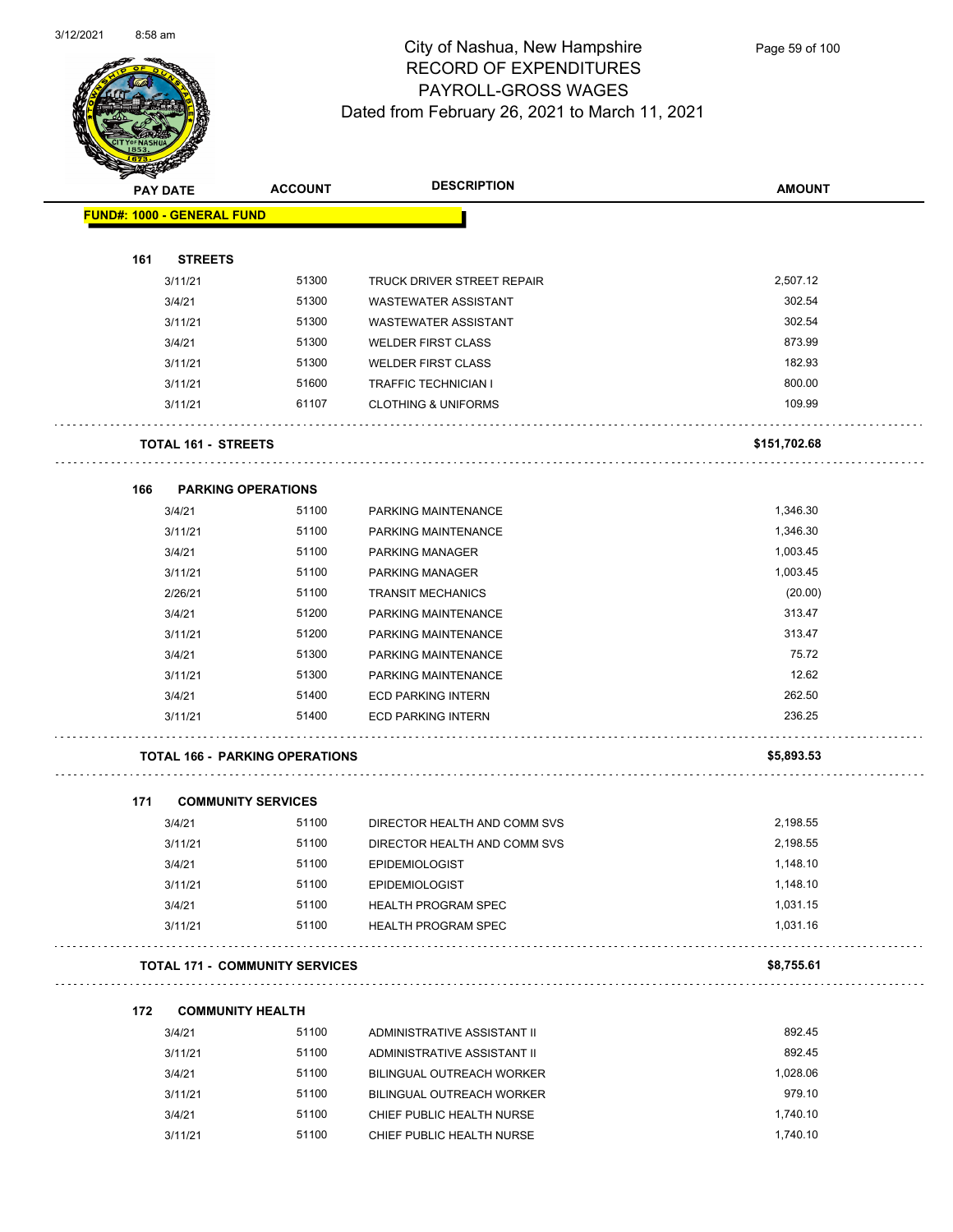$\overline{\phantom{0}}$ 



### City of Nashua, New Hampshire RECORD OF EXPENDITURES PAYROLL-GROSS WAGES Dated from February 26, 2021 to March 11, 2021

Page 60 of 100

|     | <b>PAY DATE</b>                   | <b>ACCOUNT</b>                            | <b>DESCRIPTION</b>              | <b>AMOUNT</b> |
|-----|-----------------------------------|-------------------------------------------|---------------------------------|---------------|
|     | <b>FUND#: 1000 - GENERAL FUND</b> |                                           |                                 |               |
| 172 |                                   | <b>COMMUNITY HEALTH</b>                   |                                 |               |
|     | 3/4/21                            | 51100                                     | PUB HEALTH NURSE                | 3,868.90      |
|     | 3/11/21                           | 51100                                     | PUB HEALTH NURSE                | 3,868.90      |
|     | 3/11/21                           | 51412                                     | <b>NURSE ELM</b>                | 61.14         |
|     | 3/4/21                            | 51412                                     | NURSE PER DIEM (PRACTIONER)     | 501.34        |
|     | 3/4/21                            | 51412                                     | PUB HEALTH NURSE                | 213.99        |
|     | 3/11/21                           | 51412                                     | PUB HEALTH NURSE                | 25.45         |
|     |                                   | <b>TOTAL 172 - COMMUNITY HEALTH</b>       |                                 | \$15,811.98   |
| 173 |                                   | <b>ENVIRONMENTAL HEALTH</b>               |                                 |               |
|     | 3/4/21                            | 51100                                     | DEP HEALTH OFFICER/LAB DIRECTOR | 1,312.10      |
|     | 3/11/21                           | 51100                                     | DEP HEALTH OFFICER/LAB DIRECTOR | 1,312.10      |
|     | 3/4/21                            | 51100                                     | ENVIRONMENTAL HEALTH SPEC       | 2,813.95      |
|     | 3/11/21                           | 51100                                     | ENVIRONMENTAL HEALTH SPEC       | 2,813.95      |
|     | 3/4/21                            | 51100                                     | ENVIRONMENTAL TECH OFFICE MGR   | 1,106.00      |
|     | 3/11/21                           | 51100                                     | ENVIRONMENTAL TECH OFFICE MGR   | 1,106.00      |
|     | 3/4/21                            | 51100                                     | MANAGER ENVIRONMENTAL HEALTH    | 1,709.25      |
|     | 3/11/21                           | 51100                                     | MANAGER ENVIRONMENTAL HEALTH    | 1,709.25      |
|     | 3/4/21                            | 51300                                     | ENVIRONMENTAL TECH OFFICE MGR   | 165.90        |
|     | 3/11/21                           | 51300                                     | ENVIRONMENTAL TECH OFFICE MGR   | 114.06        |
|     |                                   | TOTAL 173 - ENVIRONMENTAL HEALTH          |                                 | \$14,162.56   |
| 174 |                                   | <b>WELFARE ADMINISTRATION</b>             |                                 |               |
|     | 3/4/21                            | 51100                                     | <b>CASE TECHNICIAN WELFARE</b>  | 2,755.70      |
|     | 3/11/21                           | 51100                                     | <b>CASE TECHNICIAN WELFARE</b>  | 2,755.70      |
|     | 3/4/21                            | 51100                                     | <b>INTAKE WORKER</b>            | 899.50        |
|     | 3/11/21                           | 51100                                     | <b>INTAKE WORKER</b>            | 899.50        |
|     | 3/4/21                            | 51100                                     | SENIOR CASE TECHNICIAN          | 1,072.45      |
|     | 3/11/21                           | 51100                                     | SENIOR CASE TECHNICIAN          | 1,072.45      |
|     | 3/4/21                            | 51100                                     | <b>WELFARE OFFICER</b>          | 1,809.80      |
|     | 3/11/21                           | 51100                                     | <b>WELFARE OFFICER</b>          | 1,809.80      |
|     | 3/4/21                            | 51300                                     | CASE TECHNICIAN WELFARE         | 73.73         |
|     | 3/11/21                           | 51300                                     | <b>CASE TECHNICIAN WELFARE</b>  | 49.15         |
|     |                                   | <b>TOTAL 174 - WELFARE ADMINISTRATION</b> |                                 | \$13,197.78   |
| 177 |                                   | <b>PARKS &amp; RECREATION</b>             |                                 |               |
|     | 3/4/21                            | 51100                                     | ADMINISTRATIVE ASSISTANT II     | 877.35        |
|     | 3/11/21                           | 51100                                     | ADMINISTRATIVE ASSISTANT II     | 877.35        |
|     | 3/4/21                            | 51100                                     | EQUIPMENT OPERATOR, PARKS       | 979.60        |

3/11/21 51100 EQUIPMENT OPERATOR, PARKS 979.60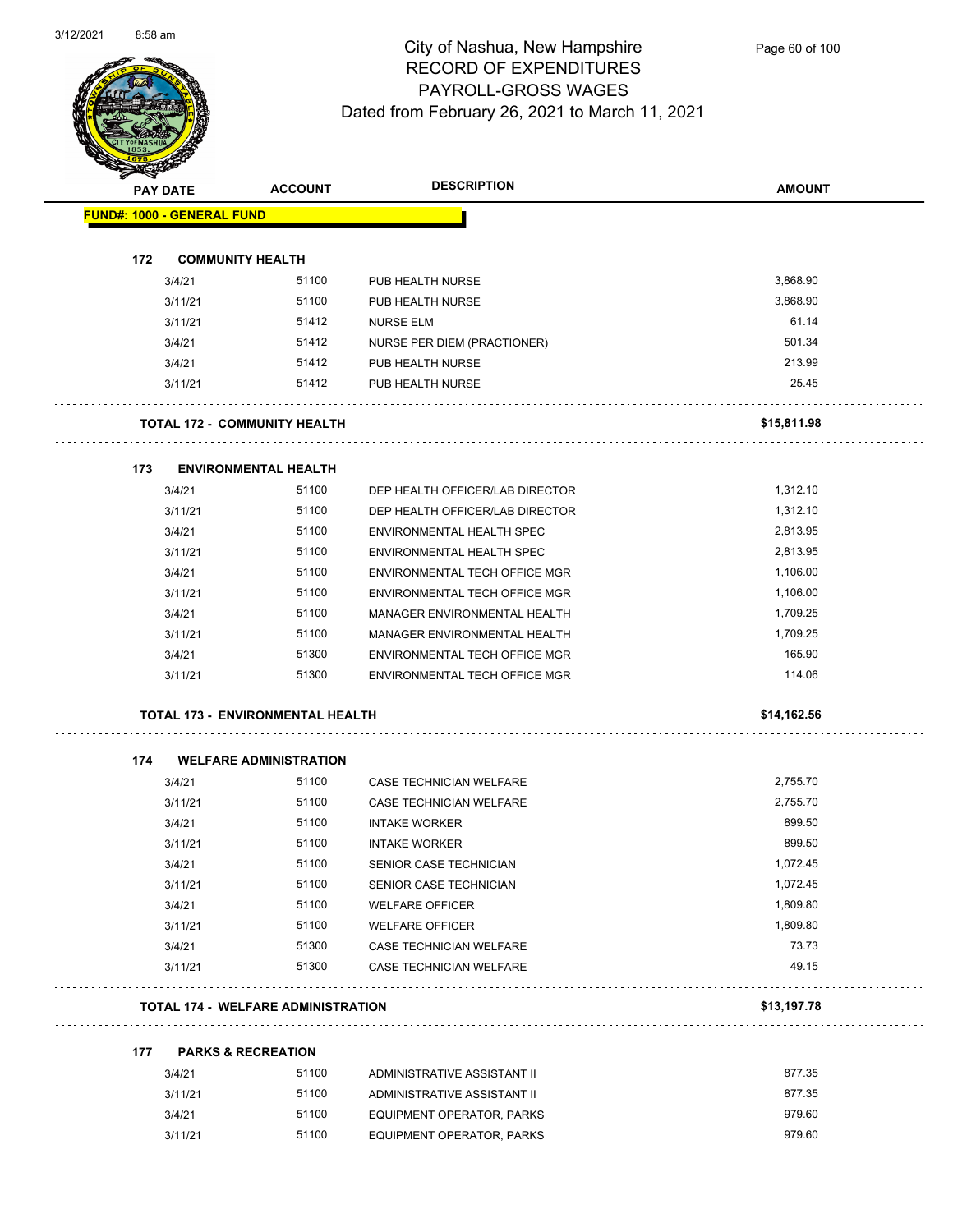

|     | <b>PAY DATE</b>                   | <b>ACCOUNT</b>                | <b>DESCRIPTION</b>                | <b>AMOUNT</b> |
|-----|-----------------------------------|-------------------------------|-----------------------------------|---------------|
|     | <b>FUND#: 1000 - GENERAL FUND</b> |                               |                                   |               |
|     |                                   |                               |                                   |               |
| 177 |                                   | <b>PARKS &amp; RECREATION</b> |                                   |               |
|     | 3/4/21                            | 51100                         | FOREMAN LABOR PARK                | 4,053.30      |
|     | 3/11/21                           | 51100                         | FOREMAN LABOR PARK                | 4,052.86      |
|     | 3/4/21                            | 51100                         | <b>GROUNDSKEEPER MAINTENANCE</b>  | 7,114.82      |
|     | 3/11/21                           | 51100                         | <b>GROUNDSKEEPER MAINTENANCE</b>  | 7,181.75      |
|     | 3/4/21                            | 51100                         | <b>GROUNDSMAN I</b>               | 5,062.56      |
|     | 3/11/21                           | 51100                         | <b>GROUNDSMAN I</b>               | 5,062.56      |
|     | 3/4/21                            | 51100                         | <b>GROUNDSMAN II</b>              | 882.00        |
|     | 3/11/21                           | 51100                         | <b>GROUNDSMAN II</b>              | 882.00        |
|     | 3/4/21                            | 51100                         | <b>LEAD GROUNDSMAN</b>            | 1,981.60      |
|     | 3/11/21                           | 51100                         | <b>LEAD GROUNDSMAN</b>            | 1,981.60      |
|     | 3/4/21                            | 51100                         | PROGRAM COORDINATOR               | 398.75        |
|     | 3/11/21                           | 51100                         | PROGRAM COORDINATOR               | 398.75        |
|     | 3/4/21                            | 51100                         | RECREATION PROGRAM MANAGER        | 1,157.25      |
|     | 3/11/21                           | 51100                         | <b>RECREATION PROGRAM MANAGER</b> | 1,157.25      |
|     | 3/4/21                            | 51100                         | STELLOS STADIUM ATTENDANT         | 979.60        |
|     | 3/11/21                           | 51100                         | STELLOS STADIUM ATTENDANT         | 979.60        |
|     | 3/4/21                            | 51100                         | SUPERINTENDENT OF PARKS RECR      | 2,082.10      |
|     | 3/11/21                           | 51100                         | SUPERINTENDENT OF PARKS RECR      | 2,082.10      |
|     | 3/11/21                           | 51300                         | ADMINISTRATIVE ASSISTANT II       | 41.95         |
|     | 3/11/21                           | 51300                         | <b>EQUIPMENT OPERATOR, PARKS</b>  | 225.63        |
|     | 3/4/21                            | 51300                         | FOREMAN LABOR PARK                | 607.99        |
|     | 3/11/21                           | 51300                         | FOREMAN LABOR PARK                | 747.33        |
|     | 3/11/21                           | 51300                         | <b>GROUNDSKEEPER MAINTENANCE</b>  | 746.97        |
|     | 3/11/21                           | 51300                         | <b>GROUNDSMAN I</b>               | 363.89        |
|     | 3/11/21                           | 51300                         | <b>GROUNDSMAN II</b>              | 33.95         |
|     | 3/11/21                           | 51300                         | STELLOS STADIUM ATTENDANT         | 37.46         |
|     | 3/11/21                           | 51600                         | EQUIPMENT OPERATOR, PARKS         | 1,200.00      |
|     |                                   |                               |                                   |               |

#### **TOTAL 177 - PARKS & RECREATION \$55,209.52**

| 179 | <b>LIBRARY</b> |       |                                |          |
|-----|----------------|-------|--------------------------------|----------|
|     | 3/4/21         | 51100 | ASSISTANT DIRECTOR LIBRARY     | 1,709.25 |
|     | 3/11/21        | 51100 | ASSISTANT DIRECTOR LIBRARY     | 1,709.25 |
|     | 3/4/21         | 51100 | ASSISTANT LIBRARIAN CIRCULATIO | 1,119.75 |
|     | 3/11/21        | 51100 | ASSISTANT LIBRARIAN CIRCULATIO | 1,119.75 |
|     | 3/4/21         | 51100 | ASSISTANT LIBRARIAN TECH SVS   | 534.34   |
|     | 3/11/21        | 51100 | ASSISTANT LIBRARIAN TECH SVS   | 534.34   |
|     | 3/4/21         | 51100 | DIRECTOR LIBRARY               | 2,252.15 |
|     | 3/11/21        | 51100 | DIRECTOR LIBRARY               | 2,252.15 |
|     | 3/4/21         | 51100 | EXECUTIVE ASST OFFICE MANAGER  | 983.10   |
|     | 3/11/21        | 51100 | EXECUTIVE ASST OFFICE MANAGER  | 983.10   |
|     | 3/4/21         | 51100 | <b>IT COORDINATOR</b>          | 1,103.25 |
|     | 3/11/21        | 51100 | IT COORDINATOR                 | 1.103.25 |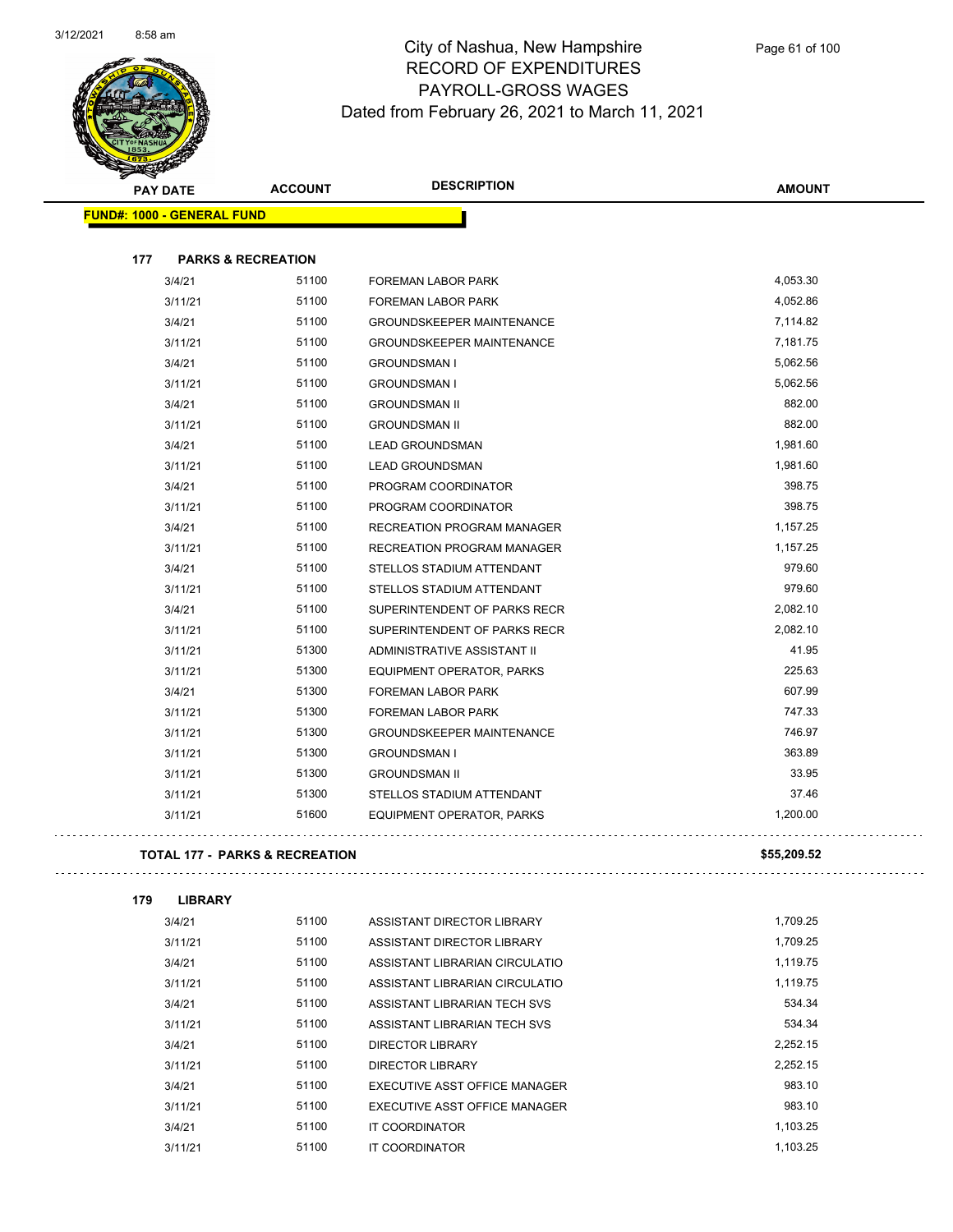

| <b>PAY DATE</b>                   | <b>ACCOUNT</b> | <b>DESCRIPTION</b>                    | <b>AMOUNT</b> |
|-----------------------------------|----------------|---------------------------------------|---------------|
| <b>FUND#: 1000 - GENERAL FUND</b> |                |                                       |               |
|                                   |                |                                       |               |
| 179<br><b>LIBRARY</b>             |                |                                       |               |
| 3/4/21                            | 51100          | <b>JANITOR</b>                        | 620.70        |
| 3/11/21                           | 51100          | <b>JANITOR</b>                        | 620.70        |
| 3/4/21                            | 51100          | LIBRARIAN ADULT SERVICES              | 1,091.09      |
| 3/11/21                           | 51100          | LIBRARIAN ADULT SERVICES              | 1,091.10      |
| 3/4/21                            | 51100          | <b>LIBRARIAN CIRCULATION</b>          | 1,253.31      |
| 3/11/21                           | 51100          | <b>LIBRARIAN CIRCULATION</b>          | 1,253.32      |
| 3/4/21                            | 51100          | <b>LIBRARIAN OUTREACH SVS</b>         | 1,253.31      |
| 3/11/21                           | 51100          | LIBRARIAN OUTREACH SVS                | 1,253.32      |
| 3/4/21                            | 51100          | <b>LIBRARIAN TECH SERVICES</b>        | 1,253.31      |
| 3/11/21                           | 51100          | <b>LIBRARIAN TECH SERVICES</b>        | 1,253.31      |
| 3/4/21                            | 51100          | <b>LIBRARIAN YOUTH SERVICES</b>       | 1,884.15      |
| 3/11/21                           | 51100          | LIBRARIAN YOUTH SERVICES              | 1,884.15      |
| 3/4/21                            | 51100          | LIBRARY ASSISTANT CIRCULATION         | 7,057.76      |
| 3/11/21                           | 51100          | LIBRARY ASSISTANT CIRCULATION         | 7,057.74      |
| 3/4/21                            | 51100          | <b>LIBRARY ASSISTANT MEDIA SERVIC</b> | 844.73        |
| 3/11/21                           | 51100          | LIBRARY ASSISTANT MEDIA SERVIC        | 844.70        |
| 3/4/21                            | 51100          | <b>LIBRARY ASSISTANT TECH SVS</b>     | 922.25        |
| 3/11/21                           | 51100          | LIBRARY ASSISTANT TECH SVS            | 922.26        |
| 3/4/21                            | 51100          | LIBRARY ASSISTANT YOUTH SERVIC        | 2,356.66      |
| 3/11/21                           | 51100          | LIBRARY ASSISTANT YOUTH SERVIC        | 2,356.68      |
| 3/4/21                            | 51100          | <b>MAINTENANCE SUPV</b>               | 1,038.90      |
| 3/11/21                           | 51100          | <b>MAINTENANCE SUPV</b>               | 1,038.90      |
| 3/4/21                            | 51100          | PAGE & COLLECTION COORDINATOR         | 955.40        |
| 3/11/21                           | 51100          | PAGE & COLLECTION COORDINATOR         | 955.40        |
| 3/4/21                            | 51100          | REFERENCE LIBRARIAN ADULT SERV        | 3,893.61      |
| 3/11/21                           | 51100          | REFERENCE LIBRARIAN ADULT SERV        | 3,886.98      |
| 3/4/21                            | 51100          | REFERENCE LIBRARIAN TECH SVS          | 1,061.12      |
| 3/11/21                           | 51100          | REFERENCE LIBRARIAN TECH SVS          | 1,061.12      |
| 3/4/21                            | 51100          | <b>SECURITY LIBRARY</b>               | 713.30        |
| 3/11/21                           | 51100          | SECURITY LIBRARY                      | 713.30        |
| 3/4/21                            | 51200          | <b>JANITOR</b>                        | 270.39        |
| 3/11/21                           | 51200          | <b>JANITOR</b>                        | 273.69        |
| 3/4/21                            | 51200          | LIBRARY ASSISTANT TECH SVS            | 527.95        |
| 3/11/21                           | 51200          | LIBRARY ASSISTANT TECH SVS            | 527.95        |
| 3/4/21                            | 51200          | REFERENCE LIBRARIAN ADULT SERV        | 571.46        |
| 3/4/21                            | 51200          | <b>SECURITY LIBRARY</b>               | 386.04        |
| 3/11/21                           | 51200          | <b>SECURITY LIBRARY</b>               | 386.05        |
| 3/11/21                           | 51300          | REFERENCE LIBRARIAN ADULT SERV        | 8.83          |
|                                   |                |                                       |               |

#### **TOTAL 179 - LIBRARY \$70,748.62**

#### 

**181 COMMUNITY DEVELOPMENT**

3/4/21 51100 ADMINISTRATIVE ASSISTANT II 606.55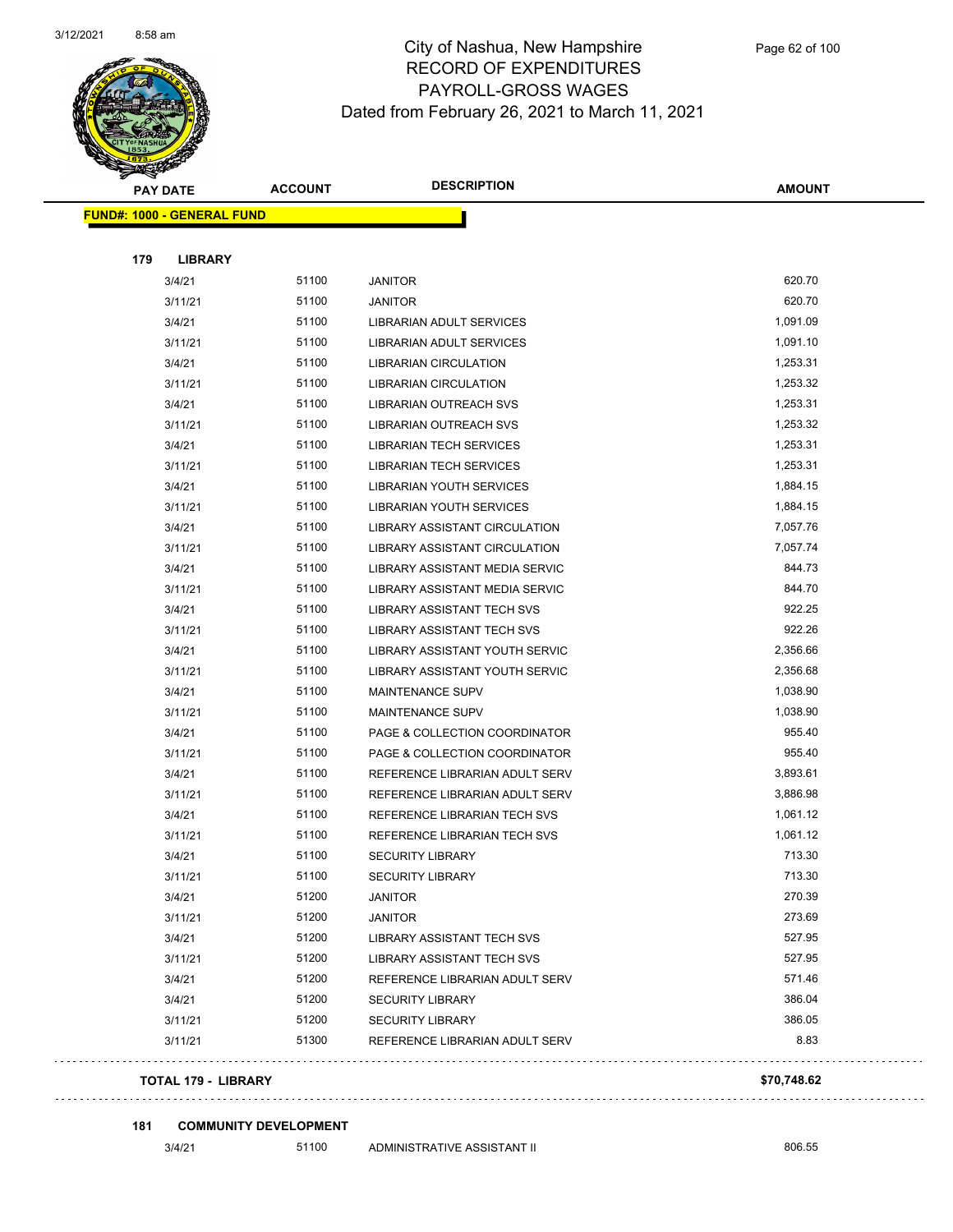

| <b>PAY DATE</b>                          | <b>ACCOUNT</b>                   | <b>DESCRIPTION</b>             | <b>AMOUNT</b> |
|------------------------------------------|----------------------------------|--------------------------------|---------------|
| <b>FUND#: 1000 - GENERAL FUND</b>        |                                  |                                |               |
| 181                                      | <b>COMMUNITY DEVELOPMENT</b>     |                                |               |
| 3/11/21                                  | 51100                            | ADMINISTRATIVE ASSISTANT II    | 806.55        |
| 3/4/21                                   | 51100                            | DIRECTOR COMMUNITY DEVELOPMENT | 2,473.35      |
| 3/11/21                                  | 51100                            | DIRECTOR COMMUNITY DEVELOPMENT | 2,473.35      |
| 3/4/21                                   | 51100                            | <b>TRANSPORTATION PLANNER</b>  | 1,339.60      |
| 3/11/21                                  | 51100                            | <b>TRANSPORTATION PLANNER</b>  | 1,339.60      |
| 3/4/21                                   | 51100                            | <b>WATERWAYS MANAGER</b>       | 1,709.25      |
| 3/11/21                                  | 51100                            | <b>WATERWAYS MANAGER</b>       | 1,709.25      |
| 3/4/21                                   | 51200                            | ADMINISTRATIVE ASSISTANT I     | 566.23        |
| 3/11/21                                  | 51200                            | ADMINISTRATIVE ASSISTANT I     | 398.47        |
| 3/4/21                                   | 51400                            | <b>INTERN</b>                  | 100.00        |
| 3/11/21                                  | 51400                            | <b>INTERN</b>                  | 100.00        |
| <b>TOTAL 181 - COMMUNITY DEVELOPMENT</b> |                                  |                                | \$13,822.20   |
| 182                                      | <b>PLANNING AND ZONING</b>       |                                |               |
| 3/4/21                                   | 51100                            | <b>COMMUNICATION SPEC</b>      | 60.41         |
| 3/11/21                                  | 51100                            | <b>COMMUNICATION SPEC</b>      | 60.40         |
| 3/4/21                                   | 51100                            | DEPARTMENT COORDINATOR         | 1,069.50      |
| 3/11/21                                  | 51100                            | DEPARTMENT COORDINATOR         | 1,069.49      |
| 3/4/21                                   | 51100                            | DEPUTY PLANNING MANAGER        | 2,918.35      |
| 3/11/21                                  | 51100                            | DEPUTY PLANNING MANAGER        | 2,918.35      |
| 3/4/21                                   | 51100                            | MANAGER PLANNING DEPT          | 1,850.75      |
| 3/11/21                                  | 51100                            | MANAGER PLANNING DEPT          | 1,850.75      |
| 3/4/21                                   | 51100                            | PLANNER I                      | 1,656.57      |
| 3/11/21                                  | 51100                            | PLANNER I                      | 1,656.57      |
| 3/4/21                                   | 51100                            | ZONING COORDINATOR             | 856.10        |
| 3/11/21                                  | 51100                            | ZONING COORDINATOR             | 856.10        |
| 3/11/21                                  | 51300                            | <b>COMMUNICATION SPEC</b>      | 0.57          |
| 3/4/21                                   | 53428                            | STENOGRAPHIC SERVICES          | 625.00        |
| <b>TOTAL 182 - PLANNING AND ZONING</b>   |                                  |                                | \$17,448.91   |
| 183                                      | <b>ECONOMIC DEVELOPMENT</b>      |                                |               |
| 3/4/21                                   | 51100                            | DWNTWN SPCLST & OED PGRM COOR  | 976.00        |
| 3/11/21                                  | 51100                            | DWNTWN SPCLST & OED PGRM COOR  | 976.00        |
| 3/4/21                                   | 51100                            | <b>ECONOMIC DEV DIRECTOR</b>   | 2,332.80      |
| 3/11/21                                  | 51100                            | ECONOMIC DEV DIRECTOR          | 2,332.80      |
| 3/4/21                                   | 51100                            | HUNT MEMORIAL BLDG & ARTS ADM  | 417.45        |
| 3/11/21                                  | 51100                            | HUNT MEMORIAL BLDG & ARTS ADM  | 417.46        |
|                                          | TOTAL 183 - ECONOMIC DEVELOPMENT |                                | \$7,452.51    |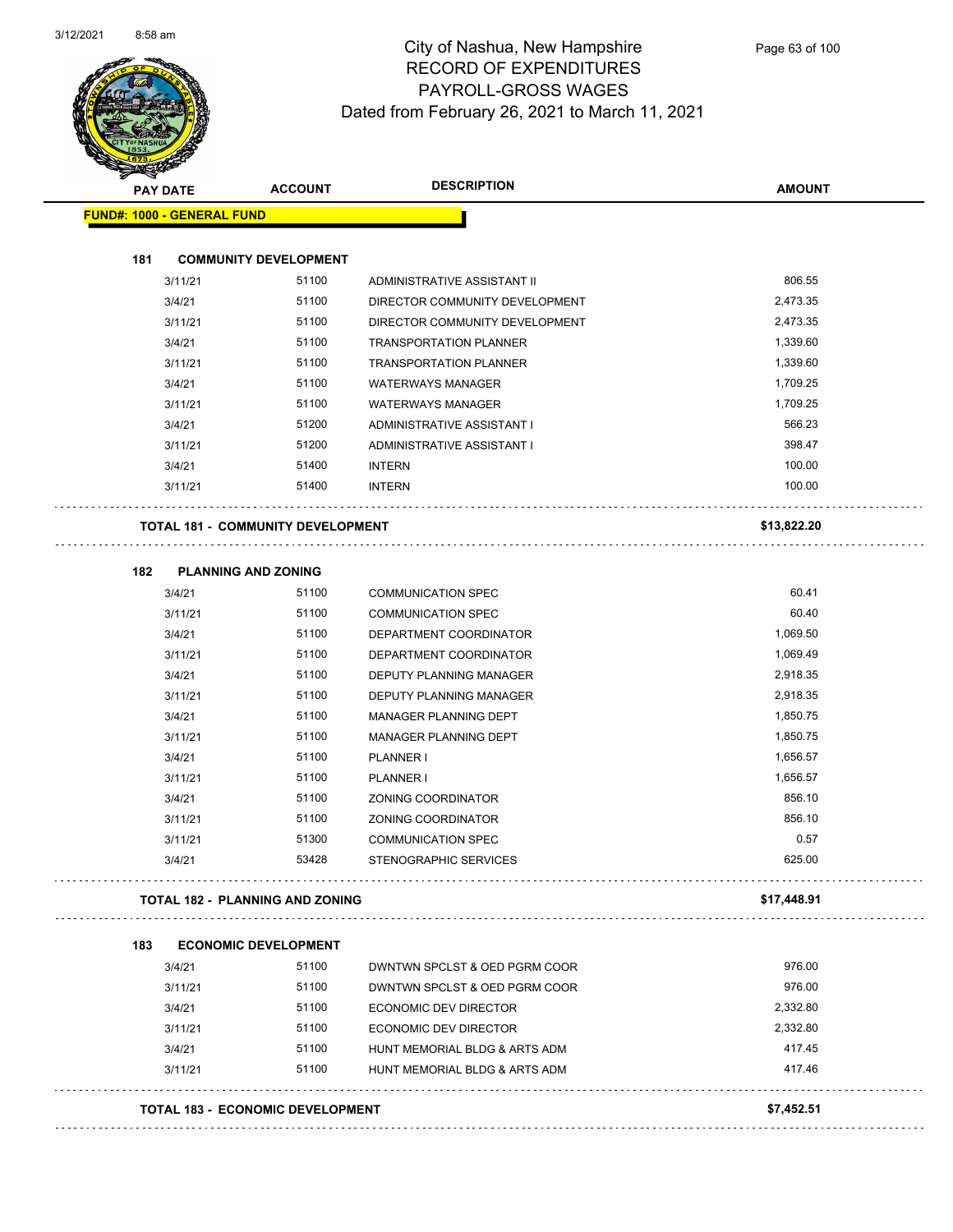

|     | <b>PAY DATE</b>                    | <b>ACCOUNT</b> | <b>DESCRIPTION</b>                               | AMOUNT             |
|-----|------------------------------------|----------------|--------------------------------------------------|--------------------|
|     | <u> FUND#: 1000 - GENERAL FUND</u> |                |                                                  |                    |
|     |                                    |                |                                                  |                    |
| 191 | <b>SCHOOL</b>                      |                |                                                  |                    |
|     | 3/11/21                            | 51100          | 21 CENTURY COORDINATOR                           | 2,415.80           |
|     | 3/11/21                            | 51100          | <b>7PAR CTE NHN</b>                              | 353.19             |
|     | 3/11/21                            | 51100          | <b>ASSISTANT DIRECTOR BUSINESS</b>               | 3,201.20           |
|     | 3/11/21                            | 51100          | ASSISTANT PRINCIPAL AMH                          | 1,605.73           |
|     | 3/11/21                            | 51100          | ASSISTANT PRINCIPAL BIC                          | 2,923.10           |
|     | 3/11/21                            | 51100          | ASSISTANT PRINCIPAL BIR                          | 1,533.62           |
|     | 3/11/21                            | 51100          | ASSISTANT PRINCIPAL BRO                          | 3,195.69           |
|     | 3/11/21                            | 51100          | ASSISTANT PRINCIPAL CHARL                        | 3,357.70           |
|     | 3/11/21                            | 51100          | ASSISTANT PRINCIPAL DR CRSP                      | 1,437.50           |
|     | 3/11/21                            | 51100          | ASSISTANT PRINCIPAL ELM                          | 6,865.39           |
|     | 3/11/21                            | 51100          | ASSISTANT PRINCIPAL FES                          | 2,923.09           |
|     | 3/11/21                            | 51100          | <b>ASSISTANT PRINCIPAL FMS</b>                   | 3,336.52           |
|     | 3/11/21                            | 51100          | ASSISTANT PRINCIPAL LEDGE                        | 3,458.41           |
|     | 3/11/21                            | 51100          | ASSISTANT PRINCIPAL MDE                          | 3,163.48           |
|     | 3/11/21                            | 51100          | <b>ASSISTANT PRINCIPAL MTP</b>                   | 1,461.51           |
|     | 3/11/21                            | 51100          | ASSISTANT PRINCIPAL NHN                          | 14,015.31          |
|     | 3/11/21                            | 51100          | ASSISTANT PRINCIPAL NHS                          | 14,153.80          |
|     | 3/11/21                            | 51100          | ASSISTANT PRINCIPAL NSE                          | 3,115.40           |
|     | 3/11/21                            | 51100          | ASSISTANT PRINCIPAL PMS                          | 3,684.60           |
|     | 3/11/21                            | 51100          | ASSISTANT PRINCIPAL SHE                          | 1,485.59           |
|     | 3/11/21                            | 51100          | ASSISTANT SUPERINTENDENT                         | 10,182.70          |
|     | 3/11/21                            | 51100          | ASST DIRECTOR PLANT OPS                          | 4,987.00           |
|     | 3/11/21                            | 51100          | <b>ASST DIRECTOR SPED</b>                        | 6,611.79           |
|     | 3/11/21                            | 51100          | ASST SYSTEMS ADMIN FULL YEAR                     | 17,681.21          |
|     | 3/11/21                            | 51100          | <b>ATTENDANCE OFFICER</b>                        | 2,581.98           |
|     | 3/11/21                            | 51100          | BRENTWOOD COORDINATOR                            | 2,888.90           |
|     | 3/11/21                            | 51100          | CAREER CENTER COORD NHS                          | 1,596.12           |
|     | 3/11/21                            | 51100          | CHIEF OPERATING OFFICER                          | 4,542.60           |
|     | 3/11/21                            | 51100<br>51100 | CLERICAL ACADEMY NHN                             | 3,148.80           |
|     | 3/11/21                            | 51100          | CLERICAL ACADEMY NHS                             | 3,155.30<br>328.20 |
|     | 3/4/21<br>3/4/21                   | 51100          | CLERICAL ADULT ED NHN<br>CLERICAL ASST SUPER SUP | 1,478.52           |
|     | 3/11/21                            | 51100          | CLERICAL ASST SUPER SUP                          | 1,468.37           |
|     | 3/11/21                            | 51100          | CLERICAL ATHLETIC NHN                            | 831.75             |
|     | 3/11/21                            | 51100          | CLERICAL ATHLETIC NHS                            | 726.01             |
|     | 3/4/21                             | 51100          | <b>CLERICAL BUSINESS</b>                         | 3,268.33           |
|     | 3/11/21                            | 51100          | <b>CLERICAL BUSINESS</b>                         | 3,251.93           |
|     | 3/11/21                            | 51100          | <b>CLERICAL CTE NHN</b>                          | 685.51             |
|     | 3/11/21                            | 51100          | CLERICAL GUIDANCE ELM                            | 709.15             |
|     | 3/4/21                             | 51100          | CLERICAL GUIDANCE NHN                            | 245.84             |
|     | 3/11/21                            | 51100          | CLERICAL GUIDANCE NHN                            | 2,122.69           |
|     | 3/11/21                            | 51100          | <b>CLERICAL GUIDANCE NHS</b>                     | 1,455.05           |
|     | 3/4/21                             | 51100          | <b>CLERICAL HUMAN RESOURCES</b>                  | 2,359.77           |
|     |                                    |                |                                                  |                    |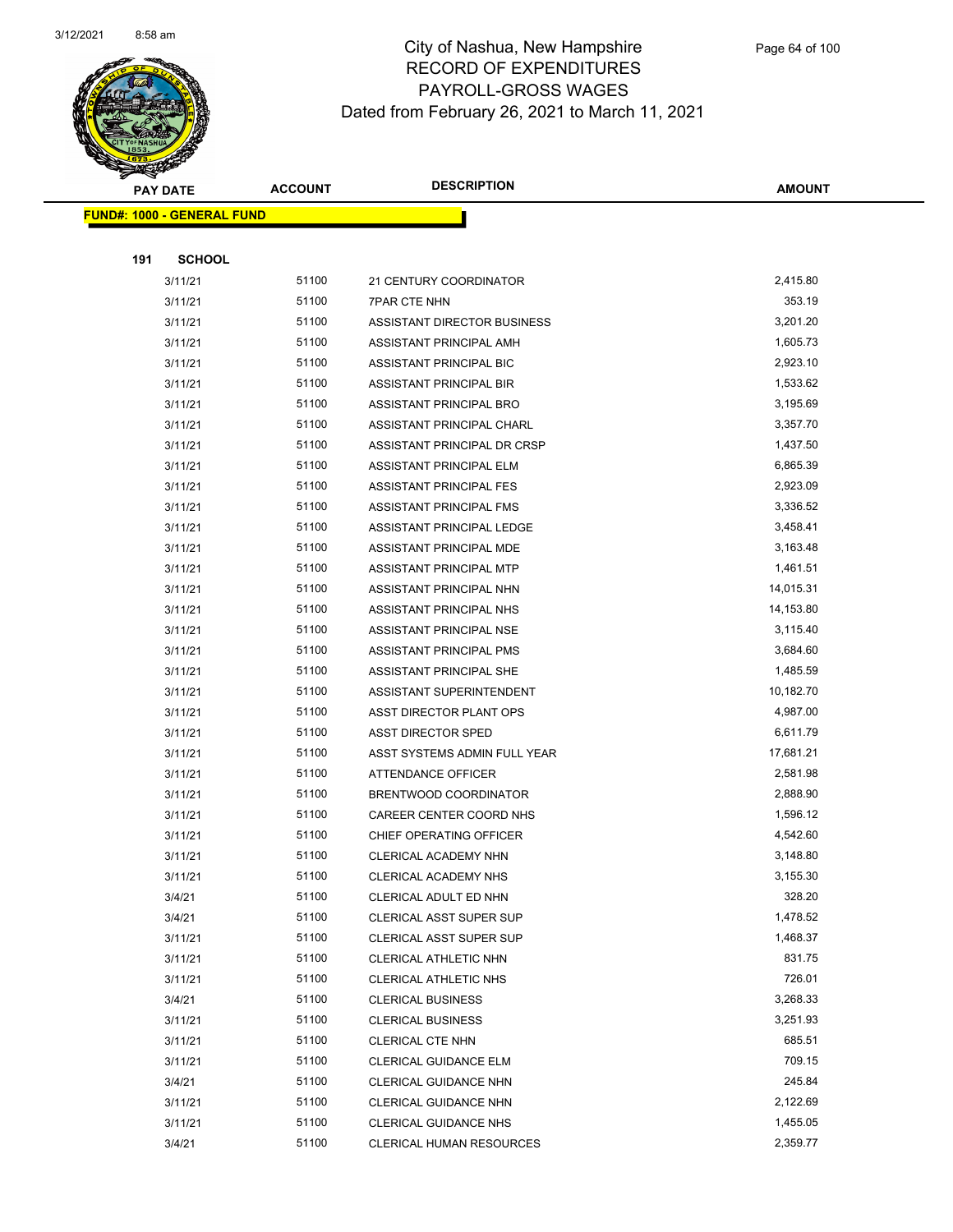

|     | <b>PAY DATE</b>                    | <b>ACCOUNT</b> | <b>DESCRIPTION</b>              | AMOUNT   |
|-----|------------------------------------|----------------|---------------------------------|----------|
|     | <u> FUND#: 1000 - GENERAL FUND</u> |                |                                 |          |
|     |                                    |                |                                 |          |
| 191 | <b>SCHOOL</b>                      |                |                                 |          |
|     | 3/11/21                            | 51100          | <b>CLERICAL HUMAN RESOURCES</b> | 2,335.42 |
|     | 3/4/21                             | 51100          | <b>CLERICAL PAYROLL SUP</b>     | 1,602.00 |
|     | 3/11/21                            | 51100          | CLERICAL PAYROLL SUP            | 1,602.00 |
|     | 3/4/21                             | 51100          | <b>CLERICAL PLANT OPS</b>       | 781.50   |
|     | 3/11/21                            | 51100          | <b>CLERICAL PLANT OPS</b>       | 781.50   |
|     | 3/11/21                            | 51100          | CLERICAL PRINCIPAL AMH          | 1,527.40 |
|     | 3/11/21                            | 51100          | CLERICAL PRINCIPAL BIC          | 1,613.25 |
|     | 3/11/21                            | 51100          | CLERICAL PRINCIPAL BIR          | 1,663.51 |
|     | 3/11/21                            | 51100          | <b>CLERICAL PRINCIPAL BRO</b>   | 1,540.90 |
|     | 3/4/21                             | 51100          | CLERICAL PRINCIPAL CHA          | 135.46   |
|     | 3/11/21                            | 51100          | CLERICAL PRINCIPAL CHA          | 1,563.00 |
|     | 3/11/21                            | 51100          | <b>CLERICAL PRINCIPAL DRC</b>   | 1,529.65 |
|     | 3/11/21                            | 51100          | CLERICAL PRINCIPAL ELM          | 2,763.63 |
|     | 3/11/21                            | 51100          | <b>CLERICAL PRINCIPAL FES</b>   | 1,566.40 |
|     | 3/11/21                            | 51100          | <b>CLERICAL PRINCIPAL FMS</b>   | 2,261.36 |
|     | 3/11/21                            | 51100          | <b>CLERICAL PRINCIPAL LDG</b>   | 1,485.92 |
|     | 3/11/21                            | 51100          | CLERICAL PRINCIPAL MDE          | 1,766.10 |
|     | 3/11/21                            | 51100          | CLERICAL PRINCIPAL MTP          | 1,529.65 |
|     | 3/11/21                            | 51100          | CLERICAL PRINCIPAL NHN          | 1,490.65 |
|     | 3/11/21                            | 51100          | <b>CLERICAL PRINCIPAL NHS</b>   | 2,234.81 |
|     | 3/11/21                            | 51100          | <b>CLERICAL PRINCIPAL NSE</b>   | 1,540.90 |
|     | 3/11/21                            | 51100          | <b>CLERICAL PRINCIPAL PMS</b>   | 2,154.74 |
|     | 3/11/21                            | 51100          | CLERICAL PRINCIPAL SHE          | 1,577.64 |
|     | 3/11/21                            | 51100          | CLERICAL RECEPTIONIST NHN       | 831.75   |
|     | 3/11/21                            | 51100          | CLERICAL RECEPTIONIST NHS       | 704.42   |
|     | 3/11/21                            | 51100          | <b>CLERICAL REGISTRAR NHN</b>   | 709.15   |
|     | 3/11/21                            | 51100          | CLERICAL SPECIAL ED NHN         | 745.89   |
|     | 3/11/21                            | 51100          | CLERICAL SPECIAL ED NHS         | 745.90   |
|     | 3/4/21                             | 51100          | CLERICAL SPECIAL ED SUP         | 1,418.30 |
|     | 3/11/21                            | 51100          | CLERICAL SPECIAL ED SUP         | 1,418.29 |
|     | 3/4/21                             | 51100          | CLERICAL STUDENT SERV SUP       | 864.39   |
|     | 3/11/21                            | 51100          | CLERICAL STUDENT SERV SUP       | 864.40   |
|     | 3/4/21                             | 51100          | CLERICAL SUPERINTENDANT HRLY    | 824.56   |
|     | 3/11/21                            | 51100          | CLERICAL SUPERINTENDANT HRLY    | 819.10   |
|     | 3/11/21                            | 51100          | CLERICAL SUPERINTENDANT SUP     | 1,941.90 |
|     | 3/4/21                             | 51100          | <b>CUSTODIAN AMH</b>            | 1,505.61 |
|     | 3/11/21                            | 51100          | <b>CUSTODIAN AMH</b>            | 1,526.48 |
|     | 3/4/21                             | 51100          | <b>CUSTODIAN ASST HEAD ELM</b>  | 857.20   |
|     | 3/11/21                            | 51100          | <b>CUSTODIAN ASST HEAD ELM</b>  | 857.20   |
|     | 3/4/21                             | 51100          | <b>CUSTODIAN ASST HEAD FMS</b>  | 348.25   |
|     | 3/11/21                            | 51100          | <b>CUSTODIAN ASST HEAD FMS</b>  | 348.25   |
|     | 3/4/21                             | 51100          | <b>CUSTODIAN ASST HEAD NHN</b>  | 1,722.41 |
|     | 3/11/21                            | 51100          | CUSTODIAN ASST HEAD NHN         | 1,722.41 |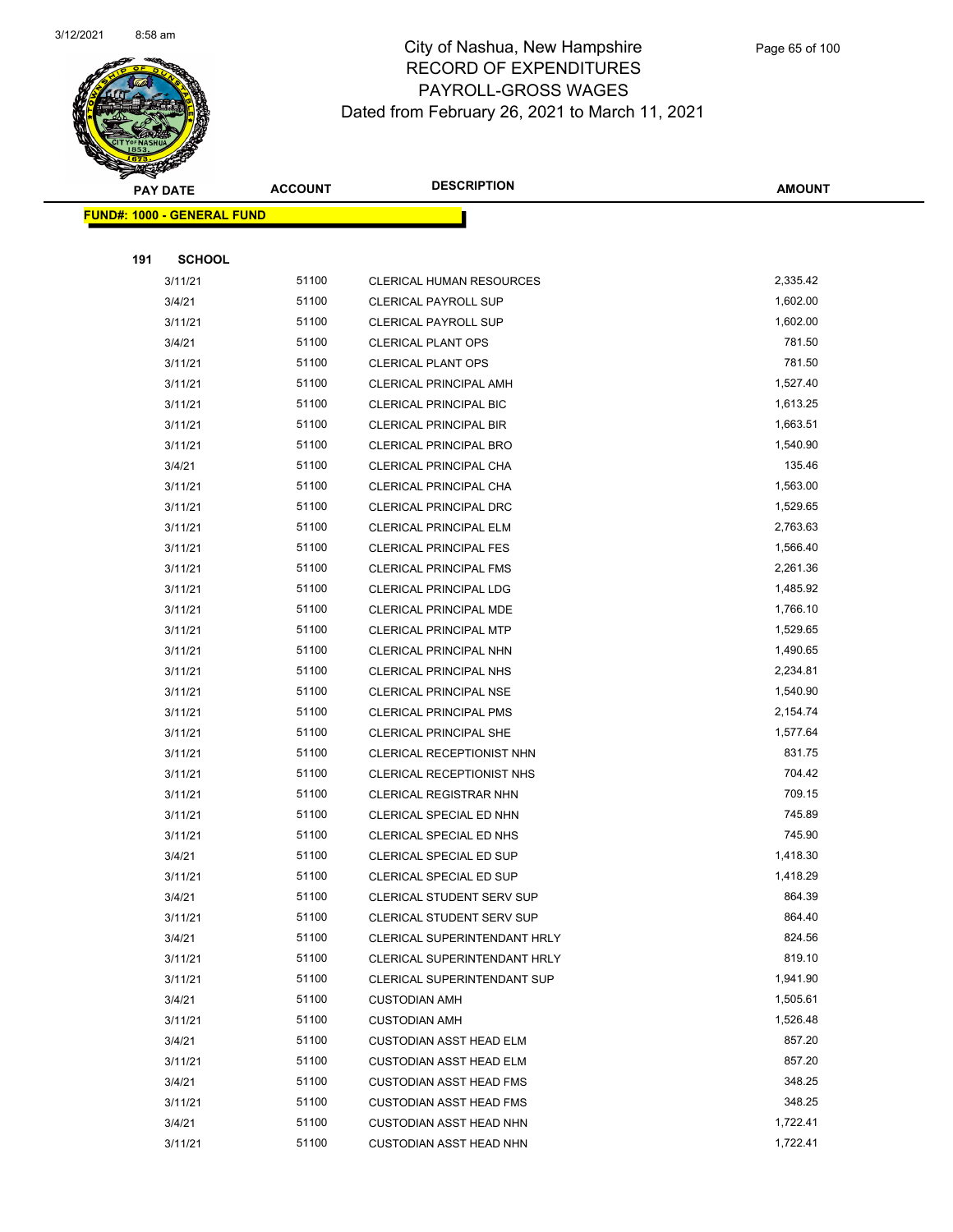

|     | <b>PAY DATE</b>                    | <b>ACCOUNT</b> | <b>DESCRIPTION</b>                                     | <b>AMOUNT</b>    |  |
|-----|------------------------------------|----------------|--------------------------------------------------------|------------------|--|
|     | <u> FUND#: 1000 - GENERAL FUND</u> |                |                                                        |                  |  |
|     |                                    |                |                                                        |                  |  |
| 191 | <b>SCHOOL</b>                      |                |                                                        |                  |  |
|     | 3/4/21                             | 51100          | <b>CUSTODIAN ASST HEAD NHS</b>                         | 1,722.42         |  |
|     | 3/11/21                            | 51100          | <b>CUSTODIAN ASST HEAD NHS</b>                         | 1,722.42         |  |
|     | 3/4/21                             | 51100          | <b>CUSTODIAN ASST HEAD PMS</b>                         | 857.20           |  |
|     | 3/11/21                            | 51100          | <b>CUSTODIAN ASST HEAD PMS</b>                         | 857.20           |  |
|     | 3/4/21                             | 51100          | <b>CUSTODIAN BIC</b>                                   | 1,505.61         |  |
|     | 3/11/21                            | 51100          | <b>CUSTODIAN BIC</b>                                   | 1,505.60         |  |
|     | 3/4/21                             | 51100          | <b>CUSTODIAN BIR</b>                                   | 1,505.60         |  |
|     | 3/11/21                            | 51100          | <b>CUSTODIAN BIR</b>                                   | 1,505.60         |  |
|     | 3/4/21                             | 51100          | <b>CUSTODIAN BRO</b>                                   | 1,505.60         |  |
|     | 3/11/21                            | 51100          | <b>CUSTODIAN BRO</b>                                   | 1,505.60         |  |
|     | 3/4/21                             | 51100          | <b>CUSTODIAN CHA</b>                                   | 1,468.00         |  |
|     | 3/11/21                            | 51100          | <b>CUSTODIAN CHA</b>                                   | 1,505.60         |  |
|     | 3/4/21                             | 51100          | <b>CUSTODIAN DRC</b>                                   | 1,505.60         |  |
|     | 3/11/21                            | 51100          | <b>CUSTODIAN DRC</b>                                   | 1,505.60         |  |
|     | 3/4/21                             | 51100          | <b>CUSTODIAN ELM</b>                                   | 5,366.80         |  |
|     | 3/11/21                            | 51100          | <b>CUSTODIAN ELM</b>                                   | 5,366.80         |  |
|     | 3/4/21                             | 51100          | <b>CUSTODIAN FES</b>                                   | 752.80           |  |
|     | 3/11/21                            | 51100          | <b>CUSTODIAN FES</b>                                   | 1,468.00         |  |
|     | 3/4/21                             | 51100          | <b>CUSTODIAN FMS</b>                                   | 3,011.20         |  |
|     | 3/11/21                            | 51100          | <b>CUSTODIAN FMS</b>                                   | 3,011.20         |  |
|     | 3/4/21                             | 51100          | <b>CUSTODIAN HEAD AMH</b>                              | 857.20           |  |
|     | 3/11/21                            | 51100          | <b>CUSTODIAN HEAD AMH</b>                              | 857.20           |  |
|     | 3/4/21                             | 51100          | <b>CUSTODIAN HEAD BIC</b>                              | 857.20           |  |
|     | 3/11/21                            | 51100          | <b>CUSTODIAN HEAD BIC</b>                              | 857.20           |  |
|     | 3/4/21                             | 51100          | <b>CUSTODIAN HEAD BIR</b>                              | 857.20           |  |
|     | 3/11/21                            | 51100          | <b>CUSTODIAN HEAD BIR</b>                              | 857.20           |  |
|     | 3/4/21                             | 51100          | <b>CUSTODIAN HEAD BRO</b>                              | 857.20           |  |
|     | 3/11/21                            | 51100          | <b>CUSTODIAN HEAD BRO</b>                              | 857.20           |  |
|     | 3/4/21                             | 51100          | <b>CUSTODIAN HEAD CHA</b>                              | 857.20           |  |
|     | 3/11/21                            | 51100          | <b>CUSTODIAN HEAD CHA</b>                              | 857.20           |  |
|     | 3/4/21                             | 51100          | <b>CUSTODIAN HEAD DRC</b>                              | 857.20<br>857.20 |  |
|     | 3/11/21<br>3/4/21                  | 51100<br>51100 | <b>CUSTODIAN HEAD DRC</b>                              | 1,016.00         |  |
|     | 3/11/21                            | 51100          | <b>CUSTODIAN HEAD ELM</b><br><b>CUSTODIAN HEAD ELM</b> | 1,016.00         |  |
|     | 3/4/21                             | 51100          | <b>CUSTODIAN HEAD FES</b>                              | 857.20           |  |
|     | 3/11/21                            | 51100          | <b>CUSTODIAN HEAD FES</b>                              | 857.20           |  |
|     | 3/4/21                             | 51100          | <b>CUSTODIAN HEAD FMS</b>                              | 1,016.00         |  |
|     | 3/11/21                            | 51100          | <b>CUSTODIAN HEAD FMS</b>                              | 1,016.00         |  |
|     | 3/4/21                             | 51100          | <b>CUSTODIAN HEAD LDG</b>                              | 857.20           |  |
|     | 3/11/21                            | 51100          | <b>CUSTODIAN HEAD LDG</b>                              | 857.20           |  |
|     | 3/4/21                             | 51100          | <b>CUSTODIAN HEAD MDE</b>                              | 857.20           |  |
|     | 3/11/21                            | 51100          | <b>CUSTODIAN HEAD MDE</b>                              | 857.20           |  |
|     | 3/4/21                             | 51100          | <b>CUSTODIAN HEAD MTP</b>                              | 857.20           |  |
|     |                                    |                |                                                        |                  |  |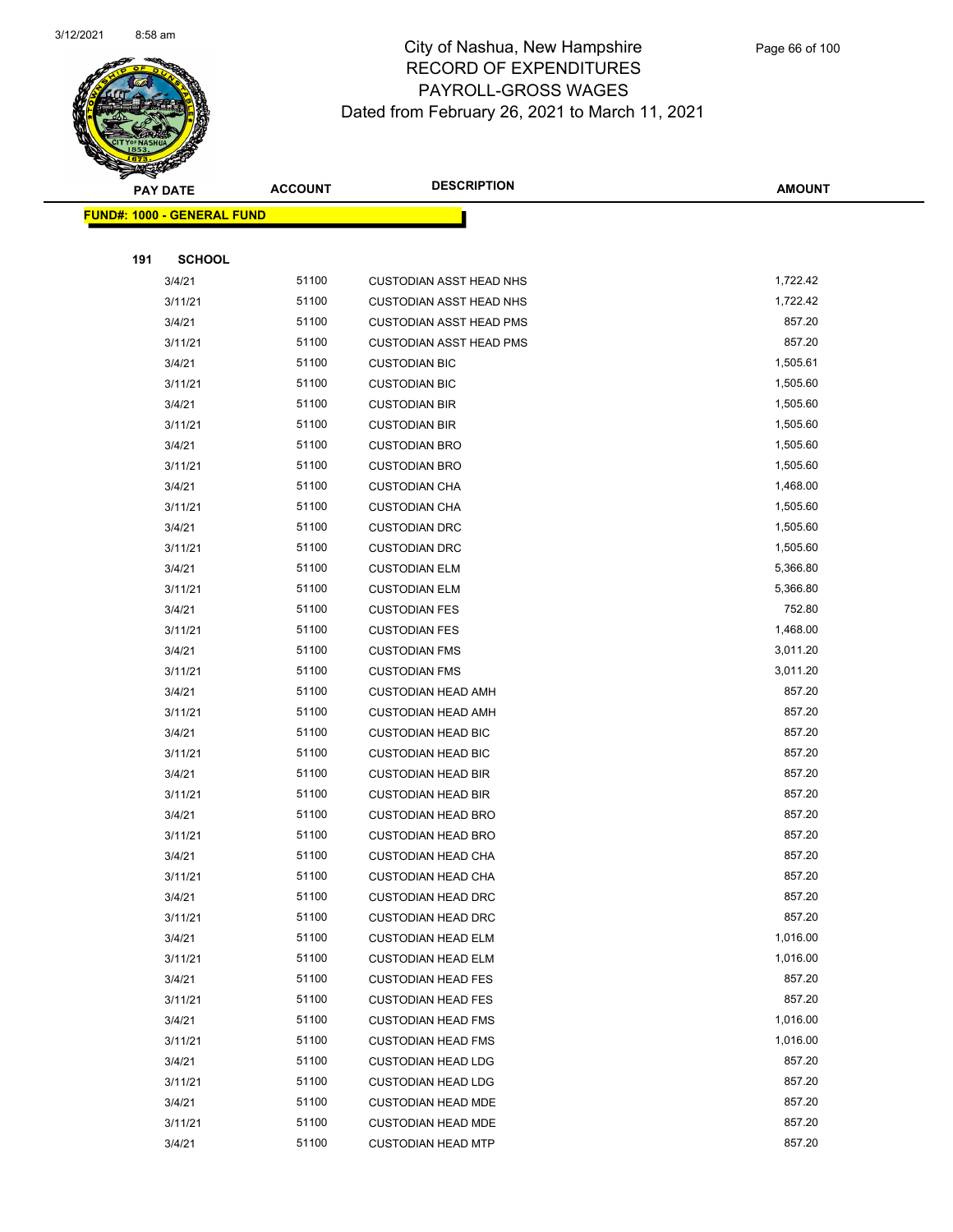

Page 67 of 100

|     | <b>PAY DATE</b>                    | <b>ACCOUNT</b> | <b>DESCRIPTION</b>             | <b>AMOUNT</b> |
|-----|------------------------------------|----------------|--------------------------------|---------------|
|     | <u> FUND#: 1000 - GENERAL FUND</u> |                |                                |               |
|     |                                    |                |                                |               |
| 191 | <b>SCHOOL</b>                      |                |                                |               |
|     | 3/11/21                            | 51100          | <b>CUSTODIAN HEAD MTP</b>      | 857.20        |
|     | 3/4/21                             | 51100          | <b>CUSTODIAN HEAD NHN</b>      | 1,022.00      |
|     | 3/11/21                            | 51100          | <b>CUSTODIAN HEAD NHN</b>      | 1,022.00      |
|     | 3/4/21                             | 51100          | <b>CUSTODIAN HEAD NHS</b>      | 1,022.00      |
|     | 3/11/21                            | 51100          | <b>CUSTODIAN HEAD NHS</b>      | 1,022.00      |
|     | 3/4/21                             | 51100          | <b>CUSTODIAN HEAD NSE</b>      | 865.20        |
|     | 3/11/21                            | 51100          | <b>CUSTODIAN HEAD NSE</b>      | 865.20        |
|     | 3/4/21                             | 51100          | <b>CUSTODIAN HEAD PMS</b>      | 1,016.00      |
|     | 3/11/21                            | 51100          | <b>CUSTODIAN HEAD PMS</b>      | 1,016.00      |
|     | 3/4/21                             | 51100          | <b>CUSTODIAN HEAD SHE</b>      | 857.20        |
|     | 3/11/21                            | 51100          | <b>CUSTODIAN HEAD SHE</b>      | 857.20        |
|     | 3/4/21                             | 51100          | <b>CUSTODIAN LDG</b>           | 1,505.60      |
|     | 3/11/21                            | 51100          | <b>CUSTODIAN LDG</b>           | 1,505.60      |
|     | 3/4/21                             | 51100          | <b>CUSTODIAN MDE</b>           | 1,505.60      |
|     | 3/11/21                            | 51100          | <b>CUSTODIAN MDE</b>           | 1,505.60      |
|     | 3/4/21                             | 51100          | <b>CUSTODIAN MTP</b>           | 1,505.60      |
|     | 3/11/21                            | 51100          | <b>CUSTODIAN MTP</b>           | 1,505.60      |
|     | 3/4/21                             | 51100          | <b>CUSTODIAN NHN</b>           | 9,950.03      |
|     | 3/11/21                            | 51100          | <b>CUSTODIAN NHN</b>           | 9,073.60      |
|     | 3/4/21                             | 51100          | <b>CUSTODIAN NHS</b>           | 10,565.62     |
|     | 3/11/21                            | 51100          | <b>CUSTODIAN NHS</b>           | 10,422.57     |
|     | 3/4/21                             | 51100          | <b>CUSTODIAN NSE</b>           | 1,505.60      |
|     | 3/11/21                            | 51100          | <b>CUSTODIAN NSE</b>           | 1,505.60      |
|     | 3/4/21                             | 51100          | <b>CUSTODIAN PMS</b>           | 2,258.40      |
|     | 3/11/21                            | 51100          | <b>CUSTODIAN PMS</b>           | 2,258.40      |
|     | 3/4/21                             | 51100          | <b>CUSTODIAN SHE</b>           | 1,505.60      |
|     | 3/11/21                            | 51100          | <b>CUSTODIAN SHE</b>           | 1,505.60      |
|     | 3/11/21                            | 51100          | CUSTODIAN SUPERVISOR WPO       | 4,473.40      |
|     | 3/4/21                             | 51100          | <b>CUSTODIAN WID</b>           | 752.80        |
|     | 3/11/21                            | 51100          | <b>CUSTODIAN WID</b>           | 752.80        |
|     | 3/11/21                            | 51100          | DATA ANALYST                   | 3,261.20      |
|     | 3/11/21                            | 51100          | <b>DIRECTOR ATHLETICS</b>      | 3,913.30      |
|     | 3/11/21                            | 51100          | DIRECTOR COM GRANTS            | 3,422.10      |
|     | 3/11/21                            | 51100          | <b>DIRECTOR GUIDANCE</b>       | 6,869.40      |
|     | 3/11/21                            | 51100          | DIRECTOR HUMAN RESOURCES       | 3,595.80      |
|     | 3/11/21                            | 51100          | DIRECTOR PLANT OPS             | 4,062.20      |
|     | 3/11/21                            | 51100          | DIRECTOR SPECIAL ED            | 3,801.40      |
|     | 3/11/21                            | 51100          | DIRECTOR STUDENT SERVICES      | 3,568.10      |
|     | 3/11/21                            | 51100          | DIRECTOR TECHNOLOGY            | 3,730.30      |
|     | 3/11/21                            | 51100          | DIRECTOR TRANSPORTATION        | 3,057.03      |
|     | 3/11/21                            | 51100          | DIRECTOR VOCATIONAL            | 6,250.00      |
|     | 3/11/21                            | 51100          | ELL COMMUNICATIONS COORDINATOR | 2,088.60      |
|     | 3/11/21                            | 51100          | ELL OUTREACH WORKER            | 1,810.20      |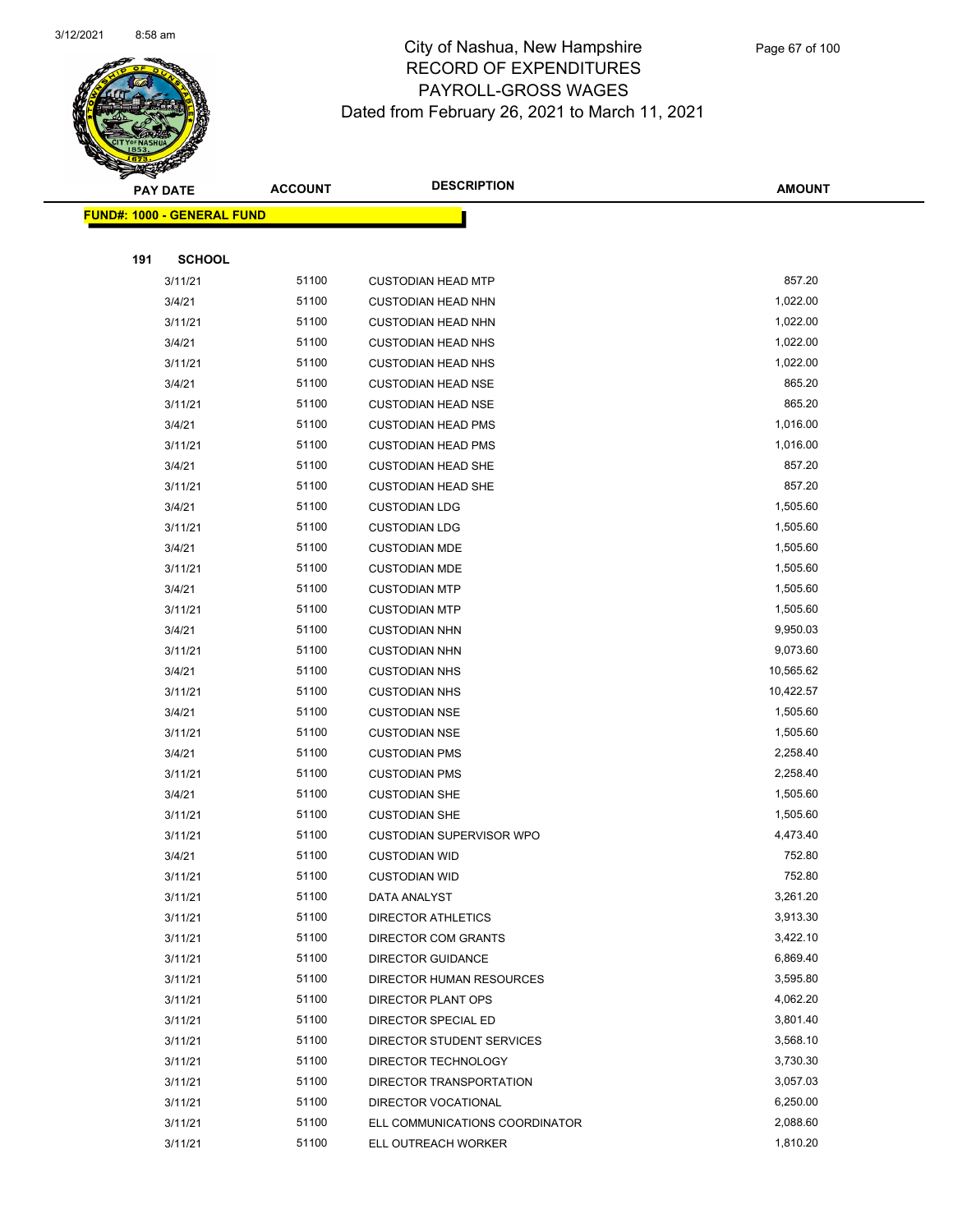

|     | <b>PAY DATE</b>                    | <b>ACCOUNT</b> | <b>DESCRIPTION</b>            | <b>AMOUNT</b> |
|-----|------------------------------------|----------------|-------------------------------|---------------|
|     | <u> FUND#: 1000 - GENERAL FUND</u> |                |                               |               |
|     |                                    |                |                               |               |
| 191 | <b>SCHOOL</b>                      |                |                               |               |
|     | 3/4/21                             | 51100          | <b>GRANT WRITER</b>           | 697.10        |
|     | 3/11/21                            | 51100          | <b>GRANT WRITER</b>           | 697.10        |
|     | 3/11/21                            | 51100          | GUIDANCE COUNSELOR AMH        | 2,469.50      |
|     | 3/11/21                            | 51100          | GUIDANCE COUNSELOR BIC        | 2,168.59      |
|     | 3/11/21                            | 51100          | <b>GUIDANCE COUNSELOR BIR</b> | 3,071.59      |
|     | 3/11/21                            | 51100          | GUIDANCE COUNSELOR BRO        | 2,036.22      |
|     | 3/11/21                            | 51100          | GUIDANCE COUNSELOR CHA        | 3,071.59      |
|     | 3/11/21                            | 51100          | GUIDANCE COUNSELOR DRC        | 2,979.48      |
|     | 3/11/21                            | 51100          | <b>GUIDANCE COUNSELOR ELM</b> | 13,092.44     |
|     | 3/11/21                            | 51100          | <b>GUIDANCE COUNSELOR FES</b> | 2,168.59      |
|     | 3/11/21                            | 51100          | GUIDANCE COUNSELOR FMS        | 5,651.39      |
|     | 3/11/21                            | 51100          | GUIDANCE COUNSELOR LDG        | 3,071.59      |
|     | 3/11/21                            | 51100          | <b>GUIDANCE COUNSELOR MDE</b> | 2,933.59      |
|     | 3/11/21                            | 51100          | <b>GUIDANCE COUNSELOR MTP</b> | 2,979.48      |
|     | 3/11/21                            | 51100          | GUIDANCE COUNSELOR NHN        | 16,941.23     |
|     | 3/11/21                            | 51100          | GUIDANCE COUNSELOR NHS        | 18,556.86     |
|     | 3/11/21                            | 51100          | GUIDANCE COUNSELOR NSE        | 2,979.48      |
|     | 3/11/21                            | 51100          | <b>GUIDANCE COUNSELOR PMS</b> | 8,492.37      |
|     | 3/11/21                            | 51100          | <b>GUIDANCE COUNSELOR SHE</b> | 2,979.48      |
|     | 3/11/21                            | 51100          | JOB DEVELOPER SPED NHN        | 3,071.59      |
|     | 3/11/21                            | 51100          | LIBRARIAN AMH                 | 2,045.30      |
|     | 3/11/21                            | 51100          | <b>LIBRARIAN BIC</b>          | 1,960.02      |
|     | 3/11/21                            | 51100          | LIBRARIAN BIR                 | 2,290.98      |
|     | 3/11/21                            | 51100          | LIBRARIAN BRO                 | 2,259.98      |
|     | 3/11/21                            | 51100          | LIBRARIAN CHA                 | 3,071.59      |
|     | 3/11/21                            | 51100          | <b>LIBRARIAN DRC</b>          | 2,316.40      |
|     | 3/11/21                            | 51100          | LIBRARIAN ELM                 | 2,162.89      |
|     | 3/11/21                            | 51100          | <b>LIBRARIAN FES</b>          | 2,979.48      |
|     | 3/11/21                            | 51100          | <b>LIBRARIAN FMS</b>          | 3,071.59      |
|     | 3/11/21                            | 51100          | <b>LIBRARIAN LDG</b>          | 1,891.39      |
|     | 3/11/21                            | 51100          | LIBRARIAN MDE                 | 2,933.59      |
|     | 3/11/21                            | 51100          | <b>LIBRARIAN MTP</b>          | 1,792.59      |
|     | 3/11/21                            | 51100          | LIBRARIAN NHN                 | 4,773.46      |
|     | 3/11/21                            | 51100          | <b>LIBRARIAN NHS</b>          | 6,106.39      |
|     | 3/11/21                            | 51100          | <b>LIBRARIAN NSE</b>          | 2,933.59      |
|     | 3/11/21                            | 51100          | LIBRARIAN PMS                 | 2,095.80      |
|     | 3/11/21                            | 51100          | <b>LIBRARIAN SHE</b>          | 2,979.48      |
|     | 3/11/21                            | 51100          | LICENSED PRACTICAL NURSE ELM  | 1,522.42      |
|     | 3/11/21                            | 51100          | LICENSED PRACTICAL NURSE FMS  | 1,600.98      |
|     | 3/11/21                            | 51100          | LICENSED PRACTICAL NURSE NHS  | 1,595.89      |
|     | 3/4/21                             | 51100          | MAINTENANCE ALARM WPO         | 1,048.40      |
|     | 3/11/21                            | 51100          | MAINTENANCE ALARM WPO         | 1,048.40      |
|     | 3/4/21                             | 51100          | MAINTENANCE CARPENTER WPO     | 1,056.40      |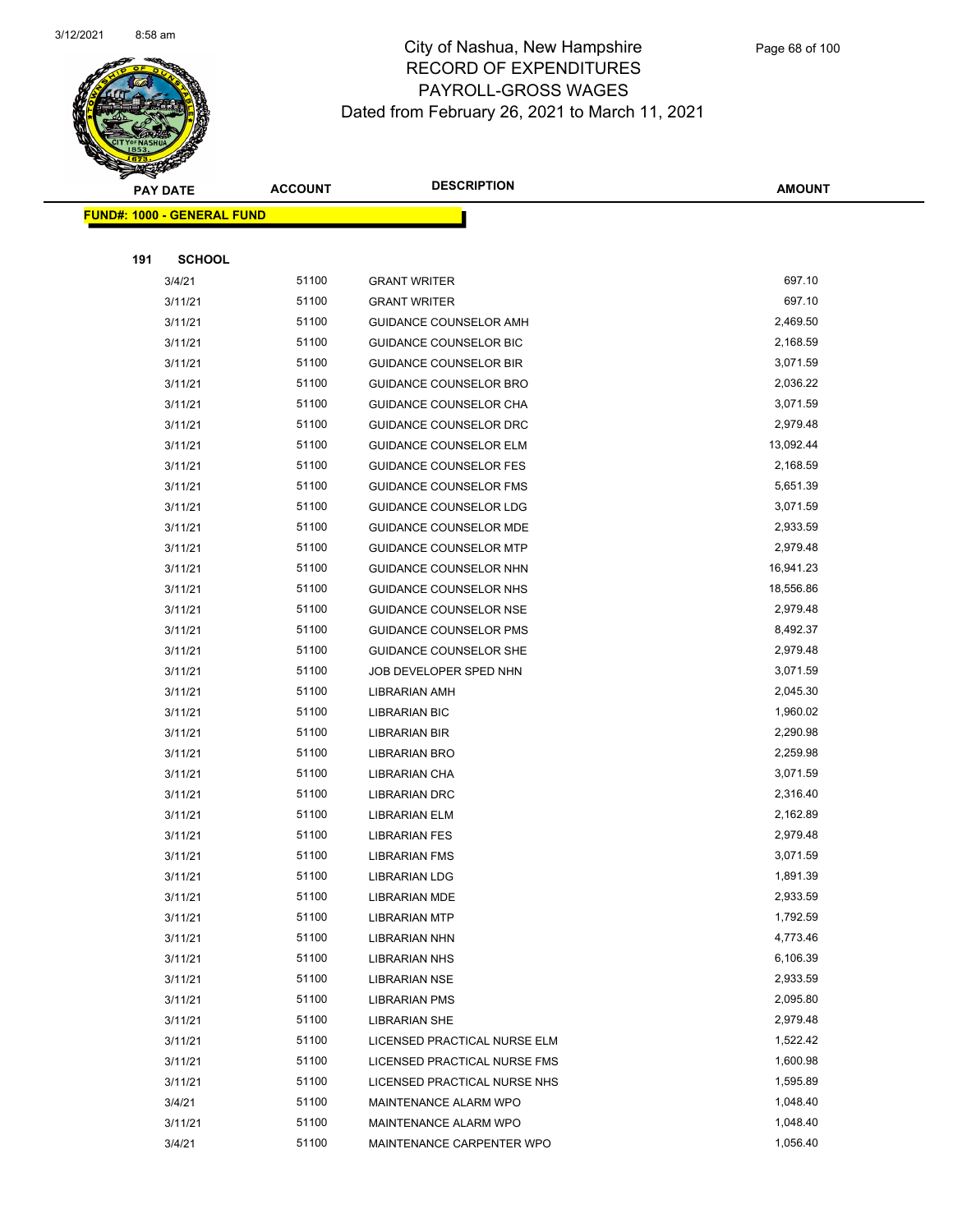

|     | <b>PAY DATE</b>                    | <b>ACCOUNT</b> | <b>DESCRIPTION</b>             | <b>AMOUNT</b> |
|-----|------------------------------------|----------------|--------------------------------|---------------|
|     | <u> FUND#: 1000 - GENERAL FUND</u> |                |                                |               |
|     |                                    |                |                                |               |
| 191 | <b>SCHOOL</b>                      |                |                                |               |
|     | 3/11/21                            | 51100          | MAINTENANCE CARPENTER WPO      | 1,056.40      |
|     | 3/4/21                             | 51100          | MAINTENANCE ELECTRICIAN WPO    | 2,228.00      |
|     | 3/11/21                            | 51100          | MAINTENANCE ELECTRICIAN WPO    | 2,228.00      |
|     | 3/4/21                             | 51100          | MAINTENANCE GRDS FORMEN WPO    | 1,043.21      |
|     | 3/11/21                            | 51100          | MAINTENANCE GRDS FORMEN WPO    | 1,056.40      |
|     | 3/4/21                             | 51100          | MAINTENANCE GROUNDS WPO        | 4,440.00      |
|     | 3/11/21                            | 51100          | MAINTENANCE GROUNDS WPO        | 4,440.00      |
|     | 3/4/21                             | 51100          | MAINTENANCE HVAC WPO           | 6,547.20      |
|     | 3/11/21                            | 51100          | MAINTENANCE HVAC WPO           | 6,547.20      |
|     | 3/4/21                             | 51100          | MAINTENANCE MESSENGER WPO      | 1,016.00      |
|     | 3/11/21                            | 51100          | MAINTENANCE MESSENGER WPO      | 1,016.00      |
|     | 3/4/21                             | 51100          | MAINTENANCE PLUMBER WPO        | 1,118.00      |
|     | 3/11/21                            | 51100          | MAINTENANCE PLUMBER WPO        | 1,118.00      |
|     | 3/4/21                             | 51100          | MAINTENANCE TRADES WPO         | 3,222.80      |
|     | 3/11/21                            | 51100          | MAINTENANCE TRADES WPO         | 3,222.80      |
|     | 3/11/21                            | 51100          | <b>MARKETING TEACHER NHS</b>   | 2,876.80      |
|     | 3/11/21                            | 51100          | <b>NURSE AMH</b>               | 2,795.39      |
|     | 3/11/21                            | 51100          | <b>NURSE BIC</b>               | 2,795.39      |
|     | 3/11/21                            | 51100          | <b>NURSE BIR</b>               | 2,751.30      |
|     | 3/11/21                            | 51100          | <b>NURSE BRO</b>               | 2,795.39      |
|     | 3/11/21                            | 51100          | <b>NURSE CHA</b>               | 1,831.98      |
|     | 3/11/21                            | 51100          | <b>NURSE DRC</b>               | 2,795.39      |
|     | 3/11/21                            | 51100          | <b>NURSE ELM</b>               | 3,303.62      |
|     | 3/11/21                            | 51100          | <b>NURSE FES</b>               | 1,962.52      |
|     | 3/11/21                            | 51100          | <b>NURSE FMS</b>               | 3,432.70      |
|     | 3/11/21                            | 51100          | <b>NURSE LDG</b>               | 2,632.70      |
|     | 3/11/21                            | 51100          | <b>NURSE MDE</b>               | 2,319.38      |
|     | 3/11/21                            | 51100          | <b>NURSE MTP</b>               | 1,913.89      |
|     | 3/11/21                            | 51100          | <b>NURSE NHN</b>               | 3,728.46      |
|     | 3/11/21                            | 51100          | <b>NURSE NHS</b>               | 4,397.20      |
|     | 3/11/21                            | 51100          | <b>NURSE NSE</b>               | 2,795.39      |
|     | 3/11/21                            | 51100          | <b>NURSE PMS</b>               | 4,522.81      |
|     | 3/11/21                            | 51100          | <b>NURSE SHE</b>               | 1,888.78      |
|     | 3/4/21                             | 51100          | OFFICE MANAGER BUSINESS        | 775.60        |
|     | 3/11/21                            | 51100          | OFFICE MANAGER BUSINESS        | 2,453.85      |
|     | 3/11/21                            | 51100          | OFFICE MANAGER HUMAN RESOURCES | 2,682.69      |
|     | 3/11/21                            | 51100          | OFFICE MANAGER SPED            | 2,082.90      |
|     | 3/11/21                            | 51100          | OUT DISTRICT COORDINATOR       | 2,996.20      |
|     | 3/11/21                            | 51100          | PARA ALT AMH                   | 622.55        |
|     | 3/11/21                            | 51100          | PARA ALT FMS                   | 654.03        |
|     | 3/11/21                            | 51100          | PARA ALT PMS                   | 445.95        |
|     | 3/11/21                            | 51100          | PARA DW SPEC ED AMH            | 8,577.99      |
|     | 3/11/21                            | 51100          | PARA DW SPEC ED BIR            | 2,615.40      |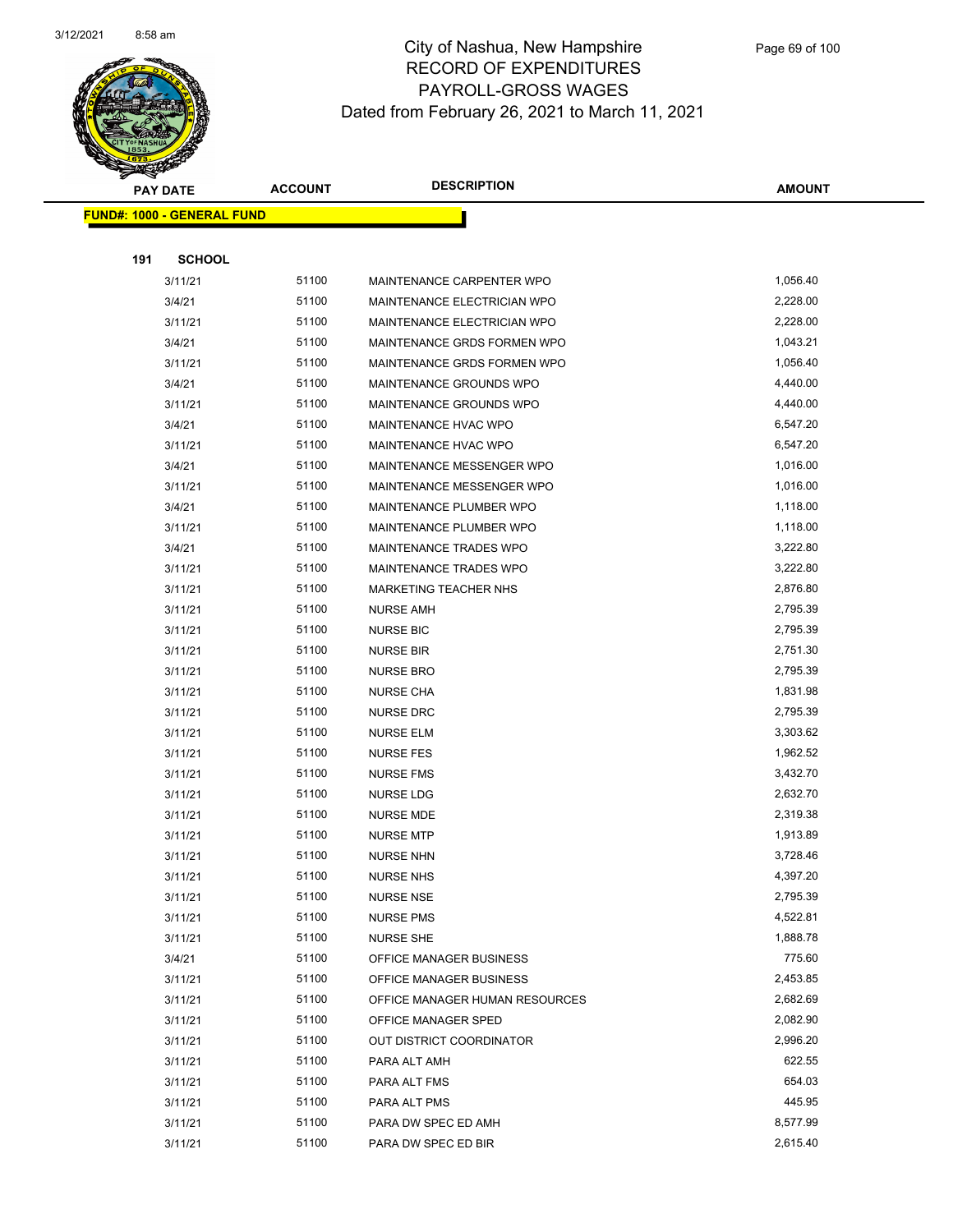

Page 70 of 100

|     | <b>PAY DATE</b>                    | <b>ACCOUNT</b> | <b>DESCRIPTION</b>   | <b>AMOUNT</b> |
|-----|------------------------------------|----------------|----------------------|---------------|
|     | <u> FUND#: 1000 - GENERAL FUND</u> |                |                      |               |
|     |                                    |                |                      |               |
| 191 | <b>SCHOOL</b>                      |                |                      |               |
|     | 3/11/21                            | 51100          | PARA DW SPEC ED BRO  | 5,515.94      |
|     | 3/11/21                            | 51100          | PARA DW SPEC ED CHA  | 9,279.07      |
|     | 2/26/21                            | 51100          | PARA DW SPEC ED FMS  | 333.87        |
|     | 3/11/21                            | 51100          | PARA DW SPEC ED FMS  | 6,062.22      |
|     | 3/11/21                            | 51100          | PARA DW SPEC ED LDG  | 472.50        |
|     | 2/26/21                            | 51100          | PARA DW SPEC ED MDE  | (73.30)       |
|     | 3/11/21                            | 51100          | PARA DW SPEC ED MDE  | 7,302.28      |
|     | 3/11/21                            | 51100          | PARA DW SPEC ED MTP  | 1,072.39      |
|     | 3/11/21                            | 51100          | PARA DW SPEC ED NHN  | 5,046.34      |
|     | 3/11/21                            | 51100          | PARA DW SPEC ED NHS  | 7,273.84      |
|     | 3/11/21                            | 51100          | PARA DW SPEC ED NSE  | 5,981.58      |
|     | 3/11/21                            | 51100          | PARA DW SPEC ED PMS  | 651.73        |
|     | 3/11/21                            | 51100          | PARA DW SPEC ED SHE  | 9,375.00      |
|     | 3/11/21                            | 51100          | PARA DW SPEC ED WID  | 549.00        |
|     | 3/11/21                            | 51100          | PARA DW SPEC ELM     | 8,456.57      |
|     | 3/11/21                            | 51100          | PARA ELL BIR         | 535.43        |
|     | 3/11/21                            | 51100          | PARA ELL DRC         | 594.90        |
|     | 3/11/21                            | 51100          | PARA ELL ELM         | 470.92        |
|     | 3/11/21                            | 51100          | PARA ELL FES         | 578.10        |
|     | 3/11/21                            | 51100          | PARA ELL LDG         | 594.90        |
|     | 3/11/21                            | 51100          | PARA ELL MTP         | 415.50        |
|     | 3/11/21                            | 51100          | PARA ELL SHE         | 634.58        |
|     | 3/11/21                            | 51100          | PARA INST AMH        | 3,061.95      |
|     | 3/11/21                            | 51100          | PARA INST BIC        | 5,077.38      |
|     | 3/11/21                            | 51100          | PARA INST BIR        | 3,639.61      |
|     | 3/11/21                            | 51100          | PARA INST BRO        | 2,916.97      |
|     | 3/11/21                            | 51100          | PARA INST CHA        | 3,809.15      |
|     | 3/11/21                            | 51100          | PARA INST DRC        | 3,589.37      |
|     | 3/11/21                            | 51100          | PARA INST ELM        | 4,773.71      |
|     | 3/11/21                            | 51100          | <b>PARA INST FES</b> | 5,513.08      |
|     | 3/11/21                            | 51100          | PARA INST FMS        | 4,899.49      |
|     | 3/11/21                            | 51100          | PARA INST LDG        | 4,189.08      |
|     | 3/11/21                            | 51100          | PARA INST MDE        | 4,090.54      |
|     | 3/11/21                            | 51100          | PARA INST MTP        | 2,779.28      |
|     | 3/11/21                            | 51100          | PARA INST NHN        | 1,263.14      |
|     | 3/11/21                            | 51100          | PARA INST NHS        | 1,858.65      |
|     | 3/11/21                            | 51100          | PARA INST NSE        | 4,497.60      |
|     | 3/11/21                            | 51100          | PARA INST PMS        | 4,518.47      |
|     | 3/11/21                            | 51100          | PARA INST SHE        | 3,804.46      |
|     | 3/11/21                            | 51100          | PARA JOB COACH       | 544.32        |
|     | 3/11/21                            | 51100          | PARA KIND AMH        | 604.82        |
|     | 3/11/21                            | 51100          | PARA KIND BIC        | 1,278.27      |
|     | 3/11/21                            | 51100          | PARA KIND BIR        | 405.11        |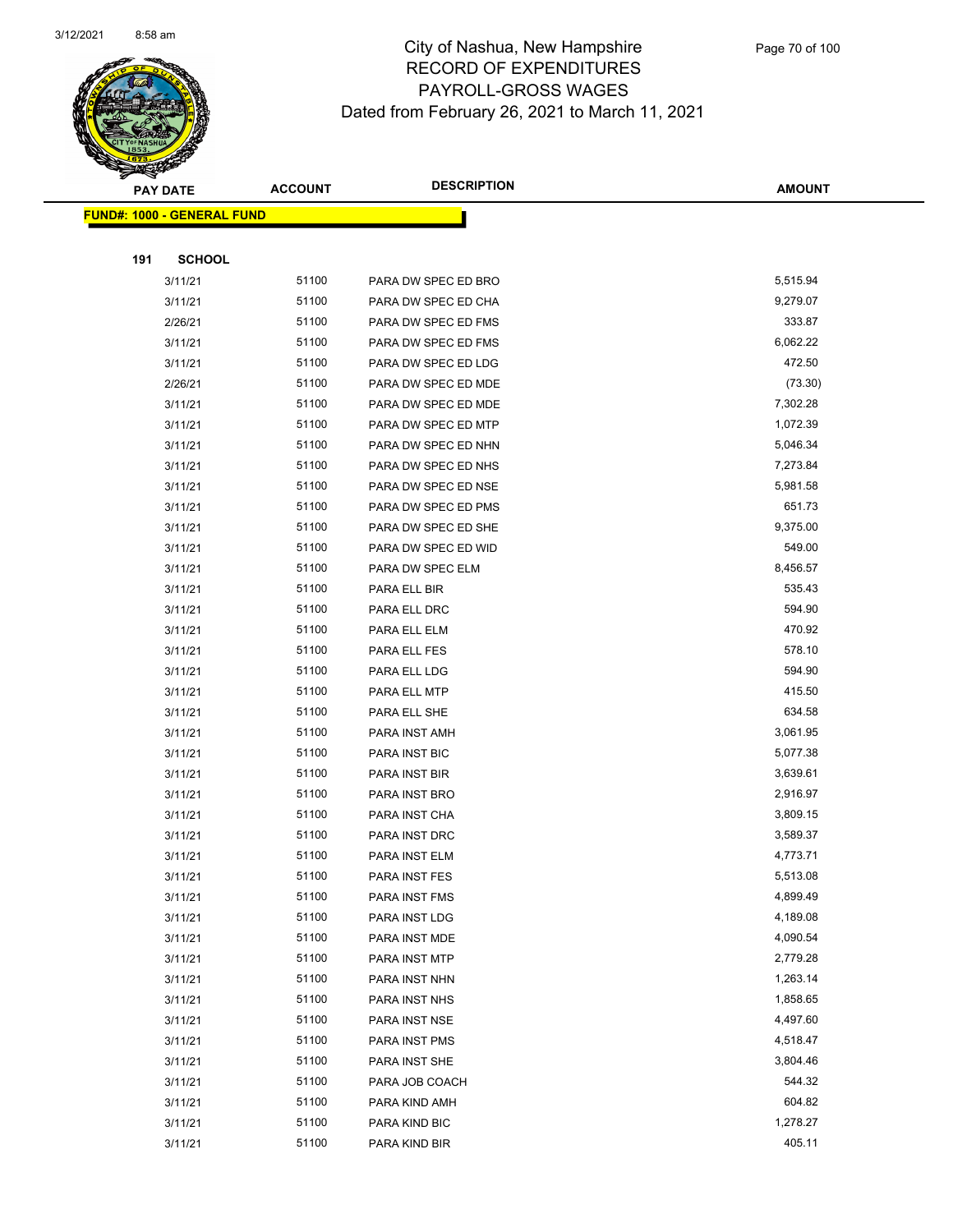

|     | <b>PAY DATE</b>                    | <b>ACCOUNT</b> | <b>DESCRIPTION</b>        | <b>AMOUNT</b>         |
|-----|------------------------------------|----------------|---------------------------|-----------------------|
|     | <u> FUND#: 1000 - GENERAL FUND</u> |                |                           |                       |
|     |                                    |                |                           |                       |
| 191 | <b>SCHOOL</b>                      |                |                           |                       |
|     | 3/11/21                            | 51100          | PARA KIND BRO             | 594.90                |
|     | 3/11/21                            | 51100          | PARA KIND CHA             | 928.53                |
|     | 3/11/21                            | 51100          | PARA KIND DRC             | 590.70                |
|     | 3/11/21                            | 51100          | PARA KIND FES             | 1,147.43              |
|     | 3/11/21                            | 51100          | PARA KIND LDG             | 1,209.64              |
|     | 3/11/21                            | 51100          | PARA KIND MDE             | 1,182.00              |
|     | 3/11/21                            | 51100          | PARA KIND MTP             | 587.74                |
|     | 3/11/21                            | 51100          | PARA KIND NSE             | 1,010.40              |
|     | 3/11/21                            | 51100          | PARA KIND SHE             | 1,298.31              |
|     | 3/11/21                            | 51100          | PARA LIB NHS              | 211.23                |
|     | 3/11/21                            | 51100          | PARA MEDIA NHN            | 684.45                |
|     | 3/11/21                            | 51100          | PARA MEDIA NHS            | 1,119.95              |
|     | 3/11/21                            | 51100          | PARA PRE SCH BRO          | 4,987.13              |
|     | 3/11/21                            | 51100          | PARA PRE SCH MTP          | 637.72                |
|     | 3/11/21                            | 51100          | PARA PRE SCH NSE          | 383.28                |
|     | 3/11/21                            | 51100          | PARA READ ELM             | 609.79                |
|     | 3/11/21                            | 51100          | PARA SCI NHN              | 628.68                |
|     | 3/11/21                            | 51100          | PARA SCI NHS              | 633.75                |
|     | 3/11/21                            | 51100          | PARA VOC NHS              | 413.30                |
|     | 3/11/21                            | 51100          | PEER COACH                | 8,073.12              |
|     | 3/11/21                            | 51100          | PRESCHOOL COORDINATOR     | 2,600.90              |
|     | 3/11/21                            | 51100          | PRINCIPAL AMH             | 4,076.90              |
|     | 3/11/21                            | 51100          | PRINCIPAL BIC             | 3,903.80              |
|     | 3/11/21                            | 51100          | PRINCIPAL BIR             | 4,076.90              |
|     | 3/11/21                            | 51100          | PRINCIPAL BRO             | 4,076.90              |
|     | 3/11/21                            | 51100          | PRINCIPAL CHA             | 4,023.10              |
|     | 3/11/21                            | 51100          | PRINCIPAL DRC             | 3,851.00              |
|     | 3/11/21                            | 51100          | PRINCIPAL ELM             | 4,510.10              |
|     | 3/11/21                            | 51100          | PRINCIPAL FES             | 3,942.31              |
|     | 3/11/21                            | 51100          | PRINCIPAL FMS             | 4,169.20              |
|     | 3/11/21                            | 51100          | PRINCIPAL LDG             | 4,076.91              |
|     | 3/11/21                            | 51100          | PRINCIPAL MDE             | 3,942.30              |
|     | 3/11/21                            | 51100          | PRINCIPAL MTP             | 3,942.30              |
|     | 3/11/21                            | 51100          | PRINCIPAL NHN             | 4,115.40              |
|     | 3/11/21                            | 51100          | PRINCIPAL NHS             | 4,326.90<br>3,903.80  |
|     | 3/11/21                            | 51100<br>51100 | PRINCIPAL NSE             |                       |
|     | 3/11/21                            |                | PRINCIPAL PMS             | 3,865.40              |
|     | 3/11/21                            | 51100          | PRINCIPAL SHE             | 3,745.20              |
|     | 3/11/21                            | 51100          | SCHOOL PSYCHOLOGIST WID   | 41,088.07<br>1,909.14 |
|     | 3/11/21                            | 51100          | SCHOOL PSYCHOLOGY INTERN  | 752.80                |
|     | 3/11/21                            | 51100<br>51100 | SECURITY MONITOR NHN      | 3,011.21              |
|     | 3/11/21                            |                | SECURITY MONITOR NHS      |                       |
|     | 3/11/21                            | 51100          | SIGN LANGUAGE INTERPRETER | 9,218.96              |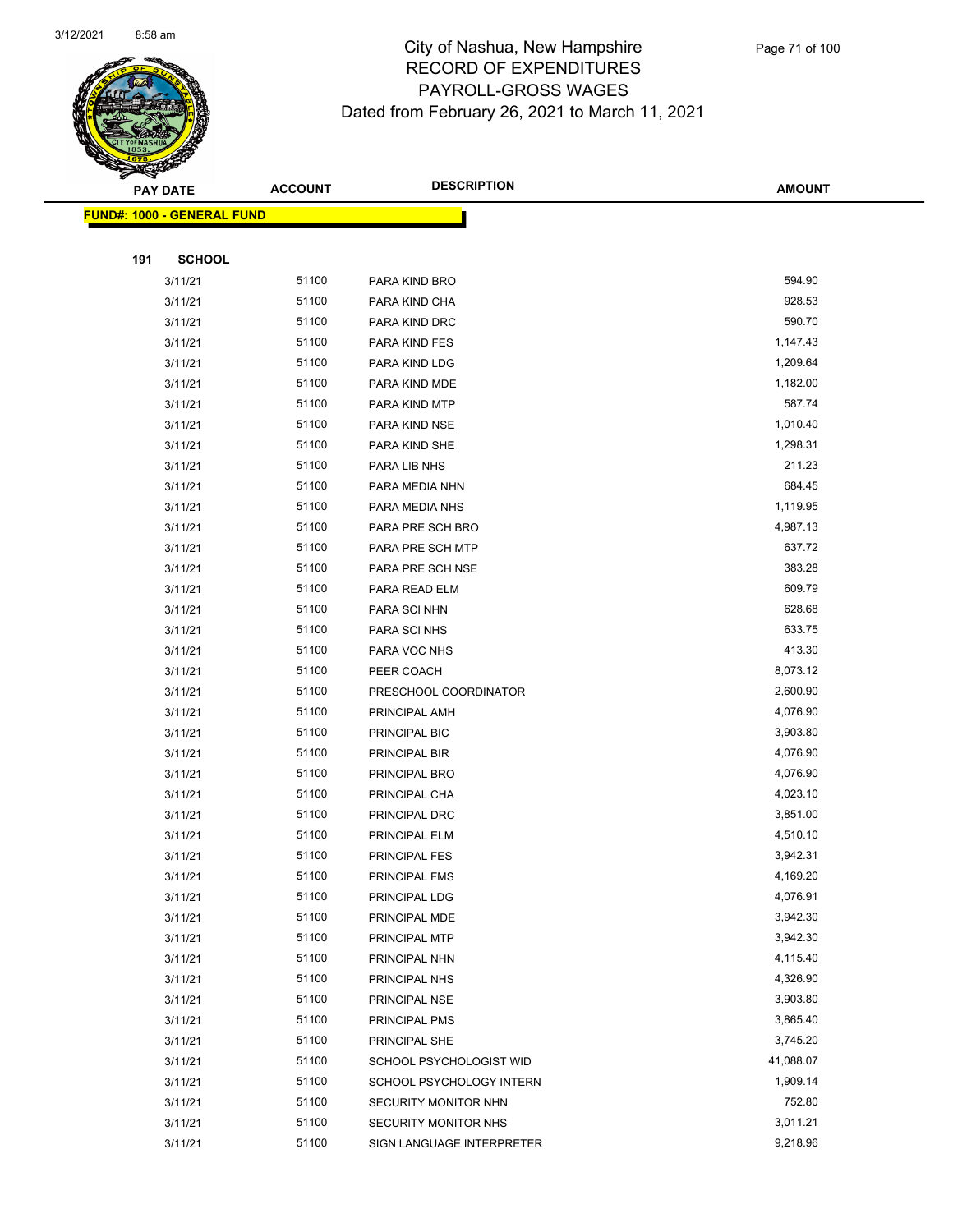

|     | <b>PAY DATE</b>                    | <b>ACCOUNT</b> | <b>DESCRIPTION</b>          | <b>AMOUNT</b> |
|-----|------------------------------------|----------------|-----------------------------|---------------|
|     | <u> FUND#: 1000 - GENERAL FUND</u> |                |                             |               |
|     |                                    |                |                             |               |
| 191 | <b>SCHOOL</b>                      |                |                             |               |
|     | 2/28/21                            | 51100          | SOCIAL WORKER               | (10, 252.42)  |
|     | 3/11/21                            | 51100          | SOCIAL WORKER               | 4,190.68      |
|     | 3/11/21                            | 51100          | SOCIAL WORKER FMS           | 2,979.48      |
|     | 3/11/21                            | 51100          | SPEECH LANG PATHOLOGIST WID | 61,195.76     |
|     | 3/11/21                            | 51100          | SPEECH LANGUAGE ASST        | 740.82        |
|     | 3/11/21                            | 51100          | STUDENT ACTIVITY COORD NHN  | 1,148.38      |
|     | 3/11/21                            | 51100          | <b>SUPERINTENDENT</b>       | 12,186.48     |
|     | 3/11/21                            | 51100          | SYSTEMS ADMIN FULL YEAR     | 11,386.40     |
|     | 3/11/21                            | 51100          | <b>TEACHER ART AMH</b>      | 2,795.39      |
|     | 3/11/21                            | 51100          | <b>TEACHER ART BIC</b>      | 2,290.98      |
|     | 3/11/21                            | 51100          | <b>TEACHER ART BIR</b>      | 2,979.48      |
|     | 3/11/21                            | 51100          | <b>TEACHER ART CHA</b>      | 2,227.32      |
|     | 3/11/21                            | 51100          | <b>TEACHER ART DRC</b>      | 2,168.59      |
|     | 3/11/21                            | 51100          | <b>TEACHER ART ELM</b>      | 5,015.70      |
|     | 3/11/21                            | 51100          | <b>TEACHER ART FES</b>      | 1,764.50      |
|     | 3/11/21                            | 51100          | <b>TEACHER ART FMS</b>      | 827.80        |
|     | 3/11/21                            | 51100          | <b>TEACHER ART LDG</b>      | 2,795.39      |
|     | 3/11/21                            | 51100          | TEACHER ART MDE             | 2,168.59      |
|     | 3/11/21                            | 51100          | <b>TEACHER ART MTP</b>      | 2,979.48      |
|     | 3/11/21                            | 51100          | <b>TEACHER ART NHN</b>      | 11,091.39     |
|     | 3/11/21                            | 51100          | <b>TEACHER ART NHS</b>      | 10,930.46     |
|     | 3/11/21                            | 51100          | <b>TEACHER ART NSE</b>      | 3,071.59      |
|     | 3/11/21                            | 51100          | <b>TEACHER ART PMS</b>      | 4,270.11      |
|     | 3/11/21                            | 51100          | <b>TEACHER ART SHE</b>      | 2,632.70      |
|     | 3/11/21                            | 51100          | TEACHER AUTO NHN            | 2,795.39      |
|     | 3/11/21                            | 51100          | TEACHER BEHAVIOR SPEC WID   | 19,138.98     |
|     | 3/11/21                            | 51100          | TEACHER BIO TEC NHN         | 2,564.69      |
|     | 3/11/21                            | 51100          | TEACHER BUILD CONST NHS     | 2,795.39      |
|     | 3/11/21                            | 51100          | <b>TEACHER BUSINESS NHN</b> | 4,626.98      |
|     | 3/11/21                            | 51100          | TEACHER BUSINESS NHS        | 11,712.37     |
|     | 3/11/21                            | 51100          | <b>TEACHER COMPUTER ELM</b> | 1,655.61      |
|     | 3/11/21                            | 51100          | TEACHER COMPUTER FMS        | 2,979.48      |
|     | 3/11/21                            | 51100          | TEACHER COMPUTER NHN        | 5,584.30      |
|     | 3/11/21                            | 51100          | TEACHER COMPUTER NHS        | 1,655.61      |
|     | 3/11/21                            | 51100          | <b>TEACHER COMPUTER PMS</b> | 4,879.57      |
|     | 3/11/21                            | 51100          | TEACHER COSMETOLOGY NHN     | 4,684.17      |
|     | 3/11/21                            | 51100          | TEACHER CULINARY NHN        | 5,637.87      |
|     | 3/11/21                            | 51100          | TEACHER DEAF NSE            | 4,879.40      |
|     | 3/11/21                            | 51100          | TEACHER DEAF WID            | 7,703.87      |
|     | 3/11/21                            | 51100          | <b>TEACHER DWSE AMH</b>     | 2,979.48      |
|     | 3/11/21                            | 51100          | <b>TEACHER DWSE BIR</b>     | 4,963.98      |
|     | 3/11/21                            | 51100          | TEACHER DWSE BRO            | 3,071.59      |
|     | 3/11/21                            | 51100          | TEACHER DWSE CHA            | 1,641.48      |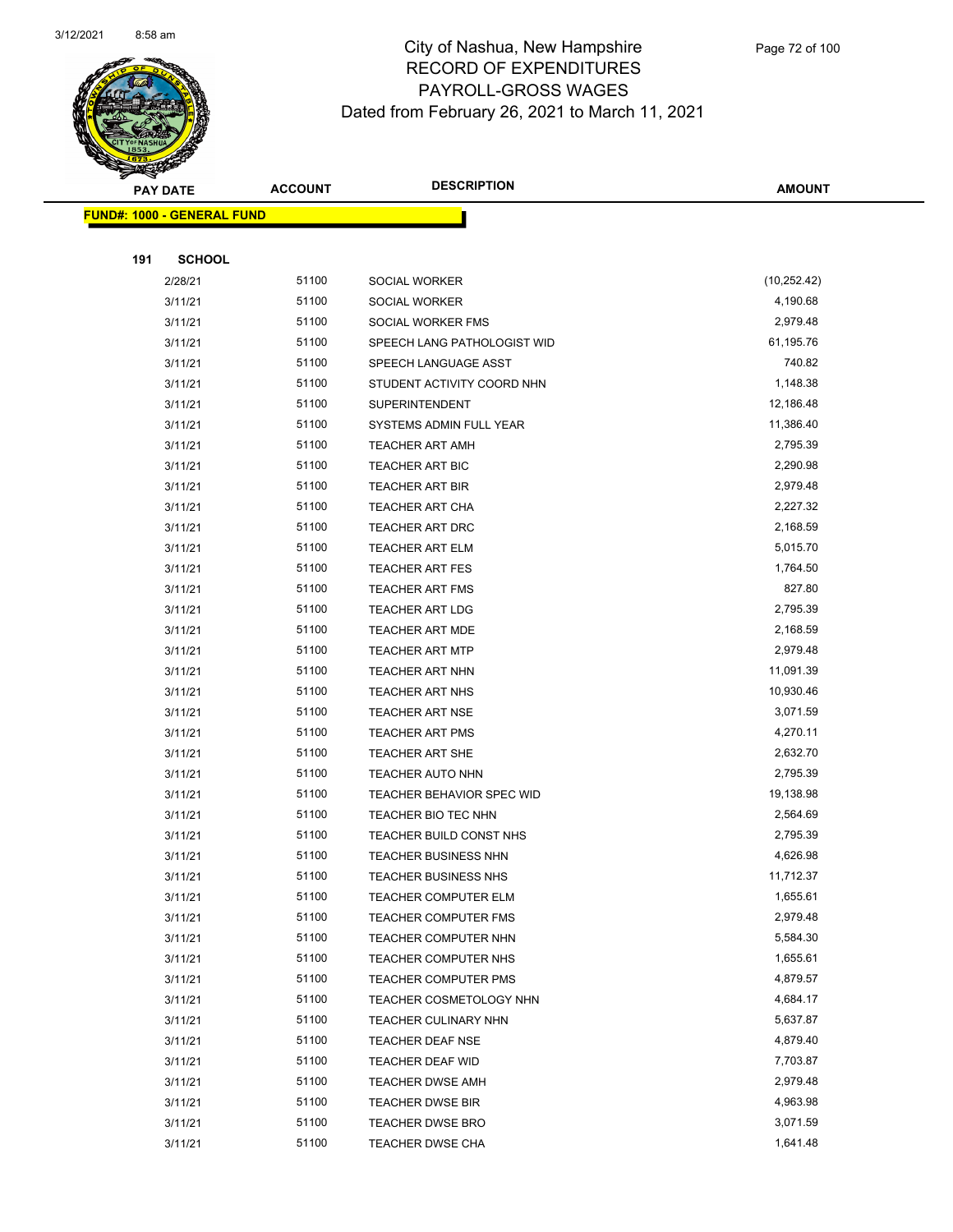

| <b>PAY DATE</b> |                                    | <b>ACCOUNT</b> | <b>DESCRIPTION</b>         | AMOUNT    |
|-----------------|------------------------------------|----------------|----------------------------|-----------|
|                 | <u> FUND#: 1000 - GENERAL FUND</u> |                |                            |           |
|                 |                                    |                |                            |           |
| 191             | <b>SCHOOL</b>                      |                |                            |           |
|                 | 3/11/21                            | 51100          | <b>TEACHER DWSE ELM</b>    | 15,541.96 |
|                 | 3/11/21                            | 51100          | <b>TEACHER DWSE FMS</b>    | 2,168.59  |
|                 | 3/11/21                            | 51100          | TEACHER DWSE MDE           | 1,963.08  |
|                 | 3/11/21                            | 51100          | TEACHER DWSE NHS           | 2,963.32  |
|                 | 3/11/21                            | 51100          | <b>TEACHER DWSE SHE</b>    | 5,908.30  |
|                 | 3/11/21                            | 51100          | TEACHER ECE NHS            | 5,958.96  |
|                 | 3/11/21                            | 51100          | TEACHER ELECTRICAL NHS     | 2,795.39  |
|                 | 3/11/21                            | 51100          | <b>TEACHER ELL AMH</b>     | 1,549.90  |
|                 | 3/11/21                            | 51100          | TEACHER ELL BIC            | 3,982.11  |
|                 | 3/11/21                            | 51100          | <b>TEACHER ELL BIR</b>     | 2,979.48  |
|                 | 3/11/21                            | 51100          | TEACHER ELL CHA            | 2,359.11  |
|                 | 3/11/21                            | 51100          | TEACHER ELL DRC            | 4,702.70  |
|                 | 3/11/21                            | 51100          | TEACHER ELL ELM            | 6,595.79  |
|                 | 3/11/21                            | 51100          | TEACHER ELL FES            | 7,850.35  |
|                 | 3/11/21                            | 51100          | <b>TEACHER ELL FMS</b>     | 4,319.13  |
|                 | 3/11/21                            | 51100          | TEACHER ELL LDG            | 8,148.73  |
|                 | 3/11/21                            | 51100          | <b>TEACHER ELL MTP</b>     | 2,979.48  |
|                 | 3/11/21                            | 51100          | TEACHER ELL NHN            | 9,648.79  |
|                 | 3/11/21                            | 51100          | TEACHER ELL NHS            | 12,710.64 |
|                 | 3/11/21                            | 51100          | <b>TEACHER ELL PMS</b>     | 4,711.32  |
|                 | 3/11/21                            | 51100          | <b>TEACHER ELL SHE</b>     | 4,971.70  |
|                 | 3/11/21                            | 51100          | TEACHER ENGLISH ELM        | 27,808.19 |
|                 | 3/11/21                            | 51100          | <b>TEACHER ENGLISH FMS</b> | 17,079.24 |
|                 | 3/11/21                            | 51100          | <b>TEACHER ENGLISH NHN</b> | 48,395.62 |
|                 | 3/11/21                            | 51100          | <b>TEACHER ENGLISH NHS</b> | 47,963.36 |
|                 | 3/11/21                            | 51100          | <b>TEACHER ENGLISH PMS</b> | 16,137.47 |
|                 | 3/11/21                            | 51100          | <b>TEACHER FACS ELM</b>    | 2,259.98  |
|                 | 3/11/21                            | 51100          | <b>TEACHER FACS FMS</b>    | 4,868.26  |
|                 | 3/11/21                            | 51100          | <b>TEACHER FACS NHN</b>    | 8,003.69  |
|                 | 3/11/21                            | 51100          | TEACHER FACS NHS           | 7,737.75  |
|                 | 3/11/21                            | 51100          | <b>TEACHER FACS PMS</b>    | 3,654.50  |
|                 | 3/11/21                            | 51100          | TEACHER FOREIGN LANG ELM   | 6,143.18  |
|                 | 3/11/21                            | 51100          | TEACHER FOREIGN LANG FMS   | 4,176.94  |
|                 | 3/11/21                            | 51100          | TEACHER FOREIGN LANG NHN   | 13,949.54 |
|                 | 3/11/21                            | 51100          | TEACHER FOREIGN LANG NHS   | 19,013.56 |
|                 | 3/11/21                            | 51100          | TEACHER FOREIGN LANG PMS   | 5,571.60  |
|                 | 3/11/21                            | 51100          | <b>TEACHER GR1 AMH</b>     | 6,598.06  |
|                 | 3/11/21                            | 51100          | <b>TEACHER GR1 BIC</b>     | 10,119.10 |
|                 | 3/11/21                            | 51100          | <b>TEACHER GR1 BIR</b>     | 9,705.44  |
|                 | 3/11/21                            | 51100          | <b>TEACHER GR1 BRO</b>     | 5,730.78  |
|                 | 3/11/21                            | 51100          | <b>TEACHER GR1 CHA</b>     | 9,325.09  |
|                 | 3/11/21                            | 51100          | <b>TEACHER GR1 DRC</b>     | 3,828.81  |
|                 | 3/11/21                            | 51100          | <b>TEACHER GR1 FES</b>     | 9,508.80  |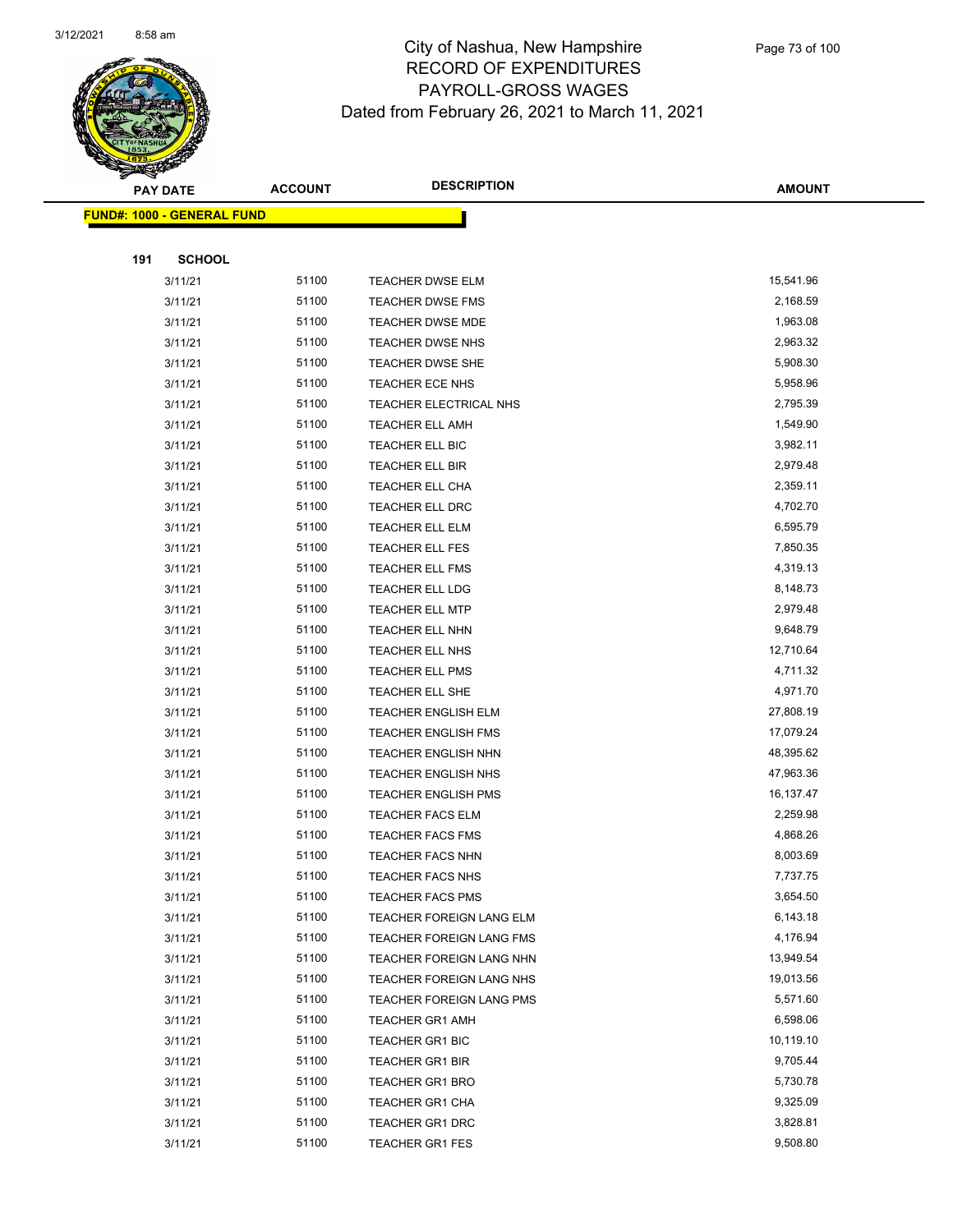

Page 74 of 100

|     | <b>PAY DATE</b>                   | <b>ACCOUNT</b> | <b>DESCRIPTION</b>     | <b>AMOUNT</b> |
|-----|-----------------------------------|----------------|------------------------|---------------|
|     | <b>FUND#: 1000 - GENERAL FUND</b> |                |                        |               |
|     |                                   |                |                        |               |
| 191 | <b>SCHOOL</b>                     |                |                        |               |
|     | 3/11/21                           | 51100          | <b>TEACHER GR1 LDG</b> | 7,652.18      |
|     | 3/11/21                           | 51100          | <b>TEACHER GR1 MDE</b> | 8,153.89      |
|     | 3/11/21                           | 51100          | <b>TEACHER GR1 MTP</b> | 6,826.25      |
|     | 3/11/21                           | 51100          | <b>TEACHER GR1 NSE</b> | 7,801.85      |
|     | 3/11/21                           | 51100          | <b>TEACHER GR1 SHE</b> | 8,938.79      |
|     | 3/11/21                           | 51100          | <b>TEACHER GR2 AMH</b> | 6,186.63      |
|     | 3/11/21                           | 51100          | TEACHER GR2 BIC        | 10,797.80     |
|     | 3/11/21                           | 51100          | <b>TEACHER GR2 BIR</b> | 10,983.74     |
|     | 3/11/21                           | 51100          | TEACHER GR2 BRO        | 5,913.07      |
|     | 3/11/21                           | 51100          | <b>TEACHER GR2 CHA</b> | 7,598.41      |
|     | 3/11/21                           | 51100          | TEACHER GR2 DRC        | 5,817.07      |
|     | 3/11/21                           | 51100          | <b>TEACHER GR2 FES</b> | 11,548.76     |
|     | 3/11/21                           | 51100          | <b>TEACHER GR2 LDG</b> | 9,187.05      |
|     | 3/11/21                           | 51100          | TEACHER GR2 MDE        | 10,332.38     |
|     | 3/11/21                           | 51100          | <b>TEACHER GR2 MTP</b> | 7,439.05      |
|     | 3/11/21                           | 51100          | <b>TEACHER GR2 NSE</b> | 5,590.78      |
|     | 3/11/21                           | 51100          | <b>TEACHER GR2 SHE</b> | 7,000.20      |
|     | 3/11/21                           | 51100          | <b>TEACHER GR3 AMH</b> | 4,886.89      |
|     | 3/11/21                           | 51100          | <b>TEACHER GR3 BIC</b> | 8,614.79      |
|     | 3/11/21                           | 51100          | <b>TEACHER GR3 BIR</b> | 8,479.54      |
|     | 3/11/21                           | 51100          | <b>TEACHER GR3 BRO</b> | 7,539.37      |
|     | 3/11/21                           | 51100          | <b>TEACHER GR3 CHA</b> | 9,821.42      |
|     | 3/11/21                           | 51100          | <b>TEACHER GR3 DRC</b> | 9,478.28      |
|     | 3/11/21                           | 51100          | TEACHER GR3 FES        | 9,790.87      |
|     | 3/11/21                           | 51100          | <b>TEACHER GR3 LDG</b> | 9,580.35      |
|     | 3/11/21                           | 51100          | <b>TEACHER GR3 MDE</b> | 10,382.15     |
|     | 3/11/21                           | 51100          | <b>TEACHER GR3 MTP</b> | 7,009.28      |
|     | 3/11/21                           | 51100          | <b>TEACHER GR3 NSE</b> | 7,928.85      |
|     | 3/11/21                           | 51100          | <b>TEACHER GR3 SHE</b> | 8,183.38      |
|     | 3/11/21                           | 51100          | <b>TEACHER GR4 AMH</b> | 3,848.09      |
|     | 3/11/21                           | 51100          | <b>TEACHER GR4 BIC</b> | 8,825.92      |
|     | 3/11/21                           | 51100          | <b>TEACHER GR4 BIR</b> | 6,053.77      |
|     | 3/11/21                           | 51100          | <b>TEACHER GR4 BRO</b> | 5,774.87      |
|     | 3/11/21                           | 51100          | <b>TEACHER GR4 CHA</b> | 11,061.18     |
|     | 3/11/21                           | 51100          | <b>TEACHER GR4 DRC</b> | 7,292.00      |
|     | 3/11/21                           | 51100          | <b>TEACHER GR4 FES</b> | 9,639.93      |
|     | 3/11/21                           | 51100          | <b>TEACHER GR4 LDG</b> | 8,812.78      |
|     | 3/11/21                           | 51100          | <b>TEACHER GR4 MDE</b> | 9,387.24      |
|     | 3/11/21                           | 51100          | <b>TEACHER GR4 MTP</b> | 7,208.41      |
|     | 3/11/21                           | 51100          | <b>TEACHER GR4 NSE</b> | 5,014.68      |
|     | 3/11/21                           | 51100          | TEACHER GR4 SHE        | 4,691.70      |
|     | 3/11/21                           | 51100          | TEACHER GR5 AMH        | 5,774.87      |
|     | 3/11/21                           | 51100          | <b>TEACHER GR5 BIC</b> | 11,128.61     |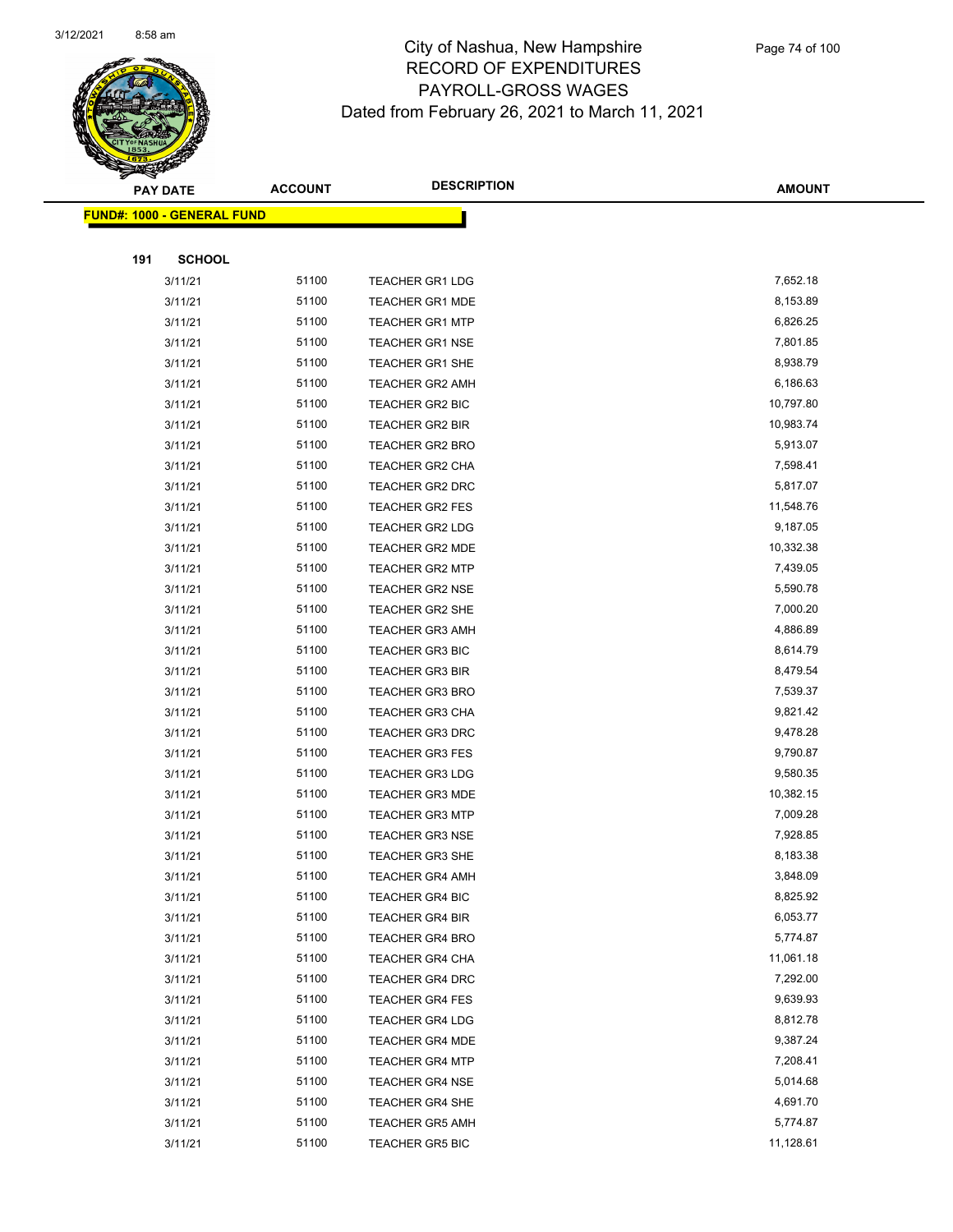

Page 75 of 100

|     | <b>PAY DATE</b>                    | <b>ACCOUNT</b> | <b>DESCRIPTION</b>                                 | <b>AMOUNT</b>         |
|-----|------------------------------------|----------------|----------------------------------------------------|-----------------------|
|     | <u> FUND#: 1000 - GENERAL FUND</u> |                |                                                    |                       |
|     |                                    |                |                                                    |                       |
| 191 | <b>SCHOOL</b>                      |                |                                                    |                       |
|     | 3/11/21                            | 51100          | <b>TEACHER GR5 BIR</b>                             | 7,257.00              |
|     | 3/11/21                            | 51100          | <b>TEACHER GR5 BRO</b>                             | 5,671.87              |
|     | 3/11/21                            | 51100          | <b>TEACHER GR5 CHA</b>                             | 11,374.45             |
|     | 3/11/21                            | 51100          | <b>TEACHER GR5 DRC</b>                             | 5,224.26              |
|     | 3/11/21                            | 51100          | <b>TEACHER GR5 FES</b>                             | 9,232.68              |
|     | 3/11/21                            | 51100          | <b>TEACHER GR5 LDG</b>                             | 10,089.96             |
|     | 3/11/21                            | 51100          | <b>TEACHER GR5 MDE</b>                             | 9,598.58              |
|     | 3/11/21                            | 51100          | <b>TEACHER GR5 MTP</b>                             | 6,882.10              |
|     | 3/11/21                            | 51100          | <b>TEACHER GR5 NSE</b>                             | 8,846.37              |
|     | 3/11/21                            | 51100          | <b>TEACHER GR5 SHE</b>                             | 7,746.57              |
|     | 3/11/21                            | 51100          | <b>TEACHER GR6 ELM</b>                             | 29,724.05             |
|     | 3/11/21                            | 51100          | <b>TEACHER GR6 FMS</b>                             | 26,215.26             |
|     | 3/11/21                            | 51100          | <b>TEACHER GR6 PMS</b>                             | 16,098.38             |
|     | 3/11/21                            | 51100          | <b>TEACHER GRAPH NHS</b>                           | 3,599.80              |
|     | 3/11/21                            | 51100          | <b>TEACHER GRAPHICS NHN</b>                        | 6,316.58              |
|     | 3/11/21                            | 51100          | <b>TEACHER HEALTH NHN</b>                          | 5,422.61              |
|     | 3/11/21                            | 51100          | <b>TEACHER HEALTH NHS</b>                          | 2,795.39              |
|     | 3/11/21                            | 51100          | TEACHER HEALTHOC NHS                               | 5,246.87              |
|     | 3/11/21                            | 51100          | TEACHER HVAC NHS                                   | 2,045.30              |
|     | 3/11/21                            | 51100          | TEACHER IN SCH SUSPENSION ELM                      | 1,899.91              |
|     | 3/11/21                            | 51100          | TEACHER IN SCH SUSPENSION NHN                      | 2,979.48              |
|     | 3/11/21                            | 51100          | TEACHER IN SCH SUSPENSION NHS                      | 1,900.09              |
|     | 3/11/21                            | 51100          | TEACHER INST SPED WID                              | 2,692.39              |
|     | 3/11/21                            | 51100          | <b>TEACHER KIND AMH</b>                            | 7,531.44              |
|     | 3/11/21                            | 51100          | <b>TEACHER KIND BIC</b>                            | 10,714.37             |
|     | 3/11/21                            | 51100          | <b>TEACHER KIND BIR</b>                            | 7,034.44              |
|     | 3/11/21                            | 51100          | <b>TEACHER KIND BRO</b>                            | 5,866.98              |
|     | 3/11/21                            | 51100          | <b>TEACHER KIND CHA</b><br><b>TEACHER KIND DRC</b> | 7,046.87<br>10,255.16 |
|     | 3/11/21<br>3/11/21                 | 51100<br>51100 | <b>TEACHER KIND FES</b>                            | 11,944.03             |
|     | 3/11/21                            | 51100          | <b>TEACHER KIND LDG</b>                            | 12,027.35             |
|     | 3/11/21                            | 51100          | TEACHER KIND MDE                                   | 10,729.57             |
|     | 3/11/21                            | 51100          | <b>TEACHER KIND MTP</b>                            | 6,377.20              |
|     | 3/11/21                            | 51100          | <b>TEACHER KIND NSE</b>                            | 2,394.80              |
|     | 3/11/21                            | 51100          | <b>TEACHER KIND SHE</b>                            | 6,270.78              |
|     | 3/11/21                            | 51100          | <b>TEACHER MATH ELM</b>                            | 23,580.31             |
|     | 3/11/21                            | 51100          | <b>TEACHER MATH FMS</b>                            | 14,008.37             |
|     | 3/11/21                            | 51100          | <b>TEACHER MATH NHN</b>                            | 37,608.47             |
|     | 3/11/21                            | 51100          | <b>TEACHER MATH NHS</b>                            | 46,087.50             |
|     | 3/11/21                            | 51100          | <b>TEACHER MATH PMS</b>                            | 16,273.67             |
|     | 3/11/21                            | 51100          | <b>TEACHER MUSIC AMH</b>                           | 1,913.89              |
|     | 3/11/21                            | 51100          | <b>TEACHER MUSIC BIC</b>                           | 2,795.39              |
|     | 3/11/21                            | 51100          | <b>TEACHER MUSIC BIR</b>                           | 1,824.68              |
|     |                                    |                |                                                    |                       |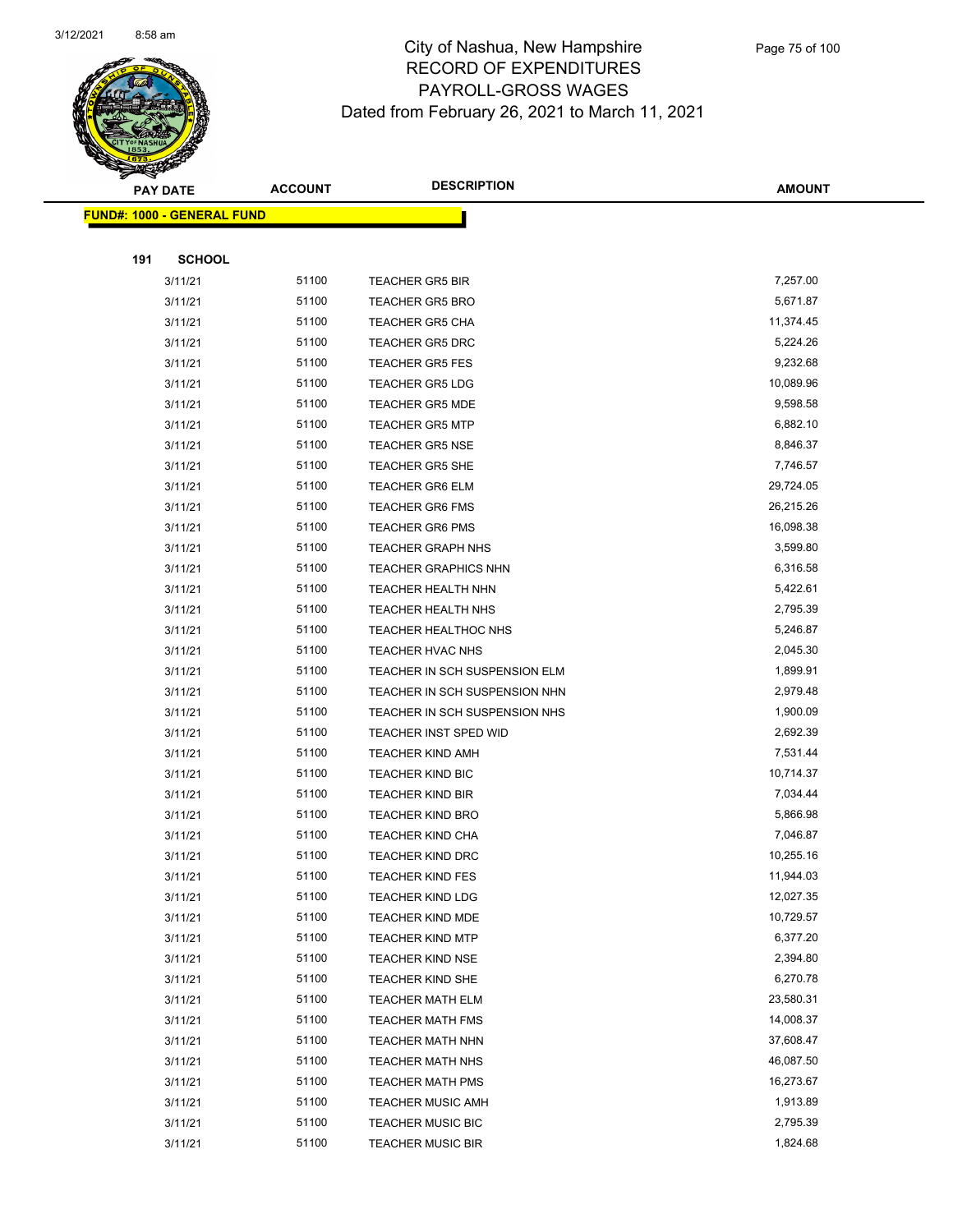

Page 76 of 100

|     | <b>PAY DATE</b>                   | <b>ACCOUNT</b> | <b>DESCRIPTION</b>                          | <b>AMOUNT</b>        |
|-----|-----------------------------------|----------------|---------------------------------------------|----------------------|
|     | <b>FUND#: 1000 - GENERAL FUND</b> |                |                                             |                      |
|     |                                   |                |                                             |                      |
| 191 | <b>SCHOOL</b>                     |                |                                             |                      |
|     | 3/11/21                           | 51100          | <b>TEACHER MUSIC BRO</b>                    | 1,831.78             |
|     | 3/11/21                           | 51100          | <b>TEACHER MUSIC CHA</b>                    | 2,979.48             |
|     | 3/11/21                           | 51100          | <b>TEACHER MUSIC DRC</b>                    | 2,887.41             |
|     | 3/11/21                           | 51100          | <b>TEACHER MUSIC ELM</b>                    | 7,744.85             |
|     | 3/11/21                           | 51100          | <b>TEACHER MUSIC FES</b>                    | 1,764.50             |
|     | 3/11/21                           | 51100          | <b>TEACHER MUSIC FMS</b>                    | 5,958.96             |
|     | 3/11/21                           | 51100          | <b>TEACHER MUSIC LDG</b>                    | 1,643.61             |
|     | 3/11/21                           | 51100          | <b>TEACHER MUSIC MDE</b>                    | 2,359.11             |
|     | 3/11/21                           | 51100          | <b>TEACHER MUSIC MTP</b>                    | 2,703.72             |
|     | 3/11/21                           | 51100          | <b>TEACHER MUSIC NHN</b>                    | 4,879.39             |
|     | 3/11/21                           | 51100          | TEACHER MUSIC NHS                           | 4,817.48             |
|     | 3/11/21                           | 51100          | <b>TEACHER MUSIC NSE</b>                    | 943.48               |
|     | 3/11/21                           | 51100          | <b>TEACHER MUSIC PMS</b>                    | 4,439.00             |
|     | 3/11/21                           | 51100          | <b>TEACHER MUSIC SHE</b>                    | 1,744.91             |
|     | 3/11/21                           | 51100          | TEACHER PE BIC                              | 2,585.20             |
|     | 3/11/21                           | 51100          | TEACHER PE BIR                              | 3,071.59             |
|     | 3/11/21                           | 51100          | TEACHER PE BRO                              | 2,887.41             |
|     | 3/11/21                           | 51100          | TEACHER PE CHA                              | 2,751.30             |
|     | 3/11/21                           | 51100          | TEACHER PE DRC                              | 2,979.48             |
|     | 3/11/21                           | 51100          | TEACHER PE ELM                              | 9,944.68             |
|     | 3/11/21                           | 51100          | TEACHER PE FES                              | 1,824.68             |
|     | 3/11/21                           | 51100          | <b>TEACHER PE FMS</b>                       | 5,590.78             |
|     | 3/11/21                           | 51100          | TEACHER PE LDG                              | 2,155.02             |
|     | 3/11/21                           | 51100          | TEACHER PE MDE                              | 3,071.59             |
|     | 3/11/21                           | 51100          | <b>TEACHER PE MTP</b>                       | 2,089.59             |
|     | 3/11/21                           | 51100          | TEACHER PE NHN                              | 9,187.27             |
|     | 3/11/21                           | 51100          | TEACHER PE NHS                              | 6,908.56             |
|     | 3/11/21                           | 51100          | <b>TEACHER PE NSE</b>                       | 3,055.21             |
|     | 3/11/21                           | 51100          | TEACHER PE PMS                              | 5,239.46             |
|     | 3/11/21                           | 51100          | TEACHER PE SHE                              | 2,812.50             |
|     | 3/11/21                           | 51100          | TEACHER PRE SCHOOL BIR                      | 4,758.48             |
|     | 3/11/21                           | 51100          | <b>TEACHER PRESCHOOL BIC</b>                | 5,866.89             |
|     | 3/11/21                           | 51100          | <b>TEACHER PRESCHOOL BRO</b>                | 14,469.06            |
|     | 3/11/21                           | 51100          | <b>TEACHER PRESCHOOL MTP</b>                | 1,824.68             |
|     | 3/11/21                           | 51100<br>51100 | TEACHER PRESCHOOL NHS                       | 467.71<br>6,331.96   |
|     | 3/11/21                           | 51100          | <b>TEACHER PRESCHOOL NSE</b>                |                      |
|     | 3/11/21                           |                | <b>TEACHER READ AMH</b>                     | 3,071.59             |
|     | 3/11/21                           | 51100          | TEACHER READ BIC                            | 2,979.48             |
|     | 3/11/21                           | 51100<br>51100 | TEACHER READ BIR                            | 2,979.48<br>2,979.48 |
|     | 3/11/21<br>3/11/21                | 51100          | <b>TEACHER READ BRO</b>                     | 2,632.70             |
|     | 3/11/21                           | 51100          | TEACHER READ CHA<br><b>TEACHER READ DRC</b> | 3,071.59             |
|     | 3/11/21                           | 51100          | <b>TEACHER READ ELM</b>                     | 6,051.07             |
|     |                                   |                |                                             |                      |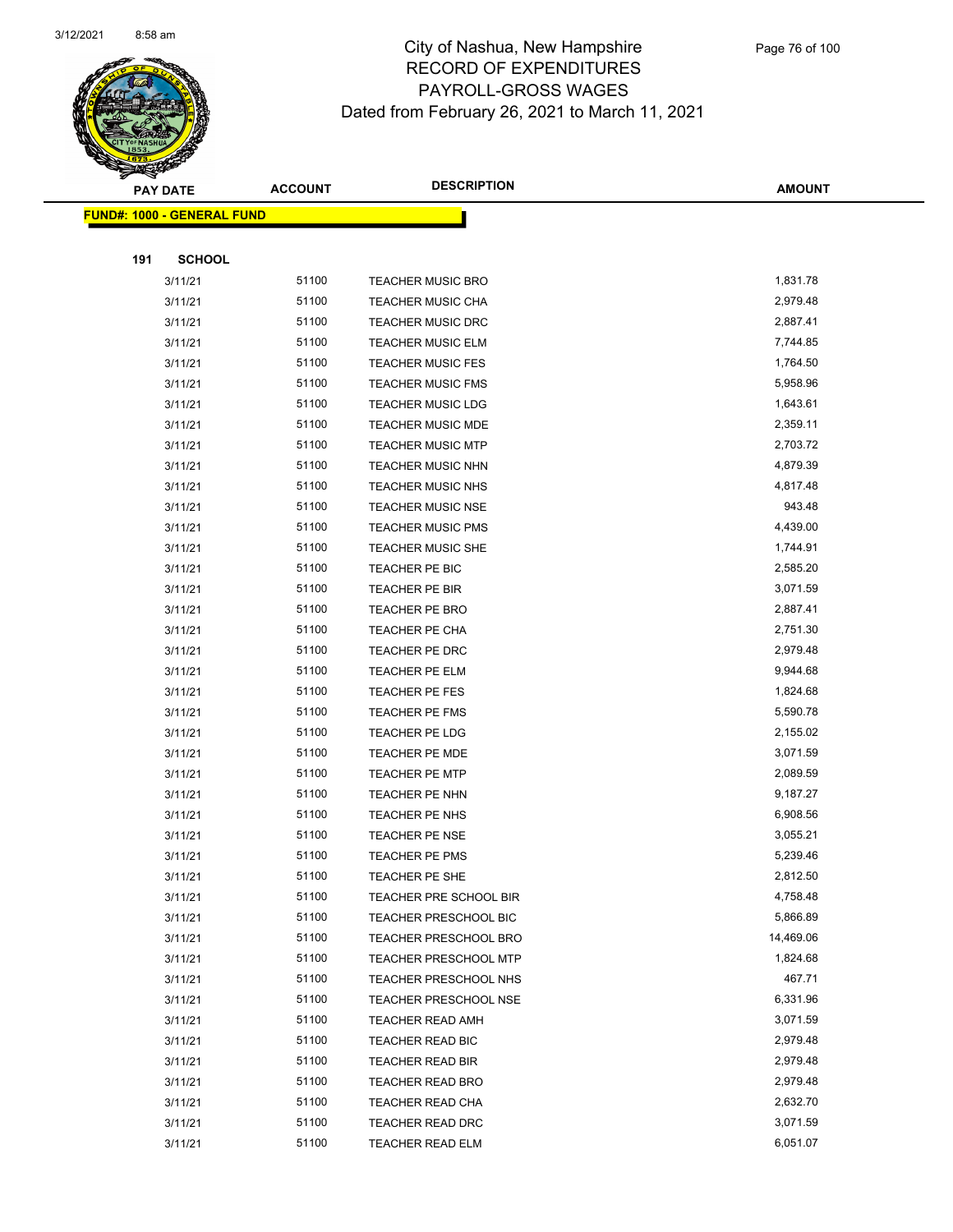

Page 77 of 100

|     | <b>PAY DATE</b>                    | <b>ACCOUNT</b> | <b>DESCRIPTION</b>         | <b>AMOUNT</b>         |
|-----|------------------------------------|----------------|----------------------------|-----------------------|
|     | <u> FUND#: 1000 - GENERAL FUND</u> |                |                            |                       |
|     |                                    |                |                            |                       |
| 191 | <b>SCHOOL</b>                      |                |                            |                       |
|     | 3/11/21                            | 51100          | <b>TEACHER READ FES</b>    | 2,979.48              |
|     | 3/11/21                            | 51100          | <b>TEACHER READ FMS</b>    | 2,979.48              |
|     | 3/11/21                            | 51100          | <b>TEACHER READ LDG</b>    | 3,630.02              |
|     | 3/11/21                            | 51100          | <b>TEACHER READ MDE</b>    | 2,979.48              |
|     | 3/11/21                            | 51100          | <b>TEACHER READ MTP</b>    | 2,482.48              |
|     | 3/11/21                            | 51100          | <b>TEACHER READ NHN</b>    | 2,045.30              |
|     | 3/11/21                            | 51100          | <b>TEACHER READ NHS</b>    | 2,979.48              |
|     | 3/11/21                            | 51100          | <b>TEACHER READ NSE</b>    | 2,692.39              |
|     | 3/11/21                            | 51100          | <b>TEACHER READ PMS</b>    | 5,338.59              |
|     | 3/11/21                            | 51100          | <b>TEACHER READ SHE</b>    | 2,979.48              |
|     | 3/11/21                            | 51100          | <b>TEACHER ROTC NHN</b>    | 2,259.98              |
|     | 3/11/21                            | 51100          | <b>TEACHER SCIENCE ELM</b> | 24,318.63             |
|     | 3/11/21                            | 51100          | <b>TEACHER SCIENCE FMS</b> | 9,896.31              |
|     | 3/11/21                            | 51100          | <b>TEACHER SCIENCE NHN</b> | 32,188.94             |
|     | 3/11/21                            | 51100          | <b>TEACHER SCIENCE NHS</b> | 36,786.44             |
|     | 3/11/21                            | 51100          | <b>TEACHER SCIENCE PMS</b> | 9,473.95              |
|     | 3/11/21                            | 51100          | TEACHER SOCIAL STUDIES ELM | 19,649.24             |
|     | 3/11/21                            | 51100          | TEACHER SOCIAL STUDIES FMS | 12,937.84             |
|     | 3/11/21                            | 51100          | TEACHER SOCIAL STUDIES NHN | 34,899.43             |
|     | 3/11/21                            | 51100          | TEACHER SOCIAL STUDIES NHS | 43,551.56             |
|     | 3/11/21                            | 51100          | TEACHER SOCIAL STUDIES PMS | 13,099.05             |
|     | 3/11/21                            | 51100          | <b>TEACHER SPED AMH</b>    | 8,524.90              |
|     | 3/11/21                            | 51100          | TEACHER SPED BIC           | 5,637.31              |
|     | 3/11/21                            | 51100          | <b>TEACHER SPED BIR</b>    | 5,774.87              |
|     | 3/11/21                            | 51100          | <b>TEACHER SPED BRO</b>    | 6,866.46              |
|     | 3/11/21                            | 51100          | <b>TEACHER SPED CHA</b>    | 7,163.26              |
|     | 3/11/21                            | 51100          | <b>TEACHER SPED DRC</b>    | 5,671.87              |
|     | 3/11/21                            | 51100          | <b>TEACHER SPED ELM</b>    | 14,488.85             |
|     | 3/11/21                            | 51100          | <b>TEACHER SPED FES</b>    | 3,800.00              |
|     | 3/11/21                            | 51100          | <b>TEACHER SPED FMS</b>    | 13,406.44             |
|     | 3/11/21                            | 51100          | TEACHER SPED LDG           | 6,591.61              |
|     | 3/11/21                            | 51100          | <b>TEACHER SPED MDE</b>    | 6,661.04              |
|     | 3/11/21                            | 51100          | <b>TEACHER SPED MTP</b>    | 4,058.89              |
|     | 3/11/21                            | 51100          | <b>TEACHER SPED NHN</b>    | 25,325.77             |
|     | 3/11/21                            | 51100<br>51100 | TEACHER SPED NHS           | 35,682.19             |
|     | 3/11/21                            |                | <b>TEACHER SPED NSE</b>    | 1,697.00              |
|     | 3/11/21                            | 51100          | <b>TEACHER SPED PMS</b>    | 12,572.96<br>7,567.46 |
|     | 3/11/21                            | 51100          | TEACHER SPED SHE           |                       |
|     | 3/11/21                            | 51100          | <b>TEACHER TECHED ELM</b>  | 8,649.09              |
|     | 3/11/21                            | 51100<br>51100 | <b>TEACHER TECHED FMS</b>  | 3,477.60              |
|     | 3/11/21                            |                | TEACHER TECHED NHN         | 6,391.88              |
|     | 3/11/21                            | 51100          | <b>TEACHER TECHED NHS</b>  | 15,163.04             |
|     | 3/11/21                            | 51100          | <b>TEACHER TECHED PMS</b>  | 5,958.96              |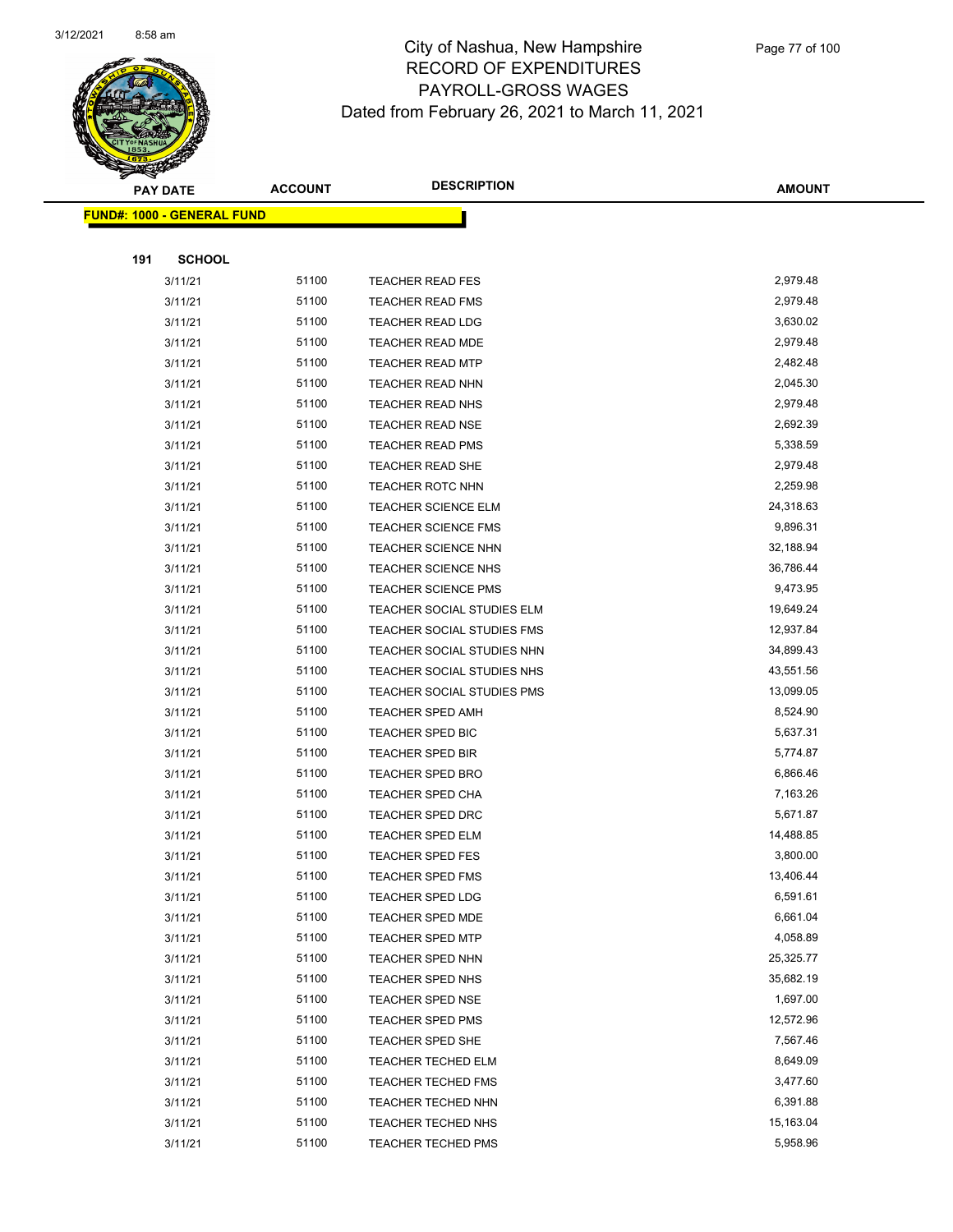

|     | <b>PAY DATE</b>                    | <b>ACCOUNT</b> | <b>DESCRIPTION</b>              | <b>AMOUNT</b>        |
|-----|------------------------------------|----------------|---------------------------------|----------------------|
|     | <u> FUND#: 1000 - GENERAL FUND</u> |                |                                 |                      |
|     |                                    |                |                                 |                      |
| 191 | <b>SCHOOL</b>                      |                |                                 |                      |
|     | 3/11/21                            | 51100          | TEACHER TV PROD NHS             | 2,979.48             |
|     | 3/11/21                            | 51100          | <b>TEACHER VISION WID</b>       | 5,529.93             |
|     | 3/11/21                            | 51100          | TECH INTERGRATION ASST AMH      | 581.18               |
|     | 3/11/21                            | 51100          | TECH INTERGRATION ASST BIC      | 675.09               |
|     | 3/11/21                            | 51100          | TECH INTERGRATION ASST CHA      | 605.17               |
|     | 3/11/21                            | 51100          | TECH INTERGRATION ASST FES      | 717.31               |
|     | 3/11/21                            | 51100          | TECH INTERGRATION ASST LDG      | 604.32               |
|     | 3/11/21                            | 51100          | TECH INTERGRATION ASST MDE      | 595.71               |
|     | 3/11/21                            | 51100          | TECH INTERGRATION ASST MTP      | 606.38               |
|     | 3/11/21                            | 51100          | TECH INTERGRATION ASST SHE      | 628.16               |
|     | 3/11/21                            | 51200          | ATHLETIC EQUIPMENT MANAGER NHN  | 450.00               |
|     | 3/4/21                             | 51200          | <b>CLERICAL BOARD OF ED SUP</b> | 756.71               |
|     | 3/11/21                            | 51200          | CLERICAL BOARD OF ED SUP        | 768.63               |
|     | 3/11/21                            | 51200          | CLERICAL GUIDANCE NHN           | 275.00               |
|     | 3/11/21                            | 51200          | <b>CROSSING GUARD WPO</b>       | 2,145.45             |
|     | 3/11/21                            | 51200          | <b>CUSTODIAN HEAD BRO</b>       | 127.76               |
|     | 3/11/21                            | 51200          | <b>CUSTODIAN HEAD MTP</b>       | 63.88                |
|     | 3/11/21                            | 51200          | DIRECTOR ADULT ED               | 2,765.69             |
|     | 3/11/21                            | 51200          | FOOD SERVICE ASST PT NHS        | 46.31                |
|     | 3/11/21                            | 51200          | GUIDANCE COUNSELOR NHS          | 1,760.60             |
|     | 3/11/21                            | 51200          | <b>INSTRUMENTAL MUSIC</b>       | 600.00               |
|     | 3/11/21                            | 51200          | LUNCH MONITOR AMH               | 293.04               |
|     | 3/11/21                            | 51200          | LUNCH MONITOR BIC               | 278.24               |
|     | 3/11/21                            | 51200          | LUNCH MONITOR BIR               | 224.96               |
|     | 3/11/21                            | 51200          | LUNCH MONITOR CHA               | 266.40               |
|     | 3/11/21                            | 51200          | <b>LUNCH MONITOR DRC</b>        | 97.68                |
|     | 3/11/21                            | 51200          | LUNCH MONITOR FES               | 358.16               |
|     | 3/11/21                            | 51200          | LUNCH MONITOR LDG               | 269.36               |
|     | 3/11/21                            | 51200          | LUNCH MONITOR MDE               | 293.04               |
|     | 3/11/21                            | 51200          | LUNCH MONITOR MTP               | 375.92               |
|     | 3/11/21                            | 51200          | LUNCH MONITOR NSE               | 137.04               |
|     | 3/11/21                            | 51200          | LUNCH MONITOR SHE               | 127.28               |
|     | 3/11/21                            | 51200          | PARA PRE SCHOOL BIR             | 378.98               |
|     | 3/11/21                            | 51200          | PARA DW SPEC ED BIR             | 1,248.50             |
|     | 3/11/21                            | 51200          | PARA INST AMH                   | 877.48               |
|     | 3/11/21                            | 51200          | PARA INST BIC                   | 674.23               |
|     | 3/11/21                            | 51200          | PARA INST NHN                   | 315.04               |
|     | 3/11/21                            | 51200          | PARA INST SHE                   | 166.20               |
|     | 3/11/21                            | 51200          | PARA PRE SCH BIC                | 1,416.31             |
|     | 3/11/21                            | 51200          | PARA PRE SCH BRO                | 1,436.95<br>2,554.02 |
|     | 3/11/21                            | 51200<br>51200 | PARA PRE SCH NSE                | 400.00               |
|     | 3/11/21                            |                | PARA SCI NHS                    | 133.35               |
|     | 3/11/21                            | 51200          | PARA TTI LDG                    |                      |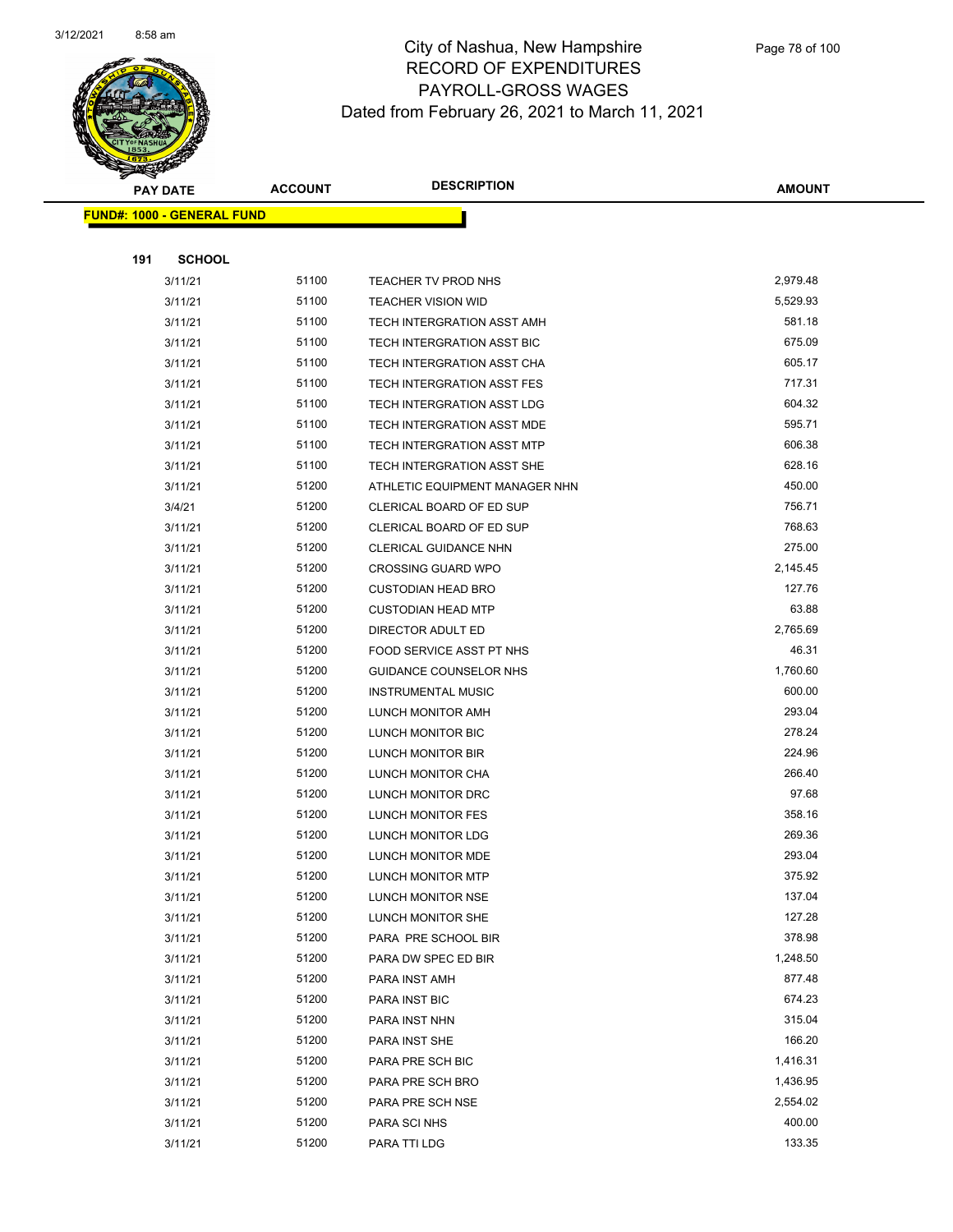

|     | <b>PAY DATE</b>                    | <b>ACCOUNT</b> | <b>DESCRIPTION</b>              | <b>AMOUNT</b> |
|-----|------------------------------------|----------------|---------------------------------|---------------|
|     | <u> FUND#: 1000 - GENERAL FUND</u> |                |                                 |               |
|     |                                    |                |                                 |               |
| 191 | <b>SCHOOL</b>                      |                |                                 |               |
|     | 3/11/21                            | 51200          | SCHOOL PSYCHOLOGIST WID         | 2,530.90      |
|     | 3/11/21                            | 51200          | SCOREKEEPER NHN                 | 40.00         |
|     | 3/11/21                            | 51200          | <b>SECURITY MONITOR NHN</b>     | 68.00         |
|     | 3/11/21                            | 51200          | SPEECH LANG PATHOLOGIST WID     | 6,689.15      |
|     | 3/11/21                            | 51200          | STUDENT ACTIVITY COORD NHN      | 469.50        |
|     | 3/11/21                            | 51200          | STUDENT ACTIVITY COORD NHS      | 1,120.32      |
|     | 3/4/21                             | 51200          | <b>SUB CLERICAL</b>             | 1,183.75      |
|     | 3/11/21                            | 51200          | <b>SUB CLERICAL</b>             | 1,267.75      |
|     | 3/4/21                             | 51200          | <b>SUB TEACHER</b>              | 1,062.00      |
|     | 3/11/21                            | 51200          | <b>SUB TEACHER</b>              | 1,672.00      |
|     | 3/11/21                            | 51200          | <b>TEACHER ART FMS</b>          | 2,095.80      |
|     | 3/11/21                            | 51200          | <b>TEACHER ART NHS</b>          | 787.93        |
|     | 3/11/21                            | 51200          | <b>TEACHER BIO TEC NHN</b>      | 579.10        |
|     | 3/11/21                            | 51200          | <b>TEACHER ENGLISH NHS</b>      | 1,241.22      |
|     | 3/11/21                            | 51200          | <b>TEACHER HEALTH NHN</b>       | 150.00        |
|     | 3/11/21                            | 51200          | <b>TEACHER MATH FMS</b>         | 68.75         |
|     | 3/11/21                            | 51200          | <b>TEACHER MATH NHS</b>         | 612.50        |
|     | 3/11/21                            | 51200          | <b>TEACHER MUSIC AMH</b>        | 12.50         |
|     | 3/11/21                            | 51200          | <b>TEACHER MUSIC DRC</b>        | 75.00         |
|     | 3/11/21                            | 51200          | <b>TEACHER PE FMS</b>           | 50.00         |
|     | 3/11/21                            | 51200          | <b>TEACHER READ ELM</b>         | 1,760.60      |
|     | 3/11/21                            | 51200          | TEACHER SOCIAL STUDIES NHN      | 293.75        |
|     | 3/11/21                            | 51200          | TEACHER SOCIAL STUDIES NHS      | 490.00        |
|     | 3/11/21                            | 51200          | TEACHER SPED NHN                | 120.00        |
|     | 3/11/21                            | 51200          | <b>TEACHER VISION WID</b>       | 842.81        |
|     | 3/4/21                             | 51200          | <b>TICKETSELLER</b>             | 175.00        |
|     | 3/11/21                            | 51200          | <b>TICKETSELLER</b>             | 50.00         |
|     | 3/11/21                            | 51300          | <b>CLERICAL GUIDANCE ELM</b>    | 397.11        |
|     | 3/4/21                             | 51300          | <b>CLERICAL HUMAN RESOURCES</b> | 344.47        |
|     | 3/11/21                            | 51300          | CLERICAL HUMAN RESOURCES        | 217.76        |
|     | 3/11/21                            | 51300          | <b>CLERICAL PAYROLL SUP</b>     | 8.21          |
|     | 3/4/21                             | 51300          | <b>CLERICAL PLANT OPS</b>       | 62.53         |
|     | 3/11/21                            | 51300          | <b>CLERICAL PLANT OPS</b>       | 54.72         |
|     | 3/11/21                            | 51300          | CLERICAL PRINCIPAL AMH          | 30.56         |
|     | 3/11/21                            | 51300          | <b>CLERICAL PRINCIPAL BIC</b>   | 24.96         |
|     | 3/11/21                            | 51300          | <b>CLERICAL PRINCIPAL BRO</b>   | 8.32          |
|     | 3/11/21                            | 51300          | <b>CLERICAL PRINCIPAL FMS</b>   | 0.02          |
|     | 3/11/21                            | 51300          | CLERICAL PRINCIPAL MDE          | 8.21          |
|     | 3/11/21                            | 51300          | <b>CLERICAL PRINCIPAL MTP</b>   | 8.21          |
|     | 3/11/21                            | 51300          | CLERICAL PRINCIPAL NHS          | (0.01)        |
|     | 3/11/21                            | 51300          | <b>CLERICAL PRINCIPAL NSE</b>   | 16.64         |
|     | 3/11/21                            | 51300          | CUSTODIAN ASST HEAD NHN         | 162.23        |
|     | 3/11/21                            | 51300          | <b>CUSTODIAN BIR</b>            | 451.68        |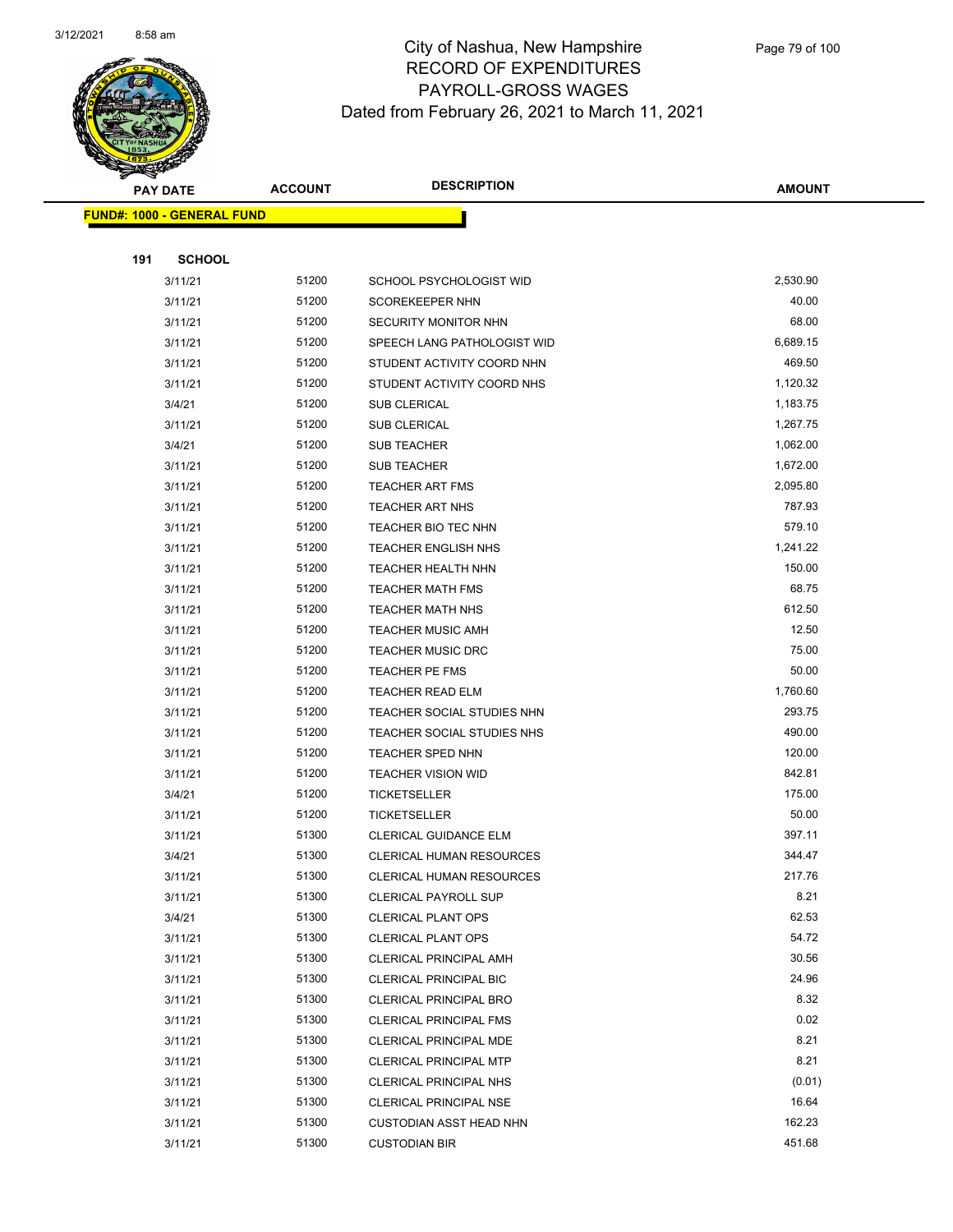

Page 80 of 100

|     | <b>PAY DATE</b>                   | <b>ACCOUNT</b> | <b>DESCRIPTION</b>          | <b>AMOUNT</b>      |
|-----|-----------------------------------|----------------|-----------------------------|--------------------|
|     | <b>FUND#: 1000 - GENERAL FUND</b> |                |                             |                    |
|     |                                   |                |                             |                    |
| 191 | <b>SCHOOL</b>                     |                |                             |                    |
|     | 3/11/21                           | 51300          | <b>CUSTODIAN CHA</b>        | 451.68             |
|     | 3/4/21                            | 51300          | <b>CUSTODIAN FMS</b>        | 698.71             |
|     | 3/11/21                           | 51300          | <b>CUSTODIAN FMS</b>        | 28.23              |
|     | 3/4/21                            | 51300          | <b>CUSTODIAN HEAD MTP</b>   | 16.08              |
|     | 3/11/21                           | 51300          | <b>CUSTODIAN HEAD NHN</b>   | 28.74              |
|     | 3/4/21                            | 51300          | <b>CUSTODIAN HEAD NHS</b>   | 19.17              |
|     | 3/4/21                            | 51300          | <b>CUSTODIAN NHS</b>        | 879.93             |
|     | 3/11/21                           | 51300          | <b>CUSTODIAN NHS</b>        | 908.77             |
|     | 3/4/21                            | 51300          | MAINTENANCE ALARM WPO       | 88.47              |
|     | 3/11/21                           | 51300          | MAINTENANCE ALARM WPO       | 39.32              |
|     | 3/4/21                            | 51300          | MAINTENANCE GRDS FORMEN WPO | 168.37             |
|     | 3/4/21                            | 51300          | MAINTENANCE GROUNDS WPO     | 97.34              |
|     | 3/4/21                            | 51300          | MAINTENANCE HVAC WPO        | 10.23              |
|     | 3/11/21                           | 51300          | MAINTENANCE HVAC WPO        | 10.23              |
|     | 3/11/21                           | 51300          | PARA DW SPEC ELM            | 6.48               |
|     | 3/4/21                            | 51400          | <b>CUSTODIAN TEMP</b>       | 715.20             |
|     | 3/11/21                           | 51400          | <b>CUSTODIAN TEMP</b>       | 715.20             |
|     | 3/11/21                           | 51412          | <b>7PAR CTE NHN</b>         | 68.00              |
|     | 3/11/21                           | 51412          | PARA ALT FMS                | 68.00              |
|     | 3/11/21                           | 51412          | PARA DW SPEC ED AMH         | 76.00              |
|     | 3/11/21                           | 51412          | PARA DW SPEC ED CHA         | 114.00             |
|     | 3/11/21                           | 51412          | PARA DW SPEC ED FMS         | 912.00             |
|     | 2/26/21                           | 51412          | PARA DW SPEC ED MDE         | 875.00             |
|     | 3/11/21                           | 51412          | PARA DW SPEC ED MDE         | 875.00             |
|     | 3/11/21                           | 51412          | PARA DW SPEC ED MTP         | 13.00              |
|     | 3/11/21                           | 51412          | PARA DW SPEC ED SHE         | 18.00              |
|     | 3/11/21                           | 51412          | PARA INST CHA               | 976.00             |
|     | 3/11/21                           | 51412          | PARA INST ELM               | 107.00             |
|     | 3/11/21                           | 51412          | <b>PARA INST FMS</b>        | 166.00             |
|     | 3/11/21                           | 51412          | PARA INST LDG               | 76.00              |
|     | 3/11/21                           | 51412          | PARA INST MTP               | 33.00              |
|     | 3/11/21                           | 51412          | PARA INST NHN               | 58.00              |
|     | 3/11/21                           | 51412          | PARA KIND MTP               | 41.00              |
|     | 3/11/21                           | 51412          | PARA PRE SCH BRO            | 34.00              |
|     | 3/11/21                           | 51412          | PARA PRE SCH NSE            | 76.00              |
|     | 3/11/21                           | 51412          | PARA TTI LDG                | 60.00              |
|     | 3/11/21                           | 51412          | PARA TTI MTP                | 25.00              |
|     | 3/11/21                           | 51412          | PARA VOC NHS                | 128.00<br>1,302.06 |
|     | 3/11/21                           | 51412          | SCHOOL PSYCHOLOGIST WID     |                    |
|     | 2/28/21                           | 51412          | SOCIAL WORKER               | 329.54             |
|     | 3/11/21                           | 51412          | STUDENT ACTIVITY COORD NHS  | 167.45<br>110.50   |
|     | 3/4/21                            | 51412          | <b>SUB CLERICAL</b>         |                    |
|     | 3/11/21                           | 51412          | SUB CLERICAL                | 367.25             |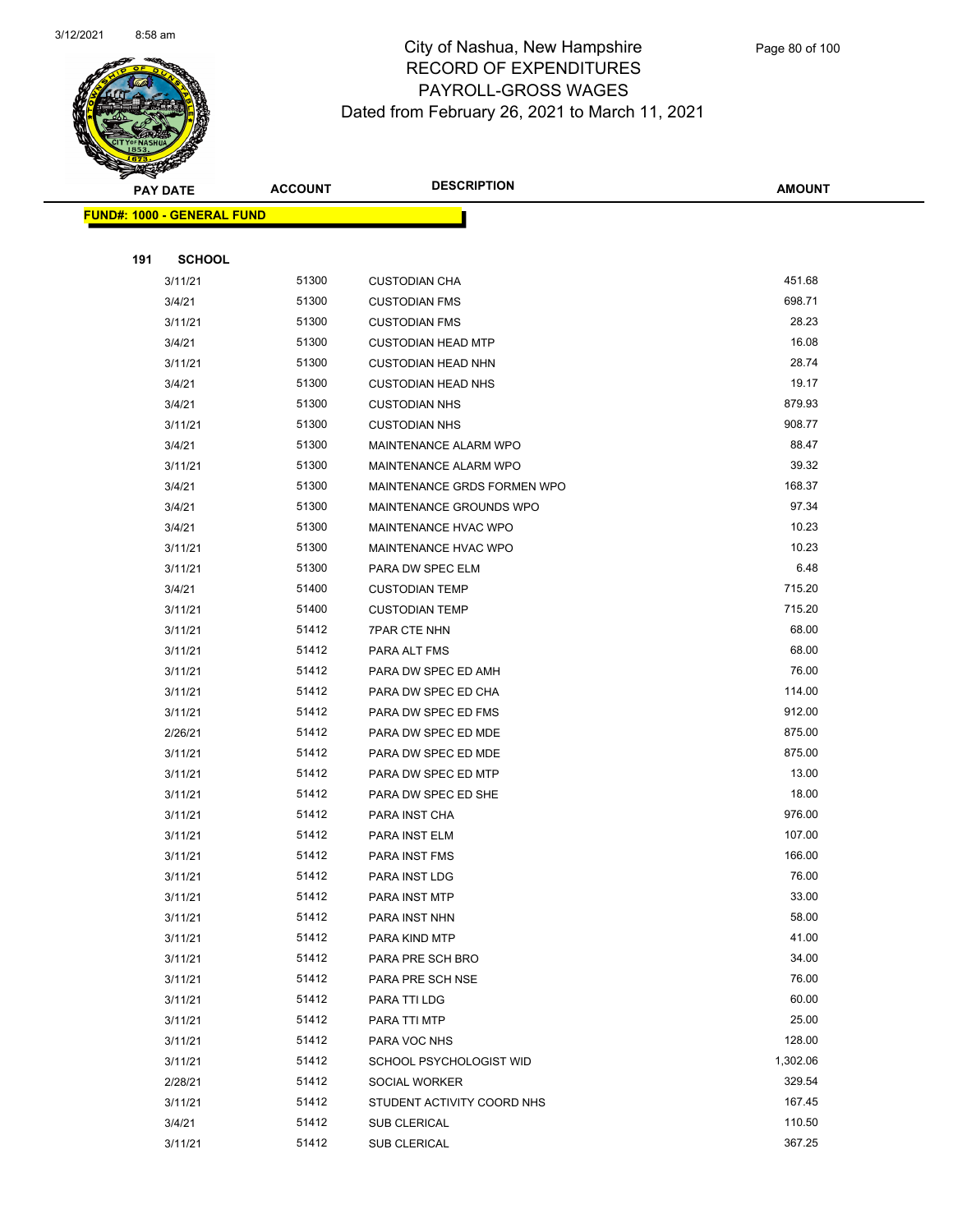

Page 81 of 100

|     | <b>PAY DATE</b>                   | <b>ACCOUNT</b> | <b>DESCRIPTION</b>                                          | <b>AMOUNT</b>        |
|-----|-----------------------------------|----------------|-------------------------------------------------------------|----------------------|
|     | <b>FUND#: 1000 - GENERAL FUND</b> |                |                                                             |                      |
|     |                                   |                |                                                             |                      |
| 191 | <b>SCHOOL</b>                     |                |                                                             |                      |
|     | 3/11/21                           | 51412          | <b>SUB LUNCH MONITOR</b>                                    | 32.56                |
|     | 3/11/21                           | 51412          | SUB PARA PROFESSIONAL                                       | 1,268.22             |
|     | 3/4/21                            | 51412          | <b>SUB TEACHER</b>                                          | 230.00               |
|     | 3/11/21                           | 51412          | SUB TEACHER                                                 | 10,351.18            |
|     | 3/4/21                            | 51412          | SUB TEACHER LONG TERM                                       | 3,198.90             |
|     | 3/11/21                           | 51412          | SUB TEACHER LONG TERM                                       | 9,022.70             |
|     | 3/11/21                           | 51412          | SUMMER SCHOOL PARA EYP                                      | 345.00               |
|     | 3/11/21                           | 51412          | TEACHER ELL NHS                                             | 102.16               |
|     | 3/11/21                           | 51650          | HOME SCHOOL CORD TTI                                        | 37.50                |
|     | 3/4/21                            | 51650          | <b>INTERPRETER</b>                                          | 406.25               |
|     | 3/11/21                           | 51650          | <b>INTERPRETER</b>                                          | 175.00               |
|     | 3/11/21                           | 51650          | LUNCH MONITOR NHN                                           | 300.00               |
|     | 3/11/21                           | 51650          | PARA DW SPEC ED NHN                                         | 31.25                |
|     | 3/11/21                           | 51650          | SPEECH LANG PATHOLOGIST WID                                 | 300.55               |
|     | 3/11/21                           | 51650          | <b>SUB TEACHER</b>                                          | 575.00               |
|     | 3/11/21                           | 51650          | <b>TEACHER SPED FMS</b>                                     | 662.50               |
|     | 3/4/21                            | 51700          | <b>7PAR CTE NHN</b>                                         | 250.00               |
|     | 3/11/21                           | 51700          | <b>7PAR CTE NHN</b>                                         | 1,487.00             |
|     | 3/11/21                           | 51700          | <b>BASEBALL FRESHMAN NHS</b>                                | 1,799.00             |
|     | 3/11/21                           | 51700          | BASKETBALL JR VARSITY BOYS NHS                              | 7,225.00             |
|     | 3/11/21                           | 51700          | BASKETBALL JR VARSITY GIRL NHN                              | 2,243.00             |
|     | 3/11/21                           | 51700          | <b>BASKETBALL VARSITY GIRLS NHS</b>                         | 4,979.00             |
|     | 3/11/21                           | 51700          | CHEERLEADER JR VARSITY NHN                                  | 946.00               |
|     | 3/11/21                           | 51700          | CHEERLEADER JR VARSITY NHS                                  | 804.00               |
|     | 3/11/21                           | 51700          | CHEERLEADER VARSITY NHN                                     | 1,611.00             |
|     | 3/11/21                           | 51700          | <b>CLERICAL GUIDANCE NHN</b>                                | 1,329.66             |
|     | 3/11/21                           | 51700          | <b>CUSTODIAN HEAD MDE</b>                                   | 2,859.00             |
|     | 3/11/21                           | 51700          | <b>GUIDANCE COUNSELOR BIR</b>                               | 69.23                |
|     | 3/11/21                           | 51700          | <b>GUIDANCE COUNSELOR ELM</b>                               | 69.23                |
|     | 3/11/21                           | 51700<br>51700 | GUIDANCE COUNSELOR NHN                                      | 1,969.00<br>1,003.50 |
|     | 3/11/21                           | 51700          | HOCKEY ASST VARSITY NHN                                     | 929.00               |
|     | 3/11/21                           | 51700          | <b>HOCKEY ASST VARSITY NHS</b><br><b>HOCKEY VARSITY NHN</b> | 3,161.00             |
|     | 3/11/21<br>3/11/21                | 51700          | <b>HOCKEY VARSITY NHS</b>                                   | 3,161.00             |
|     | 3/11/21                           | 51700          | <b>LIBRARIAN NHS</b>                                        | 81.82                |
|     | 3/11/21                           | 51700          | <b>NURSE ELM</b>                                            | 81.82                |
|     | 3/4/21                            | 51700          | PARA PRE SCHOOL BIR                                         | 250.00               |
|     | 3/4/21                            | 51700          | PARA ALT AMH                                                | 250.00               |
|     | 3/4/21                            | 51700          | PARA DW SPEC ED AMH                                         | 3,500.00             |
|     | 3/4/21                            | 51700          | PARA DW SPEC ED BIR                                         | 500.00               |
|     | 3/4/21                            | 51700          | PARA DW SPEC ED BRO                                         | 1,000.00             |
|     | 3/4/21                            | 51700          | PARA DW SPEC ED CHA                                         | 1,750.00             |
|     | 3/4/21                            | 51700          | PARA DW SPEC ED FMS                                         | 2,500.00             |
|     |                                   |                |                                                             |                      |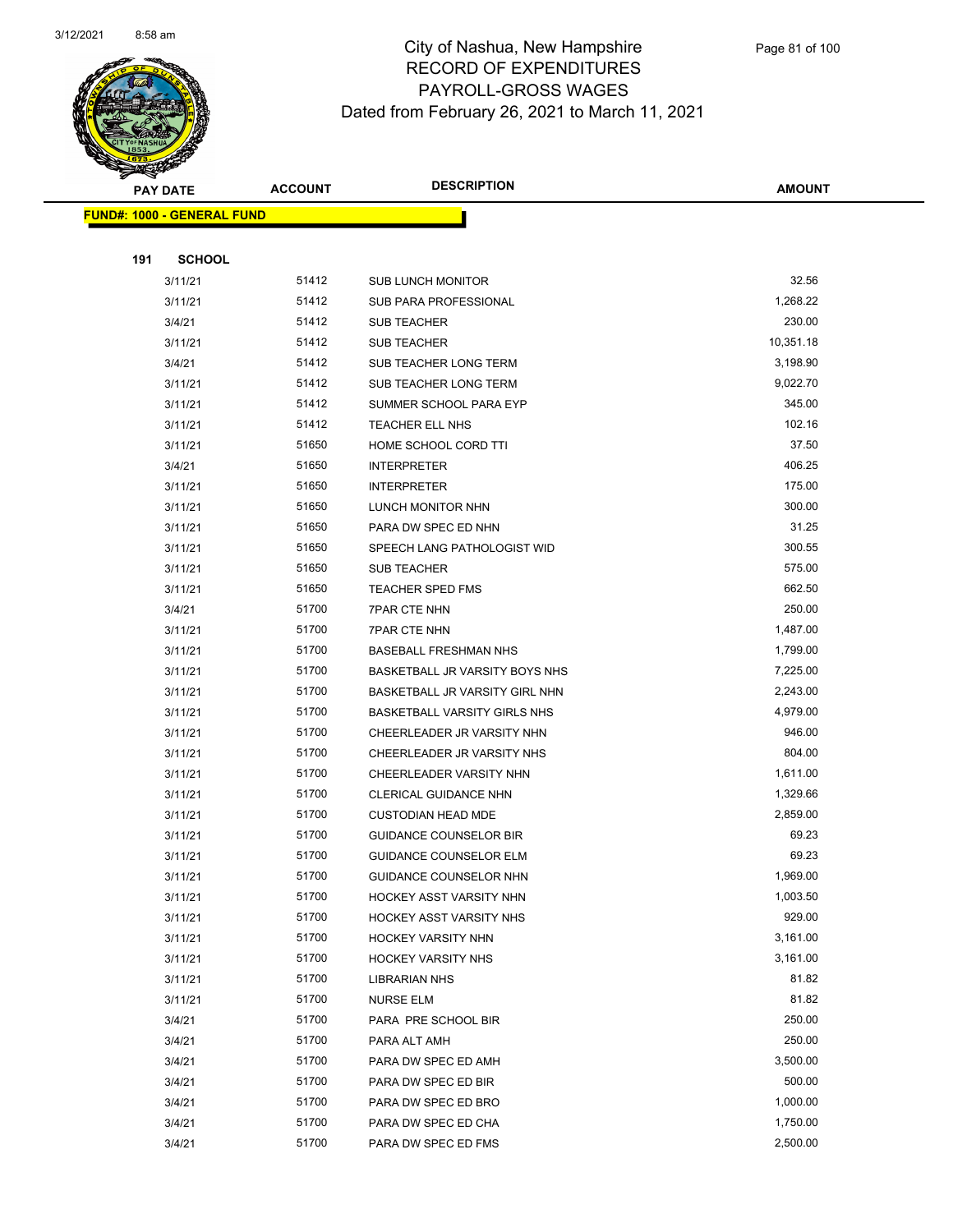

|     | <b>PAY DATE</b>                    | <b>ACCOUNT</b> | <b>DESCRIPTION</b>   | <b>AMOUNT</b>    |
|-----|------------------------------------|----------------|----------------------|------------------|
|     | <u> FUND#: 1000 - GENERAL FUND</u> |                |                      |                  |
|     |                                    |                |                      |                  |
| 191 | <b>SCHOOL</b>                      |                |                      |                  |
|     | 3/4/21                             | 51700          | PARA DW SPEC ED LDG  | 250.00           |
|     | 3/4/21                             | 51700          | PARA DW SPEC ED MDE  | 2,750.00         |
|     | 3/4/21                             | 51700          | PARA DW SPEC ED MTP  | 500.00           |
|     | 3/4/21                             | 51700          | PARA DW SPEC ED NHN  | 1,250.00         |
|     | 3/4/21                             | 51700          | PARA DW SPEC ED NHS  | 1,500.00         |
|     | 3/4/21                             | 51700          | PARA DW SPEC ED NSE  | 1,250.00         |
|     | 3/4/21                             | 51700          | PARA DW SPEC ED PMS  | 250.00           |
|     | 3/4/21                             | 51700          | PARA DW SPEC ED SHE  | 2,250.00         |
|     | 3/4/21                             | 51700          | PARA DW SPEC ED WID  | 250.00           |
|     | 3/4/21                             | 51700          | PARA DW SPEC ELM     | 1,500.00         |
|     | 3/4/21                             | 51700          | PARA ELL DRC         | 250.00           |
|     | 3/4/21                             | 51700          | PARA ELL FES         | 250.00           |
|     | 3/4/21                             | 51700          | PARA ELL LDG         | 250.00           |
|     | 3/4/21                             | 51700          | PARA ELL SHE         | 250.00           |
|     | 3/4/21                             | 51700          | PARA INST AMH        | 1,750.00         |
|     | 3/4/21                             | 51700          | <b>PARA INST BIC</b> | 1,500.00         |
|     | 3/4/21                             | 51700          | PARA INST BIR        | 1,000.00         |
|     | 3/4/21                             | 51700          | PARA INST BRO        | 500.00           |
|     | 3/4/21                             | 51700          | PARA INST CHA        | 1,750.00         |
|     | 3/4/21                             | 51700          | PARA INST DRC        | 1,750.00         |
|     | 3/4/21                             | 51700          | PARA INST ELM        | 1,000.00         |
|     | 3/4/21                             | 51700          | PARA INST FES        | 2,500.00         |
|     | 3/4/21                             | 51700          | PARA INST FMS        | 1,500.00         |
|     | 3/4/21                             | 51700          | PARA INST LDG        | 2,000.00         |
|     | 3/4/21                             | 51700          | PARA INST MDE        | 250.00           |
|     | 3/4/21                             | 51700          | PARA INST MTP        | 1,250.00         |
|     | 3/4/21                             | 51700          | PARA INST NHS        | 750.00           |
|     | 3/4/21                             | 51700          | PARA INST NSE        | 1,000.00         |
|     | 3/4/21                             | 51700          | PARA INST PMS        | 1,000.00         |
|     | 3/4/21                             | 51700          | PARA INST SHE        | 1,500.00         |
|     | 3/4/21                             | 51700          | PARA KIND AMH        | 250.00           |
|     | 3/4/21                             | 51700          | PARA KIND BIC        | 750.00           |
|     | 3/4/21                             | 51700          | PARA KIND CHA        | 250.00           |
|     | 3/4/21                             | 51700          | PARA KIND DRC        | 250.00           |
|     | 3/4/21                             | 51700          | PARA KIND FES        | 500.00           |
|     | 3/4/21                             | 51700          | PARA KIND LDG        | 500.00           |
|     | 3/4/21                             | 51700          | PARA KIND MDE        | 500.00           |
|     | 3/4/21                             | 51700          | PARA KIND MTP        | 250.00           |
|     | 3/4/21                             | 51700          | PARA KIND NSE        | 250.00           |
|     | 3/4/21                             | 51700          | PARA KIND SHE        | 500.00           |
|     | 3/4/21                             | 51700<br>51700 | PARA LIB NHN         | 250.00<br>250.00 |
|     | 3/4/21                             | 51700          | PARA LIB NHS         | 250.00           |
|     | 3/4/21                             |                | PARA MEDIA NHN       |                  |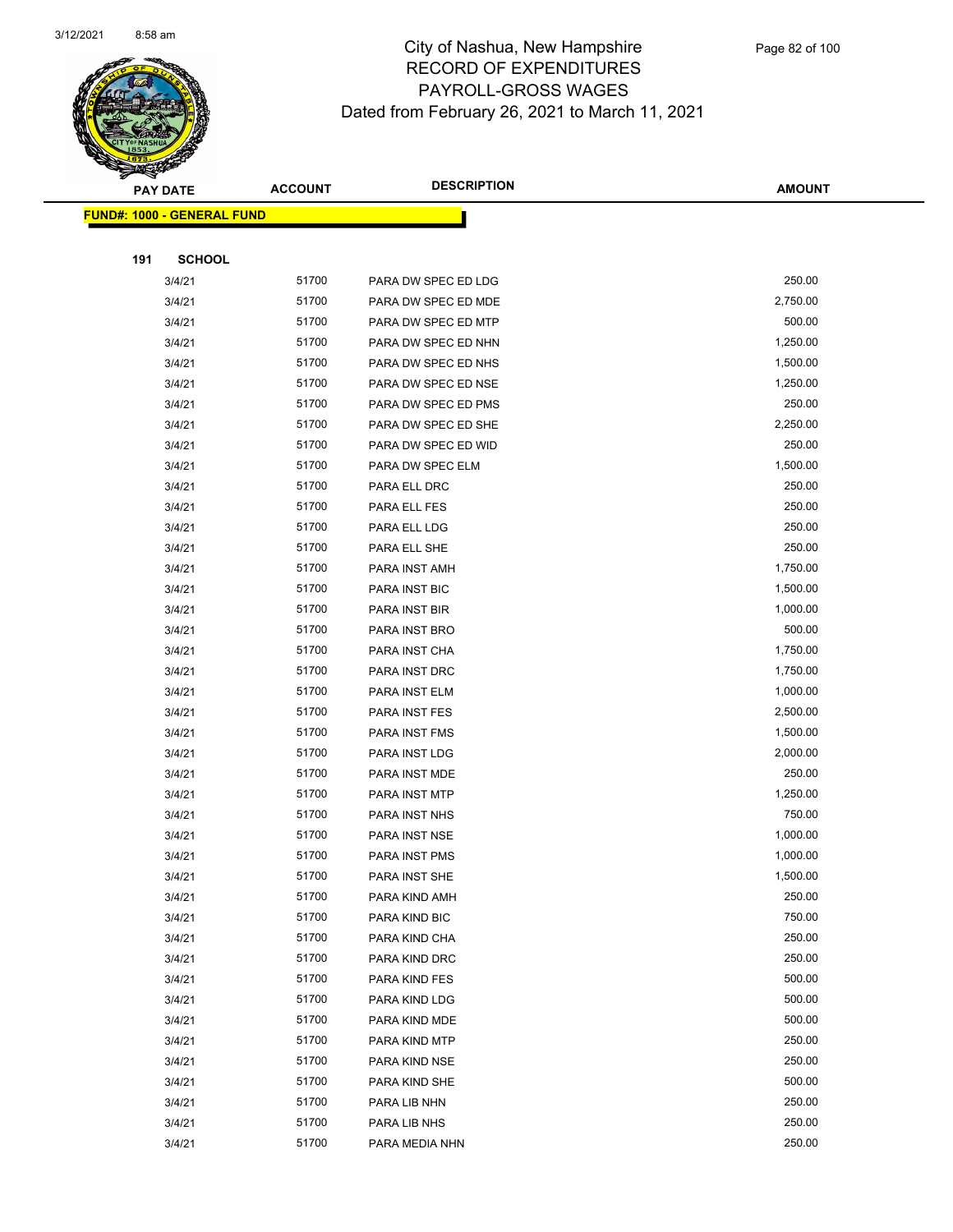

|     | <b>PAY DATE</b>                    | <b>ACCOUNT</b> | <b>DESCRIPTION</b>            | <b>AMOUNT</b> |
|-----|------------------------------------|----------------|-------------------------------|---------------|
|     | <u> FUND#: 1000 - GENERAL FUND</u> |                |                               |               |
|     |                                    |                |                               |               |
| 191 | <b>SCHOOL</b>                      |                |                               |               |
|     | 3/4/21                             | 51700          | PARA MEDIA NHS                | 500.00        |
|     | 3/4/21                             | 51700          | PARA PRE SCH BIC              | 750.00        |
|     | 3/4/21                             | 51700          | PARA PRE SCH BRO              | 1,750.00      |
|     | 3/4/21                             | 51700          | PARA PRE SCH MTP              | 250.00        |
|     | 3/4/21                             | 51700          | PARA PRE SCH NSE              | 1,000.00      |
|     | 3/4/21                             | 51700          | PARA SCI NHS                  | 250.00        |
|     | 3/4/21                             | 51700          | PARA TTI AMH                  | 500.00        |
|     | 3/4/21                             | 51700          | PARA TTI LDG                  | 1,500.00      |
|     | 3/4/21                             | 51700          | PARA TTI MTP                  | 1,750.00      |
|     | 3/4/21                             | 51700          | PARA TTI NURSERY              | 250.00        |
|     | 3/4/21                             | 51700          | PARA VOC NHS                  | 250.00        |
|     | 3/11/21                            | 51700          | SCHOOL PSYCHOLOGIST WID       | 69.23         |
|     | 3/11/21                            | 51700          | SKIING ASST VARSITY NHS       | 4,307.00      |
|     | 3/11/21                            | 51700          | <b>SKIING VARSITY NHS</b>     | 4,383.00      |
|     | 3/11/21                            | 51700          | SPEECH LANG PATHOLOGIST WID   | 69.23         |
|     | 3/11/21                            | 51700          | SWIM ASST VARSITY NHS         | 1,433.00      |
|     | 3/11/21                            | 51700          | <b>SWIM VARSITY NHN</b>       | 2,127.00      |
|     | 3/11/21                            | 51700          | <b>SWIM VARSITY NHS</b>       | 4,546.00      |
|     | 3/11/21                            | 51700          | <b>TEACHER ART CHA</b>        | 34.62         |
|     | 3/11/21                            | 51700          | <b>TEACHER ART NHS</b>        | 434.62        |
|     | 3/11/21                            | 51700          | <b>TEACHER BUSINESS NHS</b>   | 69.23         |
|     | 3/11/21                            | 51700          | <b>TEACHER DWSE ELM</b>       | 69.23         |
|     | 3/11/21                            | 51700          | <b>TEACHER ENGLISH NHN</b>    | 69.23         |
|     | 3/11/21                            | 51700          | <b>TEACHER ENGLISH NHS</b>    | 3,337.88      |
|     | 3/11/21                            | 51700          | TEACHER FOREIGN LANG NHN      | 69.23         |
|     | 3/11/21                            | 51700          | TEACHER FOREIGN LANG NHS      | 69.23         |
|     | 3/11/21                            | 51700          | <b>TEACHER GR6 ELM</b>        | 69.23         |
|     | 3/11/21                            | 51700          | <b>TEACHER GR6 FMS</b>        | 69.23         |
|     | 3/11/21                            | 51700          | <b>TEACHER GR6 PMS</b>        | 69.23         |
|     | 3/11/21                            | 51700          | <b>TEACHER HEALTH NHN</b>     | 2,230.00      |
|     | 3/11/21                            | 51700          | TEACHER IN SCH SUSPENSION NHN | 1,538.33      |
|     | 3/11/21                            | 51700          | <b>TEACHER MATH ELM</b>       | 1,458.82      |
|     | 3/11/21                            | 51700          | <b>TEACHER MATH FMS</b>       | 69.23         |
|     | 3/11/21                            | 51700          | <b>TEACHER MATH NHN</b>       | 4,554.23      |
|     | 3/11/21                            | 51700          | <b>TEACHER MATH NHS</b>       | 2,404.23      |
|     | 3/11/21                            | 51700          | <b>TEACHER MATH PMS</b>       | 69.23         |
|     | 3/11/21                            | 51700          | <b>TEACHER MUSIC FMS</b>      | 69.23         |
|     | 3/11/21                            | 51700          | TEACHER PE ELM                | 3,735.00      |
|     | 3/11/21                            | 51700          | TEACHER PE MDE                | 34.62         |
|     | 3/11/21                            | 51700          | TEACHER PE NHN                | 5,013.62      |
|     | 3/11/21                            | 51700          | TEACHER READ ELM              | 34.62         |
|     | 3/11/21                            | 51700          | <b>TEACHER READ FMS</b>       | 34.62         |
|     | 3/11/21                            | 51700          | TEACHER SCIENCE ELM           | 69.23         |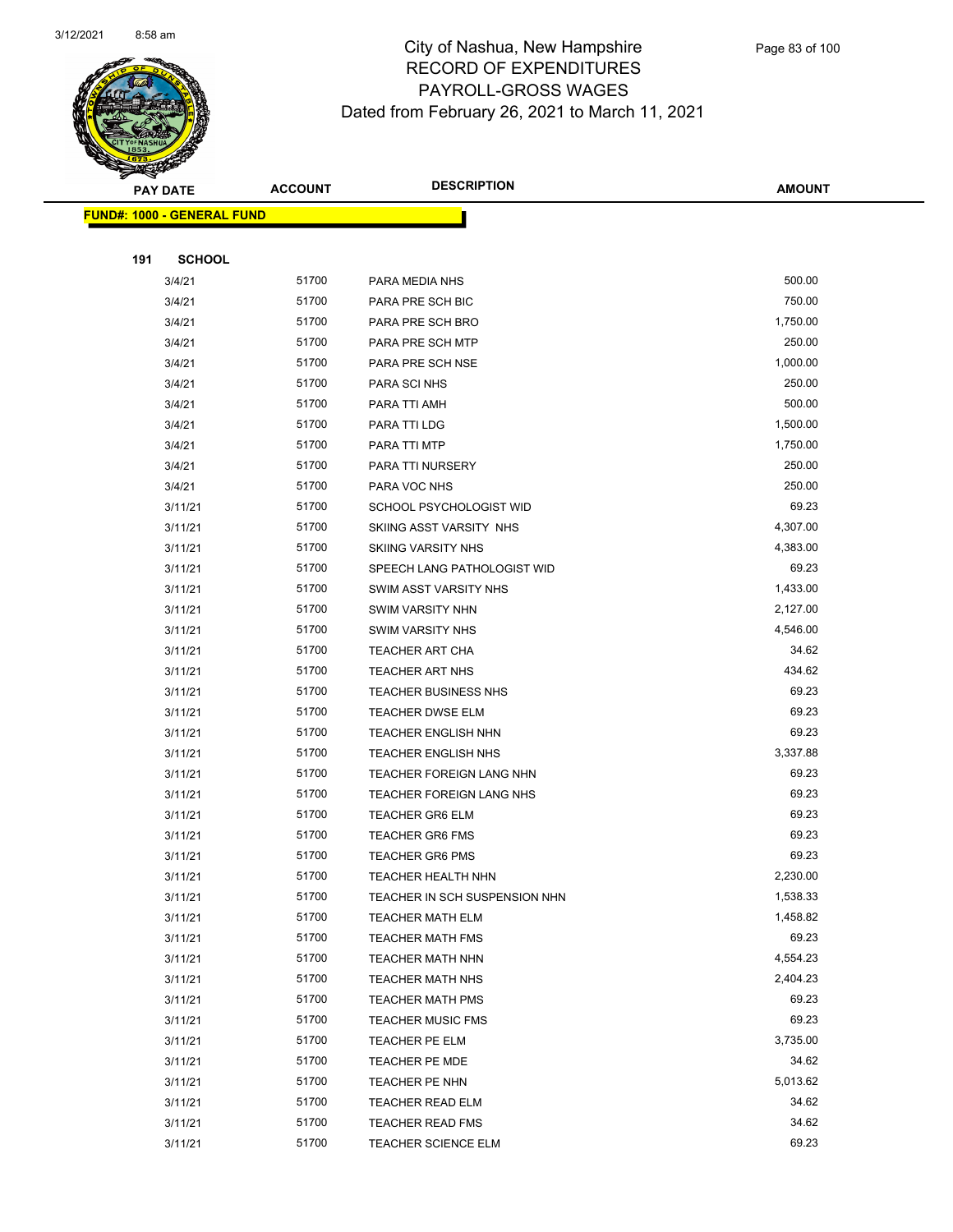

Page 84 of 100

| <b>PAY DATE</b>                   | <b>ACCOUNT</b> | <b>DESCRIPTION</b>                | <b>AMOUNT</b>  |
|-----------------------------------|----------------|-----------------------------------|----------------|
| <b>FUND#: 1000 - GENERAL FUND</b> |                |                                   |                |
| 191<br><b>SCHOOL</b>              |                |                                   |                |
| 3/11/21                           | 51700          | <b>TEACHER SCIENCE FMS</b>        | 69.23          |
| 3/11/21                           | 51700          | <b>TEACHER SCIENCE NHN</b>        | 69.23          |
| 3/11/21                           | 51700          | <b>TEACHER SCIENCE NHS</b>        | 577.63         |
| 3/11/21                           | 51700          | <b>TEACHER SCIENCE PMS</b>        | 69.23          |
| 3/11/21                           | 51700          | TEACHER SOCIAL STUDIES ELM        | 69.23          |
| 3/11/21                           | 51700          | TEACHER SOCIAL STUDIES FMS        | 69.23          |
| 3/11/21                           | 51700          | TEACHER SOCIAL STUDIES NHN        | 69.23          |
| 3/11/21                           | 51700          | TEACHER SOCIAL STUDIES NHS        | 69.23          |
| 3/11/21                           | 51700          | <b>TEACHER SOCIAL STUDIES PMS</b> | 69.23          |
| 3/11/21                           | 51700          | <b>TEACHER SPED NHN</b>           | 2,484.23       |
| 3/11/21                           | 51700          | TEACHER SPED NHS                  | 1,754.23       |
| 3/11/21                           | 51700          | <b>TEACHER TECHED NHN</b>         | 69.23          |
| 3/4/21                            | 51700          | <b>TITLE ONE PARA FES</b>         | 1,000.00       |
| 3/11/21                           | 51700          | TRACK ASST VS INDR GRLS NHS       | 1,514.00       |
| 3/11/21                           | 51700          | TRACK VS INDR BOYS NHN            | 1,460.00       |
| 3/11/21                           | 51700          | TRACK VS INDR GIRLS NHS           | 2,118.00       |
| 3/11/21                           | 51700          | TRACK VS OUTDR BOYS NHS           | 2,118.00       |
| 3/11/21                           | 51700          | <b>WRESTLING VARSITY NHN</b>      | 1,691.00       |
| 3/11/21                           | 51700          | <b>WRESTLING VARSITY NHS</b>      | 3,735.00       |
| 3/11/21                           | 51750          | PARA INST NSE                     | 872.82         |
| 3/11/21                           | 52800          | EDUCATIONAL ASSISTANCE            | 4,983.20       |
| <b>TOTAL 191 - SCHOOL</b>         |                |                                   | \$3,291,595.83 |

 $\bar{z}$  is a

**TOTAL FUND 1000 - GENERAL FUND \$6,557,679.22** 

### **FUND#: 2100 - FOOD SERVICES FUND**

| 3/4/21  | 51100 | CLERICAL FOOD SERVICE NHS            | 820.50   |
|---------|-------|--------------------------------------|----------|
| 3/11/21 | 51100 | CLERICAL FOOD SERVICE NHS            | 815.03   |
| 3/11/21 | 51100 | DELIVERY DRIVER FOOD SERVICE         | 771.58   |
| 3/11/21 | 51100 | DIRECTOR FOOD SERVICE                | 3.001.10 |
| 3/11/21 | 51100 | <b>FOOD SERVICE BUSINESS MANAGER</b> | 2.309.31 |
| 3/11/21 | 51100 | FOOD SERVICE COOK AMH                | 531.30   |
| 3/11/21 | 51100 | FOOD SERVICE COOK BIC                | 543.55   |
| 3/11/21 | 51100 | FOOD SERVICE COOK BRO                | 543.55   |
| 3/11/21 | 51100 | FOOD SERVICE COOK CHA                | 548.80   |
| 3/11/21 | 51100 | FOOD SERVICE COOK DRC                | 479.85   |
| 3/11/21 | 51100 | FOOD SERVICE COOK ELM                | 1.051.75 |
| 3/11/21 | 51100 | FOOD SERVICE COOK FES                | 548.80   |
| 3/11/21 | 51100 | FOOD SERVICE COOK FMS                | 542.85   |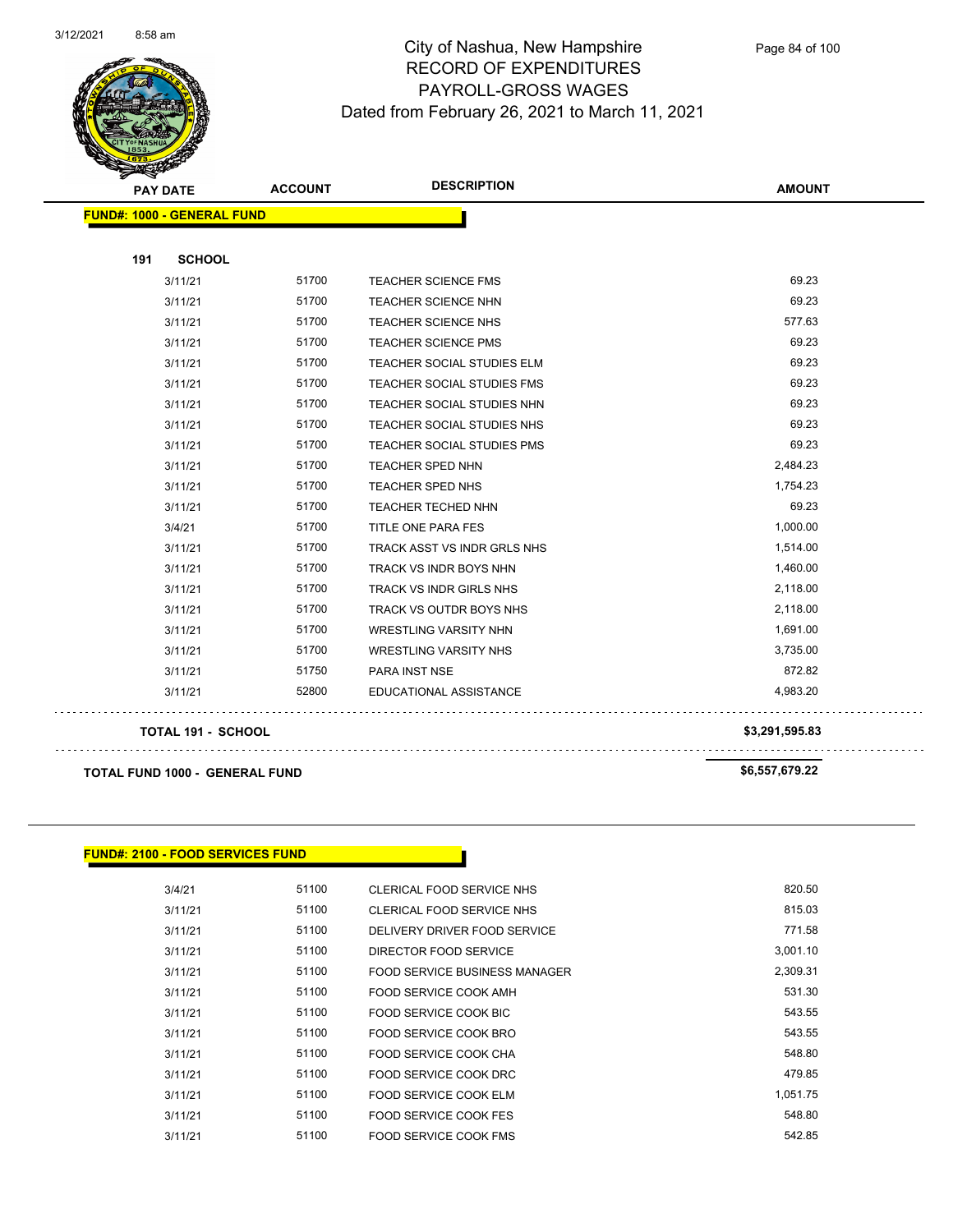

| <b>PAY DATE</b>                             | <b>ACCOUNT</b> | <b>DESCRIPTION</b>              | <b>AMOUNT</b> |
|---------------------------------------------|----------------|---------------------------------|---------------|
| <b>FUND#: 2100 - FOOD SERVICES FUND</b>     |                |                                 |               |
| 3/11/21                                     | 51100          | FOOD SERVICE COOK LDG           | 526.05        |
| 3/11/21                                     | 51100          | FOOD SERVICE COOK MDE           | 531.30        |
| 3/11/21                                     | 51100          | FOOD SERVICE COOK NHN           | 1,174.25      |
| 3/11/21                                     | 51100          | FOOD SERVICE COOK NHS           | 1,146.25      |
| 3/11/21                                     | 51100          | FOOD SERVICE COOK NSE           | 543.55        |
| 3/11/21                                     | 51100          | <b>FOOD SERVICE COOK PMS</b>    | 582.05        |
| 3/11/21                                     | 51100          | FOOD SERVICE COOK SHE           | 531.30        |
| 3/11/21                                     | 51100          | FOOD SERVICE SITE CORD          | 12,373.85     |
| 3/11/21                                     | 51100          | <b>FOOD SERVICECOOK MTP</b>     | 526.05        |
| 3/11/21                                     | 51200          | FOOD SERVICE ASST PT AMH        | 632.89        |
| 3/11/21                                     | 51200          | FOOD SERVICE ASST PT BIC        | 249.48        |
| 3/11/21                                     | 51200          | FOOD SERVICE ASST PT BIR        | 418.20        |
| 3/11/21                                     | 51200          | FOOD SERVICE ASST PT BRO        | 371.28        |
| 3/11/21                                     | 51200          | FOOD SERVICE ASST PT CHA        | 542.35        |
| 3/11/21                                     | 51200          | <b>FOOD SERVICE ASST PT DRC</b> | 261.45        |
| 3/4/21                                      | 51200          | FOOD SERVICE ASST PT ELM        | 1,210.99      |
| 3/11/21                                     | 51200          | FOOD SERVICE ASST PT ELM        | 984.75        |
| 3/11/21                                     | 51200          | <b>FOOD SERVICE ASST PT FES</b> | 425.25        |
| 3/11/21                                     | 51200          | <b>FOOD SERVICE ASST PT FMS</b> | 830.59        |
| 3/11/21                                     | 51200          | FOOD SERVICE ASST PT LDG        | 361.10        |
| 3/11/21                                     | 51200          | FOOD SERVICE ASST PT MDE        | 292.11        |
| 3/11/21                                     | 51200          | FOOD SERVICE ASST PT MTP        | 422.10        |
| 3/11/21                                     | 51200          | FOOD SERVICE ASST PT NHN        | 2,886.55      |
| 3/11/21                                     | 51200          | <b>FOOD SERVICE ASST PT NHS</b> | 2,451.22      |
| 3/11/21                                     | 51200          | FOOD SERVICE ASST PT NSE        | 344.77        |
| 3/11/21                                     | 51200          | FOOD SERVICE ASST PT PMS        | 2,072.61      |
| 3/11/21                                     | 51200          | FOOD SERVICE ASST PT SHE        | 308.58        |
| 3/11/21                                     | 51300          | CLERICAL FOOD SERVICE NHS       | 8.21          |
| 3/11/21                                     | 51300          | FOOD SERVICE COOK AMH           | 11.40         |
| <b>TOTAL FUND 2100 - FOOD SERVICES FUND</b> |                |                                 | \$45,528.50   |

| 3/4/21<br>3/11/21                               | 51100<br>51100 | CLERICAL ADULT ED NHN<br>CLERICAL ADULT ED NHN | 393.84<br>705.63 |
|-------------------------------------------------|----------------|------------------------------------------------|------------------|
|                                                 |                |                                                | \$1,099.47       |
|                                                 |                |                                                |                  |
|                                                 |                |                                                |                  |
| <b>TOTAL FUND 2207 - ADULT ED/CONTINUING ED</b> |                |                                                |                  |
|                                                 |                |                                                |                  |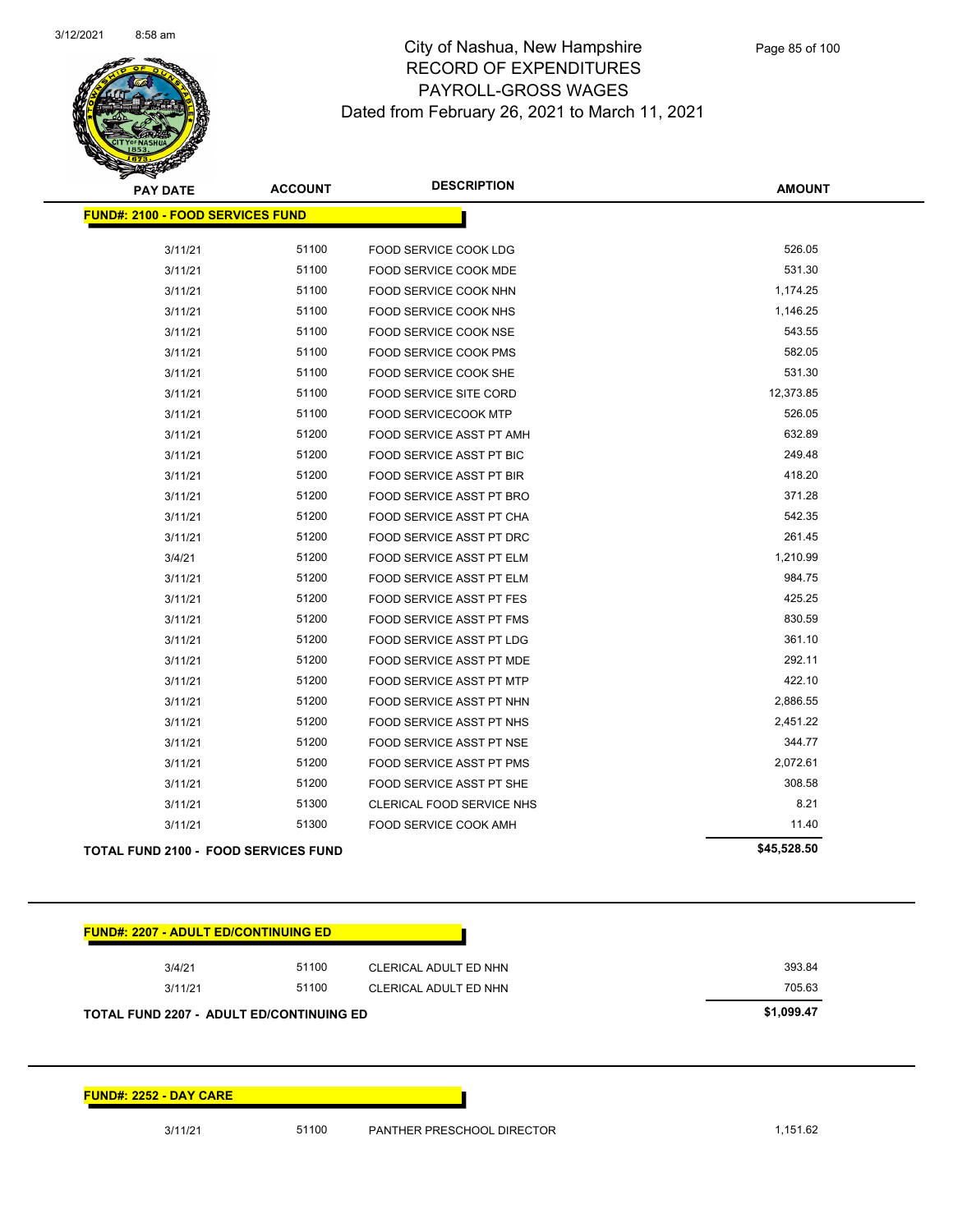|                                                         |                | City of Nashua, New Hampshire<br><b>RECORD OF EXPENDITURES</b><br>PAYROLL-GROSS WAGES<br>Dated from February 26, 2021 to March 11, 2021 | Page 86 of 100 |
|---------------------------------------------------------|----------------|-----------------------------------------------------------------------------------------------------------------------------------------|----------------|
| <b>PAY DATE</b>                                         | <b>ACCOUNT</b> | <b>DESCRIPTION</b>                                                                                                                      | <b>AMOUNT</b>  |
| <b>TOTAL FUND 2252 - DAY CARE</b>                       |                |                                                                                                                                         | \$1,151.62     |
| <b>FUND#: 2257 - SPECIAL ED LOCAL</b>                   |                |                                                                                                                                         |                |
| 3/11/21                                                 | 51100          | PARA DW SPEC ED NHS                                                                                                                     | 646.29         |
| 3/11/21                                                 | 51100          | PARA DW SPEC ED WID                                                                                                                     | 476.46         |
| <b>TOTAL FUND 2257 - SPECIAL ED LOCAL</b>               |                |                                                                                                                                         | \$1,122.75     |
| <b>FUND#: 2503 - PARKS &amp; REC PROGRAMS FUND</b>      |                |                                                                                                                                         |                |
| 3/4/21                                                  | 51100          | PROGRAM COORDINATOR                                                                                                                     | 398.75         |
| 3/11/21                                                 | 51100          | PROGRAM COORDINATOR                                                                                                                     | 398.75         |
|                                                         |                |                                                                                                                                         |                |
| <b>TOTAL FUND 2503 - PARKS &amp; REC PROGRAMS FUND</b>  |                |                                                                                                                                         | \$797.50       |
| <b>FUND#: 2505 - PEG ACCESS CHANNELS FUND</b><br>3/4/21 | 51100          | ECHANNEL ACCESS ADMINISTRATOR                                                                                                           | 1,206.50       |
| 3/11/21                                                 | 51100          | ECHANNEL ACCESS ADMINISTRATOR                                                                                                           | 1,206.50       |
| 3/4/21                                                  | 51100          | PEG PROGRAM MANAGER                                                                                                                     | 1,307.05       |
| 3/11/21                                                 | 51100          | PEG PROGRAM MANAGER                                                                                                                     | 1,307.05       |
| 3/11/21                                                 | 51200          | TEACHER PE NHN                                                                                                                          | 120.00         |
| 3/11/21                                                 | 51200          | TEACHER SOCIAL STUDIES ELM                                                                                                              | 120.00         |
| 3/4/21                                                  | 51200          | <b>VIDEOGRAPHER</b>                                                                                                                     | 933.75         |
| 3/11/21                                                 | 51200          | <b>VIDEOGRAPHER</b>                                                                                                                     | 1,083.75       |
| 3/11/21                                                 | 53432          | <b>TRANSCRIPTION SERVICES</b>                                                                                                           | 159.16         |
| TOTAL FUND 2505 - PEG ACCESS CHANNELS FUND              |                |                                                                                                                                         | \$7,443.76     |
| <b>FUND#: 3010 - GENERAL GOV'T GRANTS FUND</b>          |                |                                                                                                                                         |                |
| 3/11/21                                                 | 51400          | <b>CITY CLERK TEMP</b>                                                                                                                  | 187.50         |
| TOTAL FUND 3010 - GENERAL GOV'T GRANTS FUND             |                |                                                                                                                                         | \$187.50       |
|                                                         |                |                                                                                                                                         |                |
| <b>FUND#: 3035 - FEMA DISASTER ASSIST GRANTS</b>        |                |                                                                                                                                         |                |
| 3/1/21                                                  | 51300          | ADMINISTRATIVE ASSISTANT II                                                                                                             | 1,201.65       |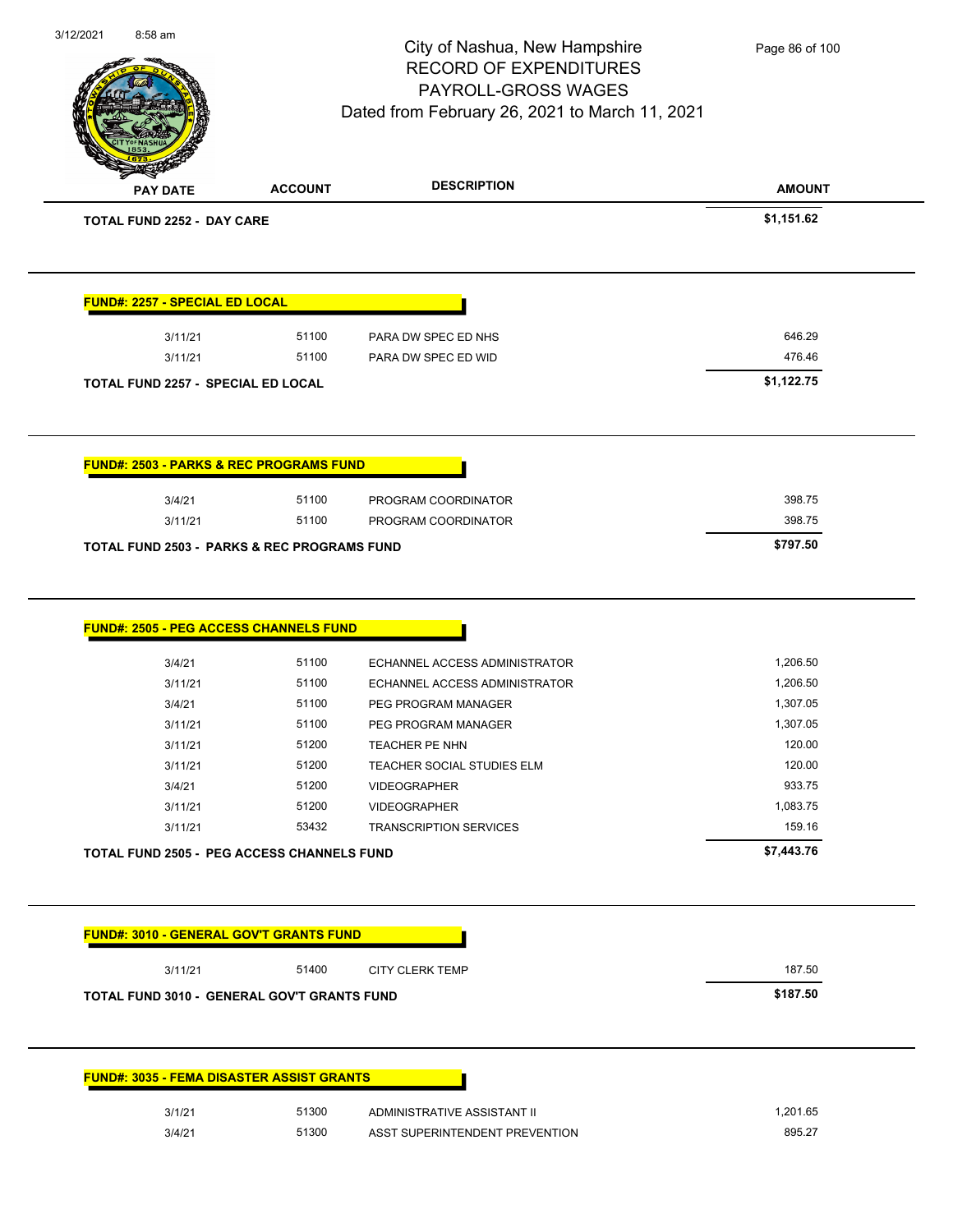

| <b>PAY DATE</b>                                  | <b>ACCOUNT</b> | <b>DESCRIPTION</b>                              | <b>AMOUNT</b> |  |
|--------------------------------------------------|----------------|-------------------------------------------------|---------------|--|
| <b>FUND#: 3035 - FEMA DISASTER ASSIST GRANTS</b> |                |                                                 |               |  |
| 3/1/21                                           | 51300          | BILINGUAL COMM HEALTH WORKER                    | 1,092.21      |  |
| 3/1/21                                           | 51300          | <b>BILINGUAL OUTREACH WORKER</b>                | 2,365.41      |  |
| 3/4/21                                           | 51300          | <b>CAPTAIN</b>                                  | 1,319.13      |  |
| 3/1/21                                           | 51300          | <b>CASE TECHNICIAN WELFARE</b>                  | 600.08        |  |
| 3/1/21                                           | 51300          | COMMUNITY SERVICES PROGRAM ADMINISTRATIVE ASSIS | 227.11        |  |
| 3/1/21                                           | 51300          | ENVIRONMENTAL HEALTH SPEC                       | 585.49        |  |
| 3/1/21                                           | 51300          | ENVIRONMENTAL TECH OFFICE MGR                   | 6,496.56      |  |
| 3/4/21                                           | 51300          | <b>FIRE LIEUTENANT</b>                          | 6,582.15      |  |
| 3/11/21                                          | 51300          | <b>FIRE LIEUTENANT</b>                          | 268.09        |  |
| 3/4/21                                           | 51300          | <b>FIREFIGHTERS ALL RANKS</b>                   | 11,392.23     |  |
| 3/11/21                                          | 51300          | FIREFIGHTERS ALL RANKS                          | 229.09        |  |
| 3/1/21                                           | 51300          | <b>INTAKE WORKER</b>                            | 109.62        |  |
| 3/1/21                                           | 51300          | PROGRAM ASSISTANT COMMUNITY HEALTH              | 831.74        |  |
| TOTAL FUND 3035 - FEMA DISASTER ASSIST GRANTS    |                |                                                 | \$34,195.83   |  |

| <b>TOTAL FUND 3050 - POLICE GRANTS FUND</b> |         |       |                            | \$6,312.57 |
|---------------------------------------------|---------|-------|----------------------------|------------|
|                                             | 3/11/21 | 51300 | PATROLMAN ALL RANKS        | 183.08     |
| 3/4/21                                      |         | 51300 | PATROLMAN ALL RANKS        | 535.82     |
|                                             | 3/11/21 | 51300 | LIEUTENANT                 | 241.89     |
| 3/4/21                                      |         | 51300 | LIEUTENANT                 | 483.78     |
|                                             | 3/11/21 | 51100 | PATROLMAN ALL RANKS        | 1.477.00   |
| 3/4/21                                      |         | 51100 | PATROLMAN ALL RANKS        | 1,477.00   |
|                                             | 3/11/21 | 51100 | DOMESTIC VIOLENCE ADVOCATE | 957.00     |
| 3/4/21                                      |         | 51100 | DOMESTIC VIOLENCE ADVOCATE | 957.00     |

### **FUND#: 3068 - COMMUNITY SERVICES GRANTS FUND**

| 3/4/21  | 51100 | BILINGUAL BICULTURAL COMMUNITY HEALTH WORKER    | 2.478.75 |
|---------|-------|-------------------------------------------------|----------|
| 3/11/21 | 51100 | BILINGUAL BICULTURAL COMMUNITY HEALTH WORKER    | 2.726.61 |
| 3/4/21  | 51100 | BILINGUAL COMM HEALTH WORKER                    | 82.64    |
| 3/11/21 | 51100 | BILINGUAL COMM HEALTH WORKER                    | 83.68    |
| 3/4/21  | 51100 | COMMUNITY SERVICES PROGRAM ADMINISTRATIVE ASSIS | 840.20   |
| 3/11/21 | 51100 | COMMUNITY SERVICES PROGRAM ADMINISTRATIVE ASSIS | 840.20   |
| 3/4/21  | 51100 | <b>EPIDEMIOLOGIST</b>                           | 164.00   |
| 3/11/21 | 51100 | <b>EPIDEMIOLOGIST</b>                           | 164.00   |
| 3/4/21  | 51100 | PROGRAM ASSISTANT COMMUNITY HEALTH              | 121.48   |
| 3/11/21 | 51100 | PROGRAM ASSISTANT COMMUNITY HEALTH              | 118.50   |
| 3/4/21  | 51100 | PUB HEALTH NET SVS COORD                        | 1.418.95 |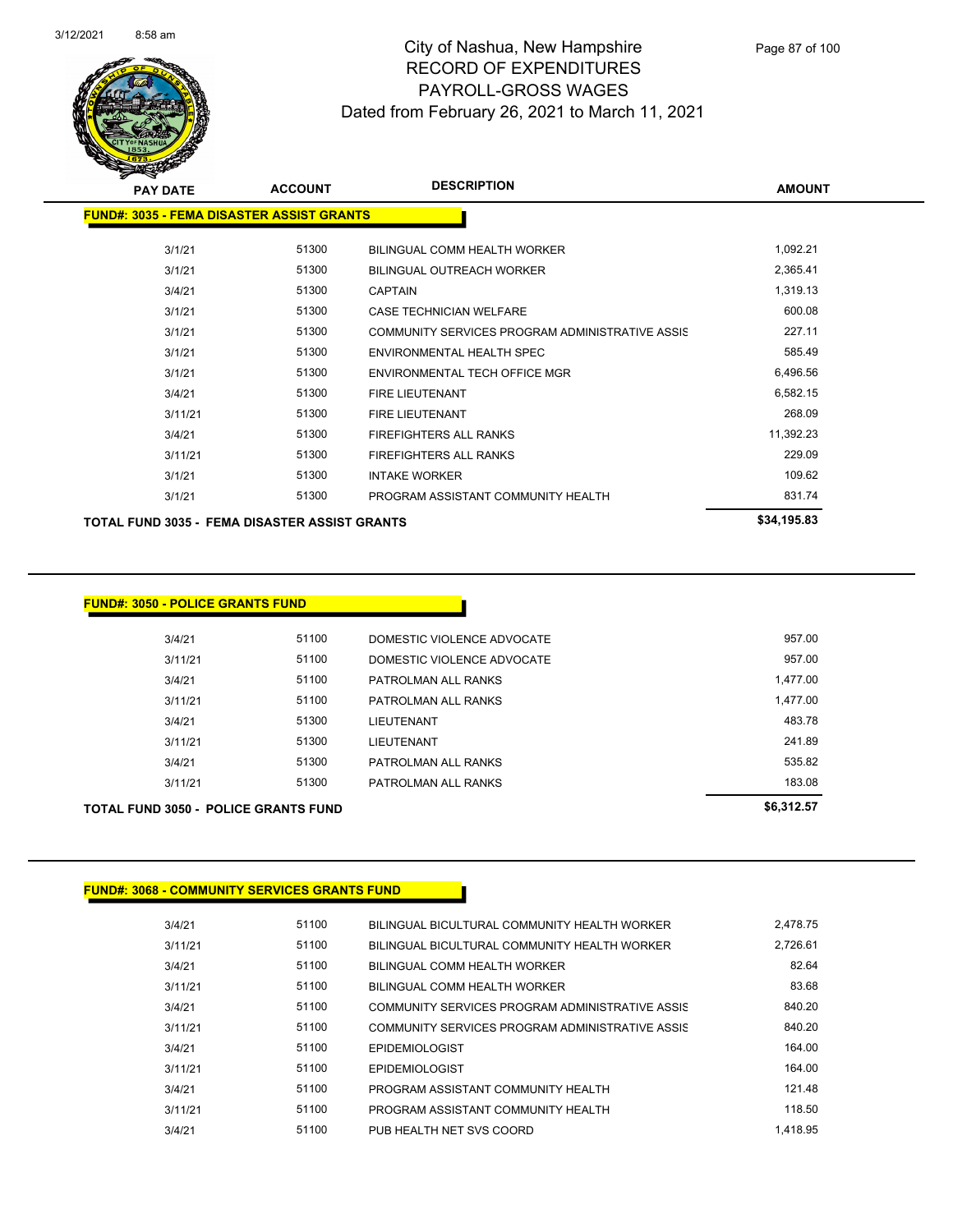

| <b>PAY DATE</b>                                     | <b>ACCOUNT</b> | <b>DESCRIPTION</b>                              | <b>AMOUNT</b> |
|-----------------------------------------------------|----------------|-------------------------------------------------|---------------|
| <b>FUND#: 3068 - COMMUNITY SERVICES GRANTS FUND</b> |                |                                                 |               |
|                                                     |                |                                                 |               |
| 3/11/21                                             | 51100          | PUB HEALTH NET SVS COORD                        | 1,418.95      |
| 3/4/21                                              | 51100          | PUB HEALTH PREPAREDNESS COORD                   | 1,145.75      |
| 3/11/21                                             | 51100          | PUB HEALTH PREPAREDNESS COORD                   | 1,145.75      |
| 3/4/21                                              | 51100          | PUBLIC HEALTH STRATEGIST                        | 1,208.35      |
| 3/11/21                                             | 51100          | PUBLIC HEALTH STRATEGIST                        | 1,208.36      |
| 3/4/21                                              | 51100          | <b>SMP PROGRAM COORDINATOR</b>                  | 1,091.80      |
| 3/11/21                                             | 51100          | <b>SMP PROGRAM COORDINATOR</b>                  | 1,091.80      |
| 3/1/21                                              | 51300          | ADMINISTRATIVE ASSISTANT II                     | (1,201.65)    |
| 3/1/21                                              | 51300          | <b>BILINGUAL COMM HEALTH WORKER</b>             | (1,092.21)    |
| 3/1/21                                              | 51300          | <b>BILINGUAL OUTREACH WORKER</b>                | (2,365.41)    |
| 3/1/21                                              | 51300          | <b>CASE TECHNICIAN WELFARE</b>                  | (600.08)      |
| 3/1/21                                              | 51300          | COMMUNITY SERVICES PROGRAM ADMINISTRATIVE ASSIS | (227.11)      |
| 3/1/21                                              | 51300          | ENVIRONMENTAL HEALTH SPEC                       | (585.49)      |
| 3/1/21                                              | 51300          | ENVIRONMENTAL TECH OFFICE MGR                   | (6,496.56)    |
| 3/1/21                                              | 51300          | <b>INTAKE WORKER</b>                            | (109.62)      |
| 3/1/21                                              | 51300          | PROGRAM ASSISTANT COMMUNITY HEALTH              | (831.74)      |
| 3/4/21                                              | 51412          | COMMUNITY SERVICES ELC COVID-19 RESPONSE SUPPOF | 779.54        |
| 3/11/21                                             | 51412          | COMMUNITY SERVICES ELC COVID-19 RESPONSE SUPPOF | 61.14         |
| 3/4/21                                              | 51412          | PUB HEALTH NURSE                                | 320.99        |
| 3/11/21                                             | 51412          | PUB HEALTH NURSE                                | 76.35         |
|                                                     |                |                                                 |               |

**TOTAL FUND 3068 - COMMUNITY SERVICES GRANTS FUND \$5,077.92** 

### **FUND#: 3070 - COMMUNITY HEALTH GRANTS FUND**

|         | <b>TOTAL FUND 3070 - COMMUNITY HEALTH GRANTS FUND</b> |                                    | \$5,906.21 |
|---------|-------------------------------------------------------|------------------------------------|------------|
| 3/11/21 | 51412                                                 | <b>NURSE PER DIEM (PRACTIONER)</b> | 125.34     |
| 3/4/21  | 51412                                                 | NURSE PER DIEM (PRACTIONER)        | 125.34     |
| 3/11/21 | 51100                                                 | PUB HEALTH NURSE                   | 1,239.35   |
| 3/4/21  | 51100                                                 | PUB HEALTH NURSE                   | 1,239.35   |
| 3/11/21 | 51100                                                 | PROGRAM ASSISTANT COMMUNITY HEALTH | 829.80     |
| 3/4/21  | 51100                                                 | PROGRAM ASSISTANT COMMUNITY HEALTH | 850.54     |
| 3/11/21 | 51100                                                 | BILINGUAL COMM HEALTH WORKER       | 752.89     |
| 3/4/21  | 51100                                                 | BILINGUAL COMM HEALTH WORKER       | 743.60     |
|         |                                                       |                                    |            |

| <b>FUND#: 3090 - URBAN PROGRAM GRANTS FUND</b> |                              |       |         |  |  |  |  |  |
|------------------------------------------------|------------------------------|-------|---------|--|--|--|--|--|
| 498.95                                         | CODE ENFORCEMENT OFFICER II  | 51100 | 3/4/21  |  |  |  |  |  |
| 498.95                                         | CODE ENFORCEMENT OFFICER II  | 51100 | 3/11/21 |  |  |  |  |  |
| 1.125.70                                       | <b>GRANT MGMT SPECIALIST</b> | 51100 | 3/4/21  |  |  |  |  |  |
| 1.125.70                                       | <b>GRANT MGMT SPECIALIST</b> | 51100 | 3/11/21 |  |  |  |  |  |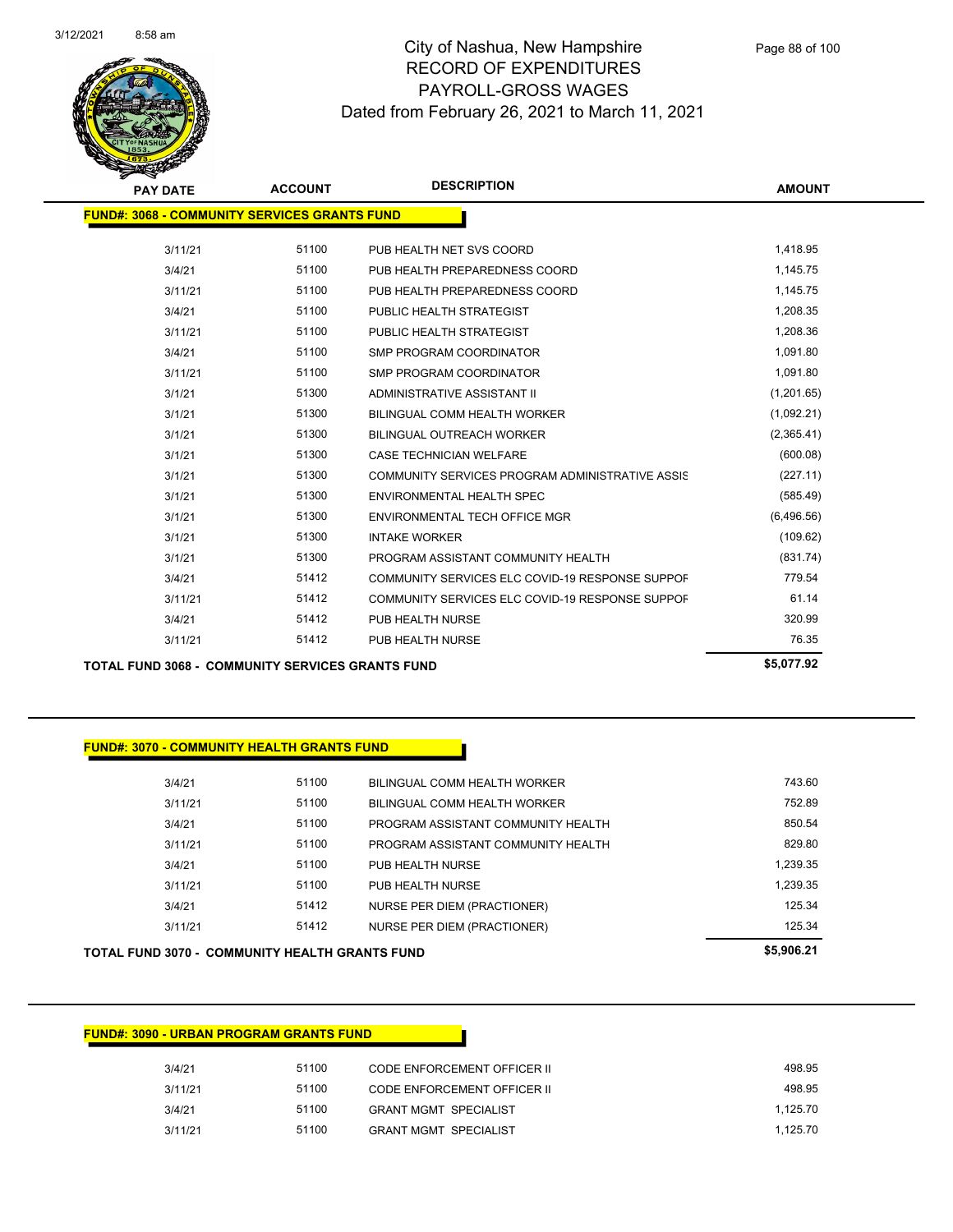

| <b>PAY DATE</b> | <b>ACCOUNT</b>                                 | <b>DESCRIPTION</b>             | <b>AMOUNT</b> |
|-----------------|------------------------------------------------|--------------------------------|---------------|
|                 | <b>FUND#: 3090 - URBAN PROGRAM GRANTS FUND</b> |                                |               |
| 3/4/21          | 51100                                          | <b>MANAGER URBAN PROGRAMS</b>  | 1,709.25      |
| 3/11/21         | 51100                                          | <b>MANAGER URBAN PROGRAMS</b>  | 1,709.25      |
| 3/4/21          | 51100                                          | PROGRAM COORDINATOR LP&HH      | 1,308.00      |
| 3/11/21         | 51100                                          | PROGRAM COORDINATOR LP&HH      | 1,308.00      |
| 3/4/21          | 51100                                          | PROJECT ADMINISTRATOR          | 1.360.80      |
| 3/11/21         | 51100                                          | PROJECT ADMINISTRATOR          | 1,360.80      |
| 3/4/21          | 51100                                          | PROJECT ADMINISTRATOR LP&HH    | 1,282.35      |
| 3/11/21         | 51100                                          | PROJECT ADMINISTRATOR LP&HH    | 1,282.35      |
| 3/4/21          | 51100                                          | PROJECT SPECIALIST URBAN PROGR | 1,220.25      |
| 3/11/21         | 51100                                          | PROJECT SPECIALIST URBAN PROGR | 1,220.25      |
|                 | TOTAL FUND 3090 - URBAN PROGRAM GRANTS FUND    |                                | \$17,010.60   |

### **FUND#: 3120 - TRANSIT GRANTS FUND**

| 3/4/21  | 51100 | <b>COMMUNICATION SPEC</b>             | 1,147.94 |
|---------|-------|---------------------------------------|----------|
| 3/11/21 | 51100 | <b>COMMUNICATION SPEC</b>             | 1,147.95 |
| 3/4/21  | 51100 | <b>TRANSIT ADMINISTRATOR</b>          | 1,809.80 |
| 3/11/21 | 51100 | <b>TRANSIT ADMINISTRATOR</b>          | 1,809.80 |
| 3/4/21  | 51100 | <b>TRANSIT FINANCE COORDINATOR</b>    | 1,334.15 |
| 3/11/21 | 51100 | <b>TRANSIT FINANCE COORDINATOR</b>    | 1,334.15 |
| 3/4/21  | 51100 | <b>TRANSIT FLEET FACILITIES SUPV</b>  | 1,125.70 |
| 3/11/21 | 51100 | <b>TRANSIT FLEET FACILITIES SUPV</b>  | 1,125.70 |
| 2/26/21 | 51100 | <b>TRANSIT MECHANICS</b>              | 20.00    |
| 3/4/21  | 51100 | <b>TRANSIT MECHANICS</b>              | 2,064.70 |
| 3/11/21 | 51100 | <b>TRANSIT MECHANICS</b>              | 2,061.32 |
| 3/4/21  | 51100 | <b>TRANSIT MOBILITY MANAGER</b>       | 1,032.75 |
| 3/11/21 | 51100 | <b>TRANSIT MOBILITY MANAGER</b>       | 1,032.75 |
| 3/4/21  | 51100 | <b>TRANSIT OPERATIONS COORDINATOR</b> | 1,010.75 |
| 3/11/21 | 51100 | <b>TRANSIT OPERATIONS COORDINATOR</b> | 1,010.75 |
| 3/4/21  | 51100 | <b>TRANSIT UTILITY SERVICE WORKER</b> | 1,503.10 |
| 3/11/21 | 51100 | <b>TRANSIT UTILITY SERVICE WORKER</b> | 1,503.10 |
| 3/11/21 | 51300 | <b>COMMUNICATION SPEC</b>             | 10.76    |
| 3/4/21  | 51300 | <b>TRANSIT MECHANICS</b>              | 125.64   |
| 3/11/21 | 51300 | <b>TRANSIT OPERATIONS COORDINATOR</b> | 9.48     |
| 3/4/21  | 51300 | <b>TRANSIT UTILITY SERVICE WORKER</b> | 14.25    |
| 3/11/21 | 51300 | <b>TRANSIT UTILITY SERVICE WORKER</b> | 14.25    |
|         |       |                                       |          |

**TOTAL FUND 3120 - TRANSIT GRANTS FUND \$22,248.79**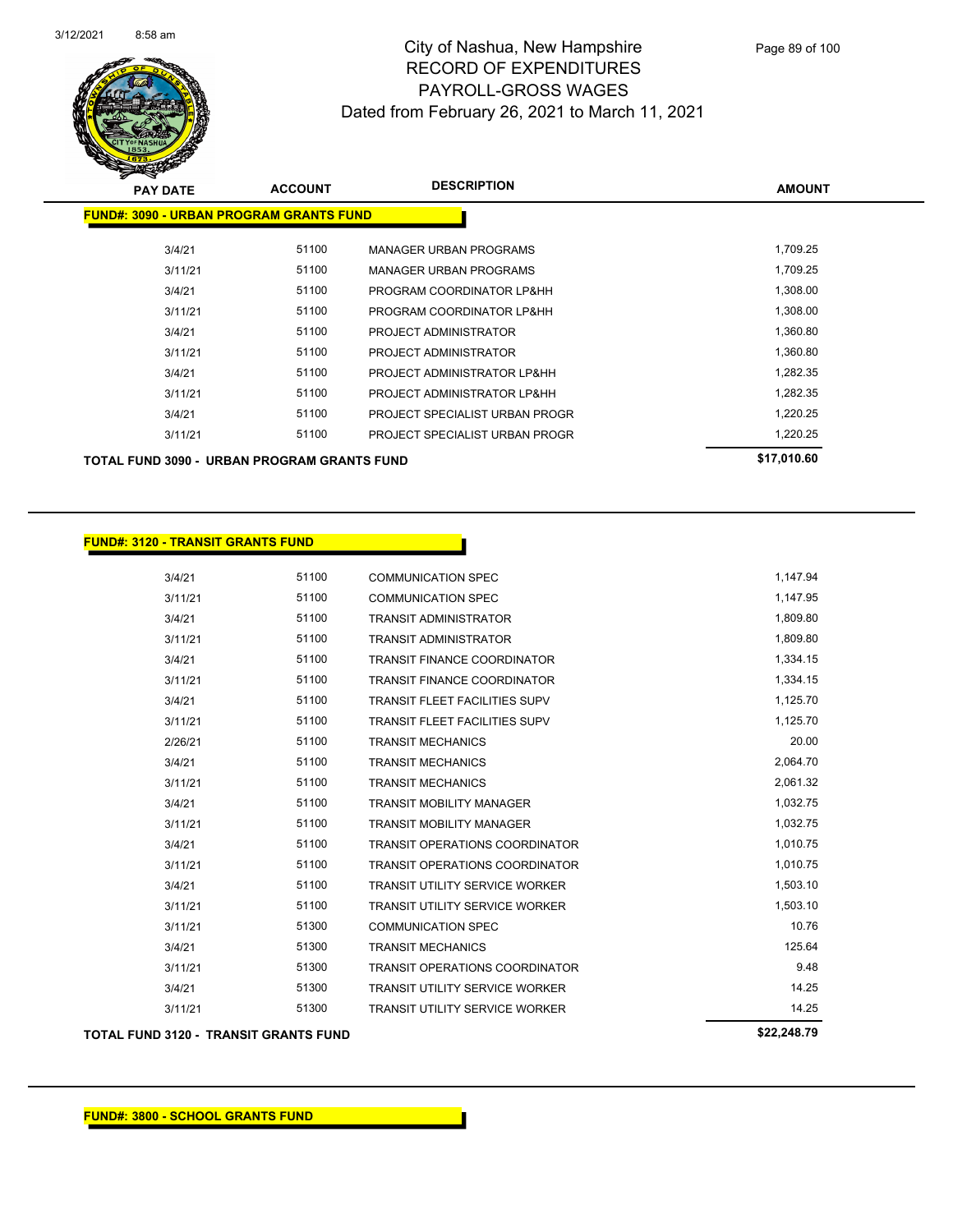

| <b>PAY DATE</b>                         | <b>ACCOUNT</b> | <b>DESCRIPTION</b>             | <b>AMOUNT</b> |
|-----------------------------------------|----------------|--------------------------------|---------------|
| <b>FUND#: 3800 - SCHOOL GRANTS FUND</b> |                |                                |               |
| 3/11/21                                 | 51100          | 21 CENTURY ELEM MFAM RES COORD | 9,956.05      |
| 3/11/21                                 | 51100          | ASSISTANT PRINCIPAL AMH        | 1,605.79      |
| 3/11/21                                 | 51100          | ASSISTANT PRINCIPAL BIR        | 1,533.68      |
| 3/11/21                                 | 51100          | ASSISTANT PRINCIPAL DR CRSP    | 1,437.50      |
| 3/11/21                                 | 51100          | ASSISTANT PRINCIPAL MTP        | 1,461.58      |
| 3/11/21                                 | 51100          | ASSISTANT PRINCIPAL SHE        | 1,485.59      |
| 3/4/21                                  | 51100          | <b>CLERICAL 21 CENTURY</b>     | 328.20        |
| 3/11/21                                 | 51100          | <b>CLERICAL 21 CENTURY</b>     | 820.50        |
| 3/11/21                                 | 51100          | DIRECTOR TITLE 1               | 3,379.30      |
| 3/11/21                                 | 51100          | <b>HOMELESS LIASION</b>        | 1,482.55      |
| 3/11/21                                 | 51100          | <b>OFFICE MANAGER TITLE 1</b>  | 1,607.60      |
| 3/11/21                                 | 51100          | PARA INST LDG                  | 578.10        |
| 3/11/21                                 | 51100          | PARA INST SHE                  | 469.56        |
| 3/11/21                                 | 51100          | PARA TTI AMH                   | 862.60        |
| 3/11/21                                 | 51100          | PARA TTI LDG                   | 3,601.38      |
| 3/11/21                                 | 51100          | PARA TTI MTP                   | 2,989.49      |
| 3/11/21                                 | 51100          | PARA TTI NURSERY               | 328.95        |
| 3/11/21                                 | 51100          | PEER COACH                     | 15,969.71     |
| 3/11/21                                 | 51100          | SIGN LANGUAGE INTERPRETER      | 1,205.40      |
| 2/28/21                                 | 51100          | SOCIAL WORKER                  | 9,922.88      |
| 3/11/21                                 | 51100          | SOCIAL WORKER                  | 9,554.60      |
| 3/11/21                                 | 51100          | TEACHER BEHAVIOR SPEC WID      | 2,979.48      |
| 3/11/21                                 | 51100          | TEACHER DWSE BRO               | 1,888.78      |
| 3/11/21                                 | 51100          | TEACHER DWSE CHA               | 3,932.46      |
| 3/11/21                                 | 51100          | <b>TEACHER DWSE ELM</b>        | 1,971.58      |
| 3/11/21                                 | 51100          | <b>TEACHER DWSE MDE</b>        | 2,022.09      |
| 3/11/21                                 | 51100          | TEACHER DWSE NHS               | 5,110.41      |
| 3/11/21                                 | 51100          | TEACHER ELL LDG                | 3,586.66      |
| 3/11/21                                 | 51100          | TEACHER PRESCHOOL NHS          | 2,283.59      |
| 3/11/21                                 | 51100          | TEACHER SPED AMH               | 1,744.91      |
| 3/11/21                                 | 51100          | TEACHER SPED BIC               | 2,168.59      |
| 3/11/21                                 | 51100          | <b>TEACHER SPED BRO</b>        | 1,792.59      |
| 3/11/21                                 | 51100          | TEACHER SPED DRC               | 1,899.92      |
| 3/11/21                                 | 51100          | TEACHER SPED ELM               | 3,622.89      |
| 3/11/21                                 | 51100          | TEACHER SPED FES               | 3,420.22      |
| 3/11/21                                 | 51100          | <b>TEACHER SPED LDG</b>        | 1,605.18      |
| 3/11/21                                 | 51100          | <b>TEACHER SPED MDE</b>        | 2,168.59      |
| 3/11/21                                 | 51100          | TEACHER SPED NHN               | 9,767.25      |
| 3/11/21                                 | 51100          | TEACHER SPED NHS               | 6,601.00      |
| 3/11/21                                 | 51100          | <b>TEACHER SPED NSE</b>        | 6,624.70      |
| 3/11/21                                 | 51100          | <b>TEACHER SPED PMS</b>        | 3,662.18      |
| 3/11/21                                 | 51100          | <b>TEACHER TTI LDG</b>         | 1,712.60      |
| 3/11/21                                 | 51100          | TITLE ONE PARA FES             | 2,059.27      |
| 3/11/21                                 | 51200          | ELL OUTREACH WORKER HOURLY     | 1,131.25      |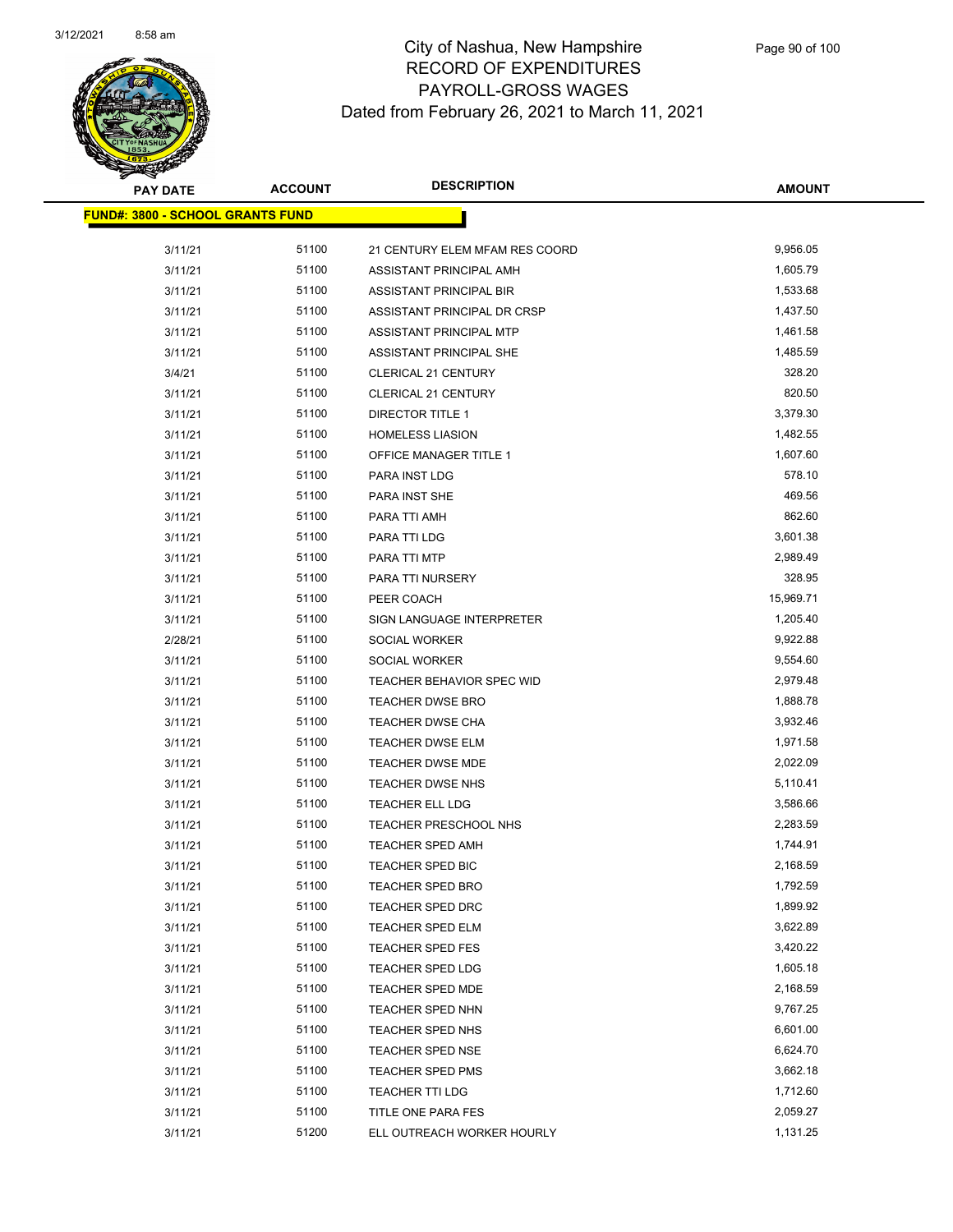

| <b>PAY DATE</b>                  | <b>ACCOUNT</b> | <b>DESCRIPTION</b>            | <b>AMOUNT</b> |
|----------------------------------|----------------|-------------------------------|---------------|
| FUND#: 3800 - SCHOOL GRANTS FUND |                |                               |               |
| 3/11/21                          | 51200          | GUIDANCE COUNSELOR AMH        | 26.25         |
| 3/11/21                          | 51200          | HOME SCHOOL CORD TTI          | 5,362.48      |
| 3/4/21                           | 51200          | SUMMER SCHOOL PARA EYP        | 225.00        |
| 3/11/21                          | 51200          | <b>TEACHER ENGLISH NHN</b>    | 450.00        |
| 3/11/21                          | 51200          | <b>TEACHER SCIENCE ELM</b>    | 93.75         |
| 3/11/21                          | 51200          | TEACHER SOCIAL STUDIES NHN    | 156.25        |
| 3/11/21                          | 51200          | <b>TEACHER TTI AMH</b>        | 8,889.85      |
| 3/11/21                          | 51200          | TEACHER TTI BIR               | 2,657.28      |
| 3/11/21                          | 51200          | <b>TEACHER TTI FES</b>        | 1,452.32      |
| 3/11/21                          | 51200          | <b>TEACHER TTI LDG</b>        | 8,914.73      |
| 3/11/21                          | 51200          | <b>TEACHER TTI MTP</b>        | 8,429.08      |
| 3/11/21                          | 51200          | <b>TEACHER TTI NURSERY</b>    | 6,340.28      |
| 3/11/21                          | 51200          | <b>TEACHER TTI SHE</b>        | 2,383.58      |
| 3/11/21                          | 51200          | <b>TEACHER TTIDRC</b>         | 4,902.88      |
| 3/11/21                          | 51200          | TITLE ONE TUTOR               | 300.00        |
| 3/11/21                          | 51650          | ADULT ED DIPOLMA TEACHER      | 300.00        |
| 3/11/21                          | 51650          | ADULT ED INSTRUCTOR           | 175.00        |
| 3/11/21                          | 51650          | ASSISTANT PRINCIPAL NHS       | 200.00        |
| 3/11/21                          | 51650          | GUIDANCE COUNSELOR NHN        | 100.00        |
| 3/11/21                          | 51650          | GUIDANCE COUNSELOR NHS        | 650.00        |
| 3/11/21                          | 51650          | <b>GUIDANCE COUNSELOR PMS</b> | 37.50         |
| 3/11/21                          | 51650          | <b>LIBRARIAN FMS</b>          | 37.50         |
| 3/11/21                          | 51650          | <b>LIBRARIAN NHS</b>          | 37.50         |
| 3/11/21                          | 51650          | <b>LIBRARIAN NSE</b>          | 37.50         |
| 3/11/21                          | 51650          | <b>LIBRARIAN PMS</b>          | 315.00        |
| 3/11/21                          | 51650          | <b>LIBRARIAN SHE</b>          | 25.00         |
| 3/11/21                          | 51650          | PARA INST MTP                 | 30.20         |
| 3/11/21                          | 51650          | PEER COACH                    | 4,450.00      |
| 3/11/21                          | 51650          | SCHOOL PSYCHOLOGIST WID       | 62.50         |
| 3/11/21                          | 51650          | SPEECH LANG PATHOLOGIST WID   | 928.80        |
| 3/11/21                          | 51650          | SUMMER SCHOOL TEACHER EYP     | 315.00        |
| 3/11/21                          | 51650          | TEACHER ART BIC               | 387.50        |
| 3/11/21                          | 51650          | TEACHER ART CHA               | 87.50         |
| 3/11/21                          | 51650          | <b>TEACHER ART ELM</b>        | 37.50         |
| 3/11/21                          | 51650          | <b>TEACHER ART NHS</b>        | 100.00        |
| 3/11/21                          | 51650          | <b>TEACHER BUSINESS NHS</b>   | 100.00        |
| 3/11/21                          | 51650          | TEACHER COMPUTER NHN          | 100.00        |
| 3/11/21                          | 51650          | TEACHER DWSE ELM              | 37.50         |
| 3/11/21                          | 51650          | TEACHER ELL NHS               | 100.00        |
| 3/11/21                          | 51650          | <b>TEACHER ELL PMS</b>        | 37.50         |
| 3/11/21                          | 51650          | TEACHER ELL SHE               | 37.50         |
| 3/11/21                          | 51650          | <b>TEACHER ENGLISH ELM</b>    | 37.50         |
| 3/11/21                          | 51650          | TEACHER ENGLISH FMS           | 125.00        |
| 3/11/21                          | 51650          | <b>TEACHER ENGLISH NHN</b>    | 452.50        |
|                                  |                |                               |               |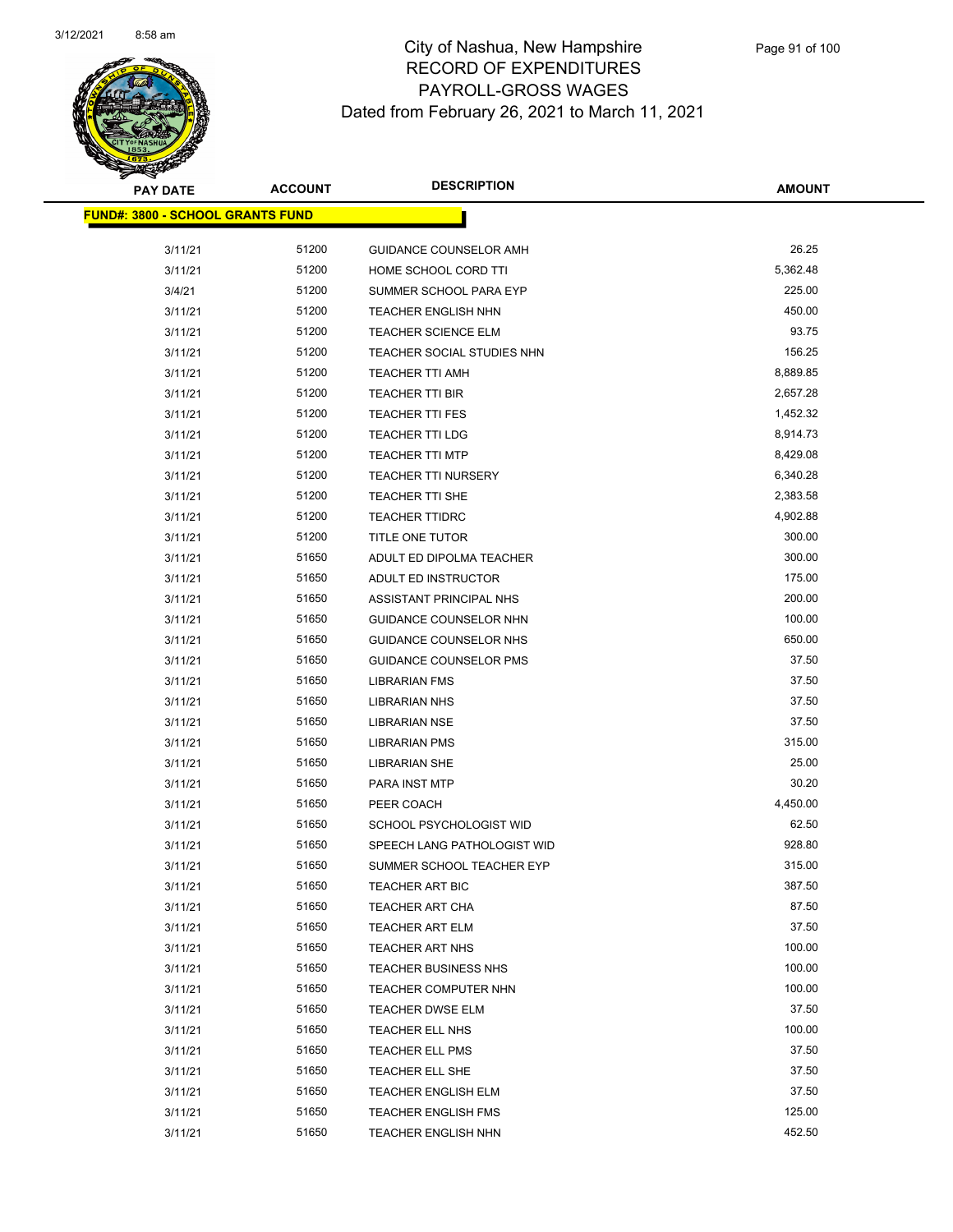

| <b>PAY DATE</b>                         | <b>ACCOUNT</b> | <b>DESCRIPTION</b>       | <b>AMOUNT</b> |
|-----------------------------------------|----------------|--------------------------|---------------|
| <b>FUND#: 3800 - SCHOOL GRANTS FUND</b> |                |                          |               |
| 3/11/21                                 | 51650          | TEACHER ENGLISH NHS      | 790.00        |
| 3/11/21                                 | 51650          | TEACHER FOREIGN LANG NHN | 50.00         |
| 3/11/21                                 | 51650          | <b>TEACHER GR1 AMH</b>   | 37.50         |
| 3/11/21                                 | 51650          | <b>TEACHER GR1 BIC</b>   | 75.00         |
| 3/11/21                                 | 51650          | <b>TEACHER GR1 BIR</b>   | 37.50         |
| 3/11/21                                 | 51650          | <b>TEACHER GR1 BRO</b>   | 37.50         |
| 3/11/21                                 | 51650          | <b>TEACHER GR1 CHA</b>   | 37.50         |
| 3/11/21                                 | 51650          | <b>TEACHER GR1 DRC</b>   | 37.50         |
| 3/11/21                                 | 51650          | <b>TEACHER GR1 LDG</b>   | 350.00        |
| 3/11/21                                 | 51650          | TEACHER GR1 MDE          | 37.50         |
| 3/11/21                                 | 51650          | <b>TEACHER GR1 MTP</b>   | 37.50         |
| 3/11/21                                 | 51650          | <b>TEACHER GR1 NSE</b>   | 75.00         |
| 3/11/21                                 | 51650          | <b>TEACHER GR1 SHE</b>   | 350.00        |
| 3/11/21                                 | 51650          | <b>TEACHER GR2 AMH</b>   | 315.00        |
| 3/11/21                                 | 51650          | <b>TEACHER GR2 BIC</b>   | 37.50         |
| 3/11/21                                 | 51650          | <b>TEACHER GR2 BIR</b>   | 37.50         |
| 3/11/21                                 | 51650          | <b>TEACHER GR2 BRO</b>   | 37.50         |
| 3/11/21                                 | 51650          | <b>TEACHER GR2 FES</b>   | 37.50         |
| 3/11/21                                 | 51650          | <b>TEACHER GR2 MDE</b>   | 37.50         |
| 3/11/21                                 | 51650          | <b>TEACHER GR2 MTP</b>   | 37.50         |
| 3/11/21                                 | 51650          | <b>TEACHER GR3 BRO</b>   | 37.50         |
| 3/11/21                                 | 51650          | <b>TEACHER GR3 CHA</b>   | 37.50         |
| 3/11/21                                 | 51650          | <b>TEACHER GR3 DRC</b>   | 812.50        |
| 3/11/21                                 | 51650          | <b>TEACHER GR3 MDE</b>   | 37.50         |
| 3/11/21                                 | 51650          | <b>TEACHER GR3 MTP</b>   | 37.50         |
| 3/11/21                                 | 51650          | <b>TEACHER GR3 NSE</b>   | 37.50         |
| 3/11/21                                 | 51650          | <b>TEACHER GR4 AMH</b>   | 37.50         |
| 3/11/21                                 | 51650          | <b>TEACHER GR4 BIC</b>   | 37.50         |
| 3/11/21                                 | 51650          | <b>TEACHER GR4 CHA</b>   | 37.50         |
| 3/11/21                                 | 51650          | <b>TEACHER GR4 DRC</b>   | 37.50         |
| 3/11/21                                 | 51650          | <b>TEACHER GR4 FES</b>   | 37.50         |
| 3/11/21                                 | 51650          | <b>TEACHER GR4 LDG</b>   | 37.50         |
| 3/11/21                                 | 51650          | <b>TEACHER GR4 NSE</b>   | 37.50         |
| 3/11/21                                 | 51650          | <b>TEACHER GR5 AMH</b>   | 37.50         |
| 3/11/21                                 | 51650          | TEACHER GR5 BIC          | 137.50        |
| 3/11/21                                 | 51650          | <b>TEACHER GR5 BRO</b>   | 37.50         |
| 3/11/21                                 | 51650          | <b>TEACHER GR5 LDG</b>   | 112.50        |
| 3/11/21                                 | 51650          | <b>TEACHER GR5 MDE</b>   | 37.50         |
| 3/11/21                                 | 51650          | <b>TEACHER GR5 NSE</b>   | 75.00         |
| 3/11/21                                 | 51650          | TEACHER GR5 SHE          | 37.50         |
| 3/11/21                                 | 51650          | <b>TEACHER GR6 ELM</b>   | 75.00         |
| 3/11/21                                 | 51650          | <b>TEACHER GR6 FMS</b>   | 112.50        |
| 3/11/21                                 | 51650          | <b>TEACHER GR6 PMS</b>   | 37.50         |
| 3/11/21                                 | 51650          | <b>TEACHER KIND BIR</b>  | 387.50        |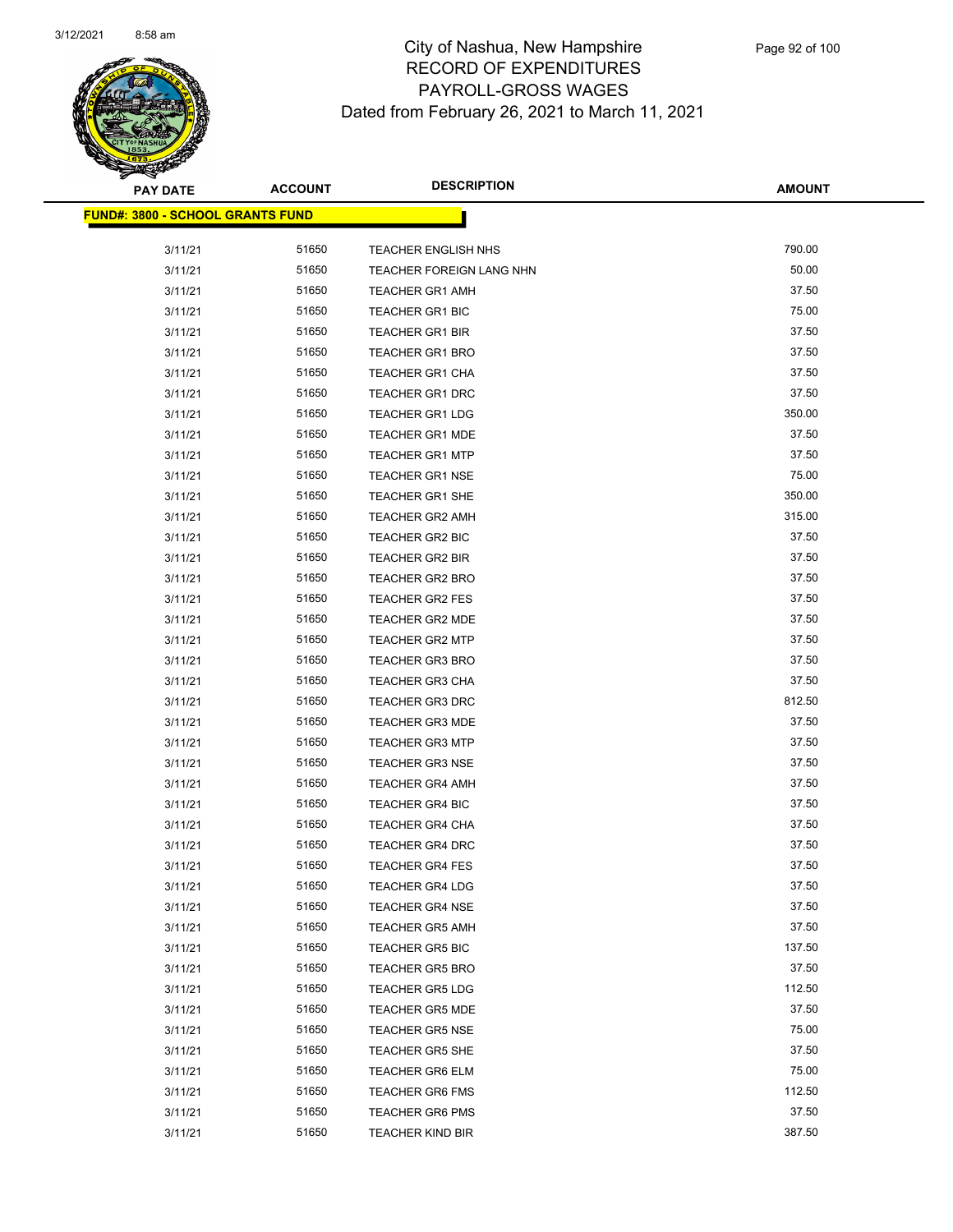

| <b>PAY DATE</b>                         | <b>ACCOUNT</b> | <b>DESCRIPTION</b>           | <b>AMOUNT</b> |
|-----------------------------------------|----------------|------------------------------|---------------|
| <b>FUND#: 3800 - SCHOOL GRANTS FUND</b> |                |                              |               |
| 3/11/21                                 | 51650          | <b>TEACHER KIND BRO</b>      | 37.50         |
| 3/11/21                                 | 51650          | <b>TEACHER KIND CHA</b>      | 37.50         |
| 3/11/21                                 | 51650          | <b>TEACHER KIND LDG</b>      | 37.50         |
| 3/11/21                                 | 51650          | <b>TEACHER KIND MDE</b>      | 387.50        |
| 3/11/21                                 | 51650          | <b>TEACHER MATH ELM</b>      | 37.50         |
| 3/11/21                                 | 51650          | <b>TEACHER MATH FMS</b>      | 462.50        |
| 3/11/21                                 | 51650          | <b>TEACHER MATH NHN</b>      | 550.00        |
| 3/11/21                                 | 51650          | <b>TEACHER MATH NHS</b>      | 462.50        |
| 3/11/21                                 | 51650          | <b>TEACHER MATH PMS</b>      | 150.00        |
| 3/11/21                                 | 51650          | <b>TEACHER MUSIC DRC</b>     | 37.50         |
| 3/11/21                                 | 51650          | <b>TEACHER MUSIC FES</b>     | 37.50         |
| 3/11/21                                 | 51650          | <b>TEACHER MUSIC FMS</b>     | 37.50         |
| 3/11/21                                 | 51650          | <b>TEACHER MUSIC MDE</b>     | 62.50         |
| 3/11/21                                 | 51650          | TEACHER PE BIR               | 62.50         |
| 3/11/21                                 | 51650          | <b>TEACHER PE MTP</b>        | 37.50         |
| 3/11/21                                 | 51650          | <b>TEACHER PRESCHOOL NSE</b> | 350.00        |
| 3/11/21                                 | 51650          | TEACHER READ BIC             | 37.50         |
| 3/11/21                                 | 51650          | <b>TEACHER READ ELM</b>      | 37.50         |
| 3/11/21                                 | 51650          | <b>TEACHER READ FMS</b>      | 37.50         |
| 3/11/21                                 | 51650          | <b>TEACHER READ LDG</b>      | 37.50         |
| 3/11/21                                 | 51650          | <b>TEACHER READ MTP</b>      | 37.50         |
| 3/11/21                                 | 51650          | <b>TEACHER SCIENCE ELM</b>   | 625.00        |
| 3/11/21                                 | 51650          | <b>TEACHER SCIENCE FMS</b>   | 387.50        |
| 3/11/21                                 | 51650          | <b>TEACHER SCIENCE NHN</b>   | 200.00        |
| 3/11/21                                 | 51650          | <b>TEACHER SCIENCE PMS</b>   | 75.00         |
| 3/11/21                                 | 51650          | TEACHER SOCIAL STUDIES ELM   | 462.50        |
| 3/11/21                                 | 51650          | TEACHER SOCIAL STUDIES NHN   | 175.00        |
| 3/11/21                                 | 51650          | TEACHER SOCIAL STUDIES NHS   | 1,130.00      |
| 3/11/21                                 | 51650          | TEACHER SOCIAL STUDIES PMS   | 112.50        |
| 3/11/21                                 | 51650          | TEACHER SPED BIC             | 62.50         |
| 3/11/21                                 | 51650          | <b>TEACHER SPED FMS</b>      | 37.50         |
| 3/11/21                                 | 51650          | <b>TEACHER SPED NHN</b>      | 725.00        |
| 3/11/21                                 | 51650          | <b>TEACHER SPED NHS</b>      | 1,115.00      |
| 3/11/21                                 | 51650          | TEACHER SPED NSE             | 350.00        |
| 3/11/21                                 | 51650          | TEACHER SPED PMS             | 100.00        |
| 3/11/21                                 | 51650          | <b>TEACHER TECHED PMS</b>    | 37.50         |
| 3/11/21                                 | 51650          | <b>TEACHER TTI AMH</b>       | 62.50         |
| TOTAL FUND 3800 - SCHOOL GRANTS FUND    |                |                              | \$217,737.43  |

### **FUND#: 3810 - FOOD SERVICE GRANTS FUND**

3/11/21 51650 FOOD SERVICE ASST PT AMH 81.78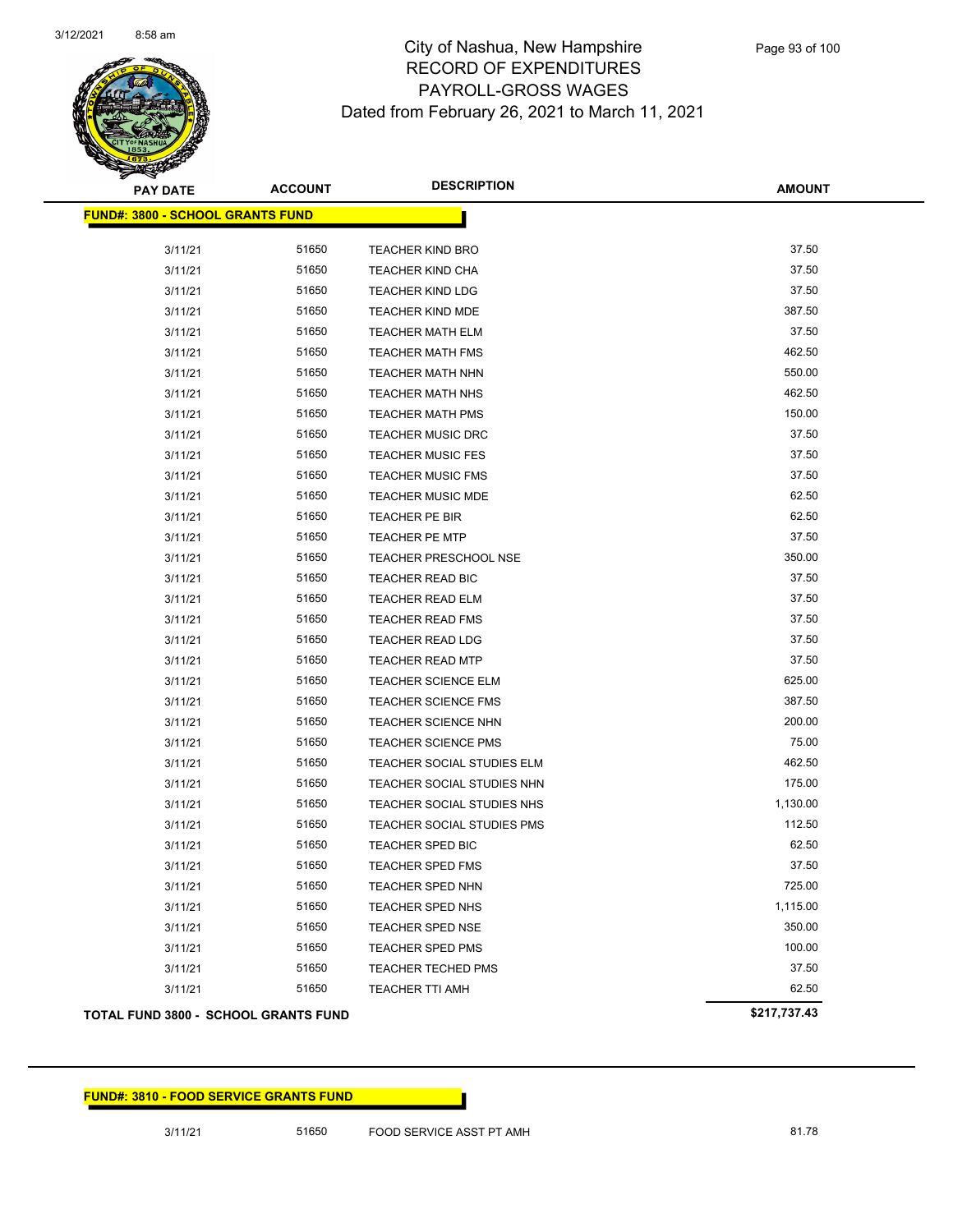

Page 94 of 100

| <b>PAY DATE</b>                               | <b>ACCOUNT</b> | <b>DESCRIPTION</b>       | <b>AMOUNT</b> |
|-----------------------------------------------|----------------|--------------------------|---------------|
| <b>FUND#: 3810 - FOOD SERVICE GRANTS FUND</b> |                |                          |               |
| 3/11/21                                       | 51650          | FOOD SERVICE ASST PT BIR | 12.60         |
| 3/11/21                                       | 51650          | FOOD SERVICE ASST PT BRO | 26.52         |
| 3/11/21                                       | 51650          | FOOD SERVICE ASST PT LDG | 32.83         |
| 3/11/21                                       | 51650          | FOOD SERVICE ASST PT MTP | 94.50         |
| 3/11/21                                       | 51650          | FOOD SERVICE ASST PT NHN | 131.95        |
| 3/11/21                                       | 51650          | FOOD SERVICE ASST PT NHS | 65.65         |
| 3/11/21                                       | 51650          | FOOD SERVICE ASST PT SHE | 52.52         |
| TOTAL FUND 3810 - FOOD SERVICE GRANTS FUND    |                |                          | \$498.35      |
|                                               |                |                          |               |
|                                               |                |                          |               |
|                                               |                |                          |               |
| <b>FUND#: 4010 - MOTOR VEHICLE ADMIN FUND</b> |                |                          |               |
|                                               | 51100          |                          | 305.14        |
| 3/4/21                                        |                | <b>MVR CLERK I</b>       |               |
| 3/11/21                                       | 51100          | <b>MVR CLERK I</b>       | 305.14        |

TOTAL FUND 4010 - MOTOR VEHICLE ADMIN FUND<br>
\$610.28

|       | 1st YR SPECIAL OFFICER CERTIFIED II | 753.48   |
|-------|-------------------------------------|----------|
| 51710 | 1st YR SPECIAL OFFICER CERTIFIED II | 433.16   |
| 51710 | PATROLMAN ALL RANKS                 | 8,876.51 |
| 51710 | PATROLMAN ALL RANKS                 | 4,724.07 |
| 51710 | <b>TRANSIT MECHANICS</b>            | (3.00)   |
| 51712 | PATROLMAN ALL RANKS                 | 824.69   |
| 51712 | PATROLMAN ALL RANKS                 | 1,026.70 |
| 51712 | <b>SERGEANT</b>                     | 3,733.65 |
| 51712 | <b>SERGEANT</b>                     | 5,035.68 |
|       |                                     |          |

| 3/4/21  | 51300 | PATROLMAN ALL RANKS | 7,782.22 |
|---------|-------|---------------------|----------|
| 3/11/21 | 51300 | PATROLMAN ALL RANKS | 8,583.58 |
| 3/11/21 | 51300 | <b>SERGEANT</b>     | 285.90   |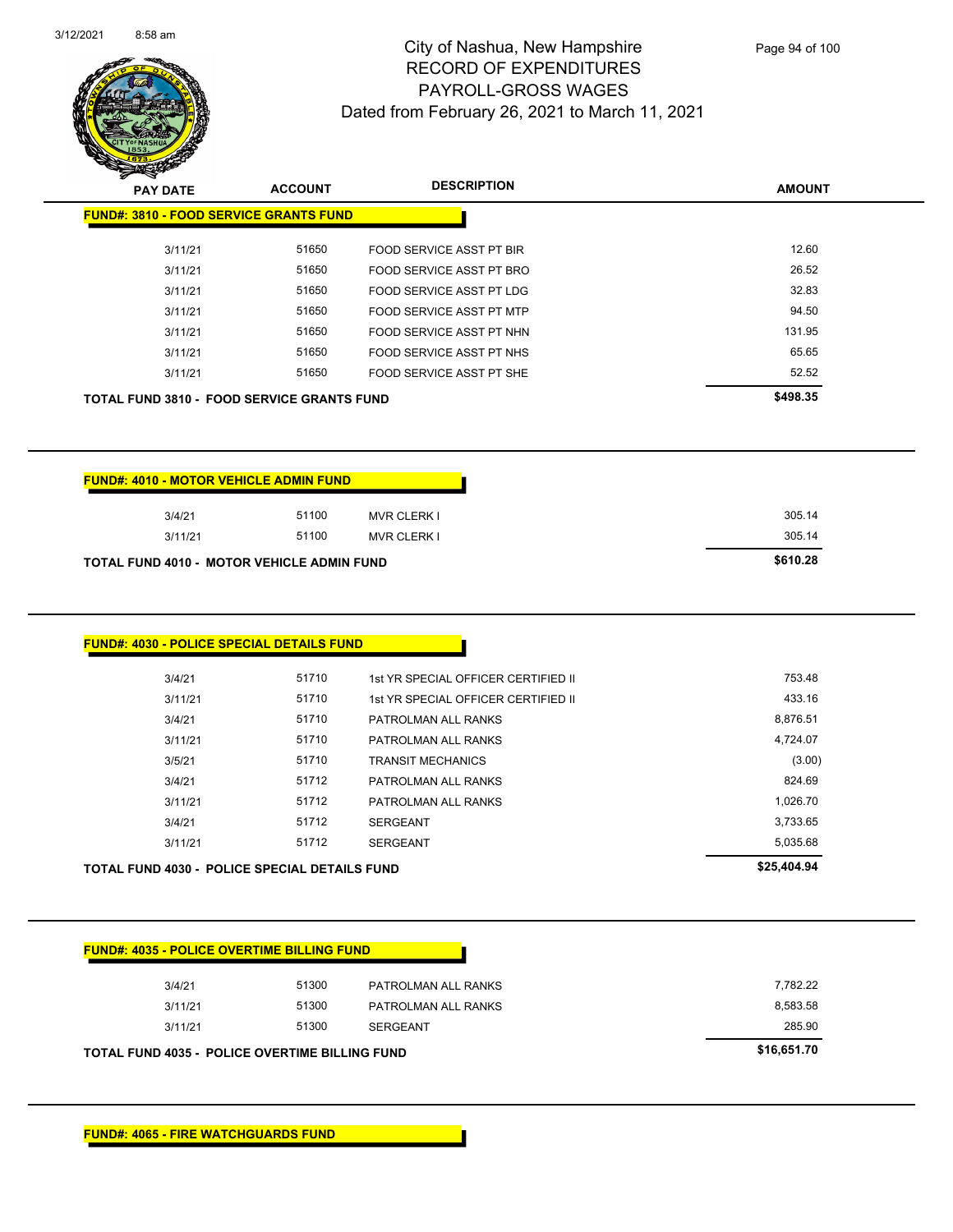

|                                                |                | <b>DESCRIPTION</b>             |               |
|------------------------------------------------|----------------|--------------------------------|---------------|
| <b>PAY DATE</b>                                | <b>ACCOUNT</b> |                                | <b>AMOUNT</b> |
| <b>FUND#: 4065 - FIRE WATCHGUARDS FUND</b>     |                |                                |               |
| 3/11/21                                        | 51712          | ASST SUPERINTENDENT FIRE ALARM | 323.87        |
| 3/4/21                                         | 51712          | FIREFIGHTERS ALL RANKS         | 264.78        |
| 3/11/21                                        | 51712          | SUPERINTENDENT FIRE ALARM      | 364.86        |
| <b>TOTAL FUND 4065 - FIRE WATCHGUARDS FUND</b> |                |                                | \$953.51      |
|                                                |                |                                |               |
| <b>FUND#: 4068 - ENGINEERING SERVICES FUND</b> |                |                                |               |
| 3/4/21                                         | 51300          | <b>ENGINEERING INSPECTOR</b>   | 356.79        |
| 3/11/21                                        | 51300          | <b>ENGINEERING INSPECTOR</b>   | 277.50        |
| TOTAL FUND 4068 - ENGINEERING SERVICES FUND    |                |                                | \$634.29      |
| 3/4/21                                         | 51100          | DWNTWN SPCLST & OED PGRM COOR  | 209.15        |
| 3/11/21                                        | 51100          | DWNTWN SPCLST & OED PGRM COOR  | 209.15        |
|                                                |                |                                | \$418.30      |
| <b>TOTAL FUND 4601 - EDA CARES ACT RLF</b>     |                |                                |               |
| <b>FUND#: 4610 - ECON DEV-BROWNFIELDS RLF</b>  |                |                                |               |
| 3/4/21                                         | 51100          | DWNTWN SPCLST & OED PGRM COOR  | 209.10        |
| 3/11/21                                        | 51100          | DWNTWN SPCLST & OED PGRM COOR  | 209.10        |
| TOTAL FUND 4610 - ECON DEV-BROWNFIELDS RLF     |                |                                | \$418.20      |
|                                                |                |                                |               |
| <b>FUND#: 6000 - SOLID WASTE FUND</b>          |                |                                |               |
| 3/4/21                                         | 51100          | ADMINISTRATIVE ASSISTANT II    | 1,670.30      |

| 3/4/21  | 51100 | ADMINISTRATIVE ASSISTANT II          | 1.670.30 |
|---------|-------|--------------------------------------|----------|
| 3/11/21 | 51100 | ADMINISTRATIVE ASSISTANT II          | 1.670.30 |
| 3/4/21  | 51100 | ASSISTANT DIRECTOR OF PUBLIC WORKS   | 225.20   |
| 3/11/21 | 51100 | ASSISTANT DIRECTOR OF PUBLIC WORKS   | 225.20   |
| 3/4/21  | 51100 | AUTOMATED TRASH COLLECTION OPR       | 4,898.00 |
| 3/11/21 | 51100 | AUTOMATED TRASH COLLECTION OPR       | 4.898.00 |
| 3/4/21  | 51100 | <b>CITY ENGINEER</b>                 | 371.20   |
| 3/11/21 | 51100 | <b>CITY ENGINEER</b>                 | 371.20   |
| 3/4/21  | 51100 | <b>COLLECTION EQUIP OPR</b>          | 8.316.76 |
| 3/11/21 | 51100 | <b>COLLECTION EQUIP OPR</b>          | 7,411.20 |
| 3/4/21  | 51100 | COLLECTION EQUIP OPR LANDFILL        | 1.940.80 |
| 3/11/21 | 51100 | <b>COLLECTION EQUIP OPR LANDFILL</b> | 1.940.80 |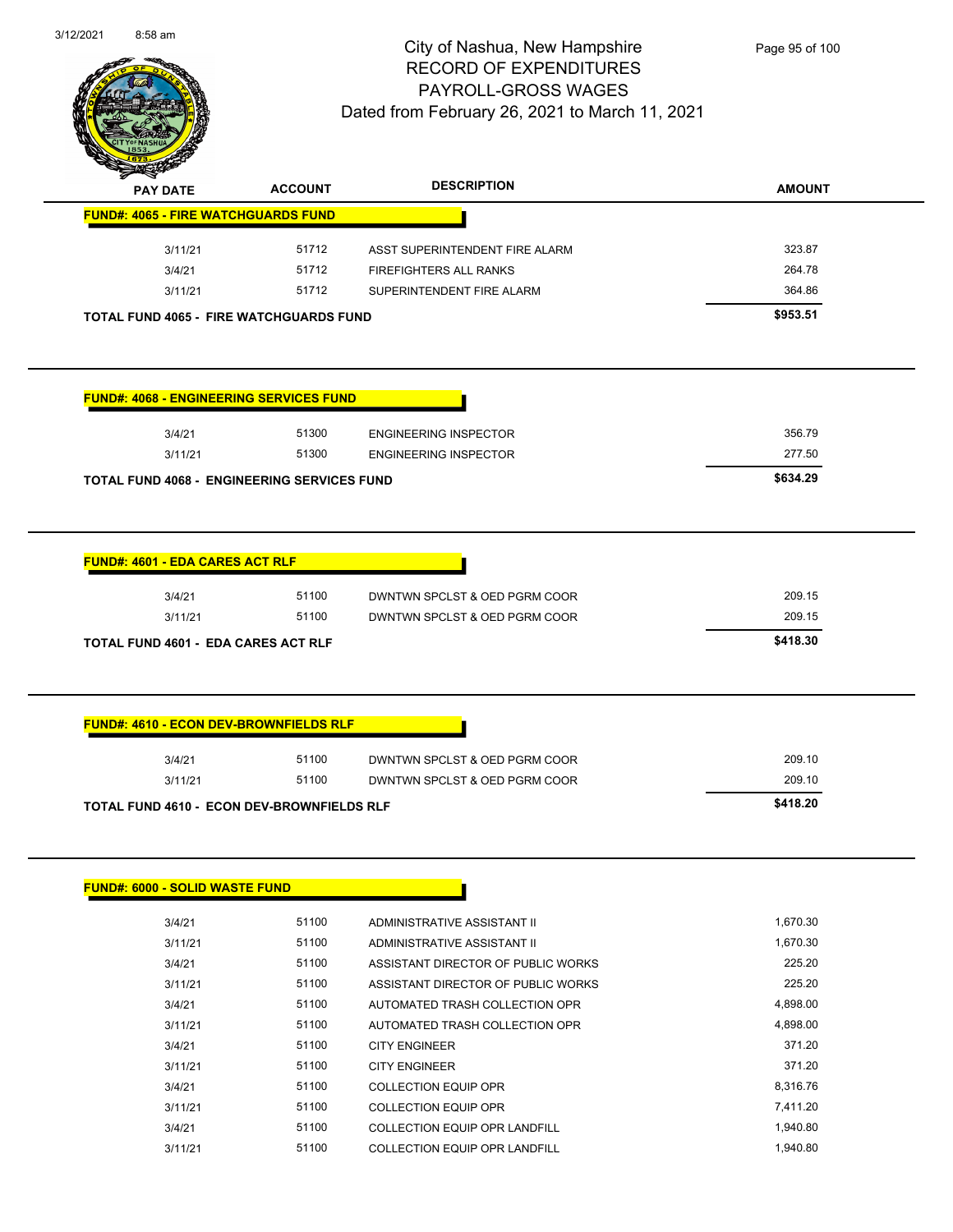

| <b>PAY DATE</b>                        | <b>ACCOUNT</b> | <b>DESCRIPTION</b>                                     | <b>AMOUNT</b>    |
|----------------------------------------|----------------|--------------------------------------------------------|------------------|
| <u> FUND#: 6000 - SOLID WASTE FUND</u> |                |                                                        |                  |
|                                        |                |                                                        |                  |
| 3/4/21                                 | 51100          | DEP TREASURER TAX COLLECTOR                            | 271.45           |
| 3/4/21                                 | 51100          | <b>DEPUTY CITY ENGINEER</b>                            | 90.50<br>90.49   |
| 3/11/21                                | 51100<br>51100 | DEPUTY CITY ENGINEER                                   | 281.55           |
| 3/4/21                                 |                | DIRECTOR PUBLIC WORKS                                  | 281.55           |
| 3/11/21                                | 51100<br>51100 | DIRECTOR PUBLIC WORKS                                  |                  |
| 3/4/21                                 |                | DPW BILLING ACCOUNTANT                                 | 520.00           |
| 3/11/21                                | 51100          | DPW BILLING ACCOUNTANT                                 | 520.00           |
| 2/26/21                                | 51100<br>51100 | DPW COLLECTIONS SPEC III                               | 271.17<br>846.22 |
| 3/4/21                                 | 51100          | DPW COLLECTIONS SPEC III                               | 696.23           |
| 3/11/21<br>3/4/21                      | 51100          | DPW COLLECTIONS SPEC III<br>DPW CONTRACT ADMINISTRATOR | 126.80           |
| 3/11/21                                | 51100          | DPW CONTRACT ADMINISTRATOR                             | 114.12           |
| 3/4/21                                 | 51100          | <b>ENVIRONMENTAL ENGINEER</b>                          | 1,608.70         |
| 3/11/21                                | 51100          | <b>ENVIRONMENTAL ENGINEER</b>                          | 1,608.70         |
| 3/4/21                                 | 51100          | <b>EQUIPMENT OPR LANDFILL</b>                          | 5,916.00         |
| 3/11/21                                | 51100          | <b>EQUIPMENT OPR LANDFILL</b>                          | 5,916.00         |
| 3/4/21                                 | 51100          | <b>EXECUTIVE ASSISTANT</b>                             | 177.05           |
| 3/11/21                                | 51100          | <b>EXECUTIVE ASSISTANT</b>                             | 177.04           |
| 3/4/21                                 | 51100          | FINANCE AND ADMIN MANAGER                              | 452.45           |
| 3/11/21                                | 51100          | FINANCE AND ADMIN MANAGER                              | 452.45           |
| 3/4/21                                 | 51100          | FLEET MANAGER STREET DEPT                              | 358.95           |
| 3/11/21                                | 51100          | FLEET MANAGER STREET DEPT                              | 358.95           |
| 3/4/21                                 | 51100          | LICENSED SCALE OPERATOR                                | 1,795.95         |
| 3/11/21                                | 51100          | LICENSED SCALE OPERATOR                                | 1,795.96         |
| 3/4/21                                 | 51100          | PUBLIC RELATIONS ADMINISTRATOR                         | 181.00           |
| 3/11/21                                | 51100          | PUBLIC RELATIONS ADMINISTRATOR                         | 181.00           |
| 3/4/21                                 | 51100          | <b>RECYCLING COORDINATOR</b>                           | 1,242.85         |
| 3/11/21                                | 51100          | RECYCLING COORDINATOR                                  | 1,242.85         |
| 3/4/21                                 | 51100          | <b>SENIOR STAFF ENGINEER</b>                           | 160.85           |
| 3/11/21                                | 51100          | SENIOR STAFF ENGINEER                                  | 160.85           |
| 3/4/21                                 | 51100          | <b>SOLID WASTE FOREMAN</b>                             | 2,702.20         |
| 3/11/21                                | 51100          | SOLID WASTE FOREMAN                                    | 2,702.20         |
| 3/4/21                                 | 51100          | SOLID WASTE TECHNICIAN                                 | 1,206.50         |
| 3/11/21                                | 51100          | SOLID WASTE TECHNICIAN                                 | 1,206.51         |
| 3/4/21                                 | 51100          | SR MGR ACCT FIN REPORTING                              | 201.05           |
| 3/11/21                                | 51100          | SR MGR ACCT FIN REPORTING                              | 201.05           |
| 3/4/21                                 | 51100          | SUPERINTENDENT OF SOLID WASTE                          | 2,010.85         |
| 3/11/21                                | 51100          | SUPERINTENDENT OF SOLID WASTE                          | 2,010.85         |
| 3/4/21                                 | 51100          | TRUCK DRIVER STREET REPAIR                             | 92.64            |
| 3/4/21                                 | 51300          | AUTOMATED TRASH COLLECTION OPR                         | 412.32           |
| 3/11/21                                | 51300          | AUTOMATED TRASH COLLECTION OPR                         | 421.68           |
| 3/4/21                                 | 51300          | <b>COLLECTION EQUIP OPR</b>                            | 318.42           |
| 3/11/21                                | 51300          | <b>COLLECTION EQUIP OPR</b>                            | 356.09           |
| 3/4/21                                 | 51300          | COLLECTION EQUIP OPR LANDFILL                          | 184.80           |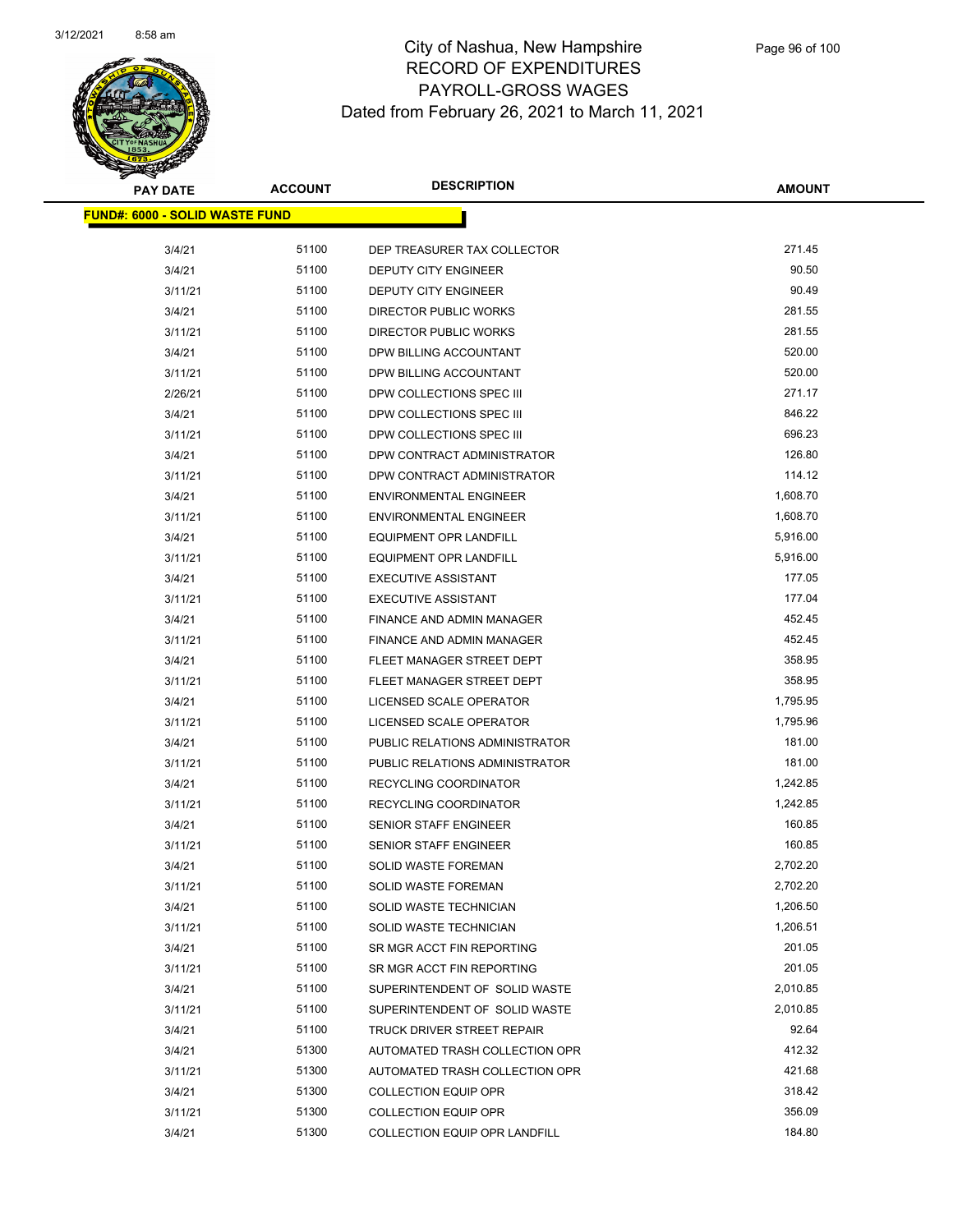

| <b>PAY DATE</b>                           | <b>ACCOUNT</b> | <b>DESCRIPTION</b>                   | <b>AMOUNT</b> |
|-------------------------------------------|----------------|--------------------------------------|---------------|
| <b>FUND#: 6000 - SOLID WASTE FUND</b>     |                |                                      |               |
| 3/11/21                                   | 51300          | <b>COLLECTION EQUIP OPR LANDFILL</b> | 186.30        |
| 3/4/21                                    | 51300          | DPW COLLECTIONS SPEC III             | 47.59         |
| 3/11/21                                   | 51300          | DPW COLLECTIONS SPEC III             | 51.57         |
| 3/4/21                                    | 51300          | <b>EQUIPMENT OPR LANDFILL</b>        | 909.72        |
| 3/11/21                                   | 51300          | EQUIPMENT OPR LANDFILL               | 992.35        |
| 3/4/21                                    | 51300          | LICENSED SCALE OPERATOR              | 337.07        |
| 3/11/21                                   | 51300          | LICENSED SCALE OPERATOR              | 211.72        |
| 3/4/21                                    | 51300          | <b>SOLID WASTE FOREMAN</b>           | 329.32        |
| 3/11/21                                   | 51300          | <b>SOLID WASTE FOREMAN</b>           | 354.65        |
| 3/4/21                                    | 51750          | DEP TREASURER TAX COLLECTOR          | 7,845.40      |
| <b>TOTAL FUND 6000 - SOLID WASTE FUND</b> |                |                                      | \$87,129.49   |

### **FUND#: 6200 - WASTEWATER FUND**

| 3/4/21  | 51100 | ADMINISTRATIVE ASSISTANT II          | 775.41    |
|---------|-------|--------------------------------------|-----------|
| 3/11/21 | 51100 | ADMINISTRATIVE ASSISTANT II          | 775.40    |
| 3/4/21  | 51100 | ANALYTICAL CHEMIST                   | 863.25    |
| 3/11/21 | 51100 | <b>ANALYTICAL CHEMIST</b>            | 863.25    |
| 2/28/21 | 51100 | ASSISTANT CONSTRUCTION ENGINEER      | 17,838.20 |
| 3/11/21 | 51100 | ASSISTANT CONSTRUCTION ENGINEER      | 1,129.00  |
| 3/4/21  | 51100 | ASSISTANT DIRECTOR OF PUBLIC WORKS   | 225.25    |
| 3/11/21 | 51100 | ASSISTANT DIRECTOR OF PUBLIC WORKS   | 225.25    |
| 3/4/21  | 51100 | <b>CITY ENGINEER</b>                 | 866.20    |
| 3/11/21 | 51100 | <b>CITY ENGINEER</b>                 | 866.20    |
| 3/4/21  | 51100 | <b>COLLECTION SYSTEMS OPERATOR</b>   | 3,853.13  |
| 3/11/21 | 51100 | <b>COLLECTION SYSTEMS OPERATOR</b>   | 3,918.40  |
| 3/4/21  | 51100 | COLLECTION SYSTEMS TECHNICIAN        | 3,154.80  |
| 3/11/21 | 51100 | <b>COLLECTION SYSTEMS TECHNICIAN</b> | 3,154.80  |
| 3/4/21  | 51100 | <b>COLLECTIONS SPEC II</b>           | 839.35    |
| 3/11/21 | 51100 | <b>COLLECTIONS SPEC II</b>           | 839.35    |
| 3/4/21  | 51100 | DEP TREASURER TAX COLLECTOR          | 271.45    |
| 3/4/21  | 51100 | <b>DEPUTY CITY ENGINEER</b>          | 904.90    |
| 3/11/21 | 51100 | <b>DEPUTY CITY ENGINEER</b>          | 904.91    |
| 3/4/21  | 51100 | <b>DIRECTOR PUBLIC WORKS</b>         | 563.00    |
| 3/11/21 | 51100 | <b>DIRECTOR PUBLIC WORKS</b>         | 563.00    |
| 3/4/21  | 51100 | DPW BILLING ACCOUNTANT               | 520.00    |
| 3/11/21 | 51100 | DPW BILLING ACCOUNTANT               | 520.00    |
| 2/26/21 | 51100 | DPW COLLECTIONS SPEC III             | 271.17    |
| 3/4/21  | 51100 | DPW COLLECTIONS SPEC III             | 846.29    |
| 3/11/21 | 51100 | DPW COLLECTIONS SPEC III             | 696.27    |
| 3/4/21  | 51100 | DPW CONTRACT ADMINISTRATOR           | 760.60    |
| 3/11/21 | 51100 | DPW CONTRACT ADMINISTRATOR           | 684.54    |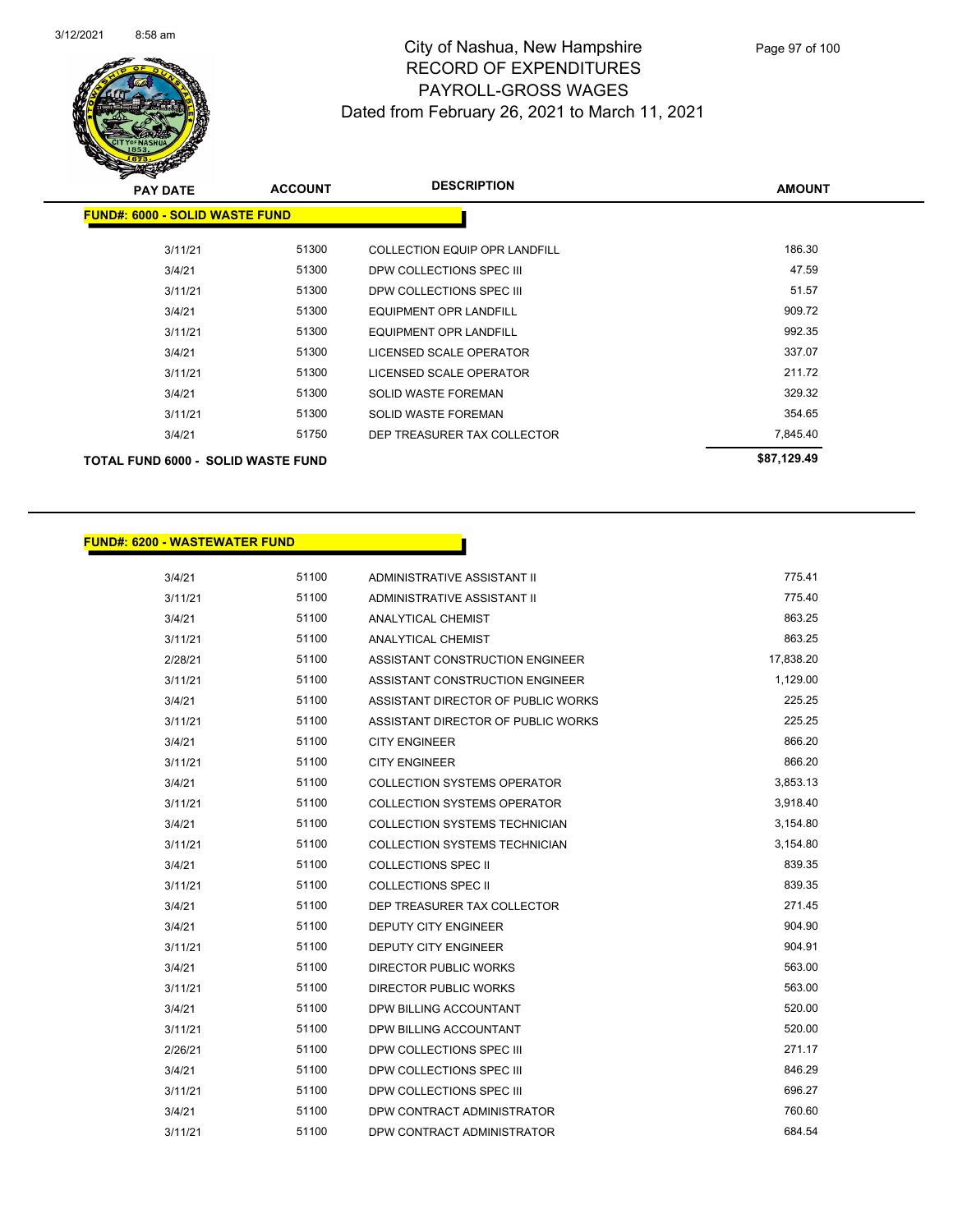

| <b>PAY DATE</b>                       | <b>ACCOUNT</b> | <b>DESCRIPTION</b>                          | <b>AMOUNT</b> |  |
|---------------------------------------|----------------|---------------------------------------------|---------------|--|
| <u> FUND#: 6200 - WASTEWATER FUND</u> |                |                                             |               |  |
| 3/4/21                                | 51100          | ELECTRICAL DIAGNOSTIC TECH I                | 1,120.00      |  |
| 3/11/21                               | 51100          | ELECTRICAL DIAGNOSTIC TECH I                | 2,782.50      |  |
| 3/4/21                                | 51100          | ENVIRONMENTAL PERMIT & PROGRAMS COORDINATOR | 1,388.00      |  |
| 3/11/21                               | 51100          | ENVIRONMENTAL PERMIT & PROGRAMS COORDINATOR | 1,388.01      |  |
| 3/4/21                                | 51100          | <b>EXECUTIVE ASSISTANT</b>                  | 177.05        |  |
| 3/11/21                               | 51100          | <b>EXECUTIVE ASSISTANT</b>                  | 177.06        |  |
| 3/4/21                                | 51100          | FINANCE AND ADMIN MANAGER                   | 452.45        |  |
| 3/11/21                               | 51100          | FINANCE AND ADMIN MANAGER                   | 452.45        |  |
| 3/4/21                                | 51100          | FLEET MANAGER STREET DEPT                   | 119.65        |  |
| 3/11/21                               | 51100          | FLEET MANAGER STREET DEPT                   | 119.65        |  |
| 3/4/21                                | 51100          | <b>GIS SPECIALIST</b>                       | 762.65        |  |
| 3/11/21                               | 51100          | <b>GIS SPECIALIST</b>                       | 762.65        |  |
| 3/4/21                                | 51100          | MECHANIC WWTP 1ST CLASS                     | 4,315.20      |  |
| 3/11/21                               | 51100          | MECHANIC WWTP 1ST CLASS                     | 4,315.20      |  |
| 3/4/21                                | 51100          | OPERATOR II WWTP 1st                        | 4,293.60      |  |
| 3/11/21                               | 51100          | OPERATOR II WWTP 1st                        | 4,293.60      |  |
| 3/4/21                                | 51100          | OPERATOR II WWTP 2nd                        | 1,086.40      |  |
| 3/11/21                               | 51100          | OPERATOR II WWTP 2nd                        | 1,086.40      |  |
| 3/4/21                                | 51100          | OPERATOR II WWTP 3rd                        | 2,180.83      |  |
| 3/11/21                               | 51100          | OPERATOR II WWTP 3rd                        | 2,180.82      |  |
| 3/4/21                                | 51100          | OPERATOR III WWTP 1st                       | 2,265.60      |  |
| 3/11/21                               | 51100          | OPERATOR III WWTP 1st                       | 2,230.44      |  |
| 3/4/21                                | 51100          | PLANT OPERATIONS SUPERVISOR                 | 1,554.70      |  |
| 3/11/21                               | 51100          | PLANT OPERATIONS SUPERVISOR                 | 1,554.70      |  |
| 3/4/21                                | 51100          | PROCESS CHEMIST                             | 1,022.55      |  |
| 3/11/21                               | 51100          | PROCESS CHEMIST                             | 1,022.55      |  |
| 3/4/21                                | 51100          | PUBLIC RELATIONS ADMINISTRATOR              | 241.25        |  |
| 3/11/21                               | 51100          | PUBLIC RELATIONS ADMINISTRATOR              | 241.25        |  |
| 3/4/21                                | 51100          | SENIOR STAFF ENGINEER                       | 2,521.95      |  |
| 3/11/21                               | 51100          | <b>SENIOR STAFF ENGINEER</b>                | 2,521.95      |  |
| 3/4/21                                | 51100          | SR MGR ACCT FIN REPORTING                   | 402.20        |  |
| 3/11/21                               | 51100          | SR MGR ACCT FIN REPORTING                   | 402.20        |  |
| 3/4/21                                | 51100          | <b>STAFF ENGINEER</b>                       | 1,190.90      |  |
| 3/11/21                               | 51100          | <b>STAFF ENGINEER</b>                       | 1,190.90      |  |
| 3/4/21                                | 51100          | SUPERINTENDENT OF WASTEWATER                | 2,115.95      |  |
| 3/11/21                               | 51100          | SUPERINTENDENT OF WASTEWATER                | 2,115.96      |  |
| 3/4/21                                | 51100          | <b>SUPV LABORATORY</b>                      | 1,262.35      |  |
| 3/11/21                               | 51100          | <b>SUPV LABORATORY</b>                      | 1,262.35      |  |
| 3/4/21                                | 51100          | TRUCK DRIVER STREET REPAIR                  | 899.60        |  |
| 3/11/21                               | 51100          | TRUCK DRIVER STREET REPAIR                  | 906.00        |  |
| 3/4/21                                | 51100          | <b>WASTEWATER ASSISTANT</b>                 | 1,792.80      |  |
| 3/11/21                               | 51100          | <b>WASTEWATER ASSISTANT</b>                 | 1,792.80      |  |
| 3/4/21                                | 51100          | <b>WASTEWATER FOREMAN</b>                   | 2,702.20      |  |
| 3/11/21                               | 51100          | <b>WASTEWATER FOREMAN</b>                   | 2,702.20      |  |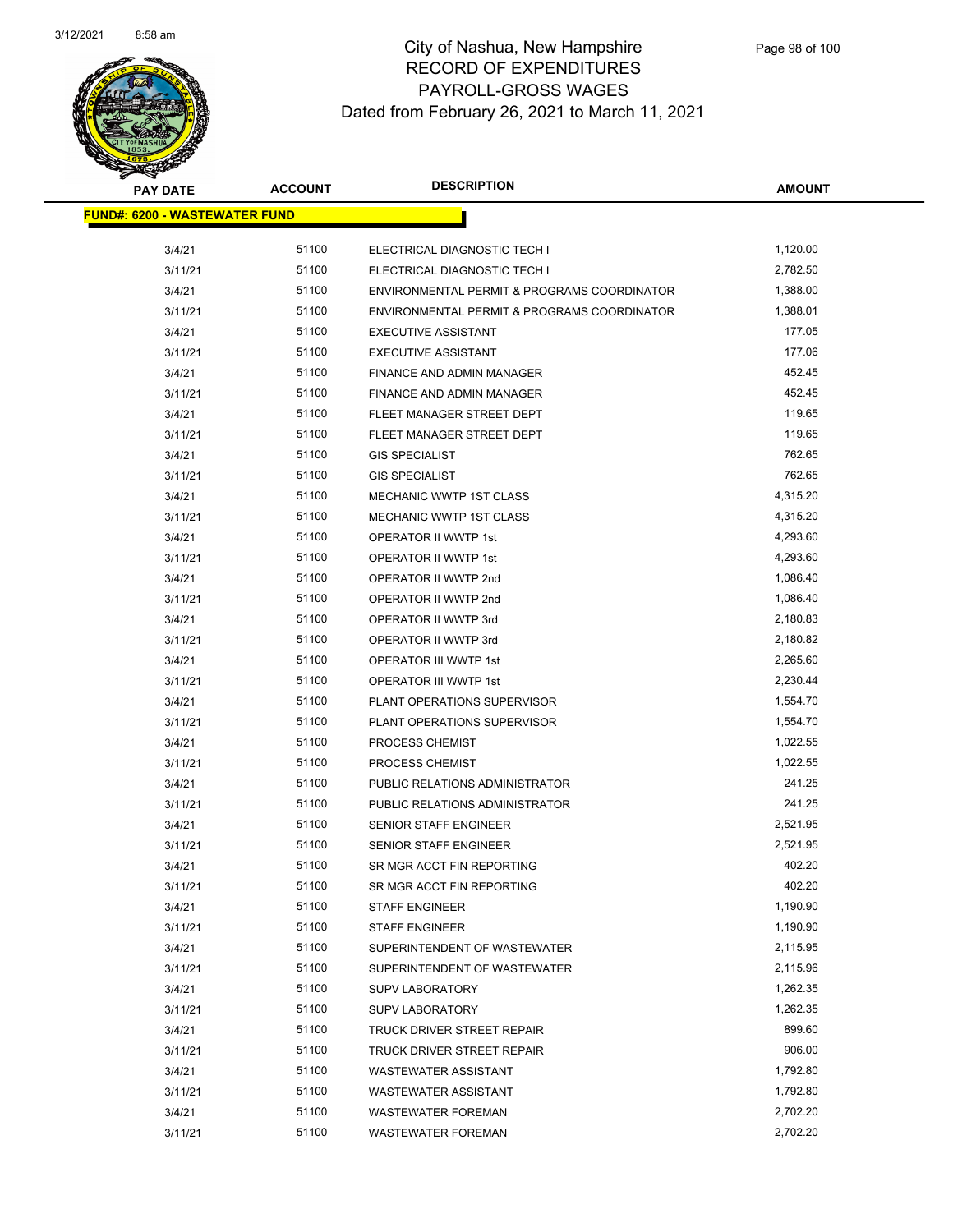

| <b>PAY DATE</b>                      | <b>ACCOUNT</b> | <b>DESCRIPTION</b>                   | <b>AMOUNT</b> |  |  |
|--------------------------------------|----------------|--------------------------------------|---------------|--|--|
| <b>FUND#: 6200 - WASTEWATER FUND</b> |                |                                      |               |  |  |
|                                      |                |                                      |               |  |  |
| 3/4/21                               | 51100          | <b>WASTEWATER PROJECT ENGINEER</b>   | 1,608.70      |  |  |
| 3/11/21                              | 51100          | <b>WASTEWATER PROJECT ENGINEER</b>   | 1,608.70      |  |  |
| 3/4/21                               | 51300          | <b>COLLECTION SYSTEMS OPERATOR</b>   | 330.63        |  |  |
| 3/11/21                              | 51300          | <b>COLLECTION SYSTEMS OPERATOR</b>   | 625.36        |  |  |
| 3/4/21                               | 51300          | <b>COLLECTION SYSTEMS TECHNICIAN</b> | 357.48        |  |  |
| 3/11/21                              | 51300          | <b>COLLECTION SYSTEMS TECHNICIAN</b> | 436.92        |  |  |
| 3/4/21                               | 51300          | DPW COLLECTIONS SPEC III             | 47.61         |  |  |
| 3/11/21                              | 51300          | DPW COLLECTIONS SPEC III             | 51.57         |  |  |
| 3/4/21                               | 51300          | ELECTRICAL DIAGNOSTIC TECH I         | 338.28        |  |  |
| 3/4/21                               | 51300          | <b>MECHANIC WWTP 1ST CLASS</b>       | 244.44        |  |  |
| 3/11/21                              | 51300          | <b>MECHANIC WWTP 1ST CLASS</b>       | 904.58        |  |  |
| 3/11/21                              | 51300          | <b>OPERATOR II WWTP 1st</b>          | 322.32        |  |  |
| 3/4/21                               | 51300          | OPERATOR II WWTP 3rd                 | 1,323.33      |  |  |
| 3/11/21                              | 51300          | OPERATOR II WWTP 3rd                 | 988.20        |  |  |
| 3/4/21                               | 51300          | <b>OPERATOR III WWTP 1st</b>         | 338.41        |  |  |
| 3/11/21                              | 51300          | <b>OPERATOR III WWTP 1st</b>         | 193.50        |  |  |
| 3/4/21                               | 51300          | <b>WASTEWATER ASSISTANT</b>          | 638.69        |  |  |
| 3/11/21                              | 51300          | <b>WASTEWATER ASSISTANT</b>          | 268.92        |  |  |
| 3/4/21                               | 51300          | <b>WASTEWATER FOREMAN</b>            | 481.31        |  |  |
| 3/11/21                              | 51300          | <b>WASTEWATER FOREMAN</b>            | 582.65        |  |  |
| 3/4/21                               | 51750          | DEP TREASURER TAX COLLECTOR          | 7,845.39      |  |  |
| 2/28/21                              | 55118          | TELEPHONE-CELLULAR                   | 68.00         |  |  |
|                                      |                |                                      |               |  |  |

### **TOTAL FUND 6200 - WASTEWATER FUND \$136,667.88**

|         | <b>FUND#: 6500 - PROPERTY &amp; CASUALTY FUND</b> |                                    |           |
|---------|---------------------------------------------------|------------------------------------|-----------|
|         |                                                   |                                    |           |
| 3/4/21  | 51100                                             | DEPUTY RISK MANAGER                | 1,519.30  |
| 3/11/21 | 51100                                             | <b>DEPUTY RISK MANAGER</b>         | 1,519.30  |
| 3/4/21  | 51100                                             | <b>LOSS &amp; ADA SPECIALIST</b>   | 1,400.05  |
| 3/11/21 | 51100                                             | <b>LOSS &amp; ADA SPECIALIST</b>   | 1,400.04  |
| 3/4/21  | 51100                                             | <b>PROGRAM SUPV</b>                | 1,508.15  |
| 3/11/21 | 51100                                             | <b>PROGRAM SUPV</b>                | 1,508.15  |
| 3/4/21  | 51100                                             | PROPERTY AND CASUALTY ADJUSTER     | 1,307.05  |
| 3/11/21 | 51100                                             | PROPERTY AND CASUALTY ADJUSTER     | 1,307.05  |
| 3/4/21  | 51100                                             | <b>RISK MANAGER</b>                | 2,010.85  |
| 3/11/21 | 51100                                             | <b>RISK MANAGER</b>                | 2,010.85  |
| 3/4/21  | 59207                                             | <b>WORKERS COMPENSATION CLAIMS</b> | 8,861.00  |
| 3/11/21 | 59207                                             | <b>WORKERS COMPENSATION CLAIMS</b> | 13,796.23 |
| 3/4/21  | 59290                                             | LONG TERM DISABILITY CLAIMS        | 1,384.62  |
| 3/11/21 | 59290                                             | LONG TERM DISABILITY CLAIMS        | 1,384.62  |